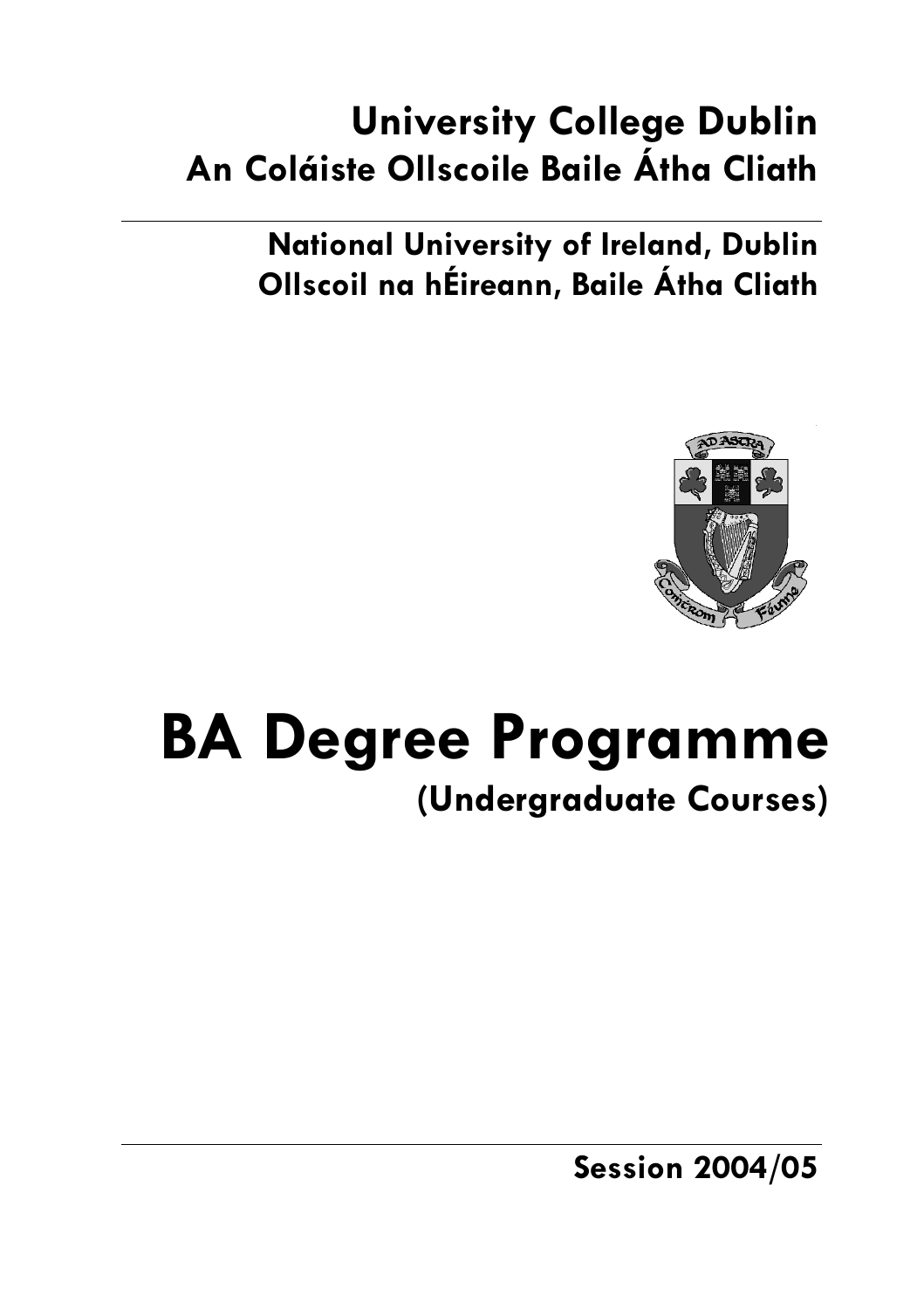### **Information For Exchange Students Re Units And Credits**

Throughout this booklet, undergraduate Arts courses, except in First Year, are given or deemed to have a *unit* value. A one-unit course consists of one lecture/tutorial per week for a twelve-week period or represents an equivalent proportion of the year's work. Courses of two or three units are *pro rata*. Normally a student would take courses to the value of twenty-four units in a full year.

In addition, University College Dublin has adopted a system of *credits*, awarded for work successfully completed. In line with the European Course Credit Transfer System (ECTS), a full year's work successfully completed will be allotted 60 credits.

Exchange students and others involved in ECTS transfer of courses should note that to determine the number of credits which will be allotted to a successfully completed day Arts course, the Arts Faculty unit value should be multiplied by 2.5. Thus:

a one-unit course, successfully completed, will be awarded 2.5 credits;

a two-unit course, successfully completed, will be awarded 5 credits;

a three-unit course, successfully completed, will be awarded 7.5 credits;

and twenty-four units, successfully completed, will be awarded 60 credits.

N.B. Enquiries on the award of credits should be addressed to the Registrar, University College Dublin, Belfield, Dublin 4.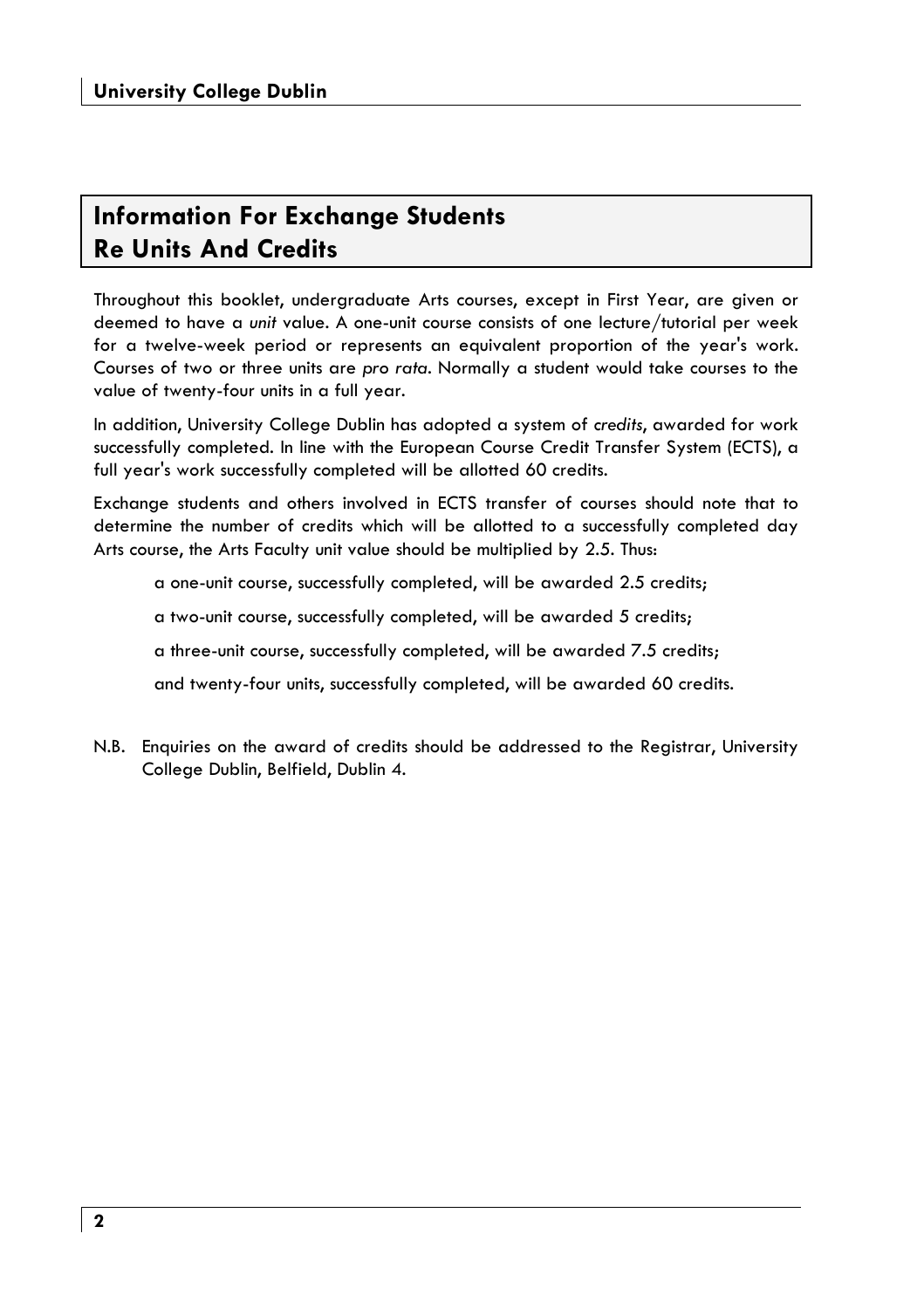# **Contents**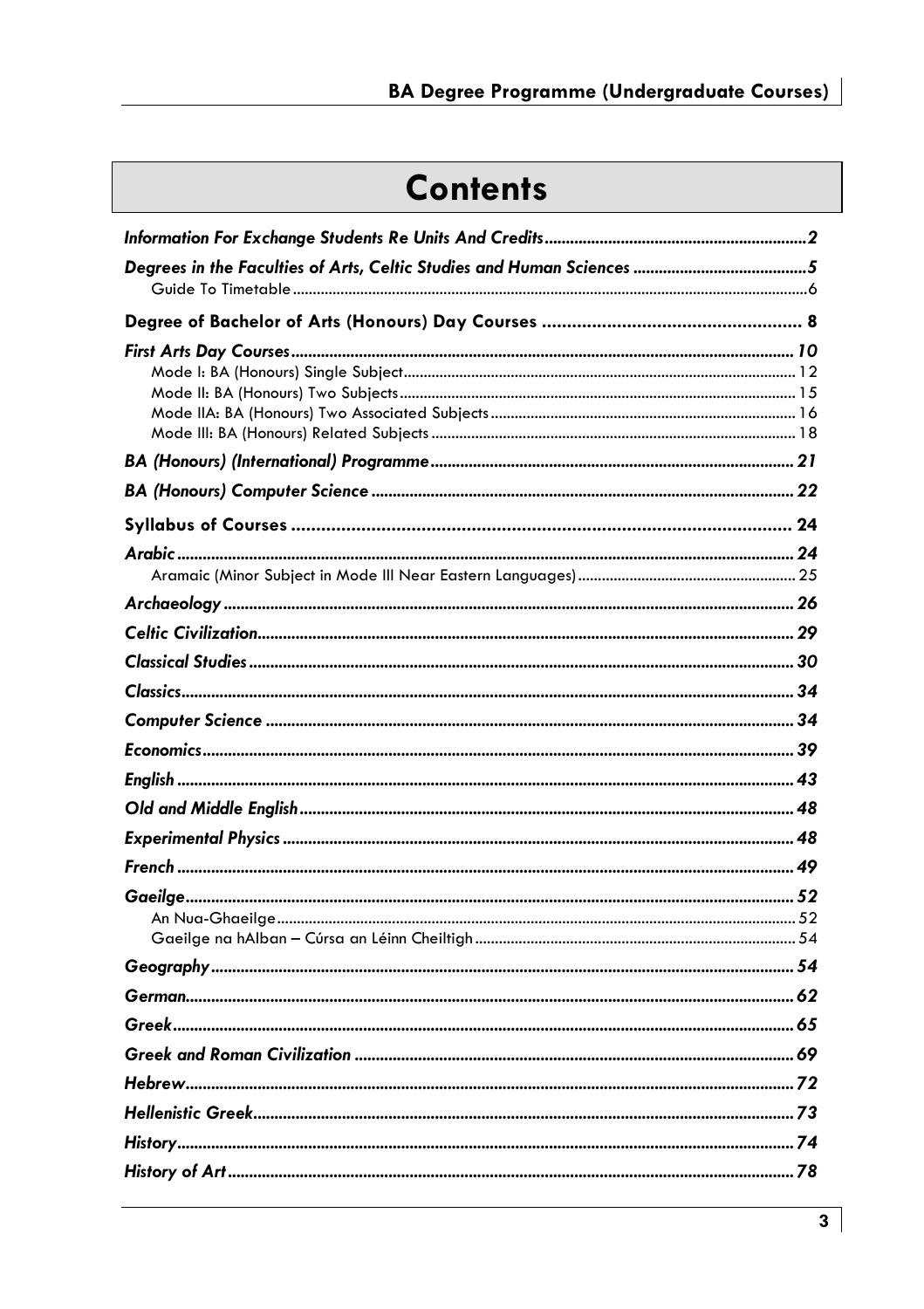### **University College Dublin**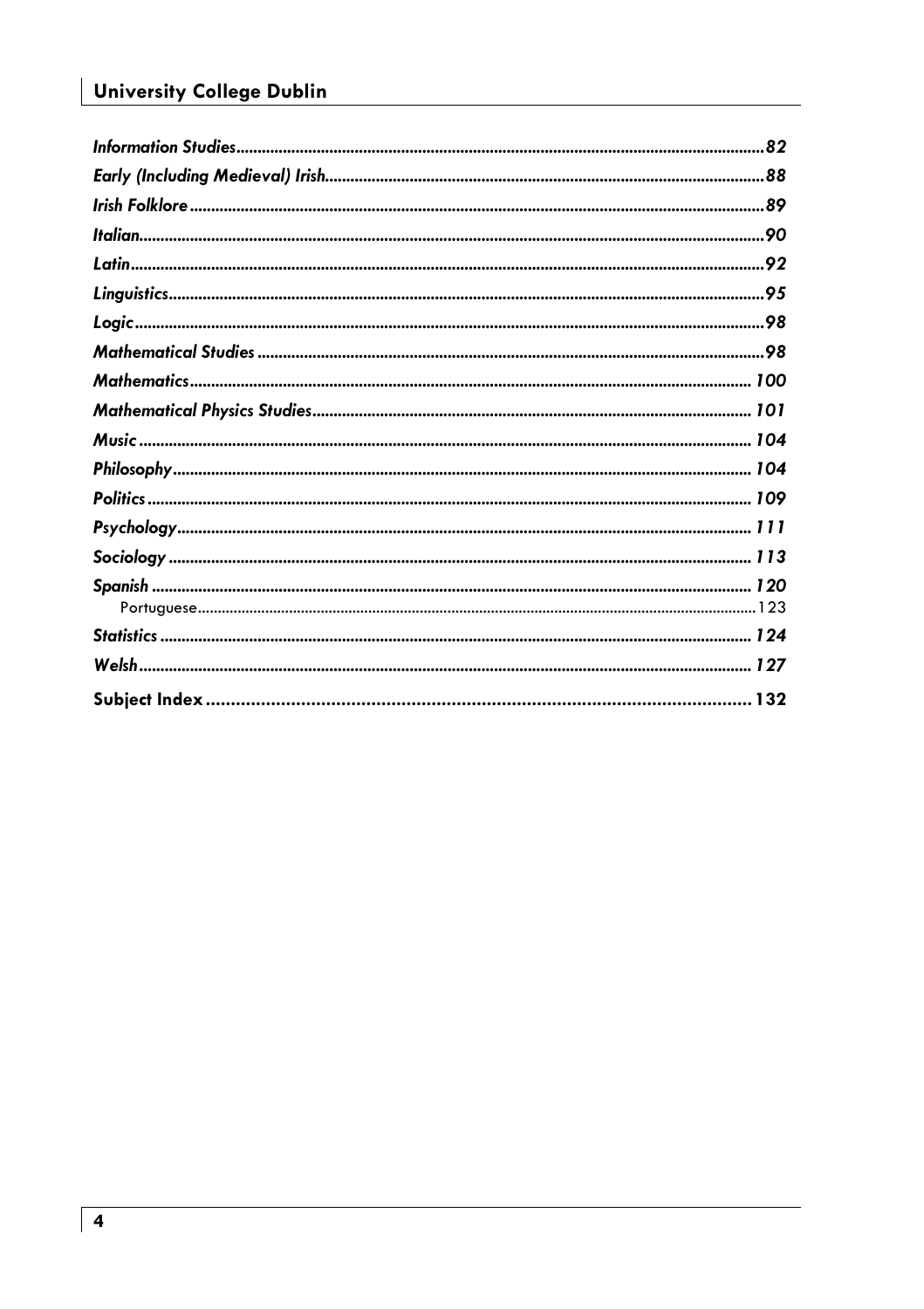### **Degrees in the Faculties of Arts, Celtic Studies and Human Sciences**

#### **Extract from the Statute of the University**

The University may grant the following Degrees to students who, under conditions laid down in the statutes and regulations, have completed approved courses of study, and have passed the prescribed examinations of the University, and fulfilled all other prescribed conditions:

#### *In the Faculty of Arts:*

Bachelor of Arts (Honours) (BA)\* Bachelor of Arts (Honours) (Computer Science) Bachelor of Music (BMus)\*\*

Master of Arts (MA) Master of Literature (MLitt) Master of Philosophy (MPhil)

Doctor of Philosophy (PhD) Doctor of Literature (DLitt) Doctor of Music (DMus)\*\*

*In the Faculty of Human Sciences:* Bachelor of Social Science (Honours) (BSocSc)\*\*

Master of Economic Science (MEconSc) Master of Education (MEd) Master of Library and Information Studies (MLIS) Master of Psychological Science (MPsychSc) Master of Social Science (MSocSc)

Doctor of Philosophy (PhD) Doctor of Literature (DLitt) Doctor of Economic Science (DEconSc) Doctor of Psychological Science (DPsychSc)

*For details of all Postgraduate Degrees, please see separate booklets* 

*In the Faculty of Celtic Studies:*  Doctor of Philosophy (PhD) Doctor of Celtic Studies (DLittCelt)

<sup>\*</sup> For details of the BA Modular (Evening) Degree, see separate booklet.

<sup>\*\*</sup> For details of the BMus Degree and the BSocSc (Honours) Degree, see separate booklets – *Music*, *Social Science*.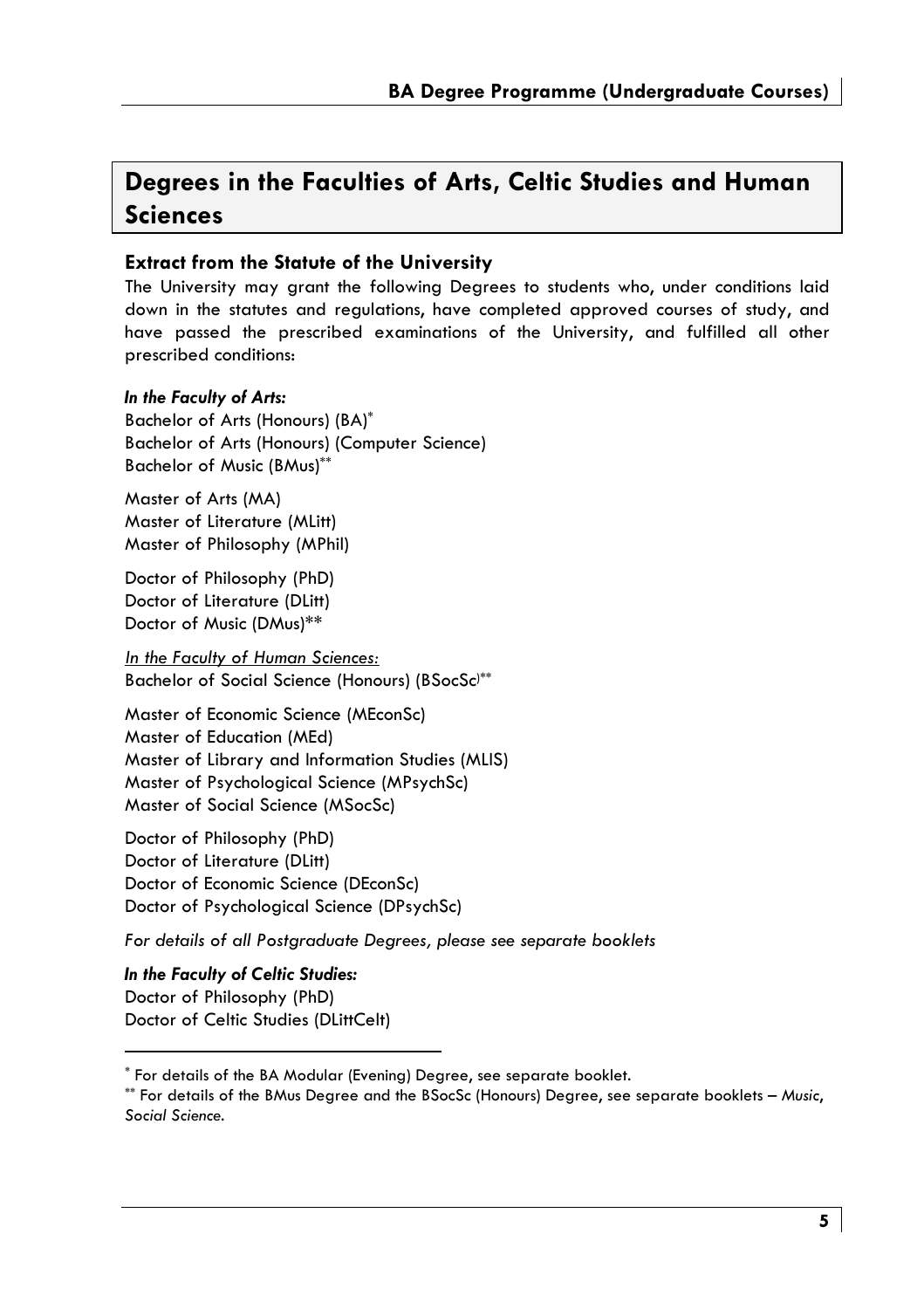| <b>Classification of Arts Subjects*</b>                                                                    |                                                                                            |                                                         |                                                                                                                        |                                                                                                     |                                                    |                                                                      |
|------------------------------------------------------------------------------------------------------------|--------------------------------------------------------------------------------------------|---------------------------------------------------------|------------------------------------------------------------------------------------------------------------------------|-----------------------------------------------------------------------------------------------------|----------------------------------------------------|----------------------------------------------------------------------|
| Description                                                                                                | A                                                                                          | B                                                       | $\mathsf{C}$                                                                                                           | D                                                                                                   | E                                                  | F                                                                    |
| Subjects offered in all<br>years                                                                           | Arabic<br>Linguistics<br>Greek and<br>Roman<br>Civilization<br>Economics<br>History of Art | Greek<br>History<br>Welsh<br>Music<br><b>Statistics</b> | Maths/Maths<br><b>Studies</b><br>German<br>Spanish<br>Early Irish#<br>Hebrew<br>Information<br><b>Studies</b><br>Latin | English<br>Archaeology<br>Politics<br>Computer<br>Science (for<br><b>DN050</b><br>Students<br>only) | Philosophy<br>Irish<br><b>Italian</b><br>Sociology | French<br>Psychology<br>Geography<br><b>Maths Physics</b><br>Studies |
| Subject offered in First<br>Year only                                                                      |                                                                                            |                                                         |                                                                                                                        |                                                                                                     |                                                    | Celtic<br>Civilization                                               |
| Subjects offered in Second<br>and Third Year only                                                          | Irish Folklore<br>Icelandic<br>Classical<br>Studies <sup>†</sup>                           |                                                         |                                                                                                                        |                                                                                                     | Aramaic                                            |                                                                      |
| Subjects offered in Second<br>and Third Year to complete<br>full Degree subjects in<br>Mode 1 <sup>*</sup> |                                                                                            | Additional<br>Economics                                 |                                                                                                                        | Additional<br>Psychology                                                                            | Additional<br>English                              | Additional<br>History                                                |

 $\circ$ 

# University College Dublin **University College Dublin**

<sup>‡</sup> Students of Early Irish who wish to take Latin, will be facilitated by the Classics Department.

 $^\dagger$  Details of the additional lectures in Classical Studies will he available from the Classics Department.

<sup>\*</sup> The subjects for Philosophy (Mode 1) are not listed here. Details will be provided in the timetable issued at the beginning of the session: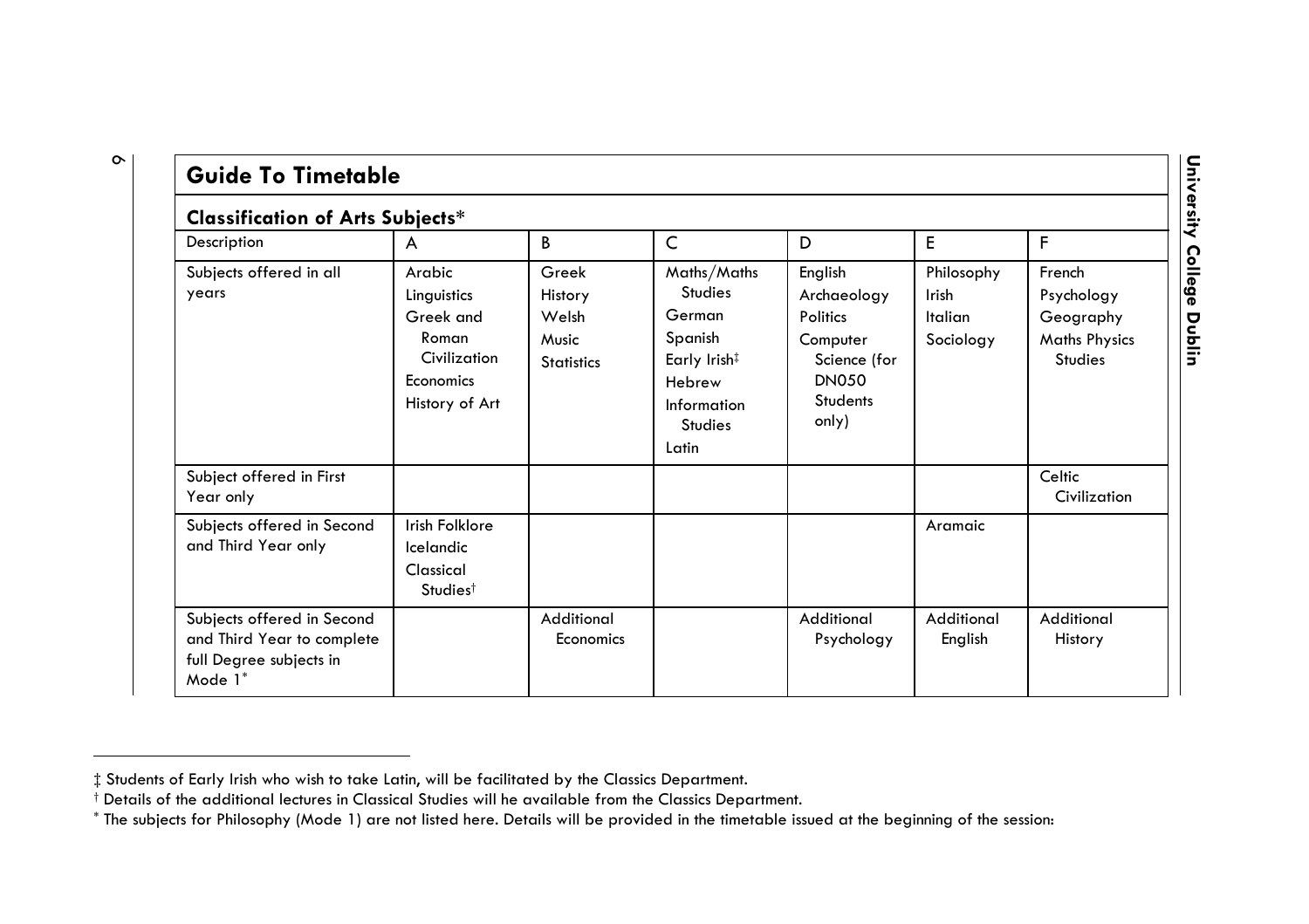| <b>First Arts</b>                                                                                                        |                          |         |                          |                          |                          |                          |
|--------------------------------------------------------------------------------------------------------------------------|--------------------------|---------|--------------------------|--------------------------|--------------------------|--------------------------|
| Time                                                                                                                     | Monday                   | Tuesday | Wednesday                | Thursday                 | Friday                   | Saturday                 |
| 09.00-10.00                                                                                                              | A                        | C       | A                        | C                        | A                        |                          |
| 10.00-11.00                                                                                                              | E                        | D       | E                        | D                        | E                        | -                        |
| 11.00-12.00                                                                                                              | В                        | F       | B                        | F                        | B                        | -                        |
| 12.00-13.00                                                                                                              | C                        | В       | D                        | E                        | F.                       | -                        |
| 13.00-14.00                                                                                                              | -                        |         | $\overline{\phantom{0}}$ | $\qquad \qquad -$        | $(C)$ **                 | -                        |
| 14.00-15.00                                                                                                              | $\overline{\phantom{0}}$ | F       | $C^*$                    | A <sup>+</sup>           | $(A)$ $\ddagger$         | ÷                        |
| 15.00-16.00                                                                                                              |                          |         | D                        |                          | -                        | -                        |
| * Except Mathematics (H); † Except Economics and Linguistics; ‡ Economics and Linguistics only; ** Mathematics (H) only. |                          |         | <b>Second Arts</b>       |                          |                          |                          |
| Time                                                                                                                     |                          |         |                          |                          |                          |                          |
|                                                                                                                          | Monday                   | Tuesday | Wednesday                | Thursday                 | Friday                   | Saturday                 |
| 09.00-10.00                                                                                                              | B                        | D       | B                        | D                        | В                        | -                        |
| 10.00-11.00                                                                                                              | А                        | C       | А                        | C                        | А                        | -                        |
| 11.00-12.00                                                                                                              | F                        | E<br>F  | F.                       | E                        | F.                       | -                        |
| 12.00-13.00                                                                                                              | D                        |         | Ċ                        | A                        | E                        | ÷                        |
| 13.00-14.00                                                                                                              | -                        | $C^*$   | $\overline{\phantom{0}}$ | $\overline{\phantom{0}}$ | $F**$                    | ÷                        |
| 14.00-15.00                                                                                                              | C                        | A       | D                        | F.                       | B                        | -                        |
| 15.00-16.00                                                                                                              | E                        | F       | B                        | C                        | А                        | -                        |
| 16.00-17.00                                                                                                              | D                        | B       | E                        | E                        | D                        | $\overline{\phantom{0}}$ |
| 17.00-18.00                                                                                                              | $\qquad \qquad -$        | -       | $\overline{\phantom{0}}$ | $\qquad \qquad -$        | $\overline{\phantom{m}}$ | -                        |
| * Except Mathematics (H); ** Sociology only.                                                                             |                          |         | <b>Third Arts</b>        |                          |                          |                          |
| Time                                                                                                                     | Monday                   | Tuesday | Wednesday                | Thursday                 | Friday                   | Saturday                 |
| 09.00-10.00                                                                                                              | Ε                        |         | Е                        | F                        | Ε                        | -                        |
| 10.00-11.00                                                                                                              | C                        | B       | C                        | B                        | C                        | $\qquad \qquad -$        |
| 11.00-12.00                                                                                                              | D                        | A       | D                        | A                        | D                        | -                        |
| 12.00-13.00                                                                                                              | F                        | D       | B                        | C                        | A                        | -                        |
| 13.00-14.00                                                                                                              | $E^*$                    | B       | $\mathsf{E}^*$           | $E^*$                    | E*                       | ÷                        |
| 14.00-15.00                                                                                                              | В                        | C       | F                        | D                        | E                        | -                        |
| 15.00-16.00                                                                                                              | А                        | D       | E                        | B                        | C                        | -                        |
| 16.00-17.00                                                                                                              | E                        | A       | F.                       | А                        | F.                       | $\overline{\phantom{0}}$ |
| 17.00-18.00                                                                                                              |                          |         |                          |                          |                          |                          |

\* Philosophy only.

**Notes:**

1 In all years tutorials will be by arrangement.

2 The above guide merely indicates the possible times for the main classes in specific subjects. For details, students should consult the timetables issued at the commencement of the session.

3 Mode <sup>1</sup> 'additional subjects' or subjects with small numbers may be held, in special cases, at other times, if the timetable and accommodation requirements permit.

**7 7**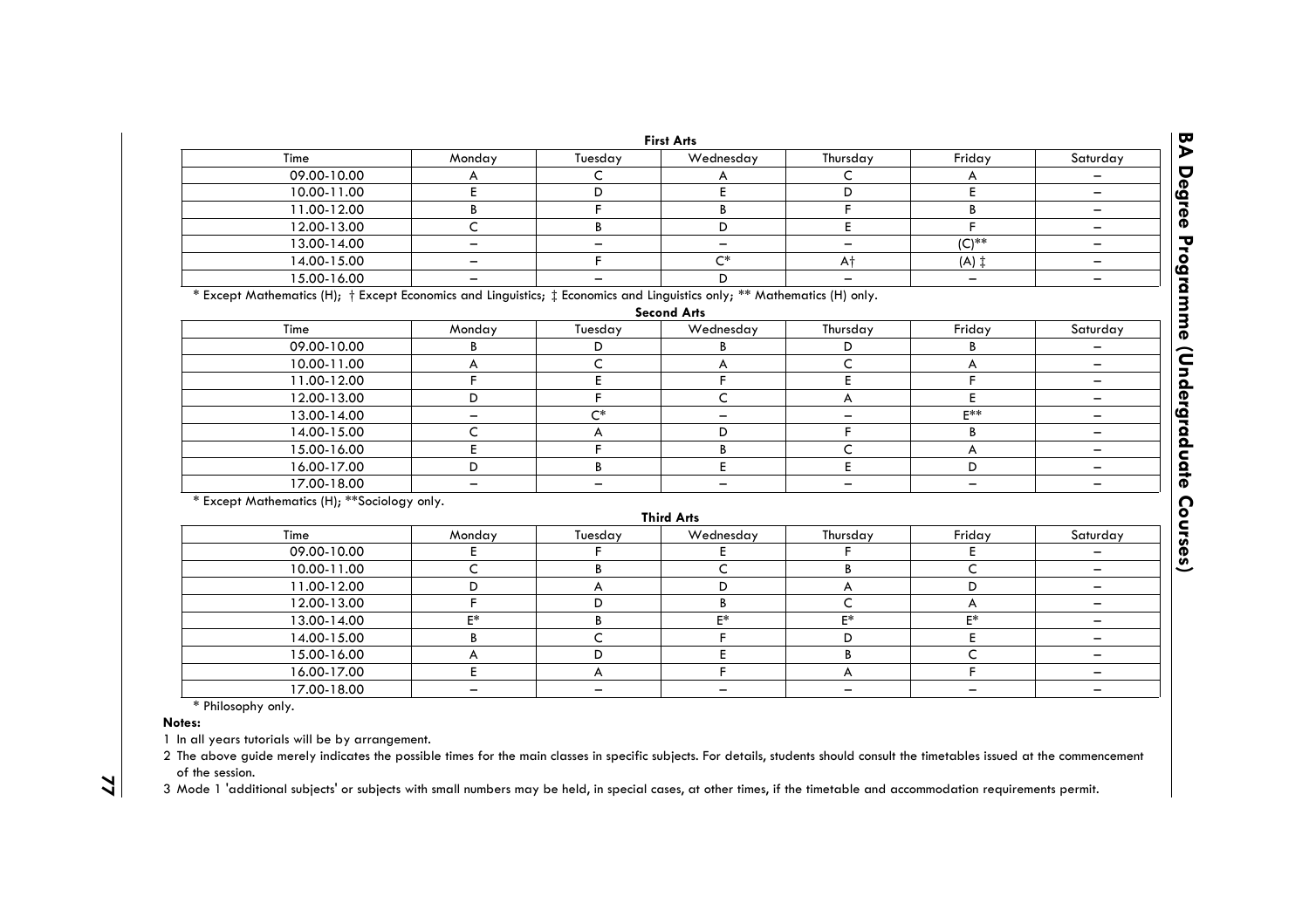### **Degree of Bachelor of Arts (Honours) Day Courses**

The Faculties of Arts, Celtic Studies and Human Sciences offer day courses, normally of three years' duration, leading to the Degree of Bachelor of Arts (Honours) of the National University of Ireland.

The dates of the academic terms for each year are published in the *Student Information Handbook*. In many Departments in the Faculties of Arts, Celtic Studies and Human Sciences, the duration of courses is expressed as a *semester*, i.e. a twelve-week teaching period, usually from September to January or from January to May.

#### **General Description**

Students reading for the BA Degree (Honours) by day take three subjects in the First Year (as explained in the section on 'First Arts Day Courses') and one, two or three subjects in the Second and Final Years (as explained in the sections on the different Degree Modes).

Students who have passed the First Arts Examination proceed to the Degree of Bachelor of Arts (Honours) by one of the Degree Modes which are entered at the beginning of Second Year. Eligibility to enter a particular Degree Mode is governed both by the course to which the student has been admitted, the level of attainment in the First Arts Examination and by the subject combination selected in First Arts. *In selecting First Year*  subjects, therefore, students should pay particular attention to the details concerning *admission to the Degree Mode for which they are aiming.* 

Students are normally permitted a maximum of two years in First Year Arts from the date of entering the course. A similar regulation applies to Second Year Arts. In exceptional circumstances an extension to the two-year rule may be considered by the Faculty of Arts: for information on application procedures please contact the Faculty of Arts Office.

#### **Course Requirements: Definition of the 'Unit'**

Day courses, except in First Year, are given or deemed to have a unit value: A one-unit course consists of one lecture/tutorial per week for a twelve week period, or represents an equivalent proportion of the year's work. Courses of two or three units are *pro rata*. In the case of some subjects where courses are not described in unitised form, the year's work is deemed equivalent to a pre-determined number of units. The number of course units which must be accumulated and examined in the subject(s) studied in the Second and Final Years is laid out in the sections describing the Degree Modes.

#### **Examination Requirements**

Students proceeding to the Degree of Bachelor of Arts (Honours) by day must pass the examinations listed below:

(a) The *First University Examination in Arts* (taken at the end of the First Year) which must be passed in three permissible subjects before a student may proceed to Second Year.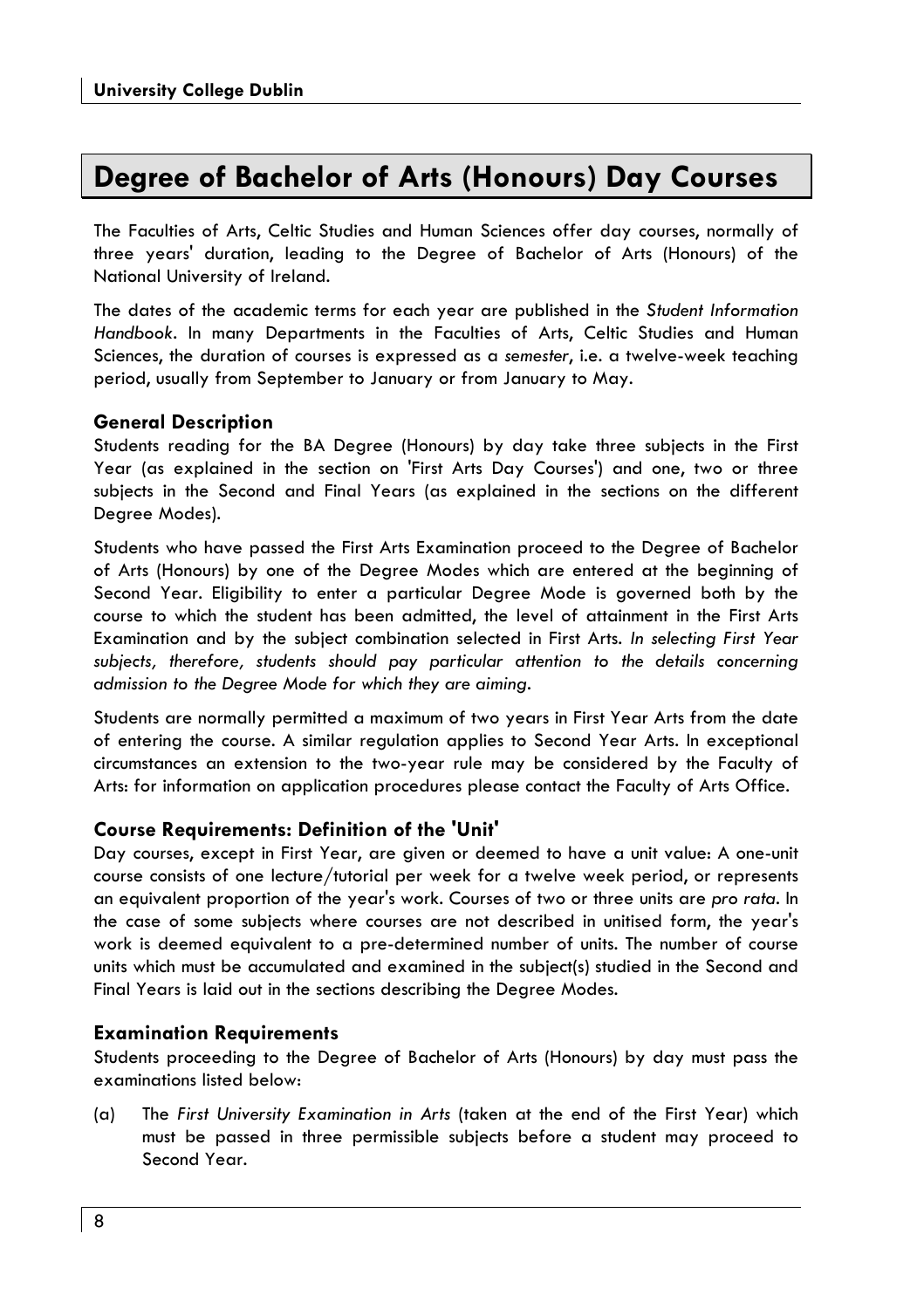The examination is held in the Summer of each year; a repeat examination in individual subjects is held in the Autumn. The examination must be passed within two years of entering the course.

For further details, see the section 'First Arts Day: Examination Requirements'.

(b) The *Second University Examination in Arts (Honours)*† (taken at the end of the Second Year) which must be passed in its entirety before a student may proceed to the Final Year.

 The examination is held in the Summer of each year; a repeat examination is held in the Autumn. In the case of Mathematics and Mathematical Physics, there is no Autumn repeat examination at Honours level.

 The examination must be passed within two years from the date of entering the Second Year course.

(c) The Final University Examination for the Degree of Bachelor of Arts (Honours)† (taken at the end of the Final Year).

 The BA Degree (Honours) Examination is held in the Summer of each year. Honours will be awarded separately in each subject. Honours may only be awarded if the whole examination is passed at one sitting in the Summer examination.

† Introduction of Beneficial Aggregation (i.e. where aggregation operates to the benefit of the student)  *Not to apply to the BA (International) Degree*  From 2003 the grade of Degree in a subject (when all subjects are passed at one sitting in the summer examinations of Second and Final Year) will be determined by: *Either* aggregation of 30% of the Second Arts Summer examination results with 70% of the Final Year Summer examination results within each subject; *or* 100% of the Final Year Summer examination results, whichever is to the benefit of the student.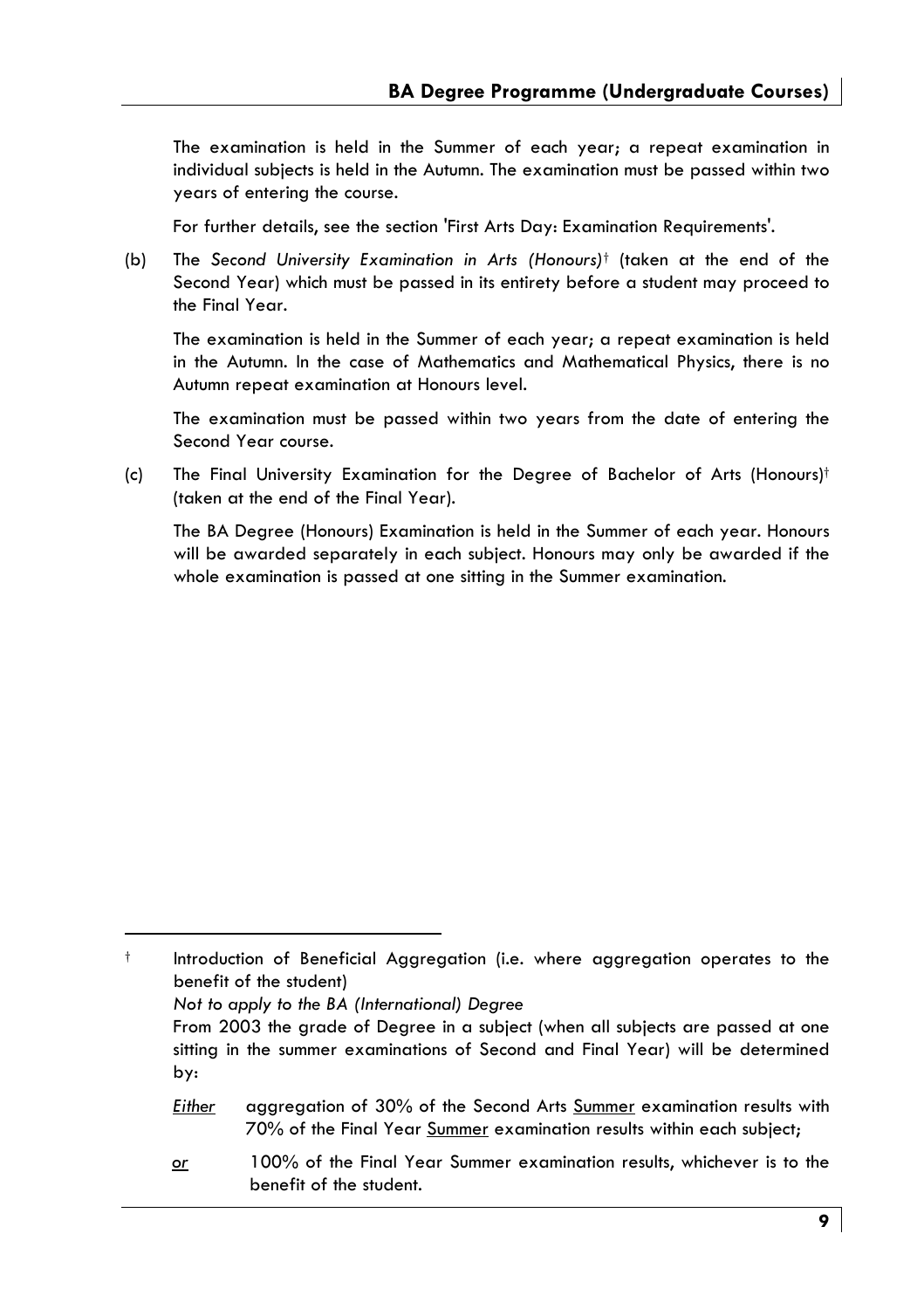### **First Arts Day Courses**

#### **General Description**

First Year students must follow courses in, and present for examination in, *three* subjects.

#### **Subject Combinations**

The subjects available in First Arts (Day) are listed below.

*No two subjects may be taken from the same section of the list and not more than two subjects with asterisks may be chosen.* 

Subjects taught and examined at Honours and Pass levels separately are marked '(H & P)' below.

| Section A: | Arabic, Economics*, Greek and Roman Civilization, History of Art,<br>Linguistics                                                              |
|------------|-----------------------------------------------------------------------------------------------------------------------------------------------|
| Section B: | Greek, History*, Music <sup>1</sup> , Statistics <sup>2</sup> , Welsh                                                                         |
| Section C: | Early Irish <sup>3</sup> , German, Hebrew, Information Studies, Latin, Logic <sup>4</sup> ,<br>Mathematical Studies, Mathematics (H), Spanish |
| Section D: | Archaeology, English*, Politics*                                                                                                              |
| Section E: | Irish, Italian, Philosophy, Sociology*                                                                                                        |
| Section F: | Celtic Civilization <sup>5</sup> , French, Geography, Mathematical Physics Studies <sup>2</sup><br>Psychology <sup>6</sup>                    |

*Students entering under DN050 (Computer Science) should see the BA (Computer Science) section of this booklet for details.* 

#### **Notes**

- 1. Special conditions may apply to entry to Music; students should enquire from the Department.
- 2. Students wishing to proceed to Second Year in Mathematical Physics Studies and Statistics must also have passed First Arts Mathematical Studies or Mathematics. The combination Statistics and Psychology is only permitted in First Year if Mathematical Studies or Mathematics is taken as the third subject.
- 3. Students of Early Irish who wish to take Latin will be facilitated by the Classics Department.
- 4. Logic will not be available as a First Arts subject in the 2004/2005 session.
- 5. Celtic Civilization is available as a First Arts subject *only*.
- 6. Students currently entering through DN012 should note that Psychology may only be taken beyond First Arts as a Single Honours subject (Mode I: 35 places).

*NB: For students entering First Arts from September 2005, progression to Second Year Mode I Psychology will only be available to those who enter through the CAO denominated entry DN054.*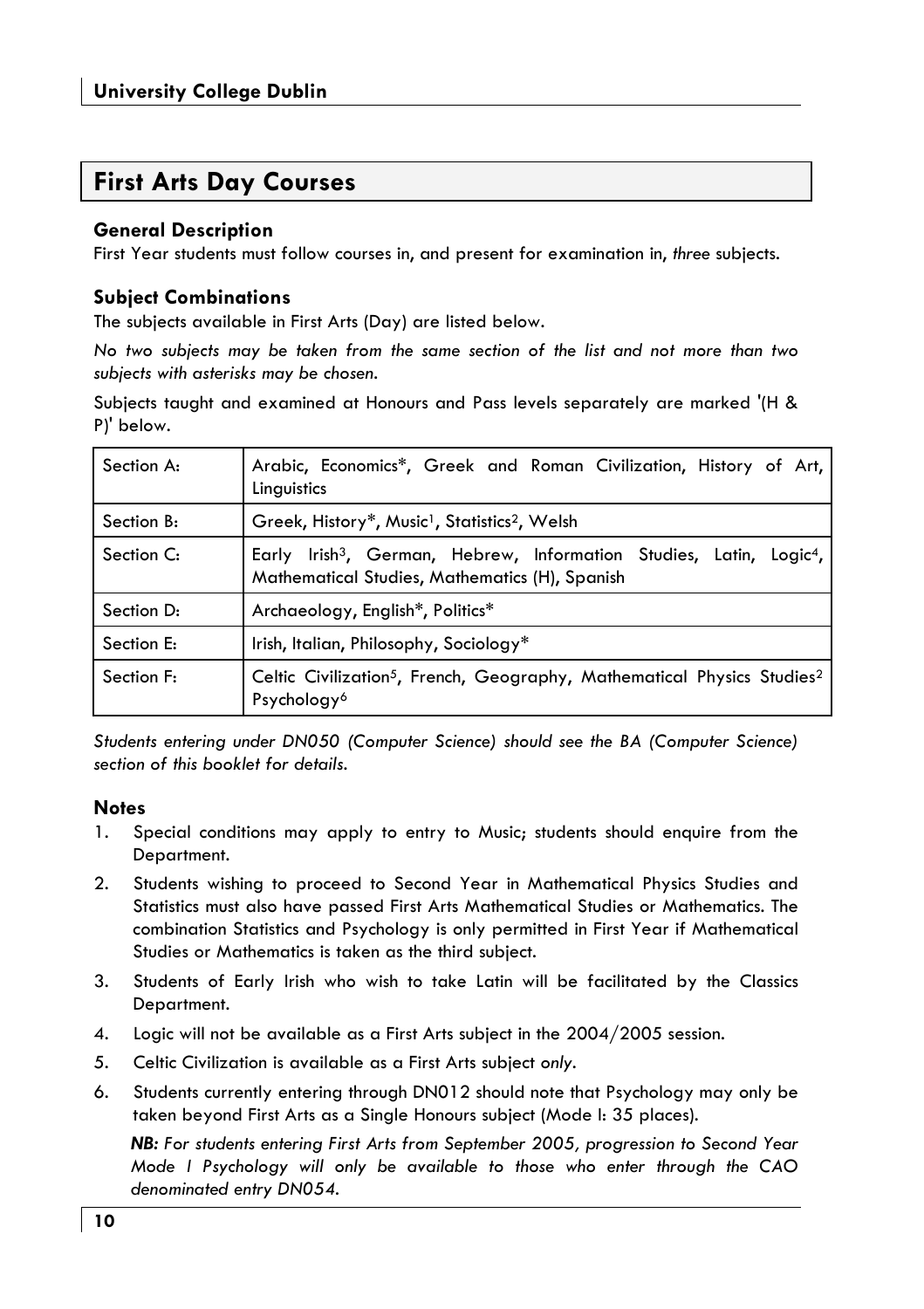#### **Examination Requirements**

The First University Examination in Arts, taken at the end of First Year, must be passed in three subjects within two years of entering the course. It is held in the Summer of each year; a repeat examination is held in the Autumn.

A subject passed need not be taken again; students may combine results in different subjects obtained at different examining sessions but no two subjects may be taken from the same section of the list and not more than two subjects with asterisks may be chosen.

#### **Awards**

The awards on First Arts Examinations are: First Class Honours, Second Class Honours, Pass, Fail.

Honours may be awarded in individual subjects only at the Summer examinations and only to candidates who pass all three subjects at one sitting.

The awards on Pass examinations are: Pass, Fail.

#### **Qualifying Mark**

A mark of 50% obtained in Honours Mathematics (Summer or Autumn) is deemed adequate for a student to proceed into Second Year at Honours level in the subject concerned, provided a suitable subject combination has been passed. In all other subjects, a mark of 40% entitles a student to proceed to Second Year in that subject, provided a suitable subject combination has been passed.

#### **Note:**

For regulations concerning entry to Mode I (Single Subject) English, History, Philosophy or Psychology, see the Mode I entry in this booklet for details.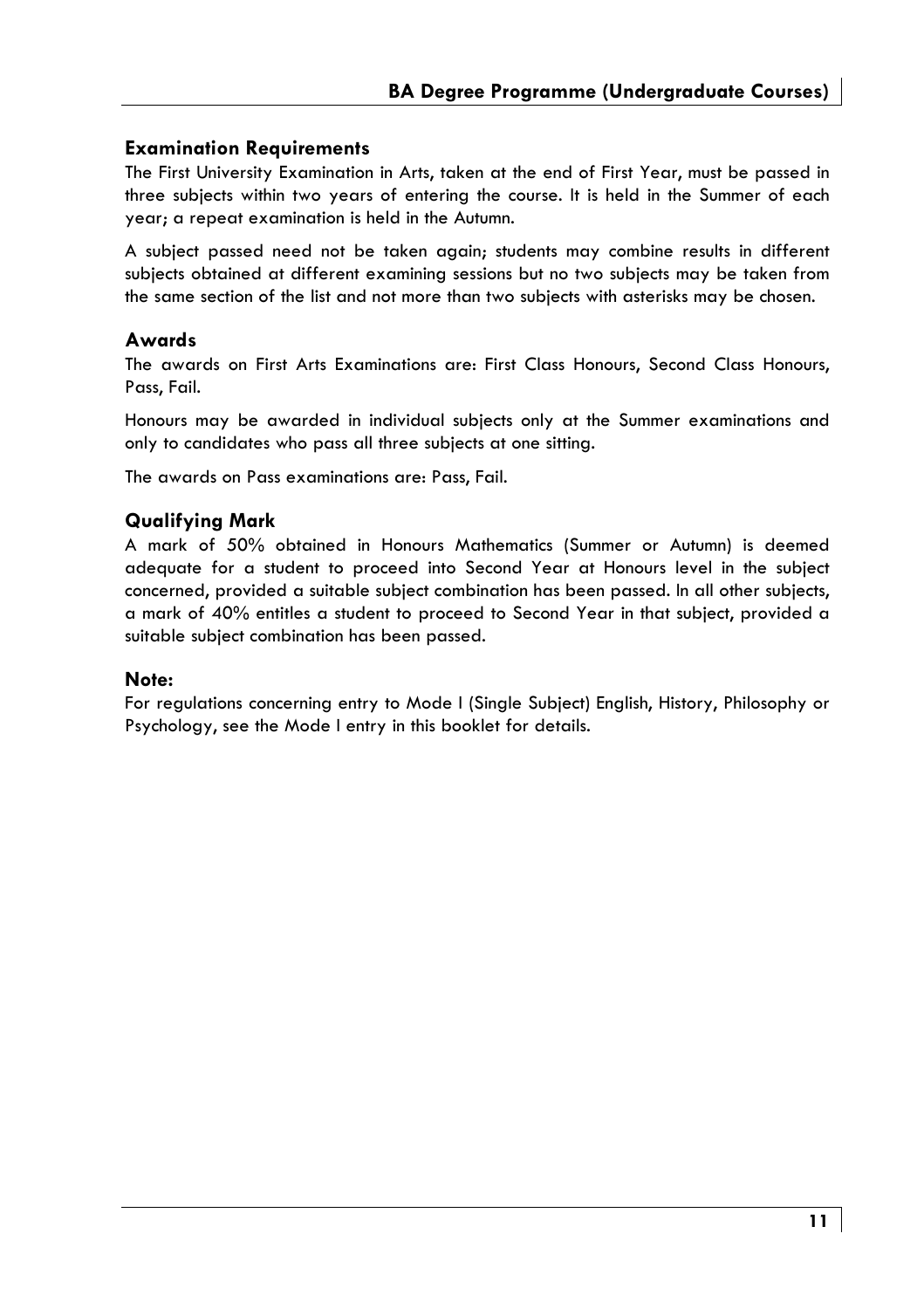### **Mode I: BA (Honours) Single Subject**

A specified number of places are available through the denominated entry CAO First Year application system as follows: Economics (20); History (12); Philosophy (8); Psychology (35). A number of places in these subjects, as indicated on the following pages, are also available on the results of the First Arts examination for students who have entered through DN012 (omnibus entry).

*(N.B. For Students entering First Arts from September 2005, progression to Second Year Mode I Psychology will only be available to those who enter through the CAO denominated entry DN054.* 

#### **General Description**

In Mode I, students study for the Degree of BA (Honours) in a single subject.

#### **Admission Requirements**

For admission to Mode I, the First Arts Examination must have been passed. The precise subject requirements, number of places and criteria for entry to the various subjects in Mode I are laid out on the following pages.

#### **Course Requirements**

Students must attend, and be examined in, twenty-four course units (or equivalent) in Second Year, and the same number in the Final Year. Choice of courses is subject to the requirements of the Department(s) concerned. Second Year students interested in the BA (International) option should see the BA International section in this booklet for details.

#### **Examination Requirements**

The Second Arts Examination (Honours) (twenty-four units or equivalent) must be taken after completion of the appropriate courses. This examination must be passed in its entirety, within two years of entering the Second Year course, before the student may proceed to Final Year courses. The BA Degree (Honours) Examination (twenty-four units or equivalent) is taken at the end of the Final Year.

#### **Awards**

The awards on the Second Arts (Honours) and BA (Honours) Examinations in Mode I are: First Class Honours; Second Class Honours, Grade I; Second Class Honours, Grade II; Third Class Honours; Pass; Fail. The result in each year is calculated on the basis of the marks obtained in the twenty-four units (or equivalent) examined. Honours may only be awarded if the whole examination is passed at one sitting in the Summer examination.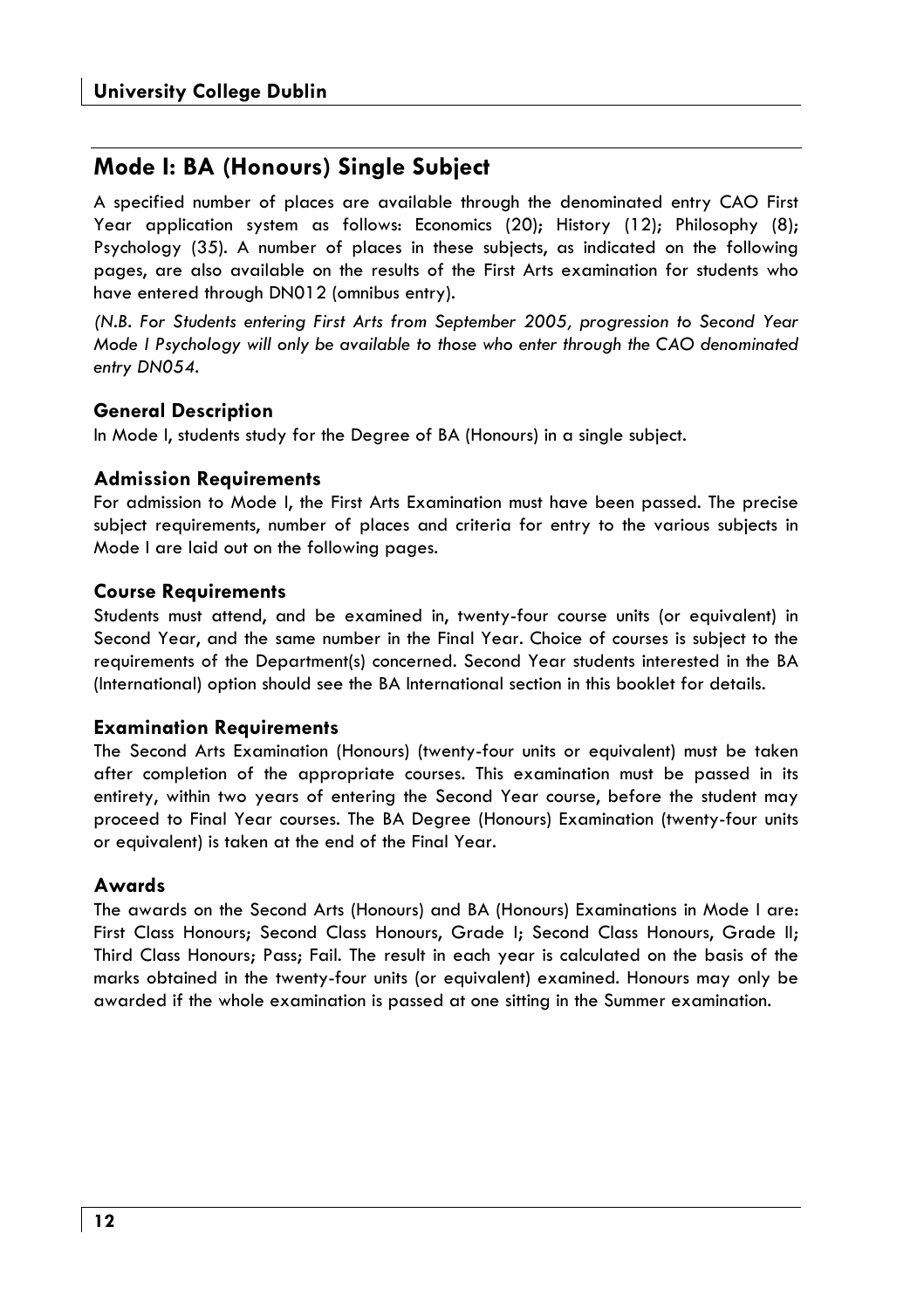#### **Beneficial Aggregation:**

*(not to apply to the BA (International) Degree)* 

From 2003 the grade of Degree in a subject (when all subjects are passed at one sitting, in the Summer examinations of Second and Final Year) will be determined by:

- *either* aggregation of 30% of the Second Arts Summer examination results with 70% of the Final Year Summer examination results within each subject;
- *or* 100% of the Final Year Summer examination results, whichever is to the benefit of the student.

#### **Table of Subjects Available in Mode I (Day) and Conditions for Entry**

| <b>Second And Final</b><br><b>Year Subjects</b>                                                                             | <b>First Year Subjects Required For Entry</b><br>Note: No two First Year subjects may be taken from the same section<br>of the list of subjects available in First Year. (See regulations page<br>10)                                                                                                    |  |  |  |
|-----------------------------------------------------------------------------------------------------------------------------|----------------------------------------------------------------------------------------------------------------------------------------------------------------------------------------------------------------------------------------------------------------------------------------------------------|--|--|--|
| <b>Classical Studies</b>                                                                                                    | Greek and Roman Civilization;<br>(a)<br>Any other subject (not including Greek);<br>(b)<br>Any other subject (not including Latin).<br>(c)                                                                                                                                                               |  |  |  |
| <b>Classics</b>                                                                                                             | Greek;<br>(a)<br>(b)<br>Latin;<br>Any other subject.<br>(c)                                                                                                                                                                                                                                              |  |  |  |
| <b>Economics</b><br>† Limit of 20 places on First<br>Arts examination 2005 for<br>students entering through<br><b>DN012</b> | Economics;<br>(a)<br>(b)<br>Any other subject;<br>(c)<br>Any other subject.                                                                                                                                                                                                                              |  |  |  |
| <b>English</b><br>† Limit of 20 places on First<br>Arts examination 2005 for<br>students entering through<br><b>DN012</b>   | English;<br>(a)<br>(b)<br>One of the following: Economics, French, German, Greek,<br>Greek and Roman Civilization, History, Irish, Italian, Latin,<br>Linguistics, Philosophy, Psychology, Spanish, Welsh;<br>Any other subject including any subject not already<br>(c)<br>chosen from the list in (b). |  |  |  |
| <b>History</b><br>† Limit of 10 places on First<br>Arts examination 2005 for<br>students entering through<br><b>DN012</b>   | (a)<br>History;<br>(b)<br>Any other subject;<br>Any other subject.<br>(c)                                                                                                                                                                                                                                |  |  |  |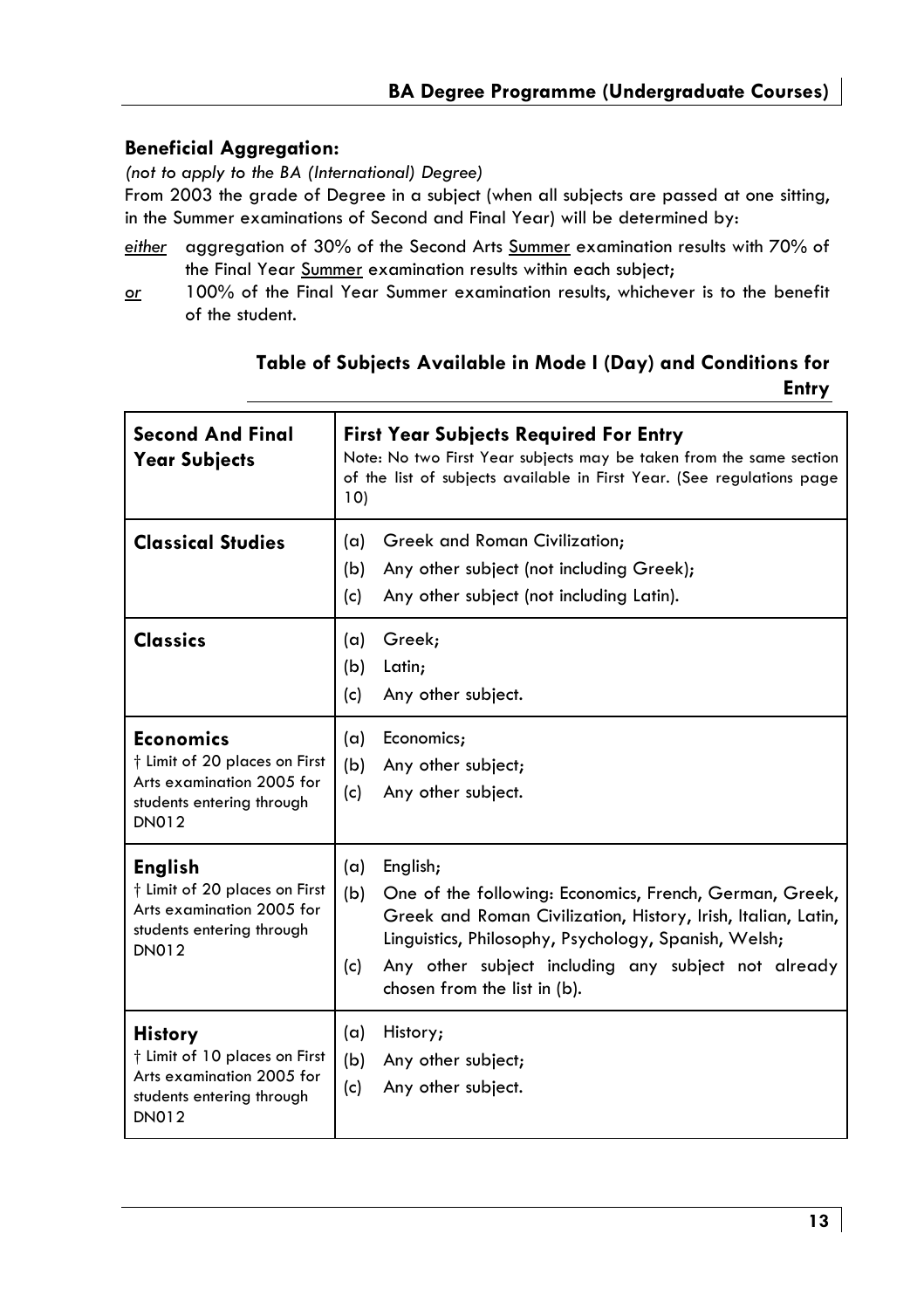| <b>Second And Final</b><br><b>Year Subjects</b>                                                                                                                                                                                            | <b>First Year Subjects Required For Entry</b><br>Note: No two First Year subjects may be taken from the same section<br>of the list of subjects available in First Year. (See regulations page<br>10)                                                                                                                                                                                                                                                                                                                                     |
|--------------------------------------------------------------------------------------------------------------------------------------------------------------------------------------------------------------------------------------------|-------------------------------------------------------------------------------------------------------------------------------------------------------------------------------------------------------------------------------------------------------------------------------------------------------------------------------------------------------------------------------------------------------------------------------------------------------------------------------------------------------------------------------------------|
| <b>Irish</b>                                                                                                                                                                                                                               | Irish;<br>(a)<br>Early Irish;<br>(b)<br>(c)<br>Any other subject.                                                                                                                                                                                                                                                                                                                                                                                                                                                                         |
| Mathematical<br><b>Physics Studies</b>                                                                                                                                                                                                     | <b>Mathematical Physics Studies;</b><br>(a)<br><b>Mathematical Studies or Mathematics;</b><br>(b)<br>(c)<br>Any other subject.                                                                                                                                                                                                                                                                                                                                                                                                            |
| Philosophy<br>† Limit of 8 places on First<br>Arts examination 2005 for<br>students entering through<br>DN012.                                                                                                                             | Philosophy or Logic;<br>(a)<br>(b)<br>Any other subject;<br>Any other subject.<br>(c)                                                                                                                                                                                                                                                                                                                                                                                                                                                     |
| Psychology<br>(Some courses will also be<br>taken in Philosophy).<br>† Limit of 35 places on First<br>Arts examination 2005 for<br>students entering through<br>DN012. (From September<br>2005 these places will no<br>longer be offered). | Psychology;<br>(a)<br>Any other subject;<br>(b)<br>(c)<br>Any other subject.<br>(The combination Psychology and Statistics is only permitted if<br>Mathematical Studies is taken as the third subject).<br>Repeat First Year Psychology students are required to reach at least<br>65% in Psychology to be eligible for one of the places in Mode I<br>Psychology.<br>Repeat First Year Psychology students in 2006 will be required to<br>reach at least 75% in Psychology to be eligible for one of the places<br>in Mode I Psychology. |

† In Mode I Economics, English, History, Philosophy and Psychology, the places available to students who have entered through DN012 are allocated on the basis of First Arts marks in the subject concerned in the year of application, provided applicants have passed the First Arts Examination as a whole. (Autumn results may be considered if places are still available). No deferral is allowed.

 **Such students (DN012) wishing to be considered for a place in Mode I Economics, English, History, Philosophy or Psychology** *must* **contact the Department concerned and fill in an application form before 15th February 2005.**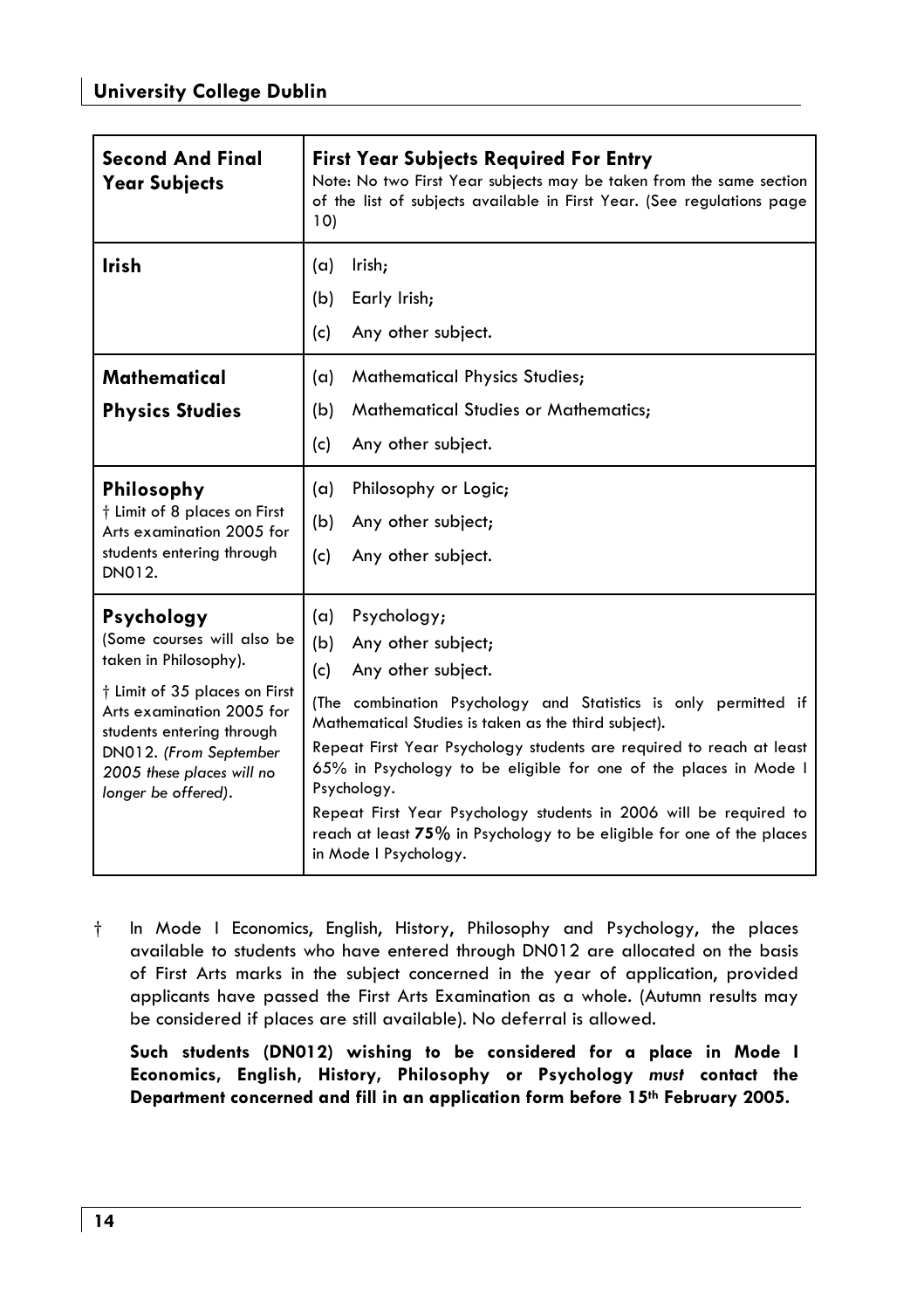### **Mode II: BA (Honours) Two Subjects**

#### **General Description**

In Mode II, students study for the Degree of BA (Honours) in two of the subjects studied in First Arts. The two subjects must be taken from different sections of the list of subjects available in First Arts, with the exception of Psychology which is not offered in Mode II and Celtic Civilization which is only offered in First Year.

#### **Admission Requirements**

(All subjects except Mathematics (Honours)†

For admission to Mode II, the First Arts Examination must have been passed in three subjects.

Students wishing to take Statistics in Second Year must include Mathematical Studies or Mathematics among the subjects passed in First Arts.

#### **Course Requirements**

Students must attend and be examined in twenty-four course units, twelve units (or equivalent) in each of their two subjects in Second Year; the same requirement exists in the Final Year. Second Year students interested in the BA (Honours) (International) option should see the BA (International) section of this booklet for details.

#### **Examination Requirements**

The Second Arts (Honours) Examination must be taken in twenty-four units or equivalent (twelve units per subject) after the completion of the appropriate courses. This examination must be passed in both subjects, within two years of entering the Second Year course, before the student may proceed to the Final Year. The BA Degree (Honours) Examination (twenty-four units – twelve units per subject) is taken at the end of the Final Year.

#### **Awards**

Honours will be awarded separately in each subject. Honours may only be awarded if both subjects are passed at one sitting in the Summer examination.

The awards on the Second Arts (Honours) and BA (Honours) Examinations in Mode II are: First Class Honours; Second Class Honours, Grade I; Second Class Honours, Grade II; Third Class Honours; Pass; Fail.

**<sup>†</sup> Special Regulations Applicable to Mathematics (Honours)** 

For admission to Second Year Mathematics (Honours), the First Arts Examination must have been passed in three subjects with a mark of at least 50% in Mathematics (Honours). Students who obtain a mark of between 40% and 50% in Mathematics (Honours) may proceed to Second Year Mathematical Studies.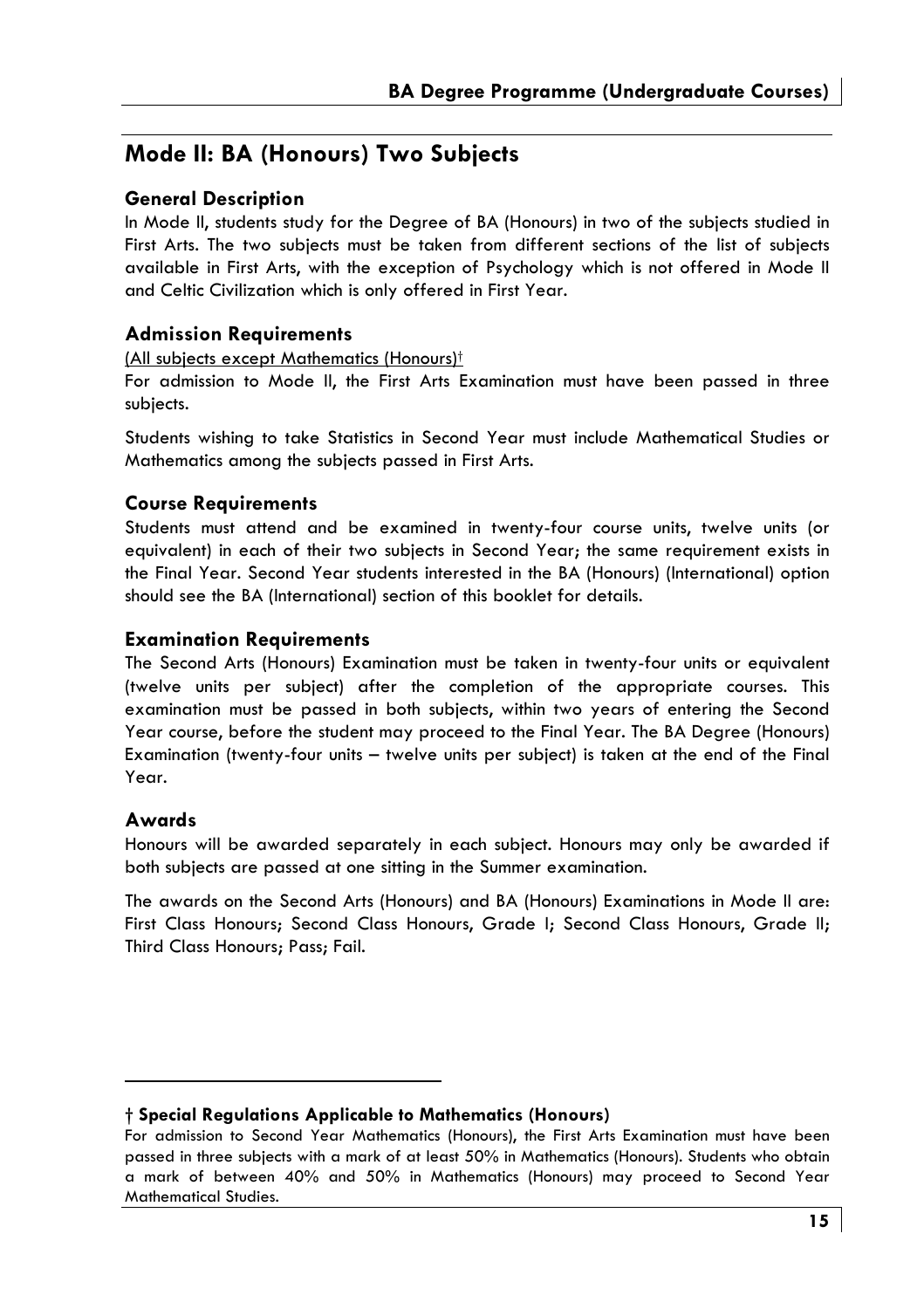#### **Beneficial Aggregation**

(not to apply to the BA (International) Degree)

From 2003 the grade of Degree in a subject (when all subjects are passed at one sitting, in the Summer examinations of Second and Final Year) will be determined by:

- *either* aggregation of 30% of the Second Arts Summer examination results with 70% of the Final Year Summer examination results within each subject;
- *or* 100% of the Final Year Summer examination results, whichever is to the benefit of the student.

### **Mode IIA: BA (Honours) Two Associated Subjects**

#### **General Description**

In Mode IIA, students study for the Degree of BA (Honours) in two subjects; at least one of these subjects studied is not available in First Arts (e.g. Irish Folklore) or is a specialisation not available as a *separate* subject in First Arts (e.g. Old and Middle English).

#### **Admission Requirements**

For admission to Mode IIA, the First Arts Examination must have been passed. The precise entry requirements for the different subject pairs in Mode IIA are laid out in the table overleaf.

#### **Course Requirements**

As for Mode II.

#### **Subject Combinations**

A table showing possible subject combinations in Mode IIA may be seen on the next page.

#### **Examination Requirements**

As for Mode II.

#### **Awards**

As for Mode II.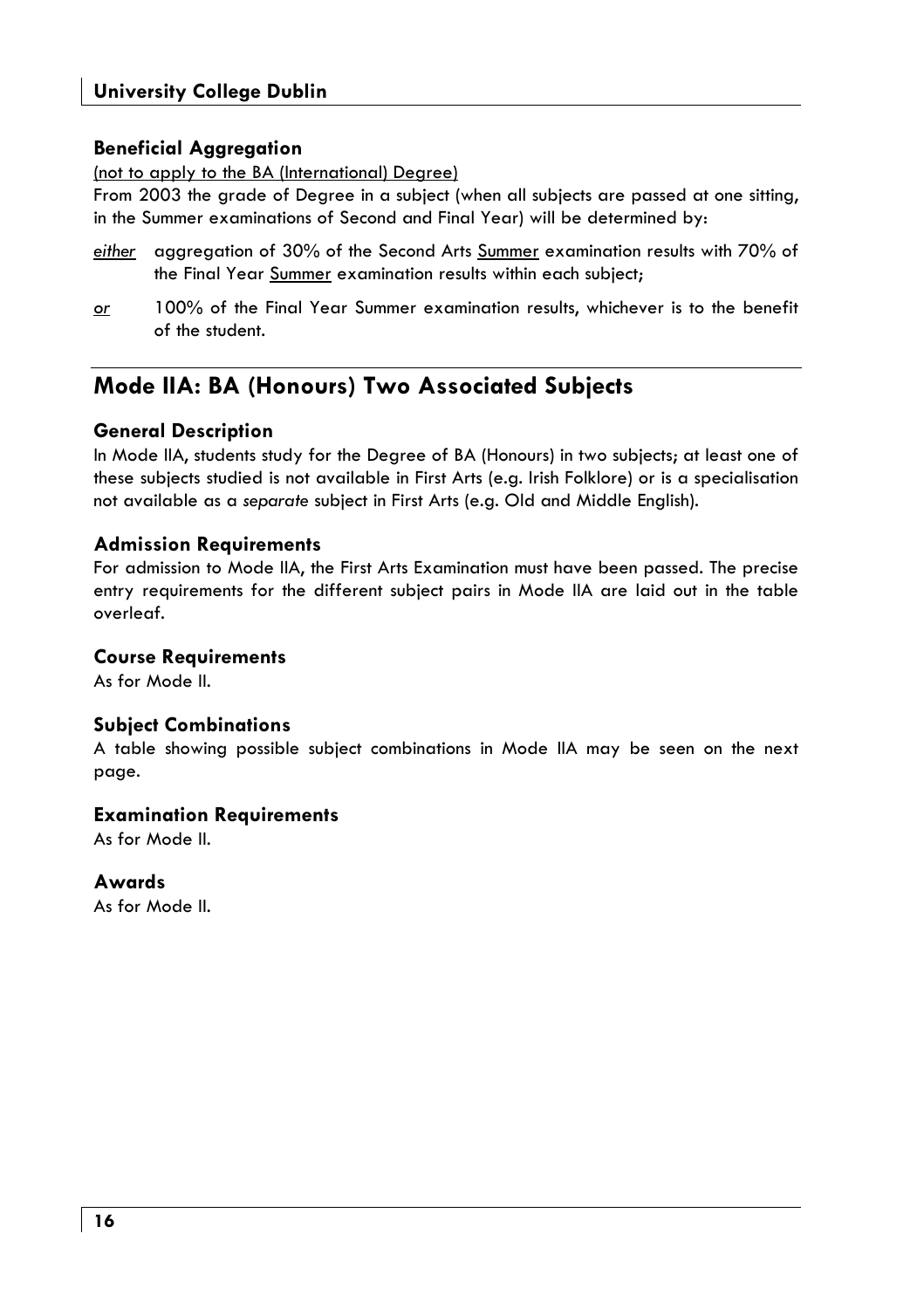#### **Table of Subjects Available in Mode IIA (Day) and Conditions for Entry**

| <b>Second And Final</b><br><b>Year Subjects</b>                                                                                                                                                                                                                                      | <b>First Year Subjects Required For Entry</b><br>Note: No two First Year subjects may be taken from the same section<br>of the list of subjects available in First Year. (See regulations page                                                      |
|--------------------------------------------------------------------------------------------------------------------------------------------------------------------------------------------------------------------------------------------------------------------------------------|-----------------------------------------------------------------------------------------------------------------------------------------------------------------------------------------------------------------------------------------------------|
| Early Irish History and<br>Another Subject<br>Early Irish History;<br>One of the following:<br>Archaeology<br>$\bullet$<br>Early Irish<br>Geography<br><b>Irish</b><br>Latin<br>Medieval History<br>• Old and Middle<br>English                                                      | 10)<br>(a)<br>History;<br>(b)<br>The second subject to be taken in Mode IIA;<br>(for Old and Middle English, the requirement is First Arts<br>English; for Medieval History any First Arts subject may be<br>offered);<br>Any other subject.<br>(c) |
| Irish<br>Folklore<br>and<br>Another Subject<br>Irish Folklore;<br>One of the following:<br>• Archaeology<br>• Early Irish<br>• Early Irish History<br>• English<br>• Geography<br>• History<br>$\bullet$ Irish<br>$\bullet$ Medieval History<br>• Modern Irish<br>History<br>• Welsh | (a)<br>Any subject;<br>(b)<br>The<br>subject<br>taken<br>second<br>to<br>be<br>in<br>Mode<br>IIA;<br>(for Early Irish History, Medieval History or Modern Irish<br>History, the requirement is First Arts History);<br>Any other subject.<br>(c)    |
| Old and Middle English<br>and Another Subject<br>Old and Middle English;<br>One of the following:<br>Early Irish<br>Linguistics<br>Medieval<br>History                                                                                                                               | (a)<br>English;<br>(b)<br>The second subject to be taken in Mode IIA; (for Medieval<br>History, the requirement is First Arts History);<br>Any other subject.<br>(c)                                                                                |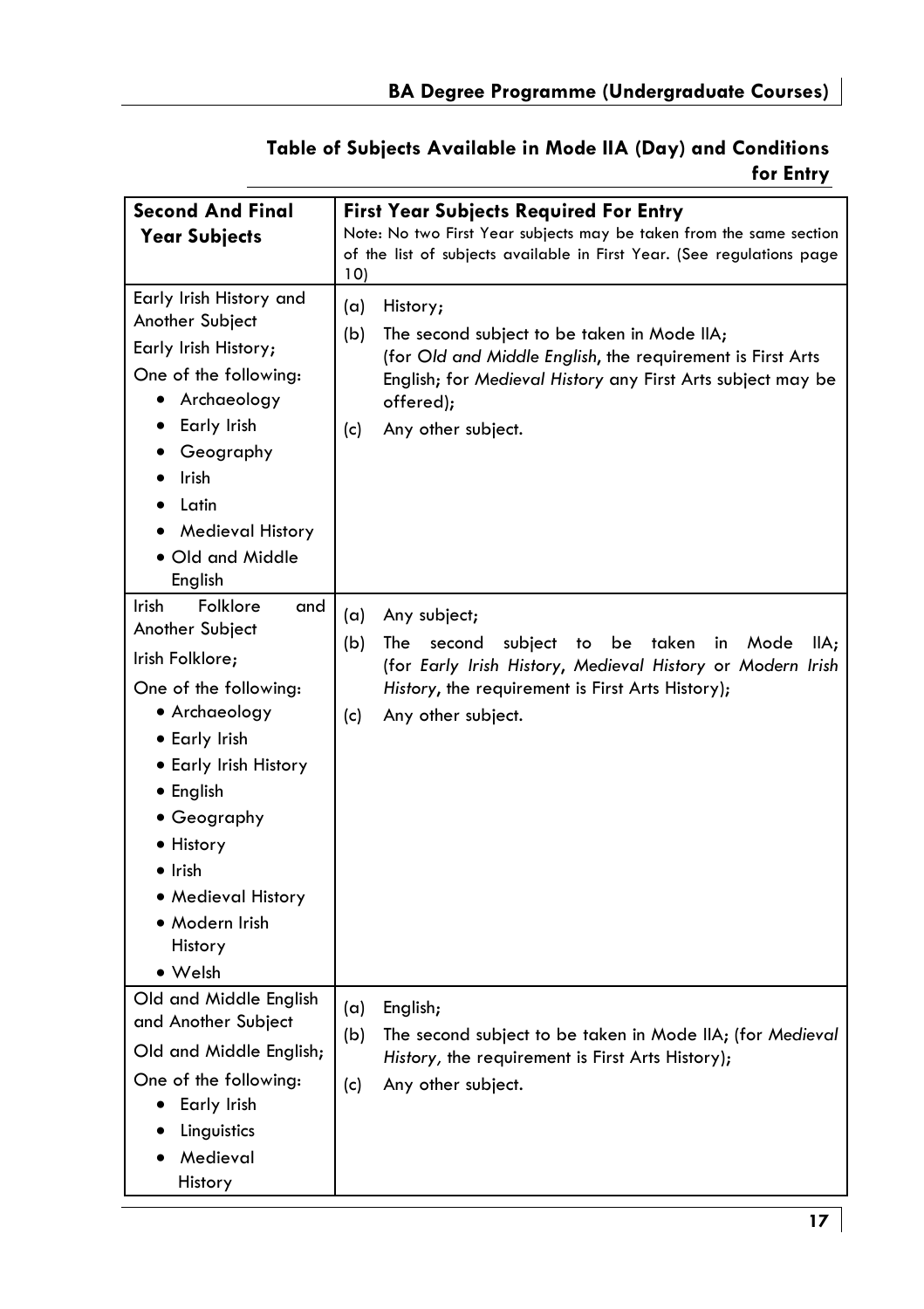### **Mode III: BA (Honours) Related Subjects**

#### **General Description**

In Mode III, students study for the Degree of BA (Honours) in a group of closely related subjects.

#### **Admission Requirements**

Students must have passed the First Arts Examination. The precise entry requirements for the various groups in Mode III are laid out in the table opposite.

#### **Course Requirements**

Students must attend, and be examined in, twenty-four course units (or equivalent) in Second Year and the same number in the Final Year. Second Year students interested in the BA (International) option should see the BA (International) section of this booklet for details.

#### **Examination Requirements**

The Second Arts (Honours) Examination (twenty-four units or equivalent) must be taken after completion of the appropriate courses. This examination must be passed in its entirety, within two years of entering the Second Year course, before the student may proceed to the Final Year. The BA Degree (Honours) Examination (twenty-four units or equivalent) is taken at the end of the Final Year.

#### **Awards**

The awards on the Second Arts (Honours) and BA (Honours) Examinations in Mode III are: First Class Honours; Second Class Honours, Grade I; Second Class Honours, Grade II; Third Class Honours; Pass; Fail. Honours may only be awarded if the whole examination is passed at one sitting in the Summer examination.

#### **Beneficial Aggregation**

#### (not to apply to the BA (International) Degree)

From 2003 the grade of Degree in a subject (when all subjects are passed at one sitting, in the Summer examinations of Second and Final Year) will be determined by:

- *either* aggregation of 30% of the Second Arts Summer examination results with 70% of the Final Year Summer examination results within each subject;
- *or* 100% of the Final Year Summer examination results, whichever is to the benefit of the student.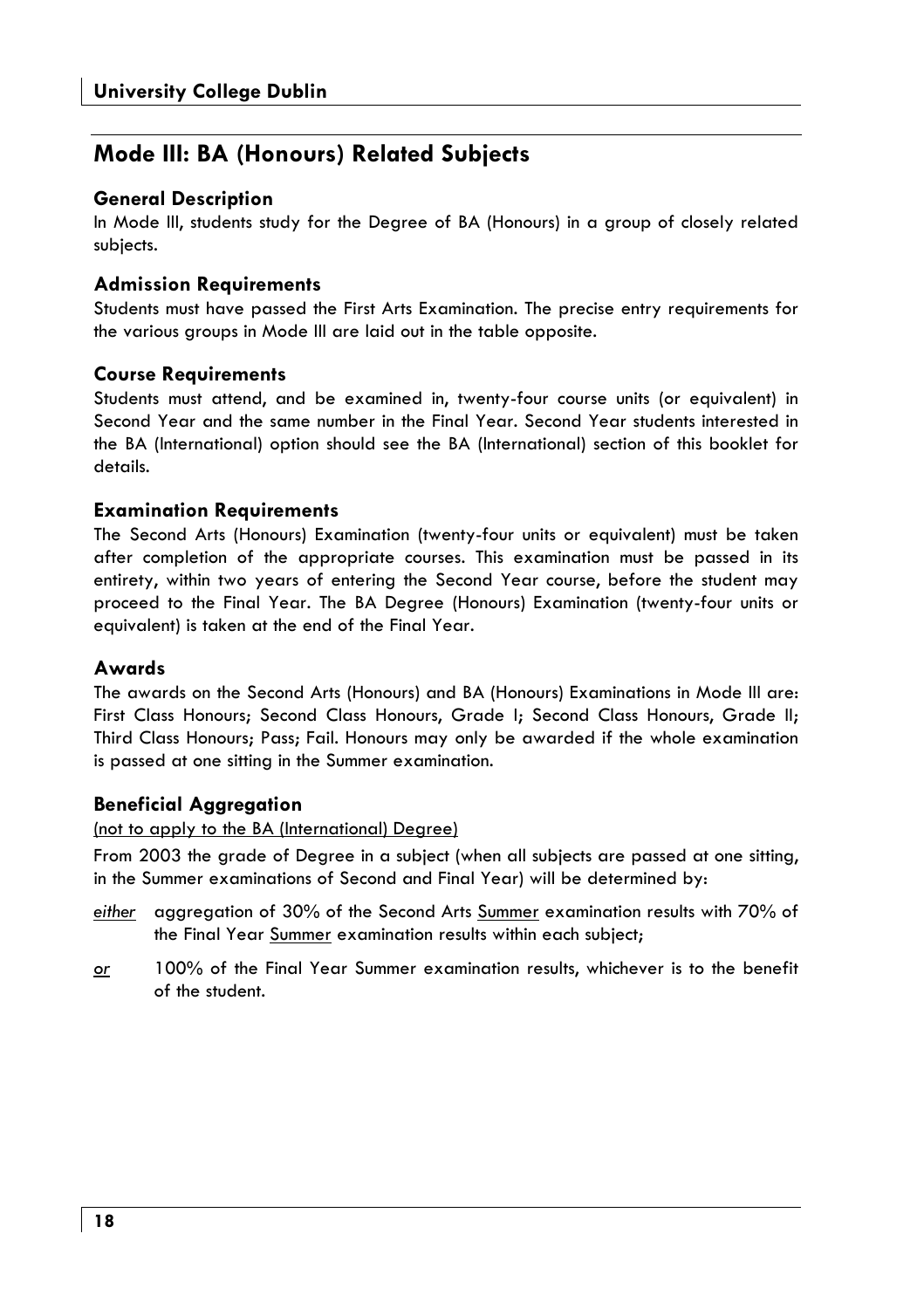### **Table of Subject Groups in Mode III (Day) and Conditions for**

**Entry** 

| <b>Second And Final Year Subjects</b>                                                                                                                                                                                                                                                                | <b>First Year Subjects Required For Entry</b><br>Note: No two First Year subjects may be taken from<br>the same section of the list of subjects available in<br>First Year. (See regulations page 10)                                                                                                            |
|------------------------------------------------------------------------------------------------------------------------------------------------------------------------------------------------------------------------------------------------------------------------------------------------------|------------------------------------------------------------------------------------------------------------------------------------------------------------------------------------------------------------------------------------------------------------------------------------------------------------------|
| <b>Celtic Studies</b><br>А.<br>One of the following as major subject:<br>• Early Irish<br>Modern Irish<br>$\bullet$ Welsh $^*$<br>And the other two languages as minor<br>subjects.<br>В.<br>Early Irish as major subject;<br>two of the following as minor subjects:<br>$\bullet$ Welsh             | Modern Irish;<br>(a)<br>Early Irish or Welsh;<br>(b)<br>Early Irish or Welsh or Latin or Greek or<br>(c)<br>French<br>Archaeology<br>Celtic<br>or<br>or<br>Civilization.<br>If students plan to take either Early Irish or<br>Welsh as a major subject, they must have<br>passed that subject in the First Year. |
| Early Irish History<br>• Archaeology<br>C.<br>Welsh* and Modern Irish or Scottish<br>Gaelic (with Modern Irish).<br>D.<br>Irish Folklore as major subject;<br>two of the following as minor subjects:<br>Modern Irish<br>• Early Irish<br>$\bullet$ Welsh<br>Archaeology and<br>Early Irish History. |                                                                                                                                                                                                                                                                                                                  |

<sup>\*</sup> Major Welsh includes Breton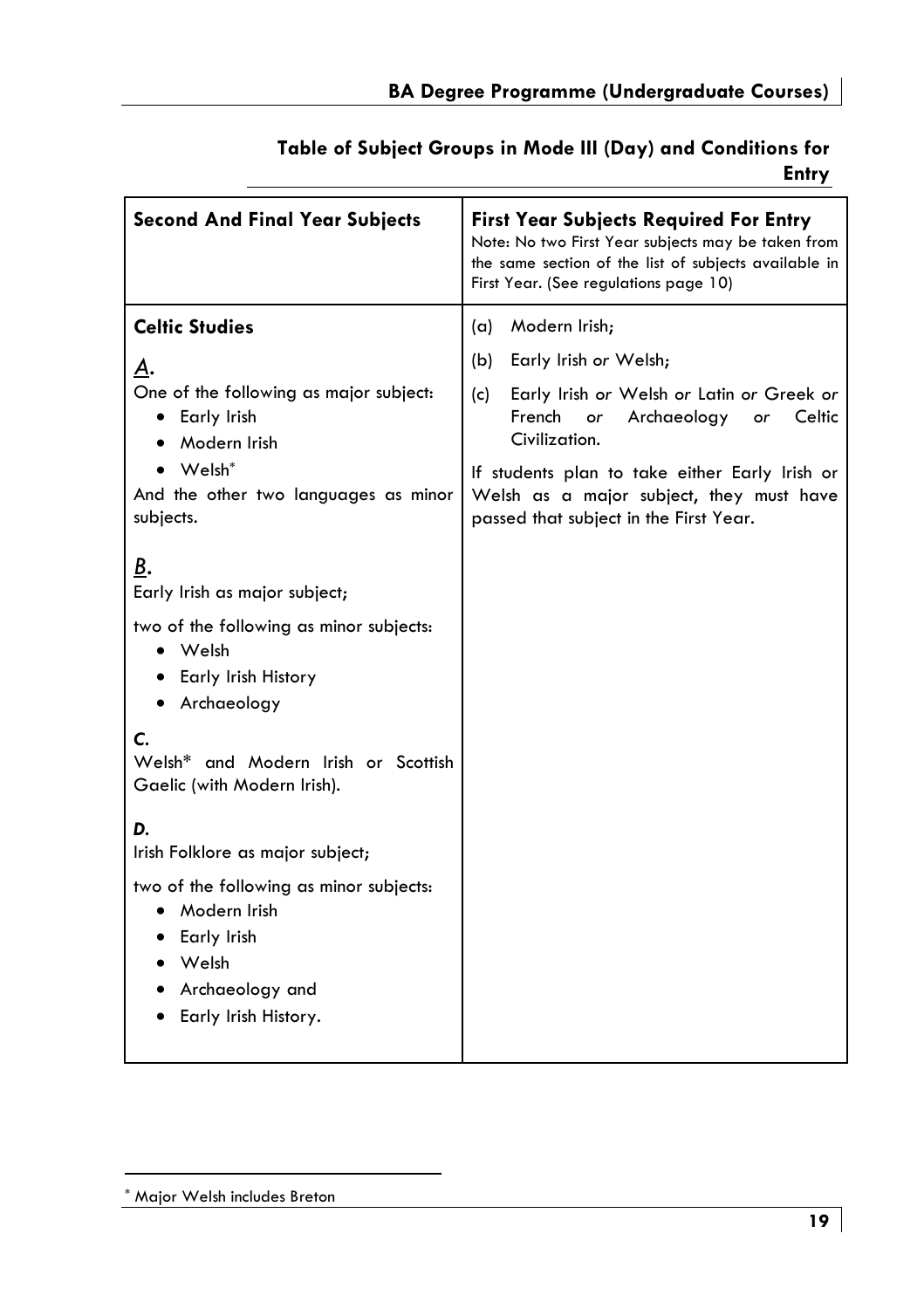| <b>Second And Final Year Subjects</b>                                                                                                                                                                                                                                                                                                                                                                                  | <b>First Year Subjects Required For Entry</b><br>Note: No two First Year subjects may be taken from<br>the same section of the list of subjects available in<br>First Year. (See regulations page 10)                                                                                                                                  |
|------------------------------------------------------------------------------------------------------------------------------------------------------------------------------------------------------------------------------------------------------------------------------------------------------------------------------------------------------------------------------------------------------------------------|----------------------------------------------------------------------------------------------------------------------------------------------------------------------------------------------------------------------------------------------------------------------------------------------------------------------------------------|
| <b>Celtic Studies (Contd.)</b><br>Е.<br>One of the following as major subject:<br>• Archaeology<br>Early Irish History<br>Early<br>Irish<br>Language<br>and<br>Literature<br>Welsh<br><u>Two minor subjects:</u><br>Two subjects from above not chosen as<br>the major subject or one of these and<br>Medieval Welsh.<br>If Welsh is chosen as major subject<br>Medieval Welsh may not be chosen as<br>a minor subject | Modern Irish or Early Irish Language and<br>(a)<br>Literature;<br>Archaeology;<br>(b)<br>History (including Early Irish History) or<br>(c)<br>Latin or Welsh or Celtic Civilization.<br>If either Archaeology or Early Irish Language<br>and Literature or Welsh is chosen as a major<br>subject, it must be passed in the First Year. |
| Near Eastern Languages<br>Major subject: Hebrew;<br>Two minor subjects:<br>Aramaic<br><b>Hellenistic Greek</b>                                                                                                                                                                                                                                                                                                         | The major subject to be offered in the<br>(a)<br>BA;<br>Any other subject;<br>(b)<br>Any other subject.<br>(c)                                                                                                                                                                                                                         |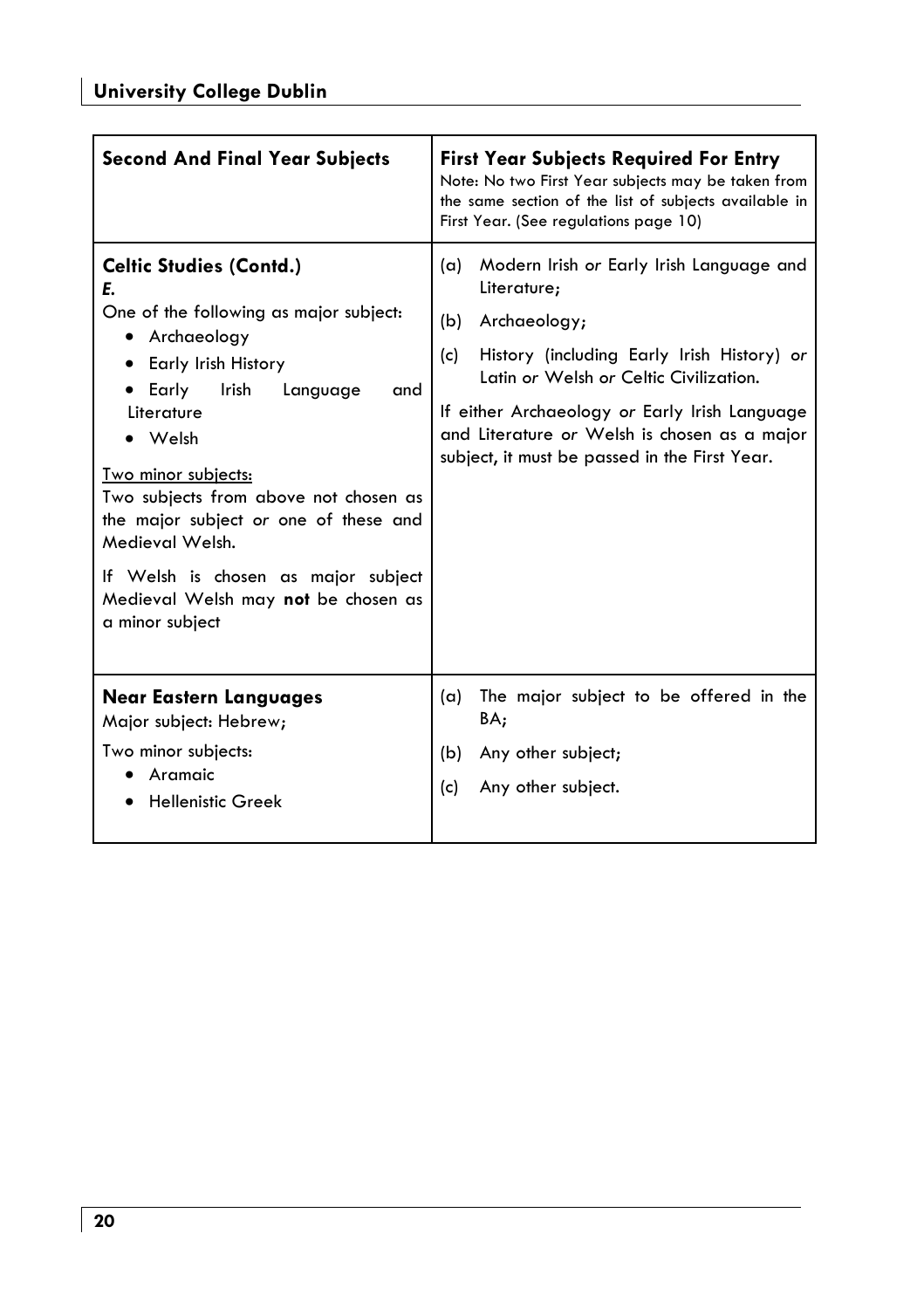### **BA (Honours) (International) Programme**

#### **General Description**

The BA (Honours) (International) is a four-year programme which incorporates a year's university study abroad as an integral element in the Degree programme. Second Year students may apply to enter the programme and, if accepted, are required to attend approved foreign university courses during the following year.

All arrangements in connection with the BA (Honours) (International) programme are made through the Department(s) in which the students are registered. Intending applicants should note that: (a) since only those who can be assigned full-time places in approved foreign universities are accepted, *the number of students who can take part is strictly limited*; and (b) that not all Departments are involved in the programme.

Permission to travel abroad on the BA (Honours) (International) programme is conditional upon (a) written approval of the Head of Department of at least one of the Departments in which the student is registered (including details of courses to be followed and UCD equivalence allowed); and (b) the student's passing the Second University Examination (Honours) in Arts in the session in which permission is sought. No deferral is allowed.

Students must retain all documentation obtained abroad for Departmental approval. Final decisions on all aspects of the programme rest with the Head of the UCD Department(s) concerned. Subject to approval, students may attend courses in more than one university during the year abroad.

Students in the BA (International) programme must normally take courses to the value of 45 ECTS credits in an approved partner institution under the direction of their Erasmus Co-ordinator in University College Dublin. They must obtain an overall pass in these courses in the academic year that they are abroad in order to continue into the Final Year of the BA (International) Degree. In exceptional circumstances, and only with the prior permission of the relevant Head of Department, students may submit an extended essay on their return in fulfilment of some of their credit requirements. Students who fail to acquire the required credits at pass level will not be eligible for the BA (International) Degree but will be permitted to take courses leading to the BA Degree.

#### **Regulation applying to students commencing their year abroad as of September 2002**

*Students in the BA (International) programme will be required to take appropriate courses during their year abroad deemed by the sending Department to be the equivalent of 45 ECTS credits and to achieve an overall pass. At its sole discretion, up to 15 of these credits may be obtained by project work set by the home Department.*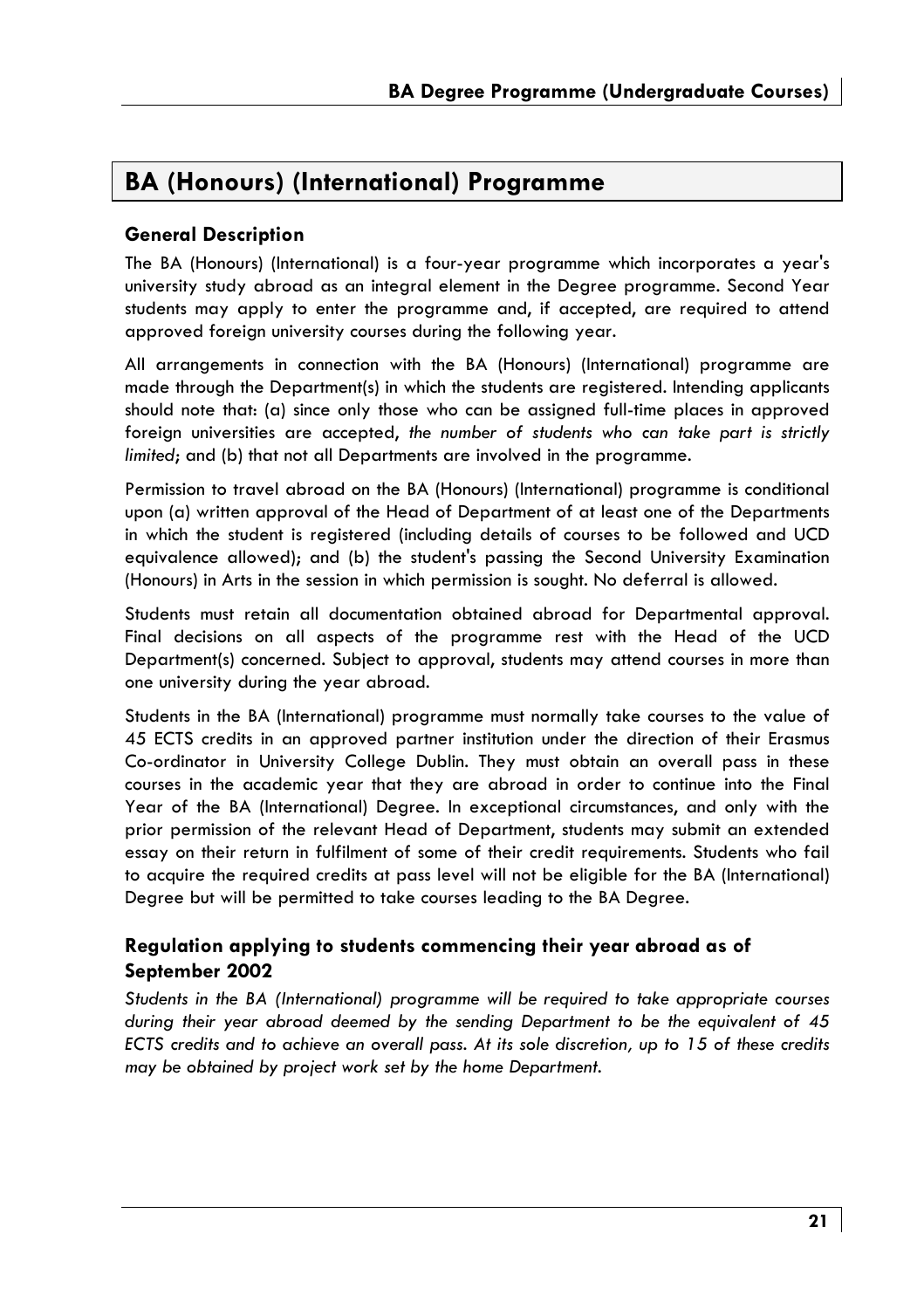#### **Admission Procedures**

Students (who have been admitted under DN012) intending to apply for entry into the programme are advised to contact the Departments in which they are registered early in their Second Year. Application forms are available from those Departments which are involved in the programme. Completed application forms must be returned to individual Departments by their designated closing date.

A specified number of places are available through the denominated entry CAO First Year application system as follows: French (20); German (20); Spanish (6). A number of places in these subjects are also available on the results of examinations and Departmental appraisal for students who have entered through DN012 (omnibus entry). Details on application procedures are available from individual Departments.

### **BA (Honours) Computer Science**

The BA (Honours) Computer Science Degree is a four-year programme.

#### **General Description**

The Degree allows students to combine a variety of Arts subjects with Computer Science. The course has two aims: firstly to give students with a talent for Arts subjects the chance to exercise their abilities in a Computer Science context: secondly to allow students to become fully qualified Computer Scientists within the context of an Arts Degree. From a computing perspective, students should acquire thinking and problem solving skills, fundamental programming skills, a knowledge of the potential of and current limits on information technology, and an appreciation of the notion of computation.

#### **Admissions procedure**

Entry to the programme is by designated entry through the CAO application system.

#### **Course syllabus**

#### **First Year**

Students choose Computer Science (which is a group D subject) and two Arts subjects from Groups A, B, C and F below. No two subjects may be taken from the same section of the list.

| Section A: | Arabic, Economics, Greek and Roman Civilization, History of Art,<br>Linguistics                                                               |
|------------|-----------------------------------------------------------------------------------------------------------------------------------------------|
| Section B: | Greek, History, Music <sup>1</sup> , Statistics <sup>2</sup> , Welsh                                                                          |
| Section C: | Early Irish <sup>3</sup> , German, Hebrew, Information Studies, Latin, Logic <sup>4</sup> ,<br>Mathematical Studies, Mathematics (H), Spanish |
| Section F: | Celtic Civilization <sup>5</sup> , French, Geography, Mathematical Physics Studies <sup>2</sup> ,<br>Psychology <sup>6</sup>                  |

*For subject restrictions 1-6, see Notes for First Arts Day subjects (page 10).*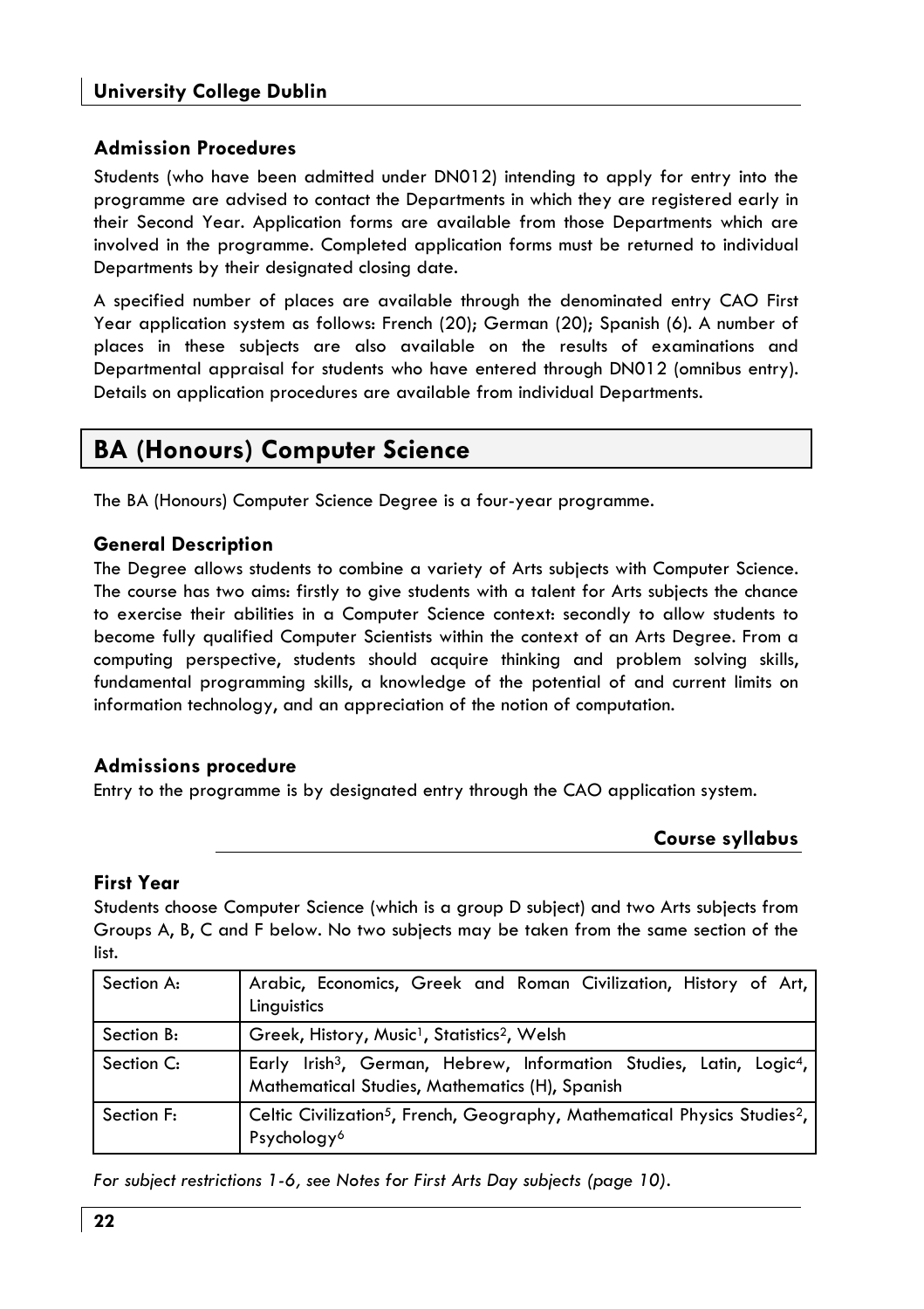#### **Second Year**

Students continue with Computer Science (twelve units) and one Arts subject (twelve units) studied in First Year provided the First Arts Examination has been passed in three permissible subjects.

#### **Third Year**

Students continue with Computer Science (twelve units) and the Arts subject (twelve units) studied in Second Year provided the Second Arts Examination has been passed in the two subjects. The Arts subject is completed in this year and a grade awarded for it.

*N.B. Provided students have passed the Third Arts Examination and attained at least 45%*  in Computer Science, they will then proceed to Fourth Year; where they pass both subjects in *Third Year with a mark of under 45% in Computer Science, students will be awarded a BA Degree with a pass in Computer Science.* 

#### **Fourth Year**

This course comprises Computer Science (sixteen units) and a major BA thesis (eight units).

| <b>Examination and Course Requirements</b> |                   |
|--------------------------------------------|-------------------|
| First Year:                                | As for First Arts |
| Second and Subsequent Years:               | As for BA Mode II |

*N.B. Beneficial aggregation does not apply to the subject Computer Science.*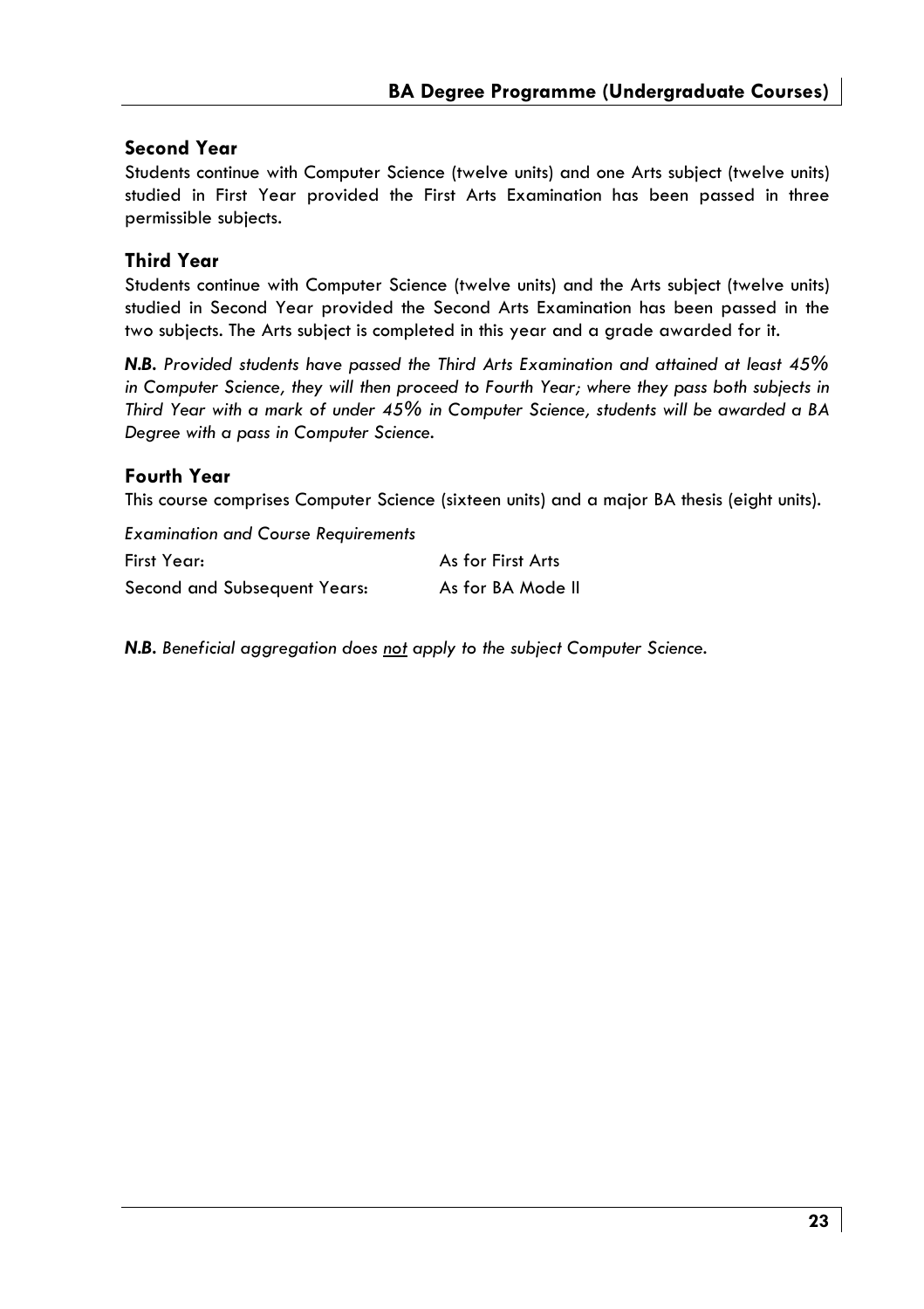## **Syllabus of Courses**

### **Arabic**

The course is intended to prepare the student to tackle a variety of Classical Arabic texts, as well as material in Modern Standard Arabic, which is the written language of the contemporary Arabic-speaking world. The student is also introduced to the principles and early history of Islam. No prior knowledge of the language is required.

|                                                                                                                                                                                                                                                                       |                     | First Year (ARAB 1000)        |
|-----------------------------------------------------------------------------------------------------------------------------------------------------------------------------------------------------------------------------------------------------------------------|---------------------|-------------------------------|
| <b>Principles of Arabic Grammar.</b><br>An introduction to the grammar of Modern Standard Arabic.                                                                                                                                                                     | $(2 \text{ units})$ | <b>ARAB 1001</b>              |
| Course book: David Cowan, An Introduction to Modern Literary Arabic (Cambridge<br>University Press).                                                                                                                                                                  |                     |                               |
| <b>Elementary Arabic Reading and Comprehension.</b>                                                                                                                                                                                                                   |                     | (2 units) ARAB 1002           |
| Arabic-English and English-Arabic Translation<br>Beginners' level translation from Arabic into English and from English into Arabic.                                                                                                                                  |                     | (2 units) ARAB 1003           |
| Introduction to Islam.                                                                                                                                                                                                                                                |                     | (2 units) ARAB 1004           |
|                                                                                                                                                                                                                                                                       |                     | Second Year (ARAB 2000)       |
| <b>Arabic-English Translation</b><br>Translation of unseen passages from Arabic into English.                                                                                                                                                                         |                     | (3 units) ARAB 2001           |
| <b>English-Arabic Translation</b><br>Translation of unseen passages from English into Arabic.                                                                                                                                                                         | $(3 \text{ units})$ | <b>ARAB 2002</b>              |
| <b>Arabic Religious and Secular Texts</b><br>Prepared translation and study of selected surahs of the Koran, and sections of the hadith<br>of the Prophet Muhammad. Prepared translation and study of excerpts from medieval<br>and later Arabic topographical works. |                     | (3 units) ARAB 2003           |
| <b>Modern Arabic Literature</b><br>Prepared translation and discussion of a variety of modern Arabic writers and their                                                                                                                                                |                     | $(3 \text{ units})$ ARAB 2004 |

anslation and discussion of a variety of modern Arabic writers and their work.

#### *Note for Second Year Students:*

There will be an Arabic conversation class.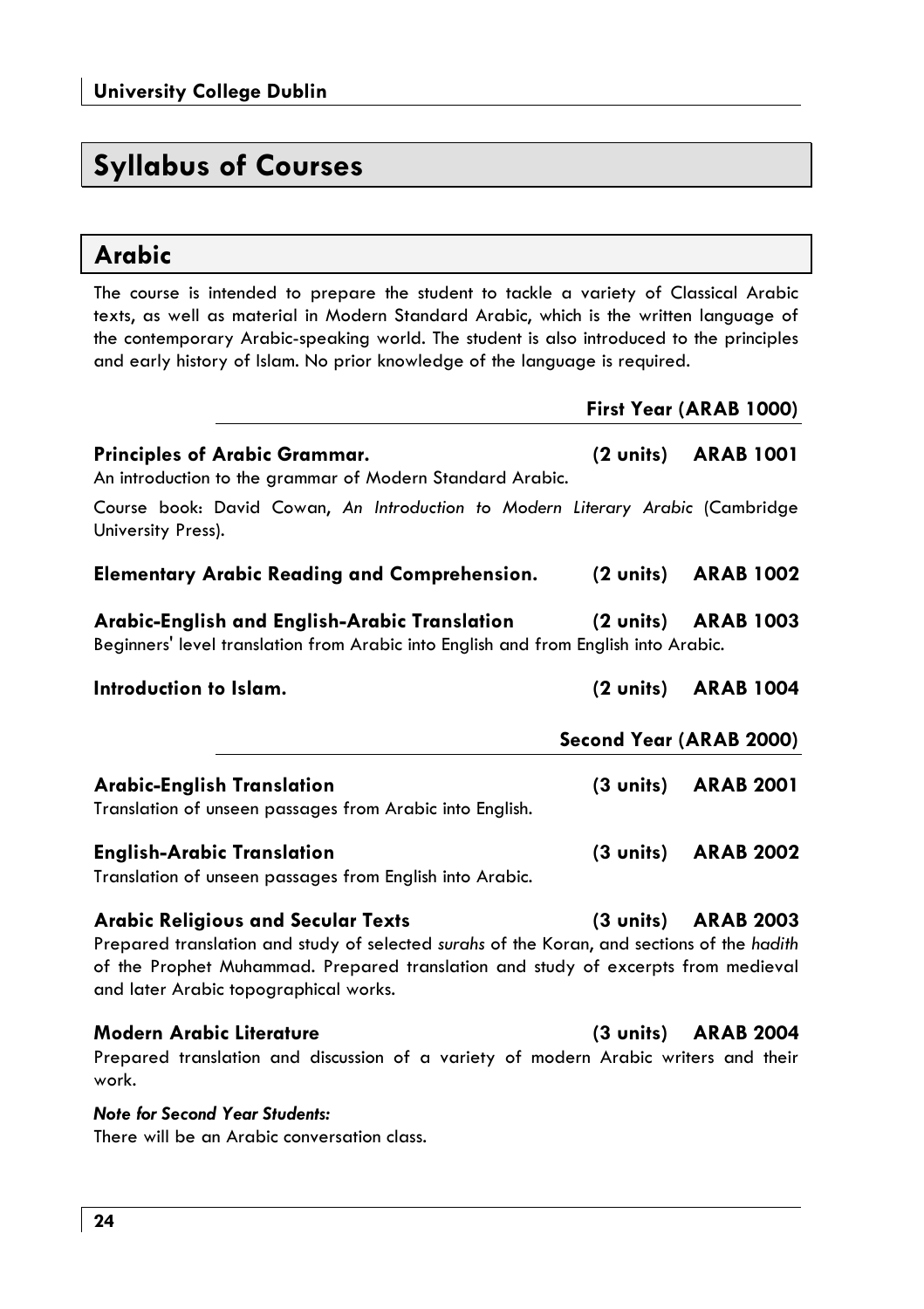|                                                                                               |                     | Final Year (ARAB 3000) |
|-----------------------------------------------------------------------------------------------|---------------------|------------------------|
| (Deemed equivalent to twelve units)                                                           |                     |                        |
| Arabic-English Translation<br>Translation of unseen passages from Arabic into English.        | $(3 \text{ units})$ | <b>ARAB 3001</b>       |
| <b>English-Arabic Translation</b><br>Translation of unseen passages from English into Arabic. | $(3 \text{ units})$ | <b>ARAB 3002</b>       |

**Islamic History and Aspects of Arabic Historiography (3 units) ARAB 3003**  Study of the history of principally the Arabic-speaking Near and Middle East, from the rise of Islam until the eve of the Crusades, and how it was recorded by a variety of historians writing in Arabic. Prepared translation and study of primary sources.

**Modern Arabic Literature (3 units) ARAB 3004**  Prepared translation and discussion of a variety of modern Arabic writers and their work.

*Note for Final Year Students:*  There will be an Arabic conversation class.

#### **Aramaic**

### **(Minor Subject in Mode III Near Eastern Languages)**

**First Year** 

Courses not offered.

**Second Year (ARAM 2000)** 

#### *Mode III*

**Introduction to Syriac Grammar. (2 units) ARAM 2001**  Building on a knowledge of Hebrew, this course studies Syriac grammar and scripts, using J. F. Healey, *First Steps in Syriac* 

#### **Introduction to Biblical Aramaic. (2 units) ARAM 2002**

Selected passages from Aramaic, using F. Rosenthal's *A Grammar of Biblical Aramaic.*

**Aramaic and Syriac Texts (1 unit) ARAM 2003** 

Selections from Brockelmann's *Chrestomathie*, and F. Rosenthal (ed.), *An Aramaic Handbook*.

#### **History of the Aramaeans. (1 unit) ARAM 2004**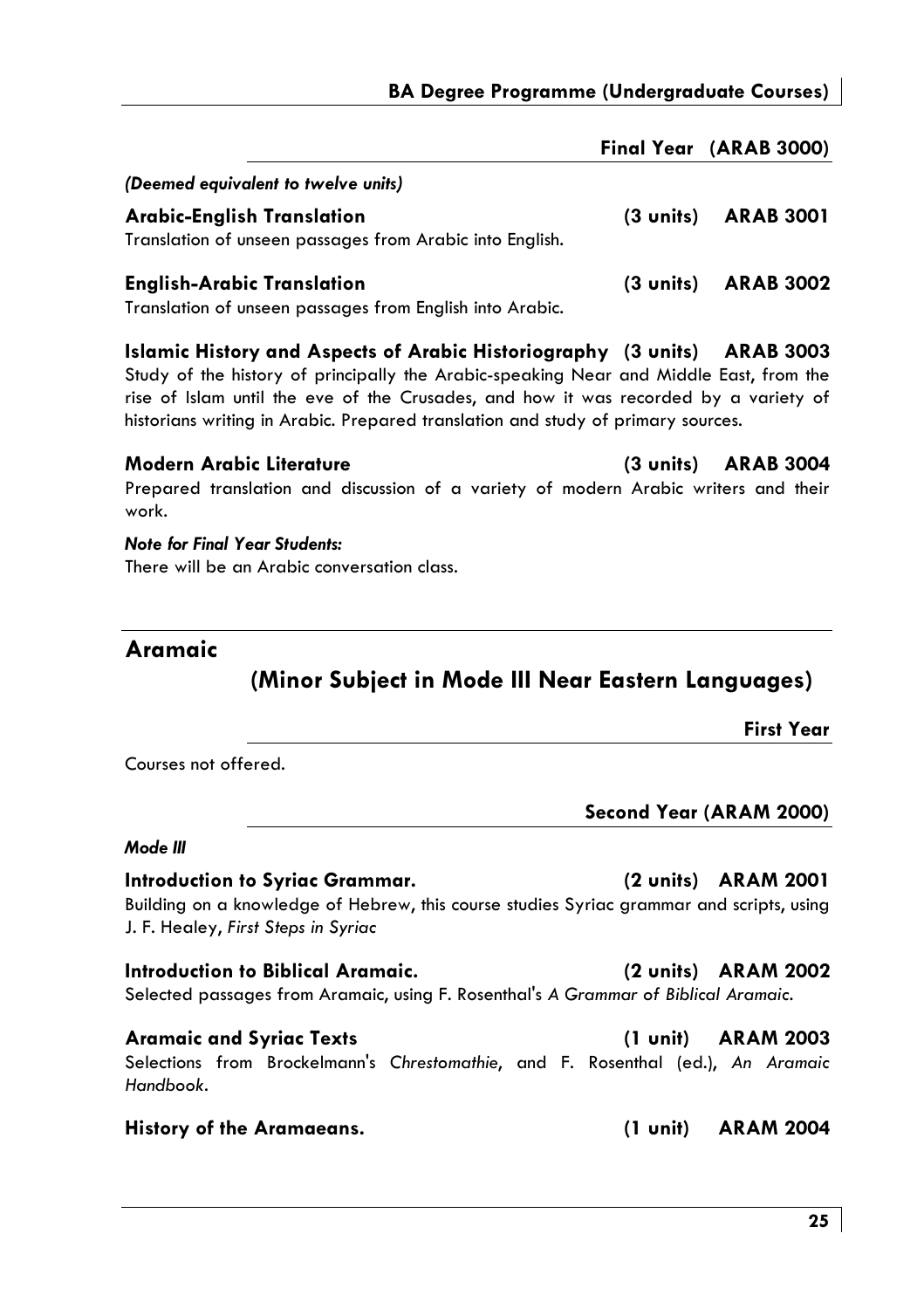*Mode III* 

| (2 units) ARAM 3001                                                                   |
|---------------------------------------------------------------------------------------|
| Selections from Brockelmann's Chrestomathie, F. Rosenthal (ed.), An Aramaic Handbook, |
| (2 units) ARAM 3002                                                                   |
|                                                                                       |
| (2 units) ARAM 3003                                                                   |
|                                                                                       |
|                                                                                       |

**Archaeology**

#### **First Year (ARCH 1000)**

While the topics studied serve as a foundation for students proceeding to Second and Final Years, they also form a complete programme for those taking Archaeology for one year. The course comprises eight twelve-lecture modules.

Up to 25% of the overall end-of-year mark will be awarded for continuously assessed coursework (including essays and worksheets). These will be submitted on a regular basis throughout the year.

#### **What is Archaeology? ARCH 1006**

What is Archaeology? How do we know what happened in the past? How do we date past events? These questions are addressed in this course of twelve lectures.

#### **The Palaeolithic and Mesolithic Periods ARCH 1007**

This course will examine the evidence for the earliest humans in Africa, looking at the evolution of humanity through more than four million years and the dispersal of early hominids across the globe. The cave art of Ice Age hunters will be discussed as will the societies of the early postglacial period, a time when people developed complex hunting, gathering and fishing techniques in adaptation to their new environment.

#### **The Neolithic in Ireland and Europe ARCH 1008**

The Neolithic period is when farming societies became established in Europe. These lectures will look at the origins and spread of the farming lifestyle. They will explore the character of Neolithic settlement and the role played by the dead and the ancestors, using this information as a means of understanding the complexity of Neolithic societies.

#### **Life and Death in Bronze Age Europe ARCH 1009**

During the Bronze Age, we see the first use of metals, the emergence of social stratification and the development of complex trade networks linking societies in distant parts of the European continent. These twelve lectures will discuss some of the evidence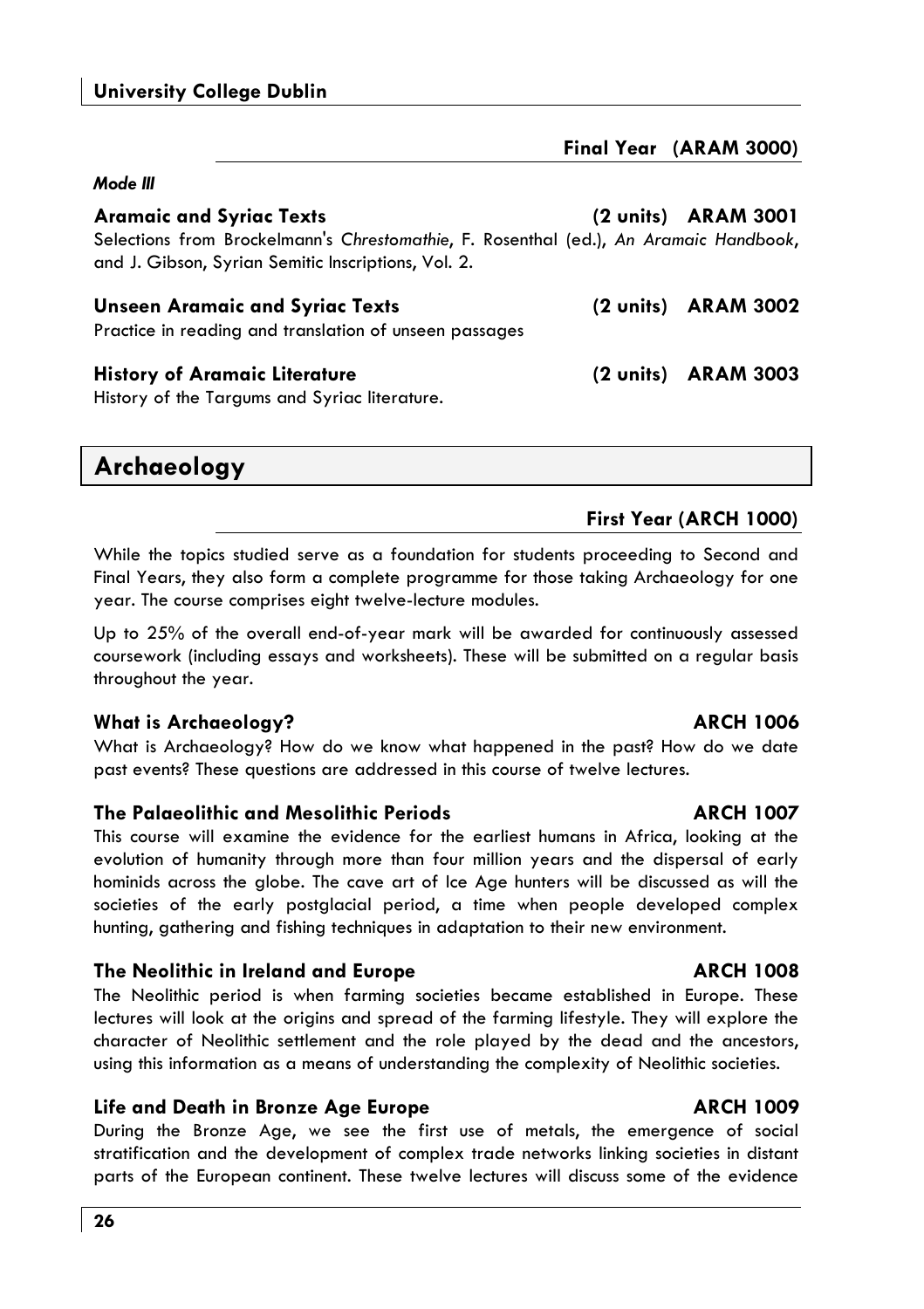archaeologists have used to reconstruct social, political, economic and religious life during this period.

#### **Iron Age Europe and Ireland ARCH 1010**

Conventional dating for the beginning of the Iron Age in Europe is about 750 BC. By about 600 BC, iron-working, on a limited scale, had reached Ireland. The period is associated with those people historically referred to as Celts, a people with distinctive burial rites, with advanced metal technology and, above all, with an art style which has been described as "the first great non-classical art of Europe". In the course of the last century BC, the expansion of Roman power brought an end to Celtic independence. Only in Ireland did Celtic culture survive.

#### **Ireland and Europe in the Early Middle Ages ARCH 1011**

This course is an examination of the Archaeology of Ireland and Europe between the fifth and tenth centuries AD. The topics discussed will include the 'barbarian invasions', the Viking diaspora, and the art of the Church in Ireland.

#### Later Medieval Ireland and Europe **ARCH 1012**

The Archaeology of Ireland and Europe in the first half of the second millennium AD is discussed here. We will examine specifically the rise of high medieval European culture and the effects of the Anglo-Norman invasion of Ireland.

#### **The Archaeology of World Societies ARCH 1013**

In this course of twelve lectures students are introduced to both ancient civilisations, such as the Scythians, and modern societies such as the Australian Aborigines, Amazonian Indians and the Inuit of the Arctic Circle.

#### **Second Year (ARCH 2000)**

#### *(Deemed equivalent to twelve units)*

This comprises ten twelve-lecture courses and one twenty-four-lecture course. The Irish and British material is treated in greater depth, corresponding developments elsewhere in Europe are addressed more specifically and students are introduced to relevant debates about the evidence and its interpretation. Other features include a major course on the theory and philosophy of Archaeology, a course on scientific techniques in Archaeology and a course on ancient craftsmanship in various materials. Reading lists for the courses will be provided. Up to 25% of the overall end-of-year mark will be awarded for continuously assessed coursework (including five essays). These will be submitted on a regular basis throughout the year.

| <b>ARCH 2006</b> | From Hunter-Gatherers to First Farmers.                        |
|------------------|----------------------------------------------------------------|
| <b>ARCH 2007</b> | Contemporary Problems in the Interpretation of the Neolithic.  |
| <b>ARCH 2008</b> | The Emergence of Hierarchy: the Bronze Age of Northwestern and |
|                  | Central Europe.                                                |
| <b>ARCH 2009</b> | The Irish Iron Age: Problems of Celticity.                     |
| <b>ARCH 2010</b> | Early Medieval Landscape, Settlement and Society in Ireland.   |
| <b>ARCH 2011</b> | Early Medieval Art.                                            |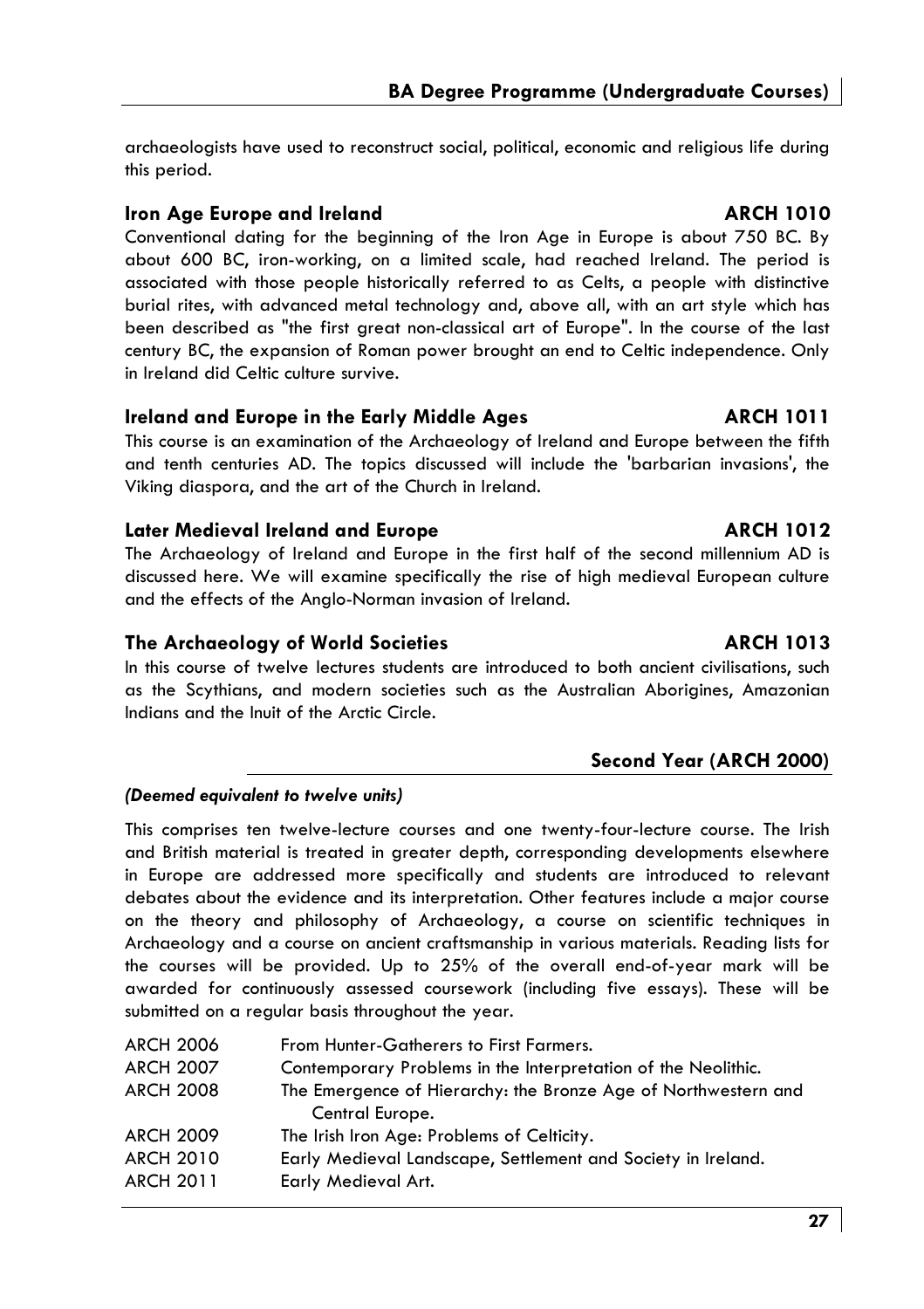#### **University College Dublin**

| <b>ARCH 2012</b> | Viking-Age Ireland, Later Anglo-Saxon England, and Carolingian |
|------------------|----------------------------------------------------------------|
|                  | Europe.                                                        |
| <b>ARCH 2013</b> | The Archaeology of Feudal Society: Ireland and Europe AD 1100- |
|                  | 1500.                                                          |
| <b>ARCH 2014</b> | Methods and Techniques in Landscape Archaeology.               |
| <b>ARCH 2015</b> | A Practical Introduction to Materials in Archaeology.          |
| <b>ARCH 2016</b> | Theory and Philosophy of Archaeology (24 Lectures).            |
|                  |                                                                |

#### **Final Year (ARCH 3000)**

#### *(Deemed equivalent to twelve units)*

The course will consist of ten core courses (each course counting as one unit) and two optional courses (each counting as one unit) chosen from a range of at least five options. The courses will be thematic and will develop concepts and issues introduced in the First and Second Year programmes.

The selection of courses available in any academic year will depend on staffing and logistical resources. Minimum and maximum limits will be placed on numbers attending optional courses. Courses additional to the list below may also be offered. The list of courses on offer in any academic year will be available immediately before the beginning of the academic year in September.

A one-week field course will be offered as an option in early September *prior* to the commencement of the lecture programme. Students interested in this option should enquire in the Department for details.

Up to 25% of the overall end-of-year mark will be awarded for continuously assessed coursework (including four extended essays). These will be submitted on a regular basis throughout the year.

Courses to be offered will be selected from the following:

#### *C: Core Course; O: Optional Course*

| <b>ARCH 3001</b> | The Mesolithic/Neolithic Transition (O)                         |
|------------------|-----------------------------------------------------------------|
| <b>ARCH 3002</b> | Stone Tools in a Social Context (O)                             |
| <b>ARCH 3003</b> | Regionality in the Neolithic of Ireland and Britain (O)         |
| <b>ARCH 3004</b> | Settlement and Landscape (C)                                    |
| <b>ARCH 3005</b> | Ritual and Ideology (O)                                         |
| <b>ARCH 3006</b> | Funerary Archaeology (C)                                        |
| <b>ARCH 3007</b> | Material Culture (C)                                            |
| <b>ARCH 3008</b> | Art in Prehistory (O)                                           |
| <b>ARCH 3009</b> | Practice and Theory in Irish Archaeology (C)                    |
| <b>ARCH 3010</b> | Wetland Archaeology (O)                                         |
| ARCH 3011        | Religion and Ritual in Celtic Europe (O)                        |
| <b>ARCH 3012</b> | The Celts at War: History, Archaeology and Myth (C)             |
| <b>ARCH 3013</b> | Ireland's Golden Age (O)                                        |
| <b>ARCH 3014</b> | People of the Isles: Ireland and Britain, AD 400-1000 (C)       |
| <b>ARCH 3015</b> | The Archaeology of Architecture (O)                             |
| <b>ARCH 3016</b> | Sculptors and Stonemasons in the First Christian Millennium (O) |
| <b>ARCH 3017</b> | The Viking World (C)                                            |
|                  |                                                                 |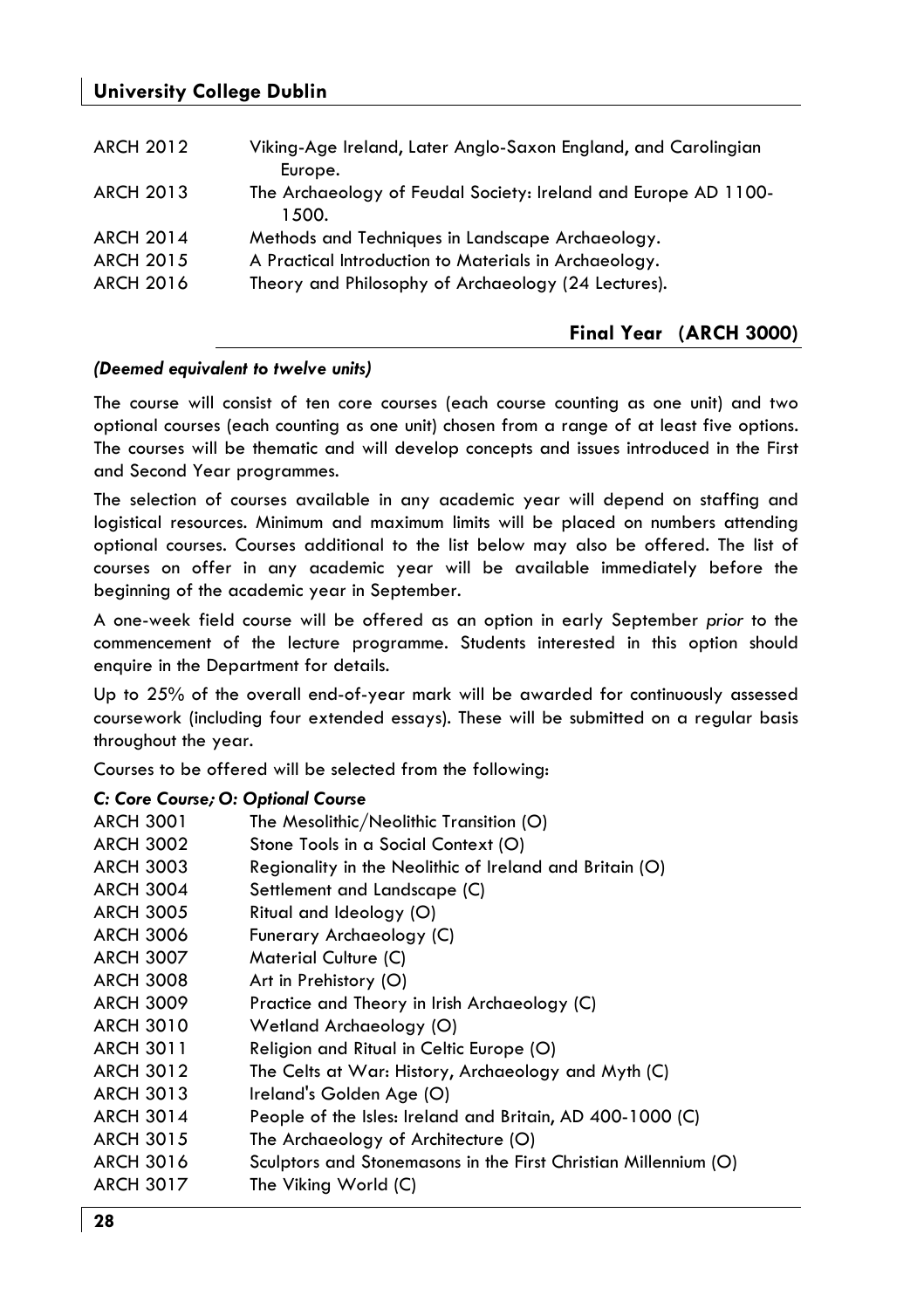| <b>ARCH 3018</b> | Field Courses (O)                                                  |
|------------------|--------------------------------------------------------------------|
| <b>ARCH 3019</b> | European Lake Dwellings (C)                                        |
| <b>ARCH 3020</b> | Art Interaction in Early Christian Europe (C)                      |
| <b>ARCH 3021</b> | Answers from the Grave (C)                                         |
| <b>ARCH 3022</b> | Histories in Stone: Medieval Europe (O)                            |
| <b>ARCH 3023</b> | The Archaeology of Race and Ethnicity (O)                          |
| <b>ARCH 3024</b> | Understanding Mesolithic/Neolithic (O)                             |
| <b>ARCH 3025</b> | A New Archaeology of Castles (O)                                   |
| <b>ARCH 3026</b> | Artistic Interactions in the First Millennium AD (C)               |
| <b>ARCH 3027</b> | From the Tree to the Artefact – Wood in Archaeology (O)            |
| <b>ARCH 3028</b> | Making Sense of the Mesolithic (C)                                 |
| <b>ARCH 3029</b> | The Archaeology of Human and Animal Bone (O)                       |
| <b>ARCH 3030</b> | Historical Archaeology and the Making of Modern Irish Identity (O) |
| <b>ARCH 3031</b> | Sentient Stones: Interpreting Lithics (O)                          |
| <b>ARCH 3032</b> | The Archaeology and History of Medieval Dublin (O)                 |
| <b>ARCH 3033</b> | Histories in Stone from Early Medieval Europe (O)                  |
| <b>ARCH 3034</b> | Encountering Complex Pasts: Perspectives on Canadian Archaeology   |
|                  | (O)                                                                |
| <b>ARCH 3035</b> | An Introduction to Conservation (O)                                |

#### *Notes for Final Year Students*

Questions on the BA papers will also require knowledge of the framework and general principles encountered in Second Year

The Celtic Studies course in Archaeology and Early Irish History (Mode III) will consist of approximately forty lectures in each subject spread over a two-year period. These will cover the Celtic Iron Age (Ireland, Britain and the Continent) and early Christian Ireland. For the course in Early Irish History, consult the Department.

The Celtic Studies course in Archaeology as a full minor subject (Mode III) will cover the Archaeology of Ireland and Britain and the continental background from the early Iron Age to the Vikings: monuments and settlement; art and its context.

### **Celtic Civilization**

#### **First Year (CCIV 1000)**

This course of lectures, a comprehensive survey of the Celtic peoples in the ancient and medieval worlds, will enable the student to understand and appreciate Celtic literary, intellectual and artistic achievements.

The history and culture of the Celts will be traced from their prehistoric continental origins to their ultimate homelands in Ireland, Britain and Brittany. Included will be a study of institutions, religion and mythology, law and art. The evidence of Archaeology will be examined and discussed in conjunction with the written sources.

The varied and important medieval literature of Ireland and Wales, read in translation, complements the broader study of Celtic culture. Texts will include the Táin and early Irish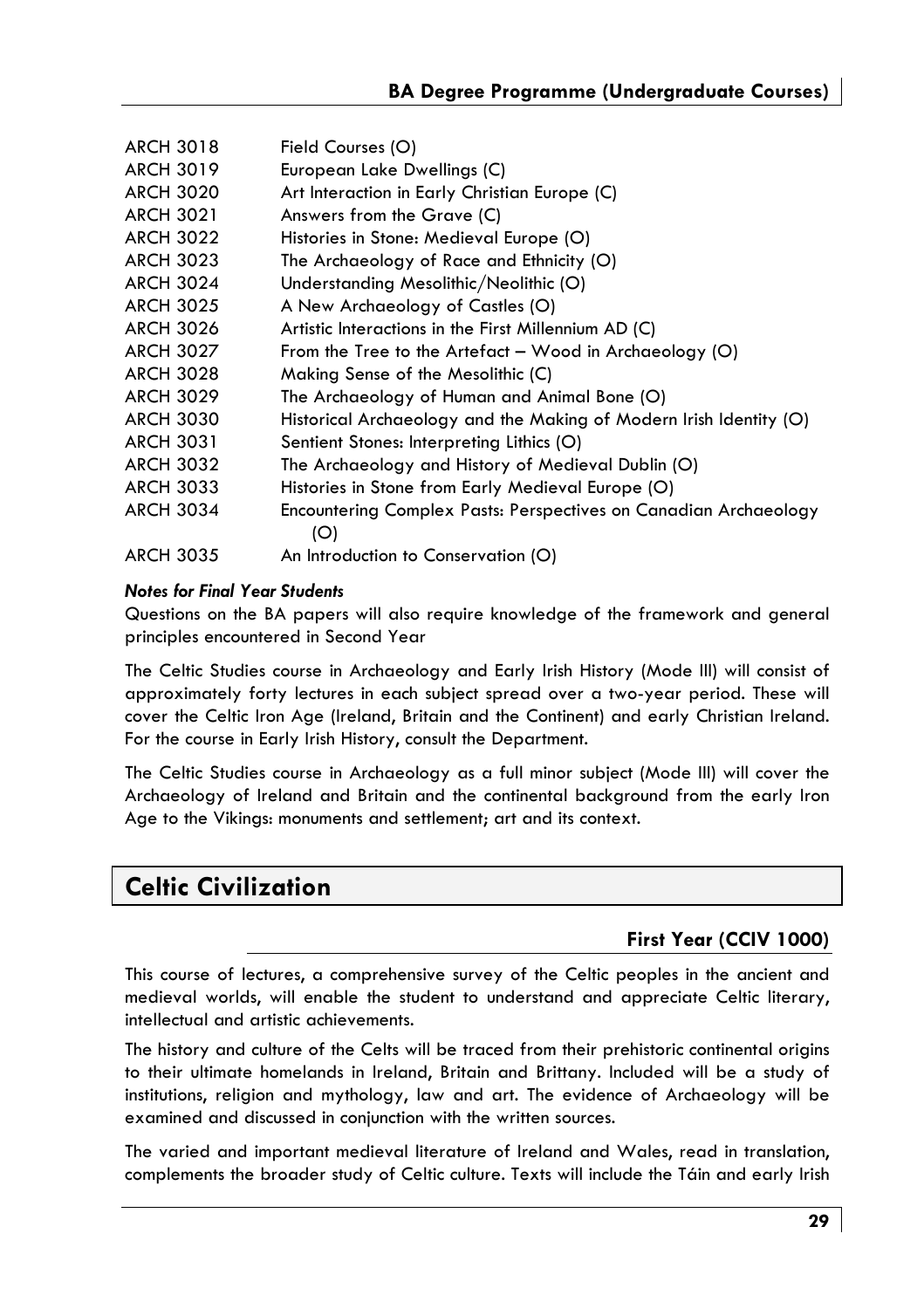**30** 

### **University College Dublin**

sagas, lyric poetry, the Mabinogion, Arthurian romance and medieval Welsh poetry. A general overview of the Celtic languages will also be presented.

| <b>CCIV 1001</b> | Insular Celtic Archaeology and Art |
|------------------|------------------------------------|
| <b>CCIV 1002</b> | <b>Ancient Celtic Peoples</b>      |
| <b>CCIV 1003</b> | Celtic Mythology                   |
| <b>CCIV 1004</b> | Romano-Celtic Britain              |
| <b>CCIV 1005</b> | Early/Medieval Welsh Literature    |
| <b>CCIV 1006</b> | Celtic Ireland                     |
| <b>CCIV 1007</b> | Early Irish Literature             |
| <b>CCIV 1008</b> | Celtic History and Ethnography     |

A reading list will be available at the beginning of term.

*Please note that Celtic Civilization is currently offered as a First Year subject only.* Students taking this subject in combination with certain other First Year subjects may proceed to the BA (Honours) in Mode IIA or to the BA (Honours) in Celtic Studies in Mode III.

### **Classical Studies**

#### **First Year**

To qualify to enter Classical Studies, which is a Mode I Degree subject, students must take Greek and Roman Civilization as one of their First Year subjects.

**Second Year (CS 2100)**

*(Deemed equivalent to twenty-four units)* 

#### **Greek History: The Rise of Macedon. CS 2001**

#### **Greek Art and Archaeology: The Archaeology of Greek Society CS 2002**  This course builds on the First Year Greek Archaeology course. It covers the same periods and material, but they are approached as a method for understanding Greek society. Themes covered include: mythology and art as propaganda, sport and welfare, burial customs, the symposium and prostitution, gender relations. Students are thus introduced to Archaeology as a method for social interpretation and understanding.

#### **Greek Philosophy: Plato,** *Phaedo* **CS 2003**

The prescribed text for this course is Plato's *Phaedo*. In this dialogue Plato portrays Socrates at his death arguing for the immortality of the soul. Lectures deal with the personal and philosophical presentation of Socrates, the arguments for the soul's immortality, with special reference to Plato's Forms, and the myth near the end.

#### **Greek Literature CS 2004**

Greek Tragedy: Aeschylus, *Prometheus Bound and Other Plays*; Sophocles, *Electra and Other Plays*; Euripides, *Medea and Other Plays* (all in Penguin Classics).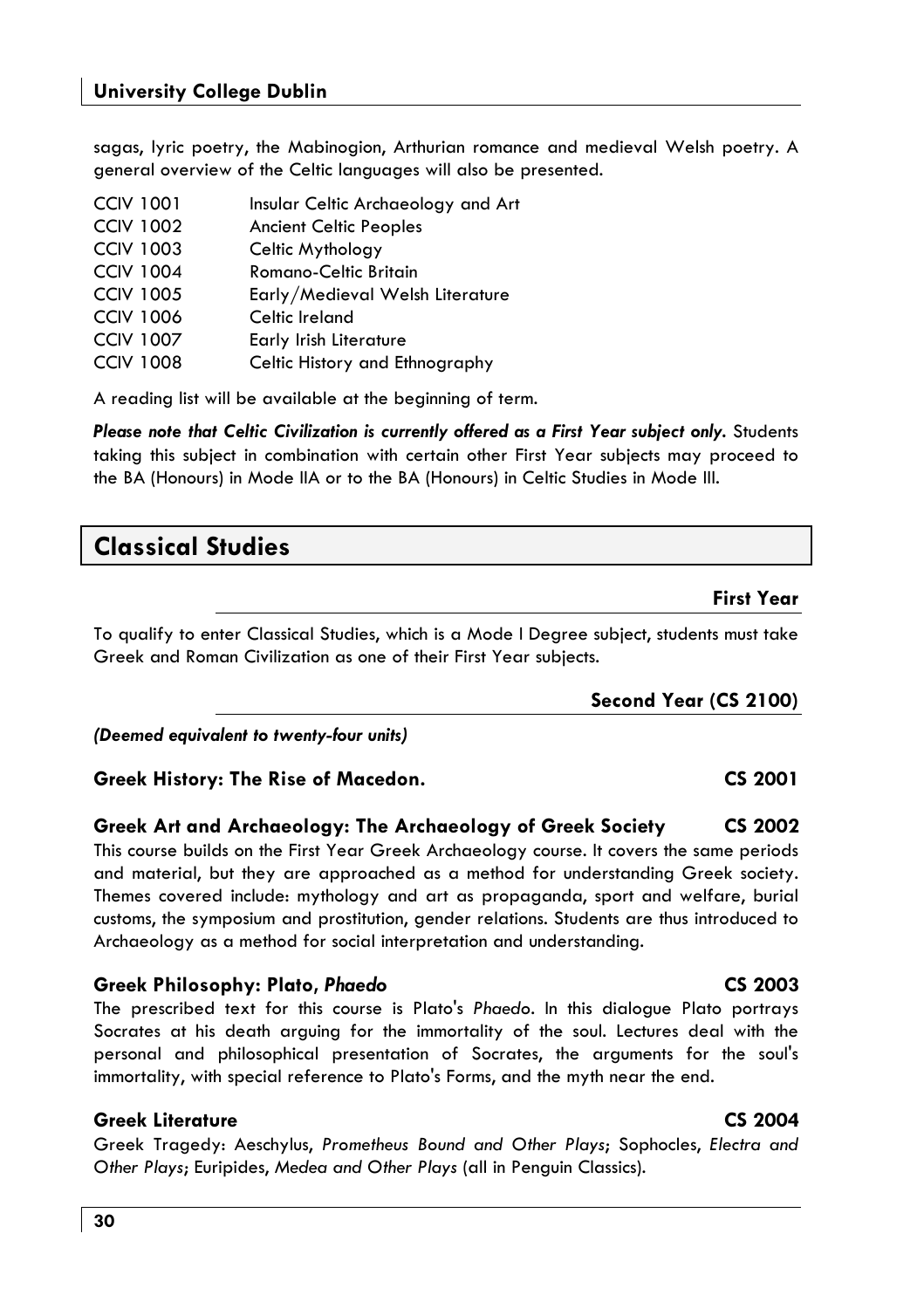The prescribed texts for this course are Aeschylus', *The Persians* and *Prometheus Bound*, Sophocles', *Ajax* and *Women of Trachis*; Euripides', *Medea, Hecabe* and *Heracles*. The lectures will deal with the social and theatrical context of Greek Tragedy, and with the structure and themes of the seven plays. The course focuses in particular on the justice of the gods, on the nature of heroism (both male and female), and on the problem of revenge.

#### **Roman History: The Early Roman Empire CS 2005**

The Roman Empire from the assassination of Caesar to the natural death of Hadrian with particular emphasis on the role of Augustus in the establishment of the imperial system. The course explores the empire through a series of themes, such as the Senate, the Army, the People, Italy, Rome's subjects, and the Imperial Cult. Among the evidence used will be Tacitus' *Annals*, Suetonius' *Lives of the Caesars*, and selected inscriptions.

#### **Roman Art and Archaeology: Imperial Art and Architecture CS 2006**

Official art in the Roman Empire was more than just decoration for the towns of the Roman Empire. It fulfilled a vital political role. During the course we will look at the "language" of Roman art and learn how to read the political messages in some of the big monuments in Rome and elsewhere, and how the "language" survived into European culture. The period covered is the first to fifth century.

#### **Roman Literature: Virgil's** *Aeneid* **CS 2007**

When Virgil began writing his epic poem *The Aeneid*, Augustus was establishing his imperial rule. Virgil's contemporaries, and generations to come, greeted *The Aeneid* as a celebration of Augustan Rome; modern readers tend to view it as a powerful denunciation of war and imperialism. The lectures explore the text's engagement with both political ideology and the literary tradition.

#### **Ancient Society: Philosophy in the Hellenistic and Roman World CS 2008**

Stoics, Epicureans and Platonists were the philosophers who had the greatest direct influence on the everyday life of Greeks and Romans. This course examines their different approaches to moral virtue, adversity, death and our relationship to the divine, as far as possible through the words of the philosophers themselves.

#### *Either*

#### **Greek Language CS 2009**

The course is designed for beginners and aims to offer a comprehensive knowledge and understanding of the Greek language. Students will have four classes per week throughout the year. By the end of the year students should be able to read Greek prose and verse texts. The textbook is *Reading Greek,* Cambridge University Press.

#### *or*

#### **Latin Language CS 2010**

The course is designed for beginners and aims to offer a comprehensive knowledge and understanding of the Latin language. Students will have four classes per week throughout the year. By the end of the year students should be able to read Latin prose and verse texts. The textbook is *Wheelock's Latin*.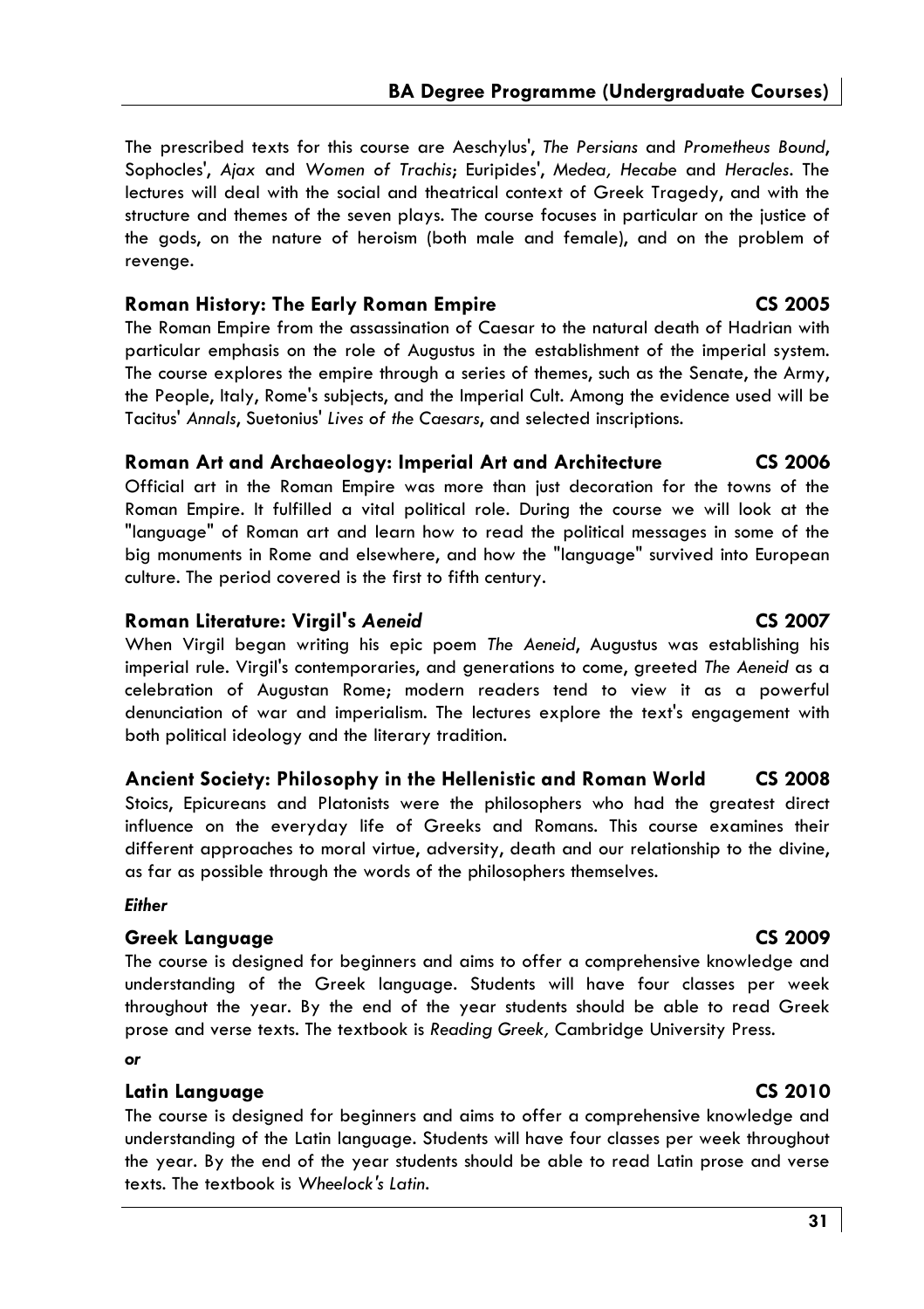Students will be expected to attend tutorials and to maintain a satisfactory standard in essay work connected with them.

#### *(Deemed equivalent to twenty-four units)*

Subject to certain restrictions in choice, students will be required to choose four from the following list of courses. Subject to approval by the Head of Department, a student may substitute an extended essay (CS 3026) of approximately 12,000 words for one of these courses.

| CS 3001 | The Archaeology of Minoan Crete            |
|---------|--------------------------------------------|
| CS 3003 | The Oedipus Myth                           |
| CS 3004 | Roman History 60-50 BC                     |
| CS 3016 | Spartacus and the Slave Wars               |
| CS 3022 | Epic after Virgil: Ovid and Lucan          |
| CS 3023 | Plato's 'Republic'                         |
| CS 3024 | Power, Politics and Parody in Ancient Rome |
| CS 3025 | <b>Family Life in Ancient Greece</b>       |

#### *II Either*

#### **Greek CS 3010**

A. Greek Literature

(each of the following courses is taught by weekly reading classes throughout one semester):

#### *(a) Socrates on trial and in prison*

In Plato's *Apology*, Socrates defends his philosophical life and then responds to the verdict and the sentence. In Plato's *Crito*, Socrates tells his oldest friend that an escape would defy Athenian law and Socratic morality. Students will study both texts for this course.

#### (b) Euripides, *Medea*

#### *(c) Archaic Greek Epic:* Homer's *Iliad*

Homer's *Iliad* stands at the apex of the Western literary tradition, as well as marking the point of progression from oral to written poetic forms. In this course we will read *Iliad 9* (the embassy to Achilles) with an eye on both 'oral' and 'literate' poetics: familiarising ourselves with the formulaic style which is characteristic of the oral tradition, as well as considering the literary purposes to which the epic language is put.

In addition to these courses students will read Lysias I.

#### B. Translation skills

The aim of this course is to help students to become proficient in translating Greek. The course begins with a revision of basic Greek grammar; two classes per week throughout both semesters are devoted to the translation and discussion of Greek prose/verse passages. In the Third Year examination there will be two prose and two verse passages for translation into English. The verse will be taken from the work of Euripides; one prose passage will be taken from either Xenophon's or Arrian's *Anabasis*, the other from Lysias.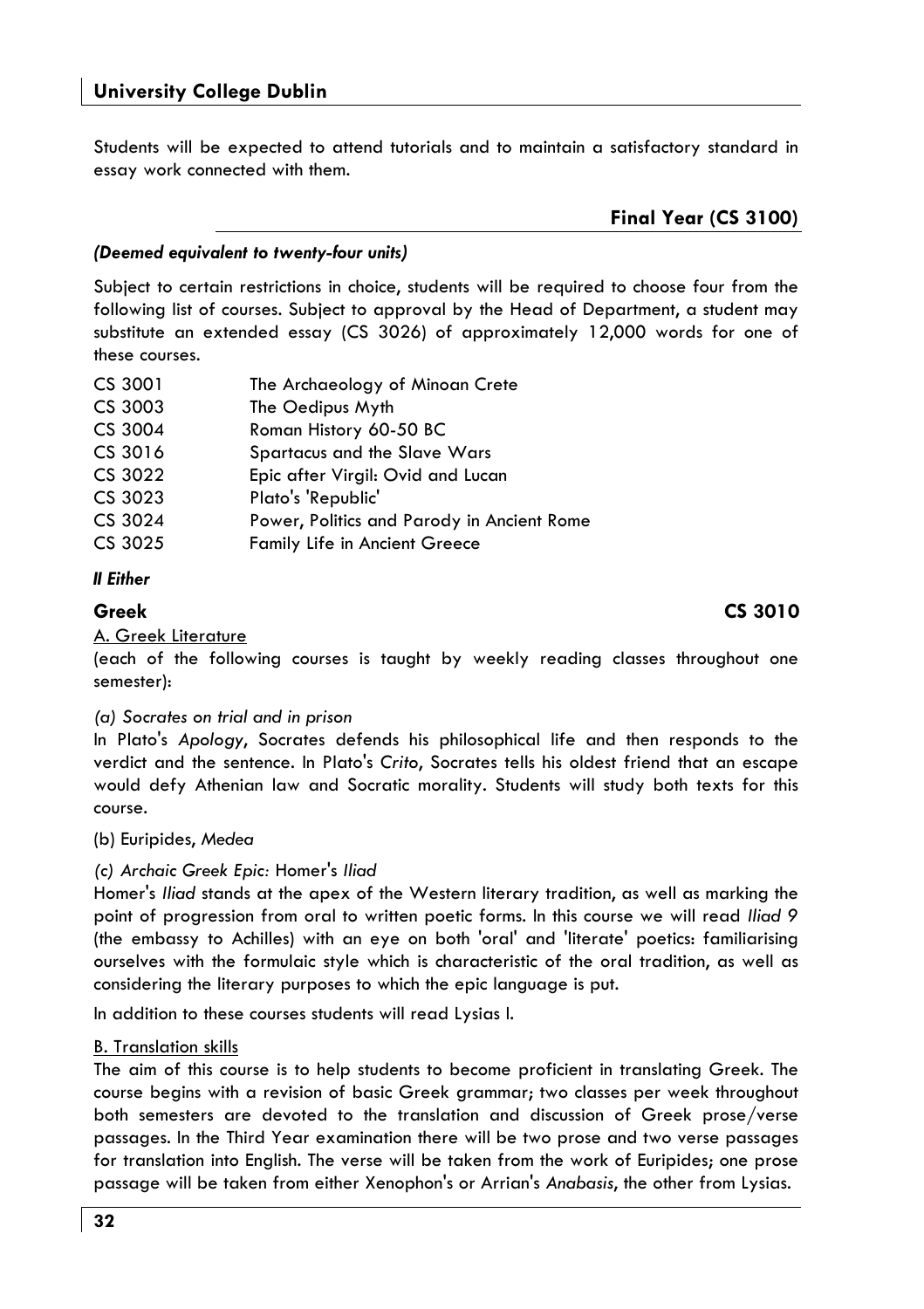#### *Or*

#### **Latin CS 3011**

#### A. Latin Literature: from Republic to Empire

(each of the following courses is taught by weekly reading classes throughout one semester):

#### *(a) Introduction to Augustan Poetry*

The course aims to explore the language and the poetic technique of the most representative writer of Roman epic poetry: Virgil, *Aeneid 8* (the future site of Rome) will form the core of the course. In addition students will read a selection of Horace's *Odes*  from *Wheelock*.

#### *(b) Poetry of Passion*

Catullus, a minor Roman nobleman of the first century BC, rejected a life of political service for the life of leisure and poetry. His works provide the first example in Latin literature of the personal love poem. The course text is *Catullus: the Shorter Poems* (ed. Godwin, Aris & Phillips). In addition students will read selections from Martial taken from *Wheelock's Latin*.

#### *(c) Foundations of Rome: Livy and Augustus*

Livy Book I (ed. Goold & Whiteley, BCP). In addition students will read the *Res Gestae Divi Augusti*.

#### B. Translation skills

The aim of this course is to help students to become proficient in translating Latin. The course begins with a revision of basic Latin grammar; two classes per week throughout both semesters are devoted to the translation and discussion of Latin prose/verse passages.

#### *General Notes:*

- Details of courses may have to be altered at short notice because books are not available or for other urgent reasons.
- Students will be expected to maintain a satisfactory standard in essay and language work connected with their courses.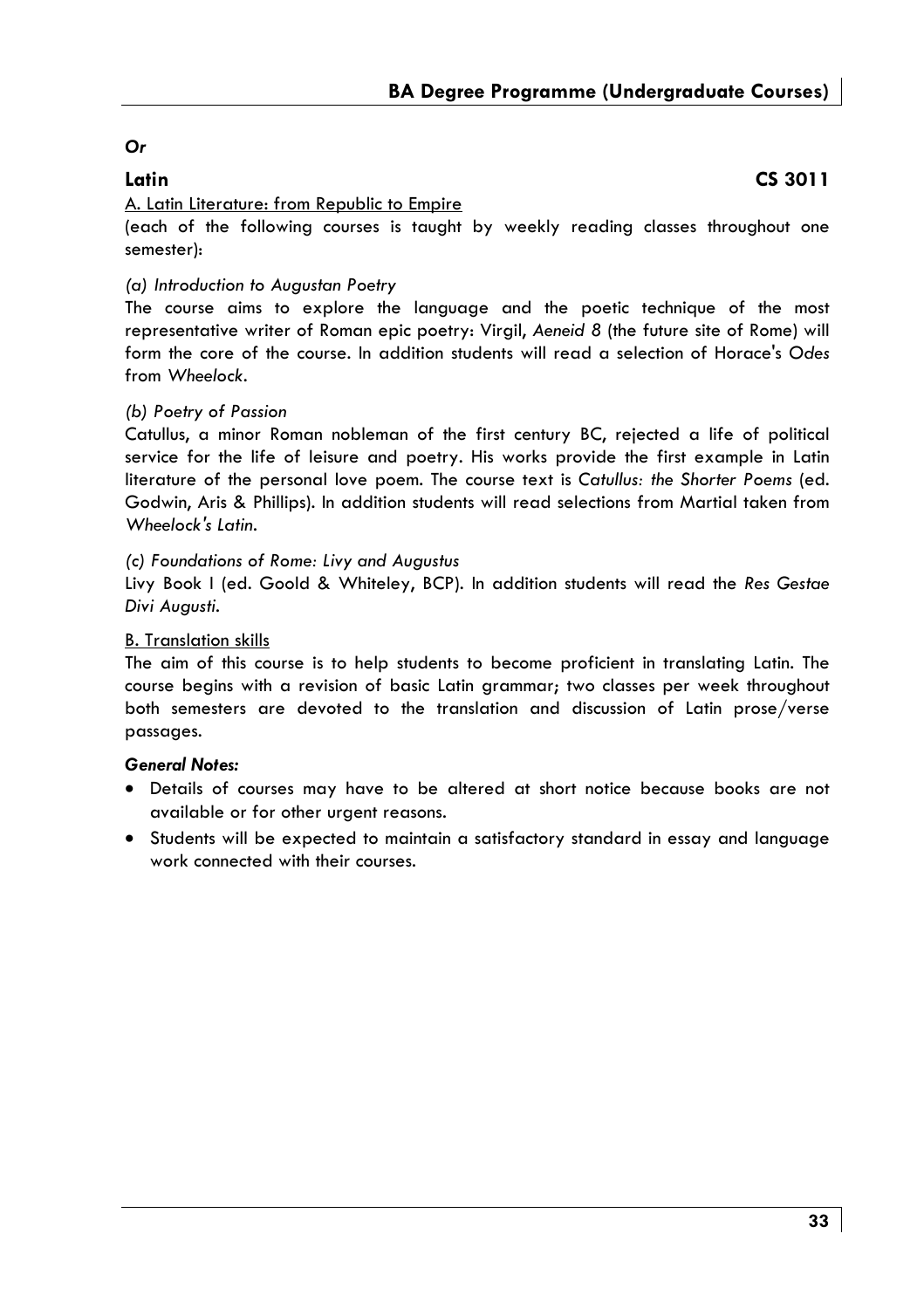### **Classics**

#### **First Year**

To qualify to enter Classics, which is a Mode I Degree subject, students must take Greek and Latin (either Mode A or B) as First Year subjects.

#### **Second Year (CLAS 2100)**

and

#### **Final Year (CLAS 3100)**

For their Second and Final Years students follow the courses prescribed for the subjects Latin and Greek.

### **Computer Science**

*Available only to students who entered through DN050* 

**First Year (COMP 1600)** 

There are three lectures a week plus programming practicals and tutorials.

#### **1. Introduction to Computing Programming**

Nature of computation; algorithms; correctness and efficiency of algorithms; basic complexity measures; sequence, selection and iteration constructs; program construction using these constructs; reasoning about programs; various methods of problem decomposition; reuse of existing software components.

#### **2. Introduction to Information Technology**

Basic computer hardware; practical usage of current software applications and operating systems; the Internet and World Wide Web.

#### **Second Year (COMP 2600)**

#### **Datastructures & Algorithms 1 COMP 2601**

Software design principles; data abstraction; dynamic data types; lists, queues, stacks, trees, graphs and operations on them; hashing.

#### **Functional Programming COMP 2603**

Expression Evaluation; Notation; Types; Conditionals; Lists & primitive functions; DEFUN; Applicative functions; Iteration; Declarations; Macros; EVAL; Compilation; Association lists; Assignment; Structures; I/O; CLOS; Garbage Collection; Other functional languages.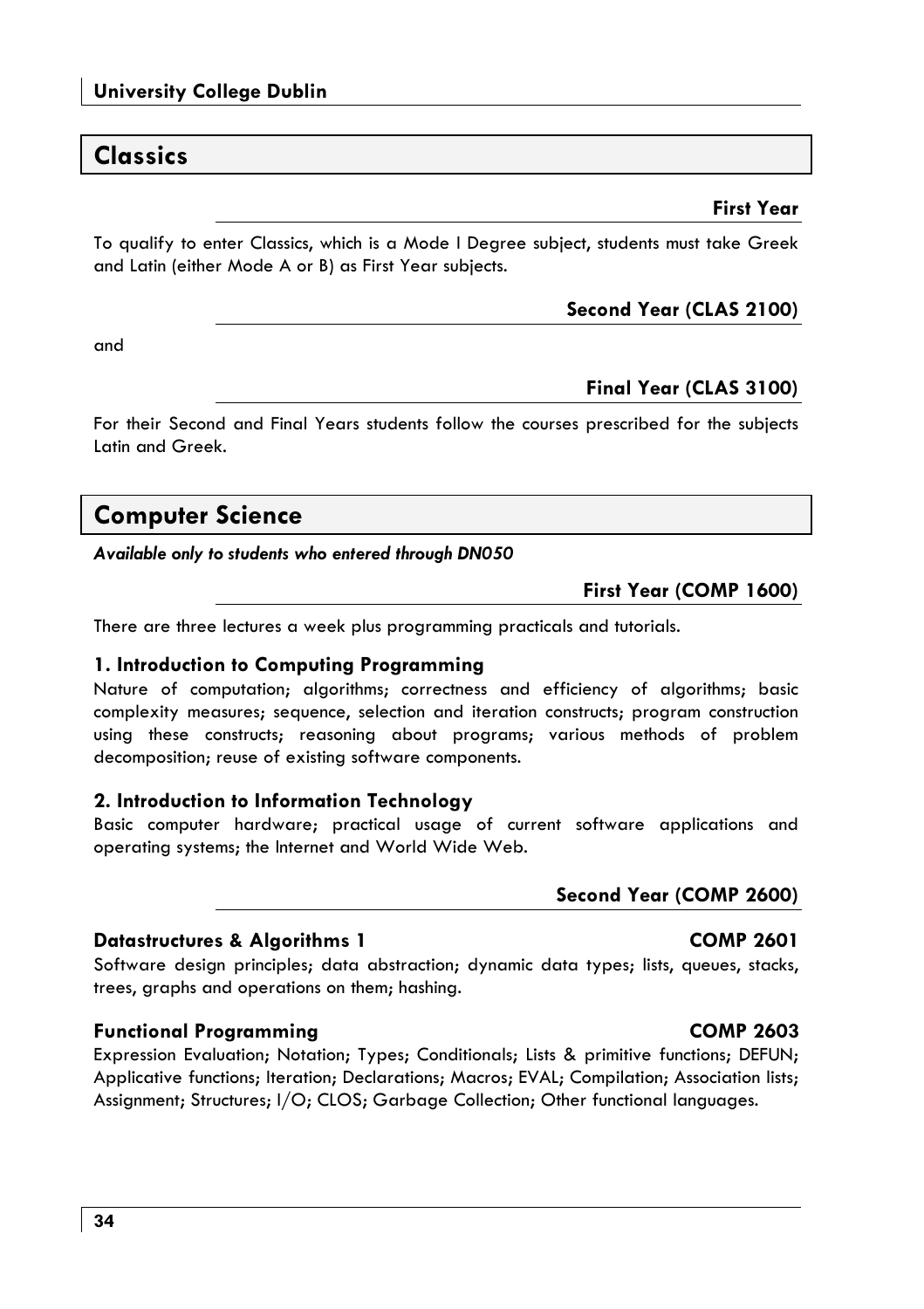#### **Databases & Information Systems COMP 2606**

Types of information system; database organisation; introduction to relational, hierarchical and network data models; data definition and manipulation languages; information retrieval systems; retrieval strategies; intelligent knowledge-based systems.

### **Formal Foundations COMP 2607**

The role of Mathematics and Logic in Computer Science; Logic fundamentals; propositional and predicate logic and proof techniques.

### **Operating Systems I COMP 2608**

Introduction to Oss. Processes: Memory Management; File Management; Introduction to Security and Protection; Case Studies; Unix, Win NT.

### **Datastructures & Algorithms II COMP 2609**

Trees; graphs; pattern matching; sorting; specification techniques; complexity analysis; applications.

### **Mathematical Foundations MATH 2007**

Language and mathematics, logic and truth tables, proof and counter-example, sets, relations and functions, binary operations, semigroups, monoids and groups, graphs and trees.

### **Third Year (COMP 3600)**

Students will be required to take five of the following units based on the set of units offered in a given year.

### **Software Design and Development I COMP 3604**

Information systems; Users, the technology, the value of information, systems development life cycle (overview); analysis and design methodologies; structured methods; selected system analysis and design techniques; designing structured programs; data environments; programming; software development tools, project management (overview); systems justification.

### **Introduction to Artificial Intelligence COMP 3606**

Problem solving & search; Introduction to knowledge representation: search techniques; expert systems. Introduction to Machine Learning; Inductive learning; learning from mistakes; case-based reasoning. Connectionist Computing; Basic neurobiology; history of connectionism; Connectionist models. Applications of Artificial Intelligence; studies; recommender systems & the World Wide Web.

### **Program Design & Verification I COMP 3607**

Review of predicate logic; use of predicates to specify programs. WP-Calculus, backward derivation, refinement calculus, Calculation of programs. Efficiency considerations; strengthening invariants, choosing variants.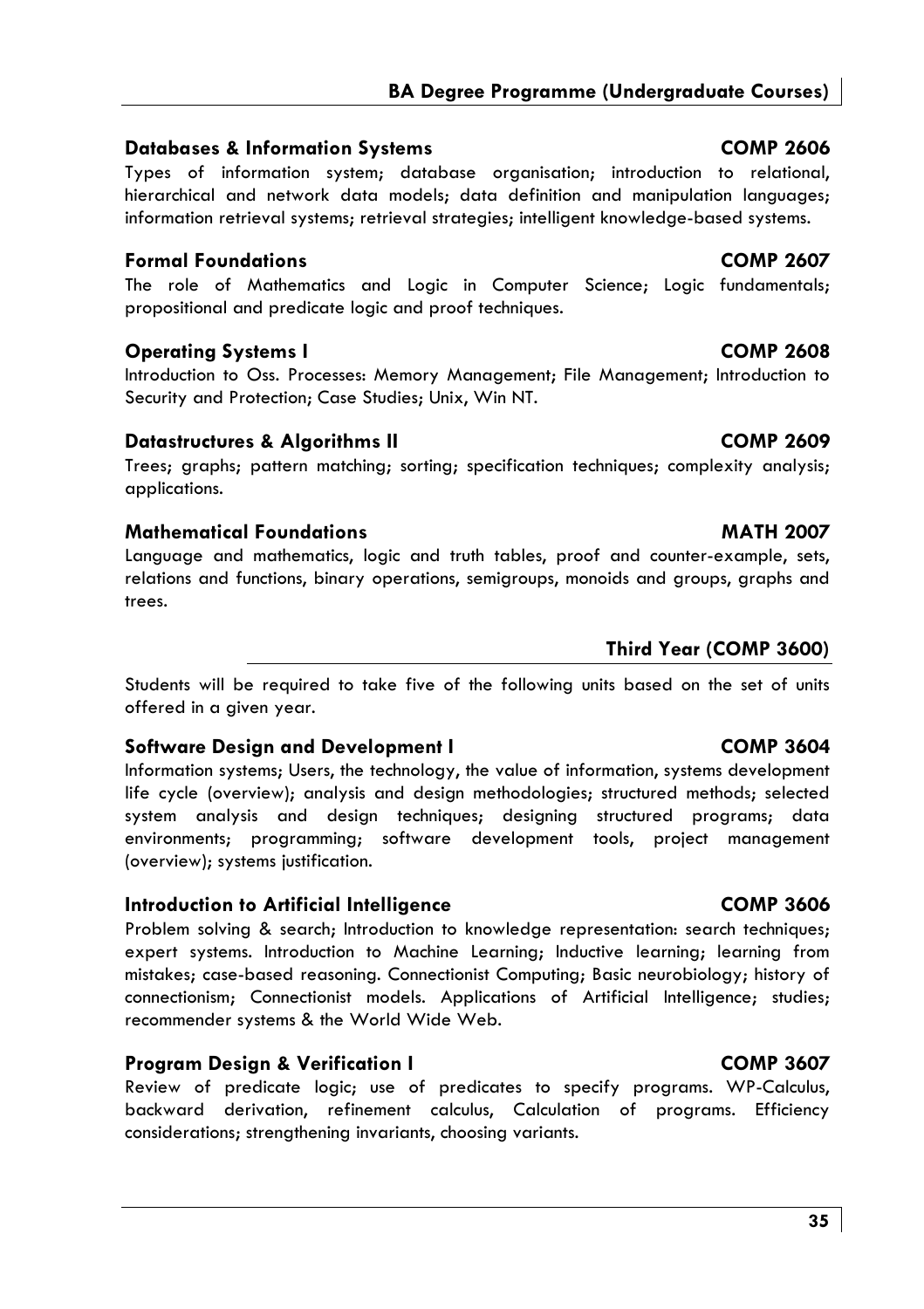#### **University College Dublin**

#### **Object-Oriented Programming COMP 3611**

Fundamental object-oriented concepts: classes, objects, messages, encapsulation, inheritance, polymorphism, dynamic binding. Elementary object-oriented design. Quality issues in object-oriented programs. Practical programming in an object oriented language, for example in C++.

#### **Networks & Internet Systems COMP 3616**

Network types, functions, topologies, transmission, switching, routing, management, reference models, architectures, protocols and standards; network user applications; flow and congestion control strategies; design and implementation considerations; use in internet systems.

#### **Foundations of Computing COMP 3617**

Mathematical notation and terminology; finite automata and regular languages; definitions and properties, regular expressions; universal models and computability theory; Turing machines, primitive recursive functions; complexity of algorithms: efficiency of algorithms, complexity classes, complexity analysis in practice.

#### **Multimedia Systems COMP 3618**

Introduction to the World Wide Web, web design and authoring tools; web servers; HTML; typography; page and graphic design; graphic formats; dynamic HTML; cascading style sheets; java script; forms processing; introduction to intelligent multimedia.

Students will be required to take a total of eight units. Not all of the following units will be offered in a given year and certain restrictions may also apply. Students are also required to undertake a significant project, details of which will be provided by the Department.

#### **Information Systems II COMP 4602**

Databases; recovery; concurrency; security; integrity; distributed databases; extended relational data model; object oriented data model.

*Prerequisite: COMP 2606* 

#### **Systems Design & Development COMP 4603**

Systems development life cycle (issues/problems); Tools and techniques for analysis and design; implementation approaches, soft methodologies; CASE tools; analysis, design, code generation; distributed system issues; evaluation; usability; quality assurance; security; project management tools and techniques.

*Prerequisite: COMP 3604* 

#### **Interactive Computer Graphics COMP 4604**

The rendering pipeline; visible surface determination; local illumination and shading models; curve and curved surface generation; solid modelling, texture mapping; global

#### **Fourth Year (COMP 4600)**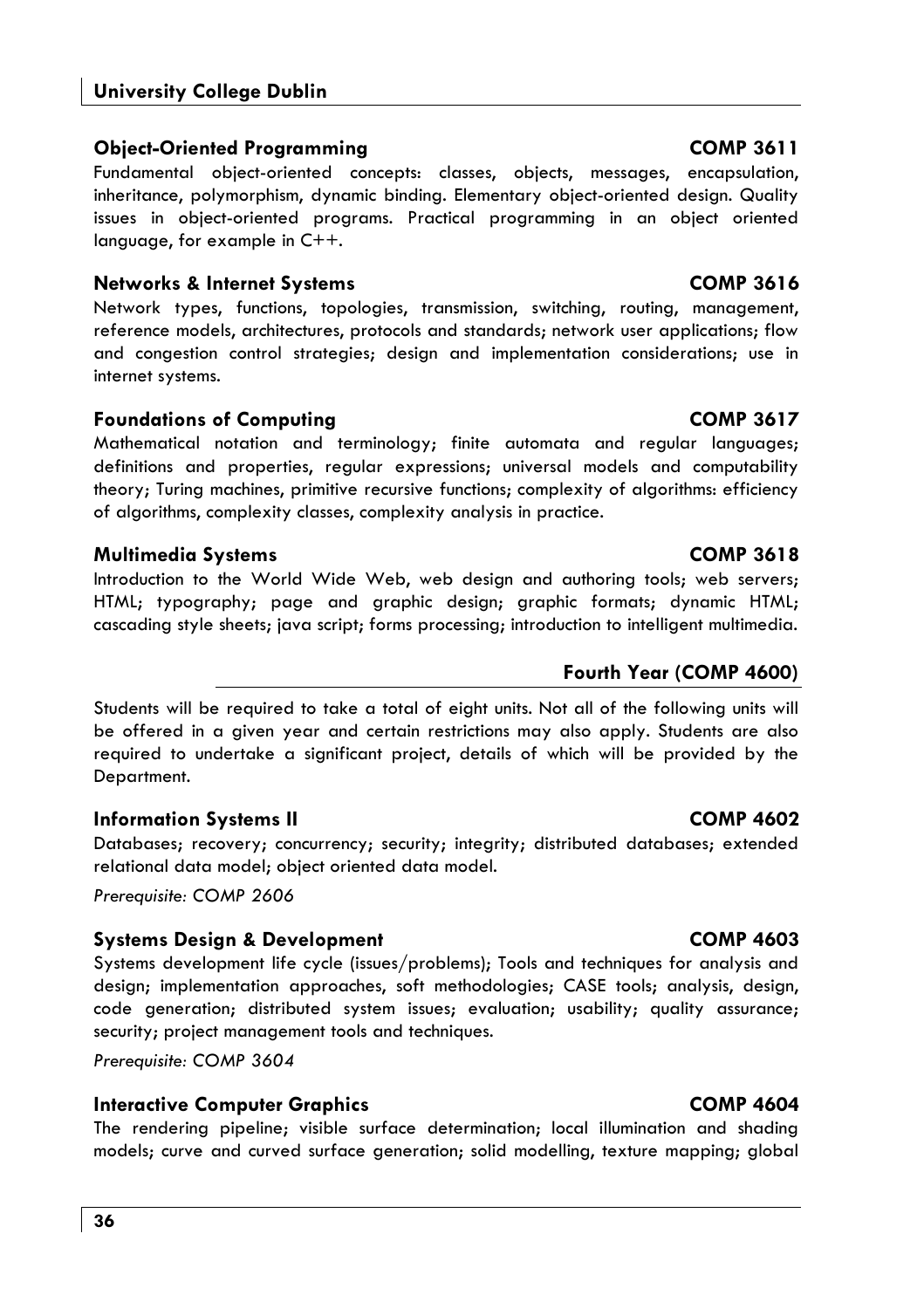**BA Degree Programme (Undergraduate Courses)** 

illumination; ray tracing radiosity and monte carlo methods; computer animation; scientific visualization.

### **Image Processing COMP 4605**

Geometric operations; linear system theory; convolution and correlation; continuous Fourier transform; Fast Fourier Transform; frequency filtering; segmentation; image encoding; applications.

### **Computability COMP 4606**

Effective procedures; the spectrum of computability, from simple problems to undecidable ones; what is and is not computable; models of computability; turing machines, partial recursive functions; markov algorithms; what is and is not tractable; complexity classes, P, NP, co-NP and NPC; coping with NCP problems; problem restriction, approximation algorithms.

### **Formal Semantics COMP 4607**

Formal semantics; needs and uses; semantics; recursive programs; fixed point theory; structural induction; computational induction; denotational semantics; algebraic semantics; axiomatic semantics.

### **Object-Oriented Design COMP 4608**

Object-oriented methods in the software development cycle; practical design techniques using e.g. Unified Modelling Language technique; alternative approaches to objectoriented design; frameworks and design patterns.

### **Design Patterns COMP 4609**

Introduction to Patterns. Use of patterns in the design process. Documentation of new patterns. Creational patterns. Structural patterns. Behavioural patterns. Introduction to Frameworks. Data-driven and architecture-driven approaches. Synergy between patterns and frameworks. Case Studies.

*Prerequisite: COMP 3611* 

# **Concurrent Programming COMP 4610**

Nature of concurrent programming; shared memory; message passage; interference; synchronisation; mutual exclusion; semaphores; deadlock; fairness; high level constructs for concurrency; communication sequential processes; applications to operating systems; formal verification.

# **Formal Specifications COMP 4611**

Need for formal specifications; specification methods e.g. VDM, algebraic specifications; techniques for specifying complex systems; developing systems for specifications; case studies.

# **Operating Systems II** COMP 4612

Introduction, Process synchronisation, Language mechanisms for concurrency, Deadlock, Computer security – formal models (access matrix, BLP, lattice, take grant models). Scheduling Algorithms. Distributed Operating Systems – design and implementation,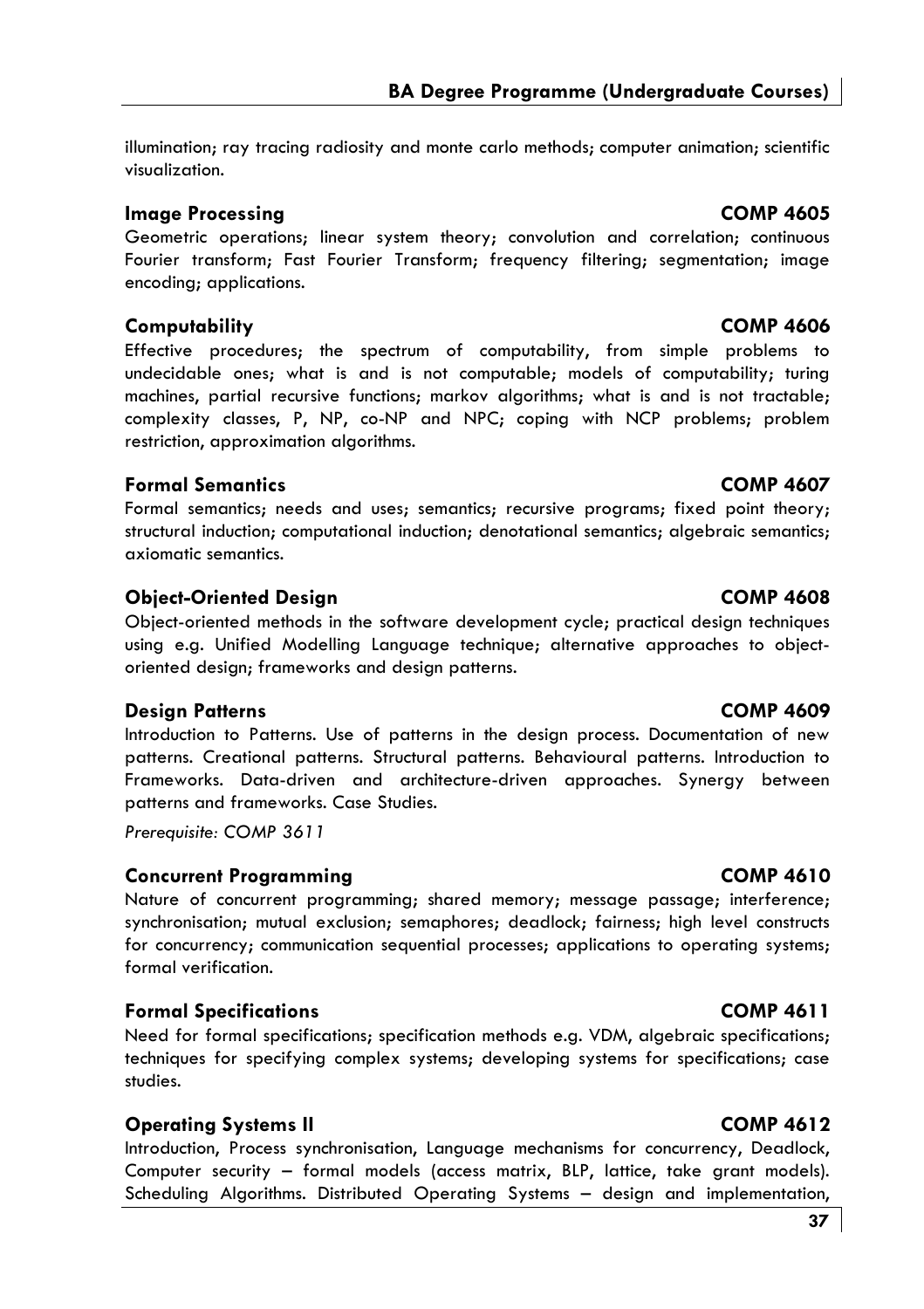Synchronisation in Distributed OS, Distributed Process Scheduling, Distributed Concurrency control (deadlock and recovery), Distributed File Systems, Distributed Shared Memory, Distributed Computer Security. Case Studies: CHORUS, MACH, AMOEBA.

*Prerequisite: COMP 2608* 

# **Language Engineering COMP 4613**

Fundamentals of natural language processing; formal models and corpus-based methods in speech and language; resources, standards and evaluation methodology; applications of human language technology.

*Prerequisite: COMP 3606* 

# **Distributed Systems COMP 4614**

Distributed systems processing and interconnection architectural/reference models and concepts; open and closed systems; distributed operating system kernels, decomposition and consequences of distribution; security and management of distributed systems; transparency, remote operations, co-ordination replication, shared transactions, concurrency control, recovery and fault tolerance.

*Prerequisite: COMP 3616*

# **Exploring Computer Science COMP 4615**

Special topics related to current research and state of art applications not covered in other units.

# **The Intelligent Internet COMP 4616**

Applications of Artificial Intelligence techniques to the Internet: information integration, information extraction, information retrieval, clustering, recommender systems, and semistructured information.

*Prerequisite: COMP 3606* 

# **Foundations of Artificial Intelligence COMP 4617**

The importance of representation, First Order Logic, Predicate Calculus, Normalised FOPL forms, Skolemisation, Conversion to Clausal Form, Resolution, Logic Programming, Prolog, Extra Logical Features of Prolog.

*Prerequisite: COMP 3606* 

# **Connectionist Computing COMP 4618**

Basic neurobiology: cortical and sub-cortical structure and function. History of connectionism; the McCulloch and Pitts neuron, Hebbian learning, the Perceptron. Modern connectionist learning: simple associators, the Boltzmann machine, Hopfield networks, Kohonen networks, error backpropagation. Connnectionist natural language processing. Connectionist visual processing.

*Prerequisite: COMP 3606*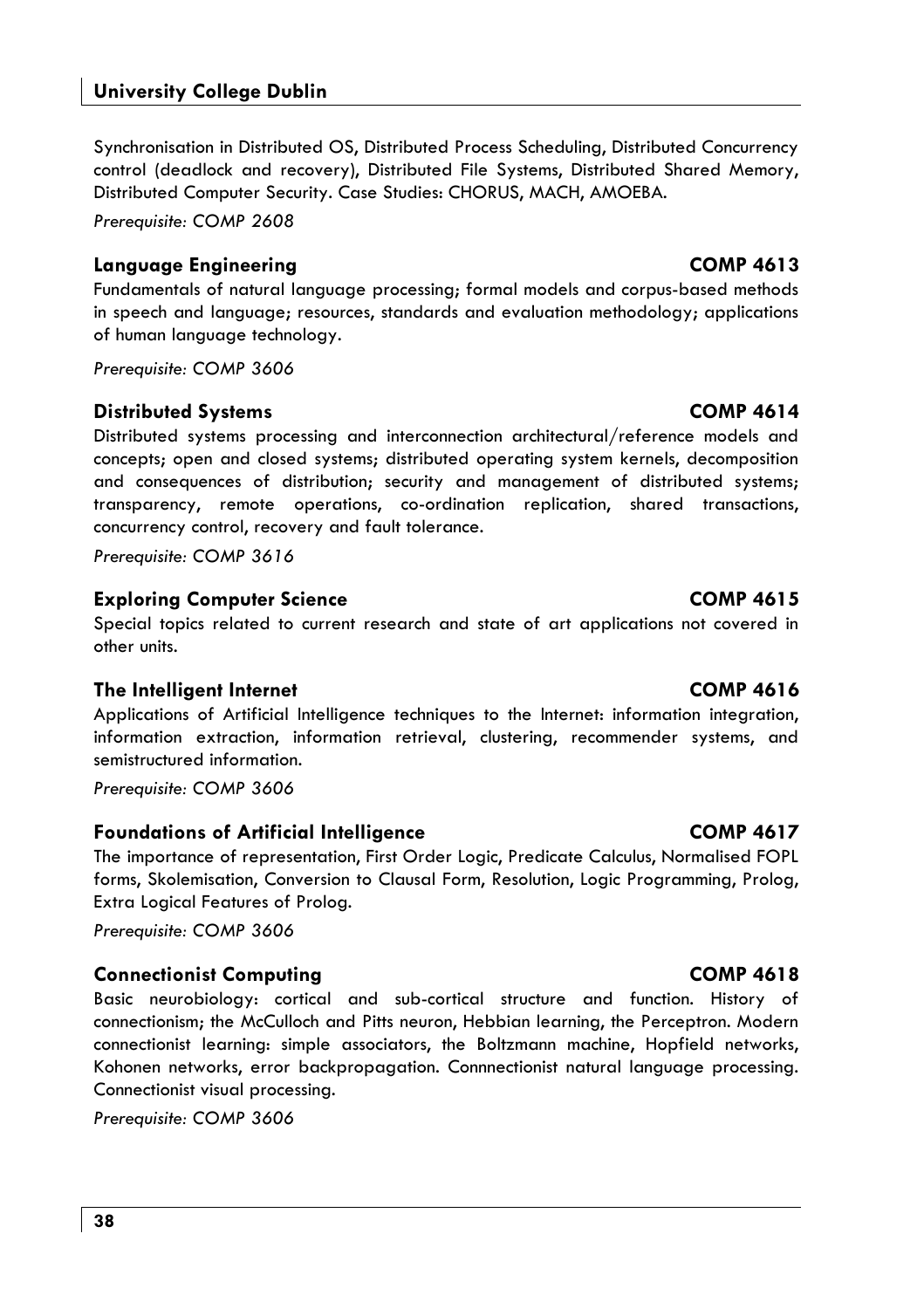# **Multi-Agent Systems (MAS) COMP 4619**

Definition of Distributed Artificial Intelligence (DAI). Motivations for MAS. Strong versus weak notions of agency. Intentional agent systems. Agent communication. Speech act theory. Collaboration, planning, belief desire intention (BDI) architectures. Agent oriented design, agent-oriented programming and languages (Agent0, Agentalk), Multi-agent systems prototyping environment, industrial and commercial applications.

*Prerequisite: COMP 3606* 

# **Spatial Information Systems COMP 4625**

Databases issues in information systems storing and handling spatial data: representation and manipulation of spatial data; models; relations; indexing methods for spatial data; geometric problems and algorithms; query processing in spatial databases; geographic applications; emerging research directions.

*Prerequisite: COMP 2606* 

# **Knowledge Based Computation COMP 4626**

Knowledge-based methods for artificial intelligence systems. Knowledge representation, organisation, application and maintenance. Principles of memory organisation, indexing and retrieval. Memory-based, analogical and case-based reasoning. Applications to understanding, explanation, planning and advisory systems.

*Prerequisite: COMP 3606* 

# **Problem Design & Verification II COMP 4627**

Calculating programs; advanced derivational techniques; refinement calculus; reifying abstract data types; the use of simple algebras in program construction.

*Prerequisite: COMP 3606* 

# **Economics**

# **First Year (ECON 1000)**

A general introduction to Economics and its methodology:

# **Microeconomics ECON 1001**

The price system, theory of the firm, factors of production and their markets; microeconomic policy.

# **Macroeconomics ECON 1002**

National income accounting, introduction to models of income determination, money, banking and credit, international economic relations, monetary and fiscal policy.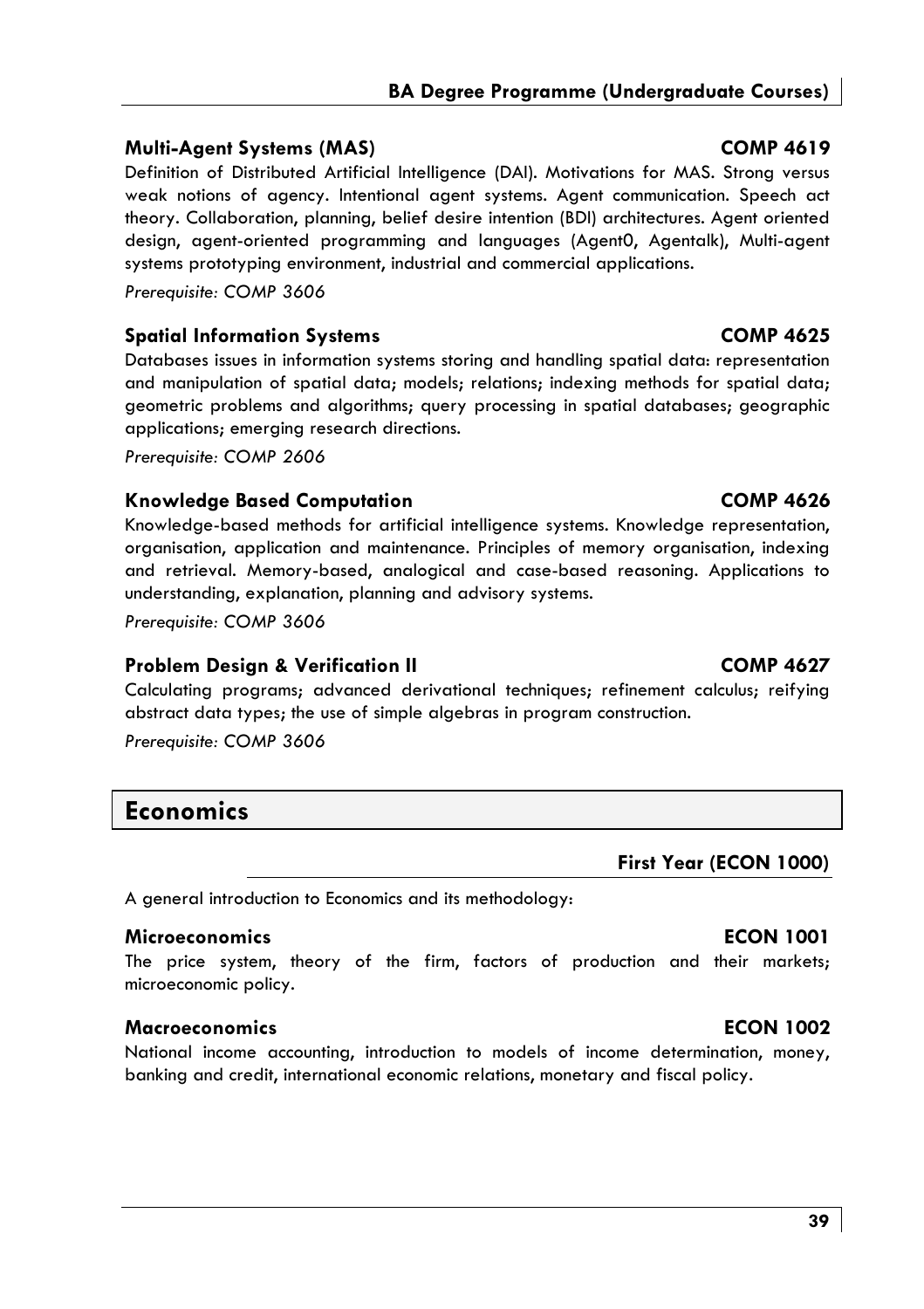|                                                                                                                                                                     | Second Year (ECON 2000 - MODE II)<br>(ECON 2100 - MODE I) |
|---------------------------------------------------------------------------------------------------------------------------------------------------------------------|-----------------------------------------------------------|
| Macroeconomics (2)<br>Intermediate level course in Macroeconomics.                                                                                                  | <b>ECON 2001</b>                                          |
| Microeconomics (2)<br>Intermediate level course in Microeconomics.                                                                                                  | <b>ECON 2002</b>                                          |
| History of Economic Thought (2)<br>The development of economic theory over the years.                                                                               | <b>ECON 2005</b>                                          |
| <b>Statistics/Econometrics (2)</b><br>Introduction to statistics as applied to the estimation of economic models.                                                   | <b>ECON 2006</b>                                          |
| <b>Economic History (2)</b><br>Introduction to the main topics in Irish and Western economic history.                                                               | <b>ECON 2010</b>                                          |
| The Irish Economy (2)<br>Study of the Irish economy, its development and recent economic history.                                                                   | <b>ECON 2011</b>                                          |
| Quantitative Techniques (2)<br>Introduction to the use of mathematical techniques in Economics.                                                                     | <b>ECON 2012</b>                                          |
| Labour Economics (2)<br>The economics of investment in human capital. Labour supply, employment, unemployment<br>and wage rigidity.                                 | <b>ECON 2017</b>                                          |
| <b>Environmental Economics (2)</b><br>Externalities and the environment; optimal policies to combat pollution; cost-benefit<br>analysis of resource-based projects. | <b>ECON 2025</b>                                          |
| <b>Managerial Accounting (2)</b><br>Introduction to principles of managerial accounting and financial control.                                                      | <b>ECON 2028</b>                                          |
| Tutorials (2)<br>Weekly tutorial on general aspects of theoretical and applied economics.                                                                           | <b>ECON 2030</b>                                          |
| <b>Applied Microeconomics (2)</b><br>Study of the determinants of market structure and their implications for resource<br>allocation.                               | <b>ECON 2031</b>                                          |
| The list of optional subjects may vary from year to year.                                                                                                           |                                                           |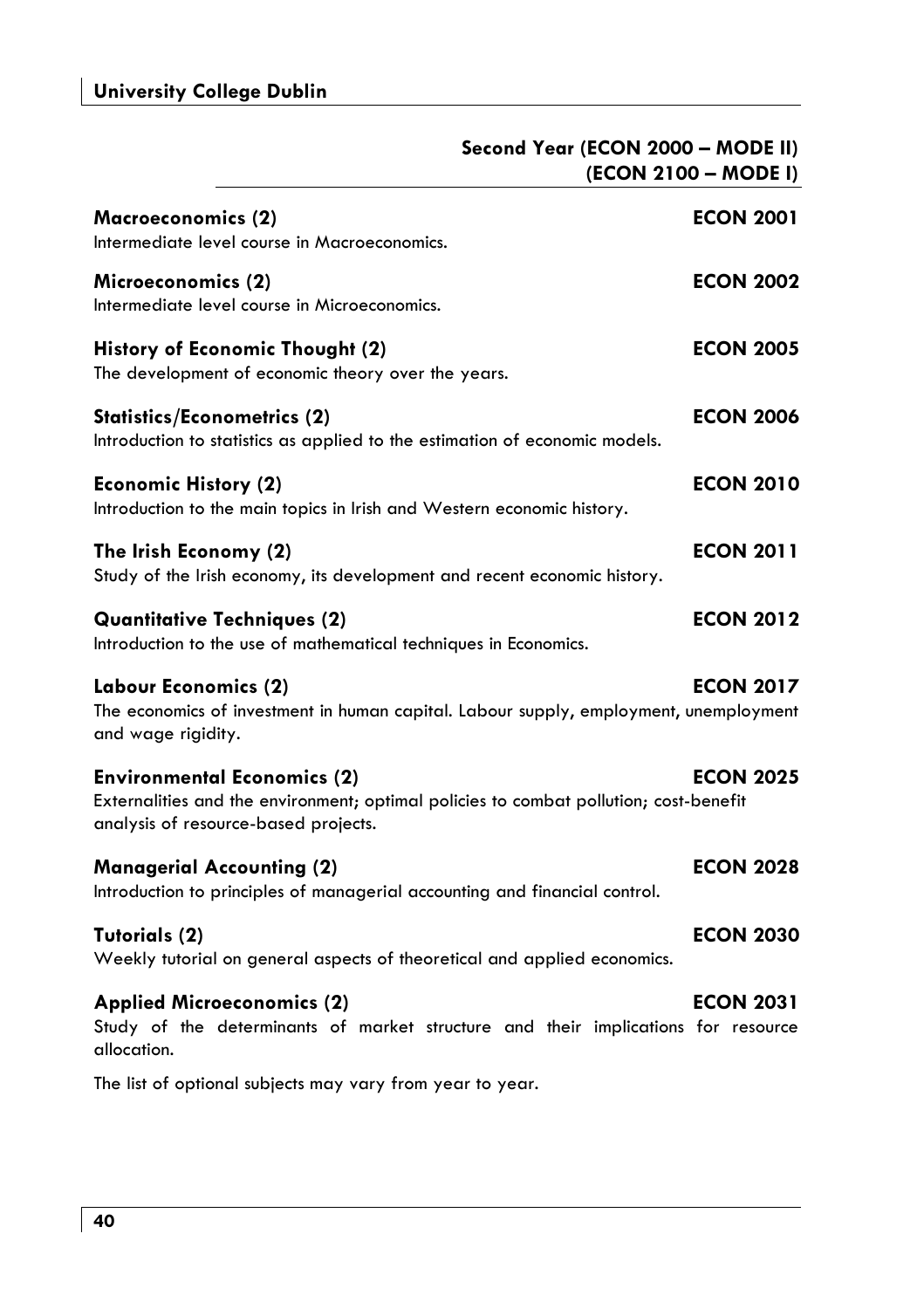|                                                                               |                                | Mode I | Other Modes |
|-------------------------------------------------------------------------------|--------------------------------|--------|-------------|
| <b>ECON 2001</b>                                                              | Macroeconomics                 | R      | R           |
| <b>ECON 2002</b>                                                              | Microeconomics                 | R      | R           |
| <b>ECON 2005</b>                                                              | History of Economic Thought    |        | O           |
| <b>ECON 2006</b>                                                              | Statistics/Econometrics        | R      | R           |
| <b>ECON 2010</b>                                                              | <b>Economic History</b>        |        | O           |
| <b>ECON 2011</b>                                                              | The Irish Economy              | R      | O           |
| <b>ECON 2012</b>                                                              | Quantitative Techniques        | R      | R           |
| <b>ECON 2017</b>                                                              | Labour Economics               | 0      | O           |
| <b>ECON 2025</b>                                                              | <b>Environmental Economics</b> |        | O           |
| <b>ECON 2028</b>                                                              | Managerial Accounting          |        | *           |
| <b>ECON 2030</b>                                                              | <b>Tutorials</b>               | R      | R           |
| <b>ECON 2031</b>                                                              | <b>Applied Economics</b>       |        | O           |
| $R =$ Required Course; $Q =$ Option Course; * Not an option for 'Other Modes' |                                |        |             |

# *Schedule of Courses for Second Arts Mode I and Other Modes*

### *Notes for Second Year Students*

- Mode I students must do eleven courses (six required and five options) and attend tutorials.
- Other students must take four required courses, one option course and must attend weekly tutorials (ECON 2030).

# **Final Year (ECON 3000 – Mode II)**

**(ECON 3100 – Mode I)** 

### **Macroeconomics (2) ECON 3001**

Macroeconomic theory; growth inflation and unemployment, fiscal, monetary and exchange-rate policy.

# **Microeconomics (2) ECON 3002**

Applications of price theory to contemporary problems; introduction to welfare economics and general equilibrium.

# **Economic Theory I: Macroeconomics (4) (Mode I students only) ECON 3003**

Macroeconomic theory; growth inflation and unemployment, fiscal, monetary and exchange-rate policy.

# **Economic Theory II: Microeconomics (4) (Mode I students only) ECON 3004**

Applications of price theory to contemporary problems; introduction to welfare economics and general equilibrium.

# **Econometrics I (2) ECON 3006**

Estimation and inference in the general

linear model; departures from Classical assumptions; simultaneous equation systems.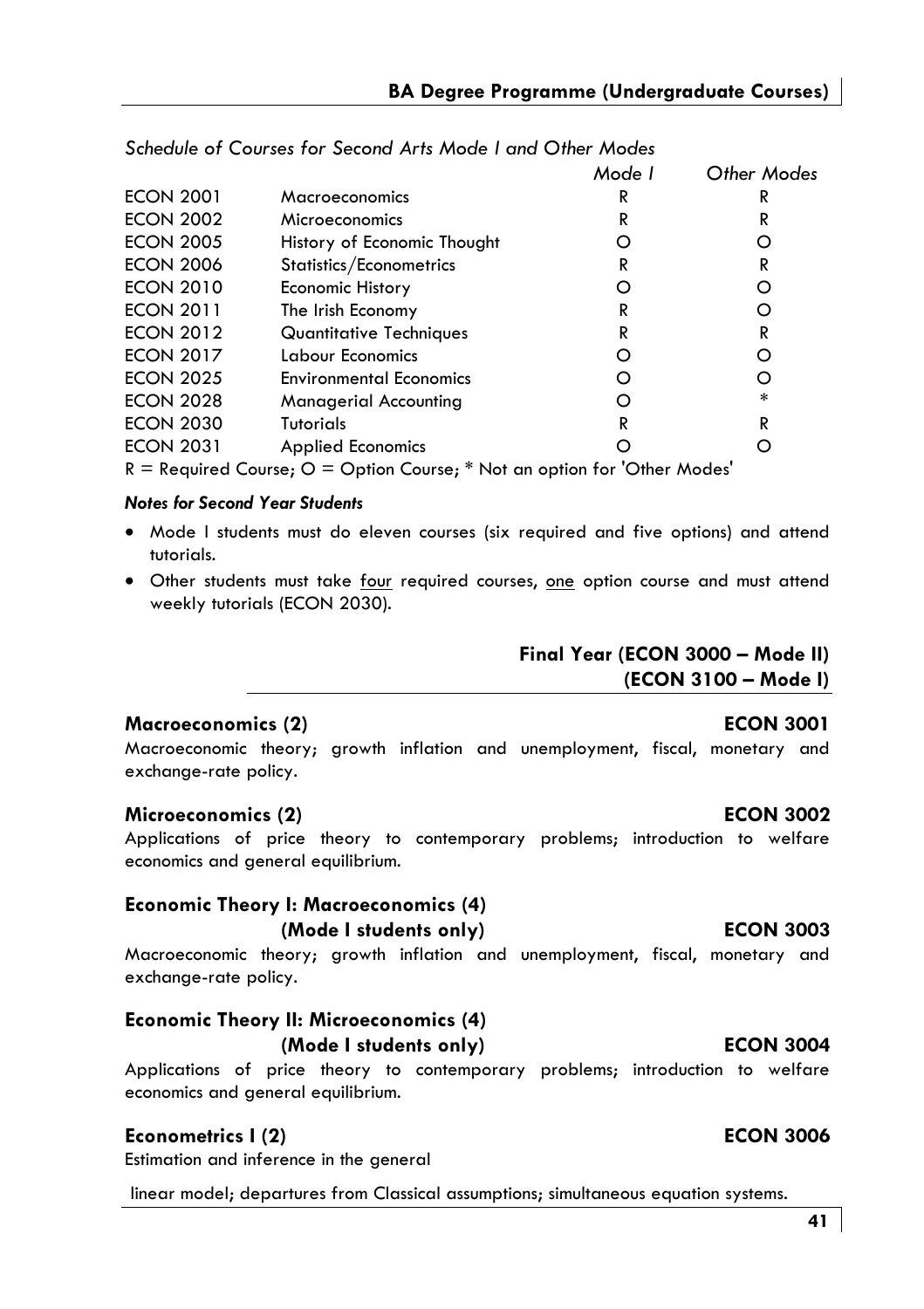# **Transport Economics (2) ECON 3009**

Applied economic analysis of (i) the provision of transport infrastructure; (ii) transport providers; and (iii) transport users, the role and influence of government on the transport sector.

# **Economic History (2) ECON 3010**

Issues in Irish and European economic history.

# **Quantitative Techniques (2)** and the set of the set of the ECON 3012

Classical optimisation with and without constraints; linear and non-linear programming; economic applications.

# **Finance (2)** ECON 3014

Supply and demand for money; the optimal quantity of money; monetary policy.

# **Health Economics (2) ECON 3018**

Demand for health; payment systems for doctors; casemix analysis; health insurance; health and labour market outcomes.

# **Econometrics II (2) ECON 3019**

Theoretical aspects of the linear model and its associated problems; interrelation to simultaneous equations models.

# **Industrial Organisation (2) ECON 3020**

The analysis of modern industry, particularly the competitive and growth strategies of firms under uncertainty; the functioning of markets.

# **Introduction to Game Theory (2) CON 3021 CON 3021**

Introduction to the theory of games with applications to finance, auctions and industrial organisation.

# **International Economics (2)** ECON 3023

International trade theory; balance of payments adjustment.

# **Economic Development (2)** ECON 3024

Application of economic theory to the study of the problems facing the less developed countries.

# **Public Sector Economics (2) ECON 3029**

Demand and supply for public goods; criteria for public intervention; inequality and poverty.

# **Tutorials (2) ECON 3030**

Weekly tutorial on general aspects of theoretical and applied economics.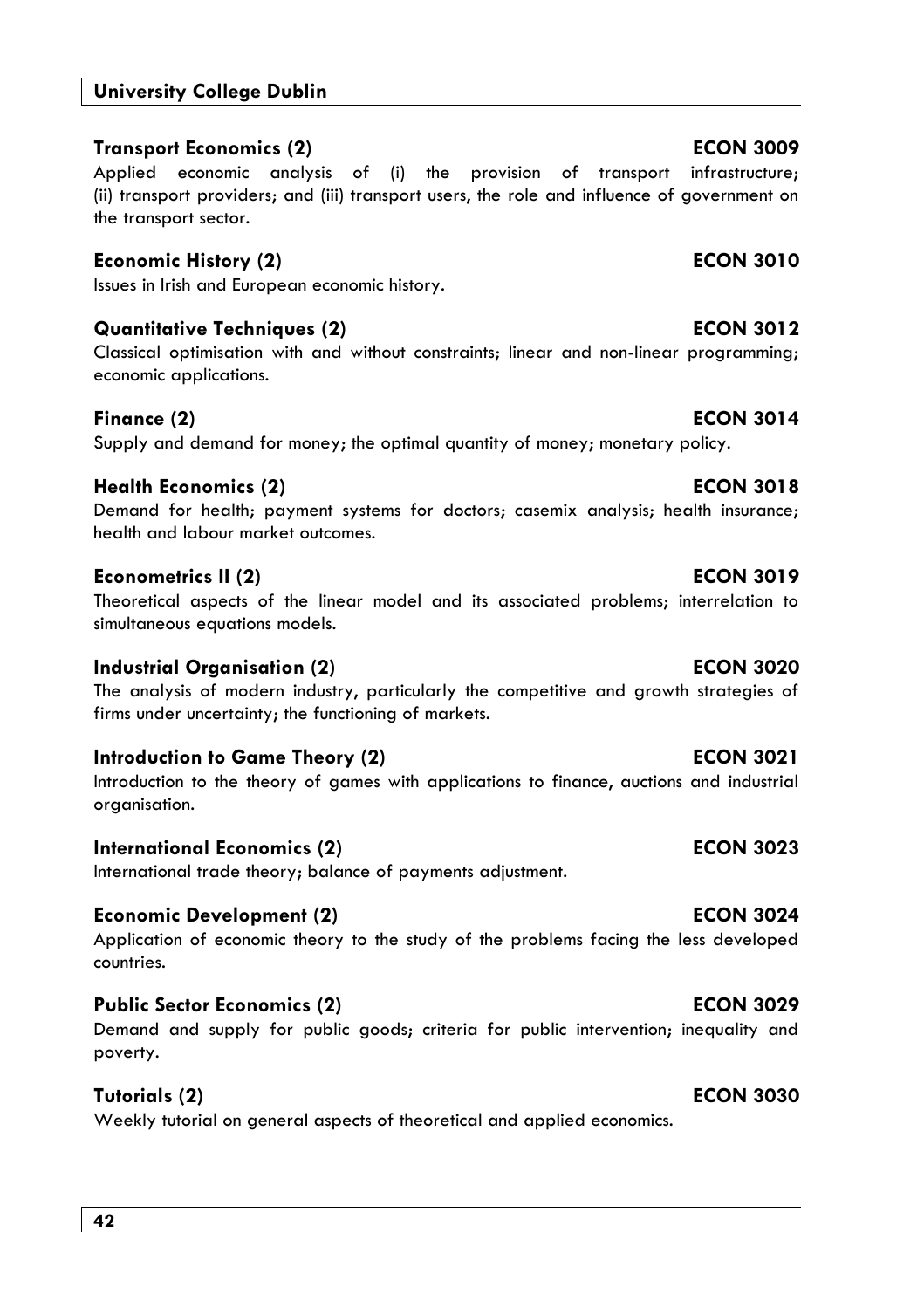# **BA Degree Programme (Undergraduate Courses)**

# **Labour Economics (2) ECON 3033**

# Microeconomic models of unemployment and evidence for OECD countries, human capital, labour supply.

# **The European Economy (2) ECON 3034**

The economic rationale for European integration, focussing on the single market and the Euro.

# **Provisional Schedule of Courses for BA Degree**

### *Notes for Final Year Students:*

# **ECON 3100 Mode I**

# *Mode I students must:*

- (a) Take the following five required courses: ECON 3003 *Economic Theory I* ECON 3004 *Economic Theory II*  ECON 3006 *Econometrics I*  ECON 3019 *Econometrics II* ECON 3034 *The European Economy*
- (b) Attend tutorials (ECON 3030)
- (c) Take four options from the list of Final Year courses excluding ECON 3001 *Macroeconomics* and ECON 3002 *Microeconomics*.

# **ECON 3000 Mode II**

# *Mode II students must:*

(a) Take the following two required courses:

ECON 3001 *Macroeconomics*

ECON 3002 *Microeconomics*

- (b) Attend tutorials (ECON 3030)
- (c) Take three options from the list of Final Year courses excluding ECON 3003 *Economic Theory I* and ECON 3004 *Economic Theory II*

# **English**

# **First Year (ENG 1000)**

The principal aim of First Year English is to equip you with the literary, theoretical and linguistic expertise needed to understand how texts are constructed and operate. The texts studied range widely in time (from medieval to modern), in place (Ireland, America, England) and in genre (from conventional, 'literary' categories like 'short story' or 'novel' to 'non-literary' ones like the language of the tabloid press or the phonetics of rap poetry). This wide scope affords rich opportunity to investigate how particular historical moments and cultural formations shape texts.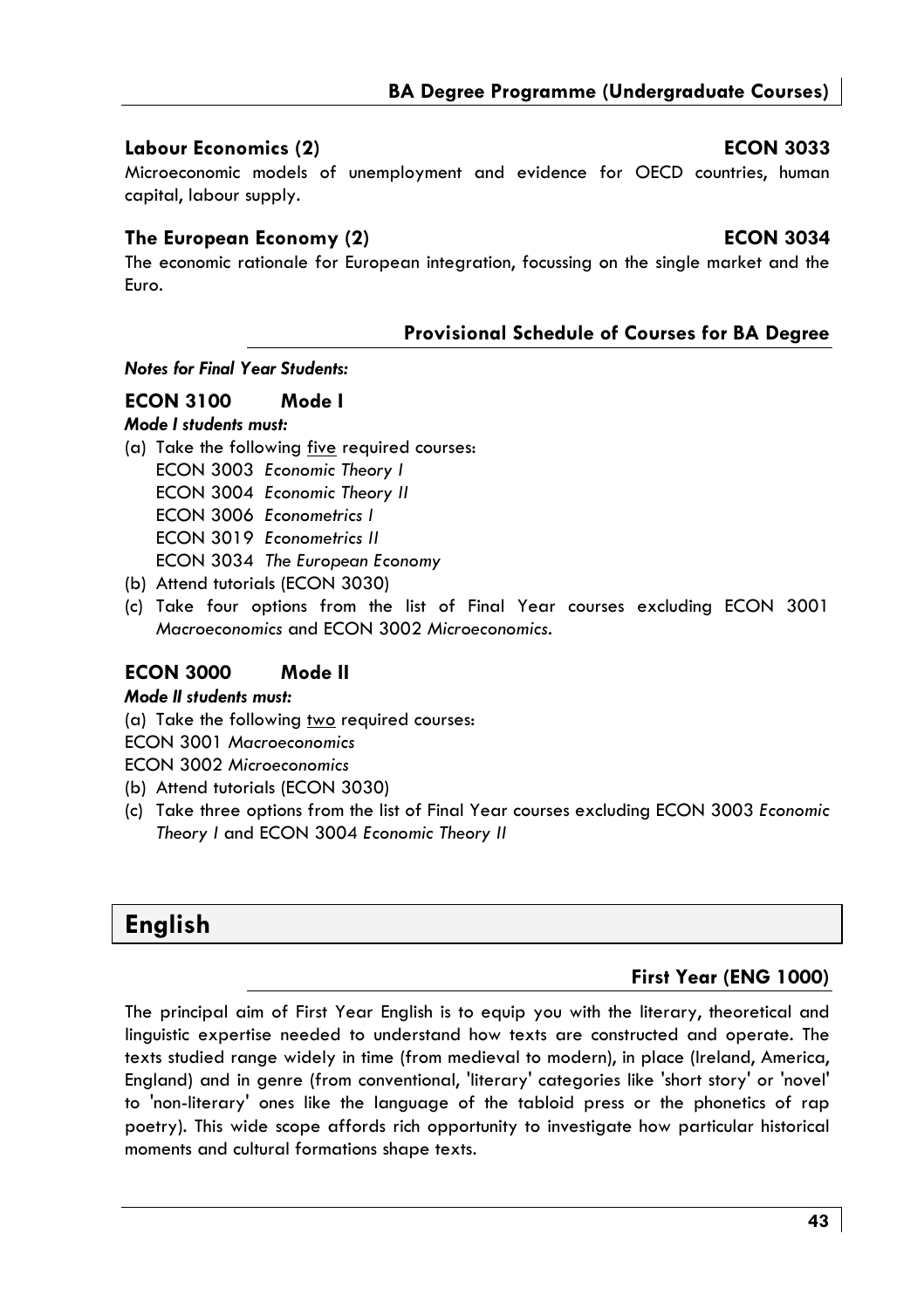Courses in the English Department are organised under two broad headings: Old and Middle English and Modern. First Semester Old and Middle English courses heighten linguistic awareness of how English works, especially today but also in the past. This awareness will enrich your encounter with any text studied in the Department. Old and Middle English courses of the Second Semester introduce some of the earliest English texts written. Together, the two Old and Middle English semesters are designed to extend your acquaintance with English in all its diversity and at both extremes of its chronological range. First Semester Modern courses concentrate on the formal aspects of three literary genres: the short story, the novel and poetry. During these courses you will become aware that there are many different ways of reading the same text, and you will also develop some of the technical and conceptual skills needed for textual discussion. Modern courses of the Second Semester build on knowledge acquired in the first by considering texts in a more inter-related fashion and in broader cultural contexts. The focus here will be on texts produced in specific periods of literary and cultural Renaissance.

You will write six course-related essays in First Year, two for the Old and Middle English side of the Department and four for the Modern.

Overall, the aims of First Year are:

- To master the writing of a well-structured, properly documented essay.
- To improve analytical reading skills.
- To acquire some critical vocabulary and theoretical perspectives.
- To situate texts in literary and cultural contexts.

# **Courses**

| <b>ENG 1001</b> | Poetic Form (1)                                 |
|-----------------|-------------------------------------------------|
| <b>ENG 1002</b> | Narrative (1)                                   |
| <b>ENG 1003</b> | Dramaturgy and Performance (1)                  |
| <b>ENG 1004</b> | Introduction to English Language Studies (1)    |
| <b>ENG 1005</b> | The American Literary Renaissance (1)           |
| <b>ENG 1006</b> | The Irish Literary Renaissance (1)              |
| <b>ENG 1007</b> | The English Literary Renaissance (1)            |
| <b>ENG 1008</b> | Introduction to Medieval English Literature (1) |
|                 |                                                 |

# **Second Year (ENG 2000 – Mode II) (ENG 2100 – Mode I)**

Students take a total of seven core courses: four in the First Semester and three in the Second Semester.

| <b>Core Courses</b>                                            |                 |
|----------------------------------------------------------------|-----------------|
| <b>The Canterbury Tales</b>                                    | <b>ENG 2001</b> |
| Taught by weekly lectures. Lectures will run for one semester. |                 |
| An Introduction to Old English                                 | <b>ENG 2002</b> |
| Taught by weekly lectures. Lectures will run for one semester. |                 |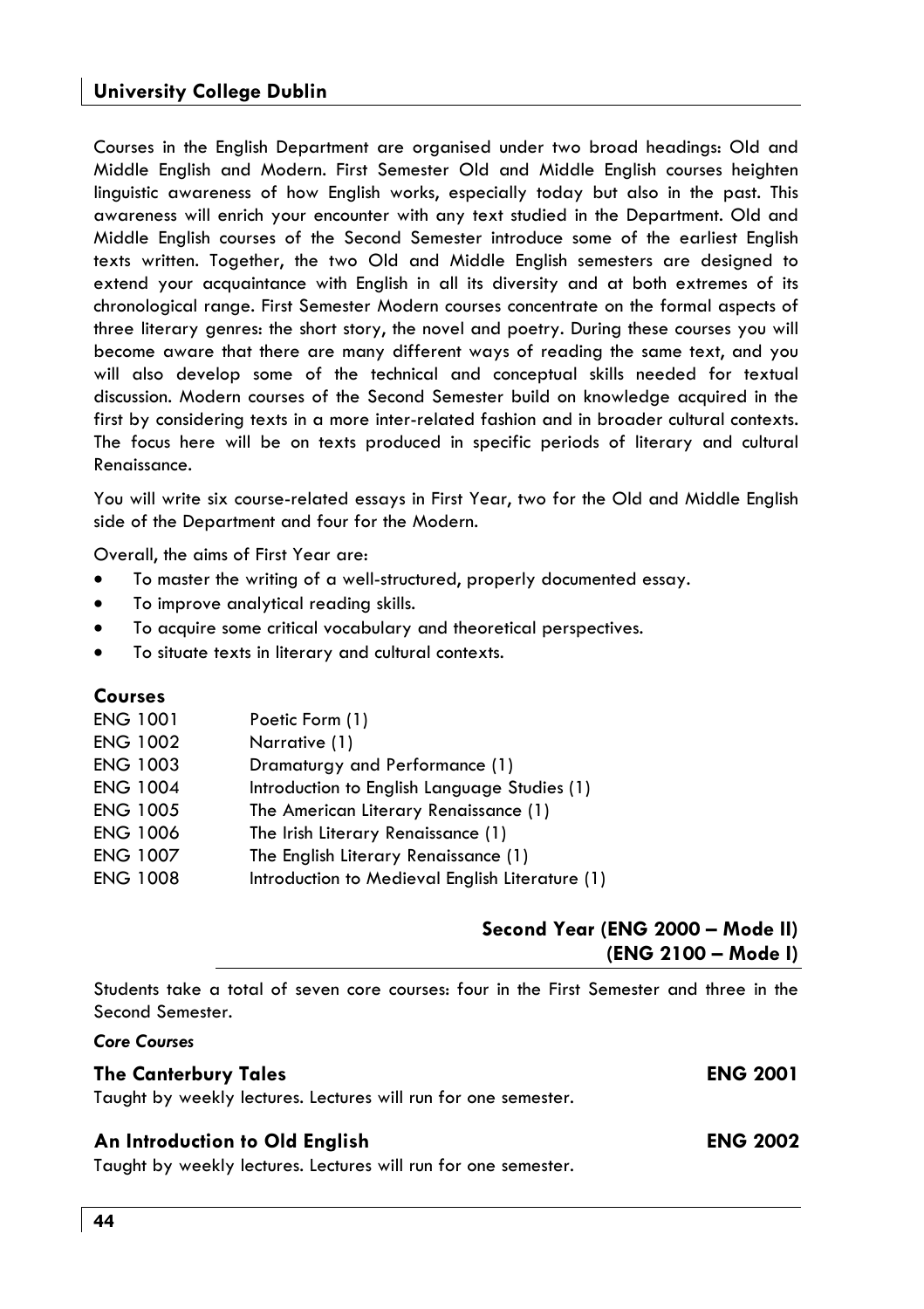# **Modern English ENG 2004**

A literature course taught by weekly lectures. Lectures will run for one semester.

# **American Literature ENG 2005**

A literature course taught by weekly lectures. Lectures will run for one semester.

# **Anglo-Irish Literature ENG 2006**

A literature course taught by weekly lectures. Lectures will run for one semester.

# **Literary Theory I ENG 2030**

A theory course taught by weekly lectures and tutorials. To be assessed by essay.

# **Literary Theory II ENG 2031**

A theory course taught by weekly lectures and tutorials.

# *Mode II Options*

Students also take two seminar courses: choices available vary from year to year.

# **Second Year Seminar Options ENG 2007/2008**

The following is a sample list:

 A Nation Once Again: Early Nineteenth-Century Irish Poetry American Literature Between the Wars Brendan Behan Contemporary Women Writers Culture Wars Early American Writing Emily Dickinson Gender Roles in Contemporary Film Gothic Fiction *Gullivers Travels Hamlet* and Revenge Tragedy Humour: Medieval to Modern Joyce's *Ulysses* Monstrous Speculations Oscar Wilde Poetry and Politics in Early Modern Ireland Poetry in English – Seventeenth Century until the Present Readings in Seventeenth-Century English Poetry Romance and Lai Shakespeare's Styles The Arthurian Tradition The Supernatural in Old and Middle English Literature William Blake

*Each of the above is one unit.* 

Mode II students must accumulate twelve units over two semesters. All core courses are compulsory.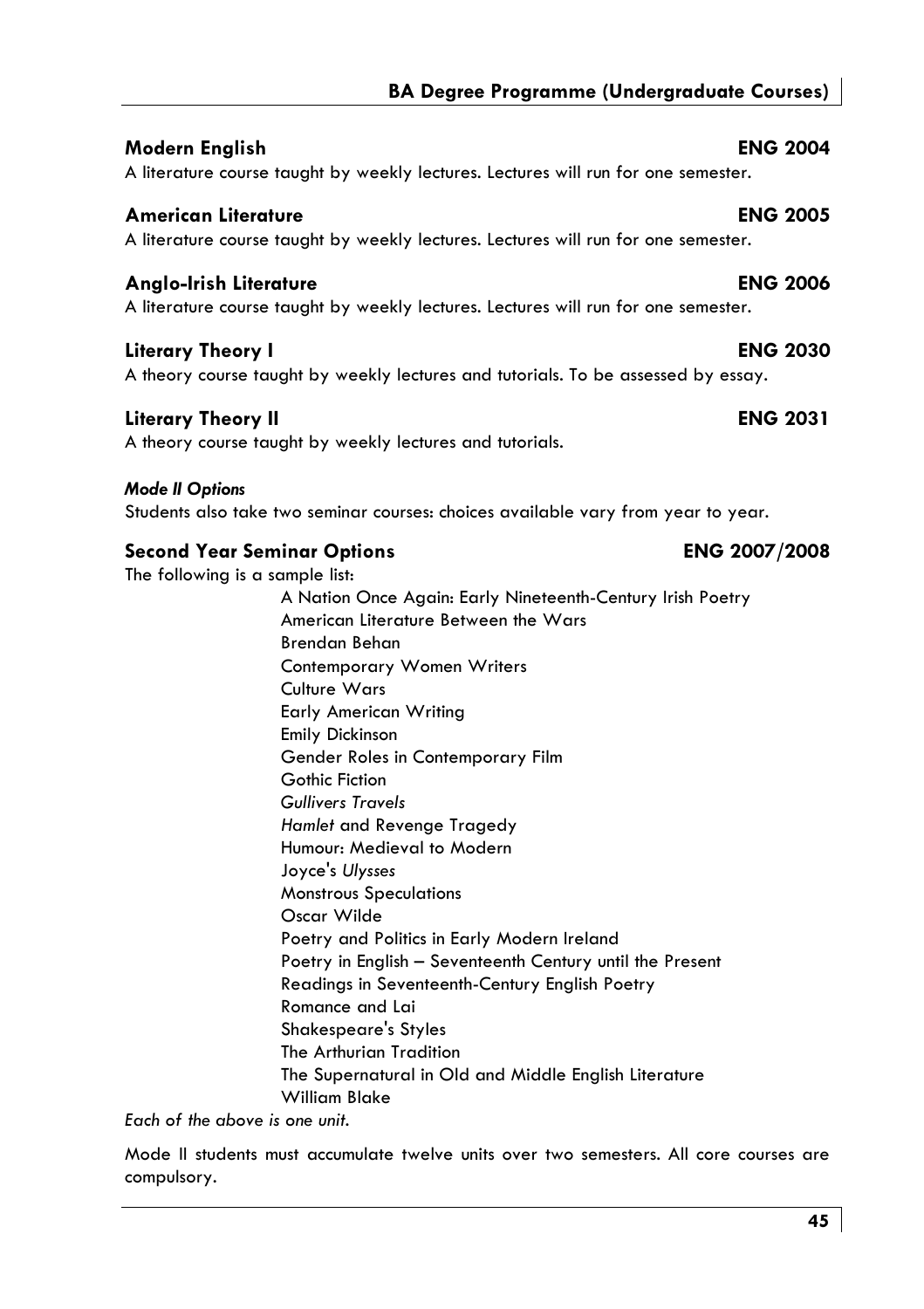| <b>ENG 2020</b> | An Old English Language Laboratory Course | $(1 \text{ unit})$  |
|-----------------|-------------------------------------------|---------------------|
| <b>ENG 2021</b> | The English Language                      | $(2 \text{ units})$ |
| <b>ENG 2024</b> | A Modern English course                   | $(2 \text{ units})$ |
| <b>ENG 2025</b> | A Modern English course                   | $(2 \text{ units})$ |
| <b>ENG 2029</b> | Reading Old English                       | (2 units)           |

### **Mode I Seminar Options ENG 2026/2027/2028**

**University College Dublin**

### Options taught in weekly seminars. See seminars listed under ENG 2007/2008 for sample list. Mode I options are one unit.

Mode I students must accumulate twenty-four units over two semesters. All core courses are compulsory. In addition to fulfilling the course requirements for Mode II, Mode I students must take Mode I core courses and three extra seminars (i.e. five seminars in all). No student may take the same option twice.

# **Final Year (ENG 3000 – Mode II) (ENG 3100 – Mode I)**

Students take a total of six core courses: three in each semester.

### *Core Courses*

An Old and Middle English literature course taught by weekly lectures. Lectures will run for one semester.

An Old and Middle English literature course taught by weekly lectures. Lectures will run for one semester.

### **Tradition and Experiment (1.5 units) ENG 3013**

A literature course taught by weekly lectures. Lectures will run for one semester.

### **Literature of Nations (1.5 units) ENG 3014**

A literature course taught by weekly lectures. Lectures will run for one semester.

### **Gender and Writing (1.5 units) ENG 3015**

A literature course taught by weekly lectures. Lectures will run for one semester.

# **The Formation of Canons (1.5 units) ENG 3016**

# A literature course taught by weekly lectures. Lectures will run for one semester.

# **46**

### **Medieval Dream Visions (1.5 units) ENG 3012**

**Tutorial (1 unit) ENG 3036** 

**Epic and Romance (1.5 units) ENG 3011**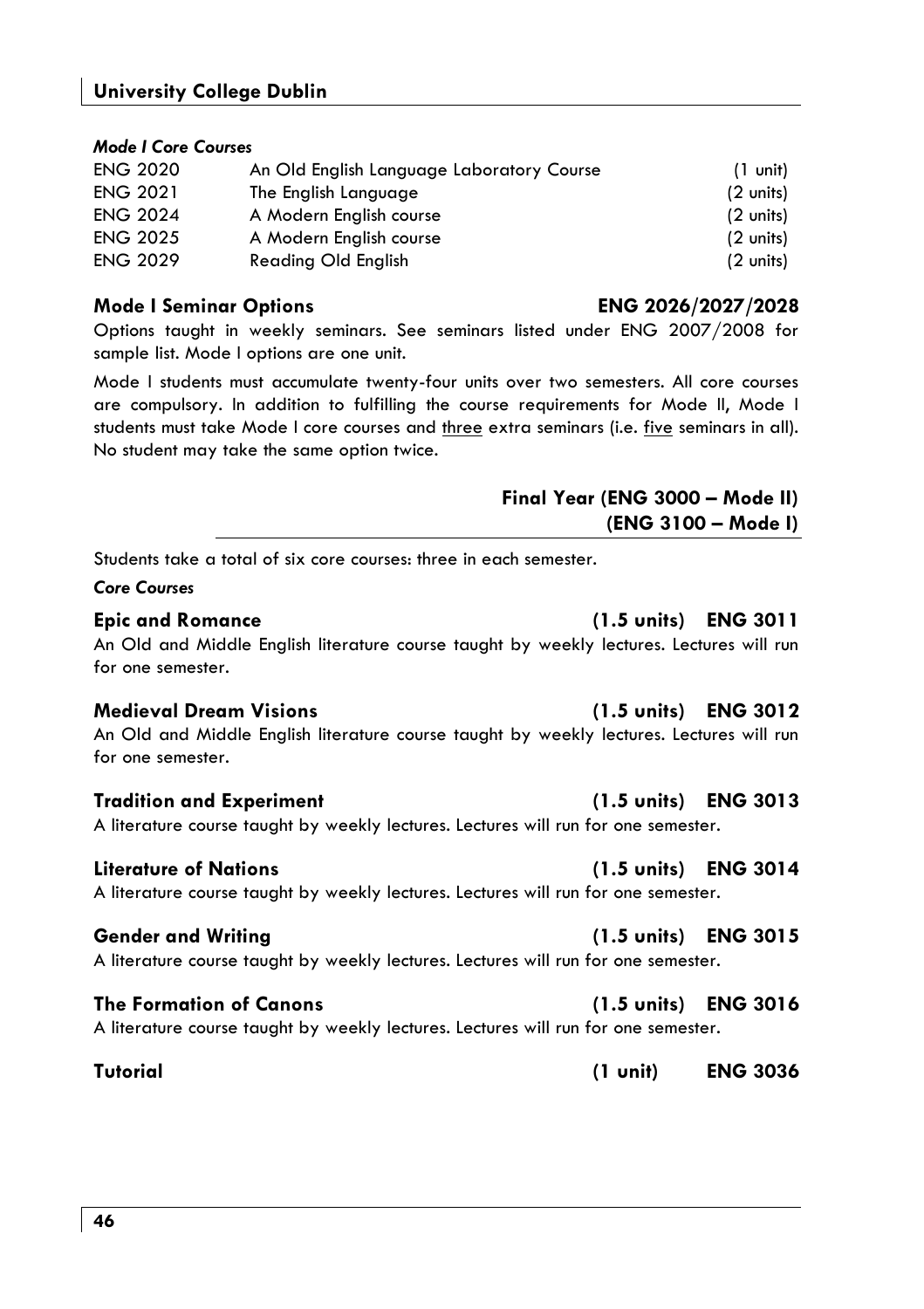# *Mode II Options*

Students also take two seminar courses; choices available vary from year to year.

## **Third Year Seminar Options ENG 3017/3018**

The following is a sample list:

African American Writing Allegories and Aesthetics of Irish Literature Canadian Fiction in English Contemporary English Fiction Exploring Beckett's Drama Gender and Sexuality in Contemporary Culture Joyce's *Dubliners Lord of the Rings* and *Gormenghast*  Lyrical Ballads Mary Shelley Early Fiction Medieval Women **Metafiction**  Modern American Poetry Narrative and Ethics: Reading in Contemporary Irish Fiction Oscar Wilde Queer Readings of Film Reading *Paradise Lost*  Recent Irish Women's Poetry Representing the Great War Seventeenth-Century Poetry Sex, Scandal and Sentiment: Comic Theatre, 1660-1800 Shakespeare's Afterlife Shakespearean Tragedy: Forms of Representation The Art and Practice of Stage-Craft The Mystery Plays The Poetry of W.B. Yeats The Supernatural in Old and Middle English Literature *Troilus and Criseyde*  Wise Virgins Women and the National Tale

*Each of the above is one unit* 

Mode II students must accumulate twelve units over two semesters. All core courses are compulsory.

# *Mode I Courses*

| <b>ENG 3025</b> | Language in Ireland                      | (2 units) |
|-----------------|------------------------------------------|-----------|
| <b>ENG 3027</b> | A Modern English course                  | (2 units) |
| <b>ENG 3028</b> | A Modern English course                  | (2 units) |
| <b>ENG 3037</b> | Medieval Texts: From Manuscript to Print | (2 units) |
|                 |                                          |           |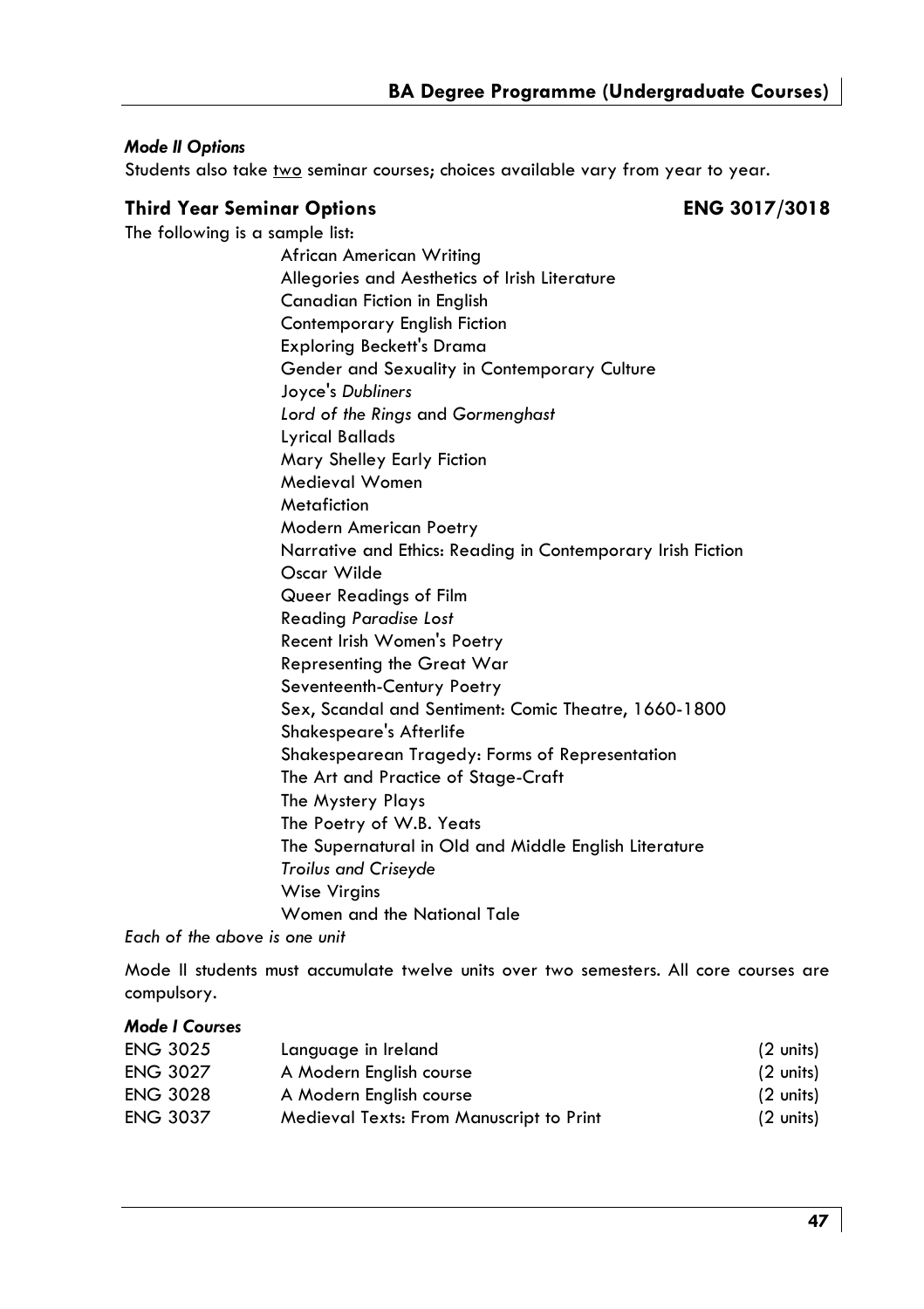# *Mode I Options*

# **ENG 3029/3030/3031/3032**

Options taught in weekly seminars. See seminars listed under ENG 3017/3018 for sample list. (1 unit)

| <b>ENG 3035</b>           | (a) Medieval Welsh               | (2 units) |
|---------------------------|----------------------------------|-----------|
| (subject to availability) | (b) Second Language Acquisition  | (2 units) |
|                           | (c) English as a Global Language | (2 units) |
|                           | (d) Language, Power and Identity | (2 units) |

The options listed under ENG 3035 here may be, but need not be, taken in place of two of our internal options – see sample list under ENG 3017/3018.

Mode I students must accumulate twenty-four units over two semesters. All core courses are compulsory. In addition to fulfilling the course requirements for Mode II students, Mode I students must take Mode I core courses and accumulate four further units (i.e. six seminars or equivalence in all) from options. No student may take the same option twice.

# **Old and Middle English**

# **First Year**

All students of English take courses as described under **English**. These will include (1) Introduction to English Language Studies and (2) Introduction to Medieval English Literature.

# **Second Year**

Mode I English courses are described under **English**. For details of courses for Mode IIA Old and Middle English, contact the Department.

# **Final Year**

Mode I English courses are described under **English**. For details of courses for Mode IIA Old and Middle English, contact the Department.

# **Experimental Physics**

See separate booklet, Science (Undergraduate Booklet).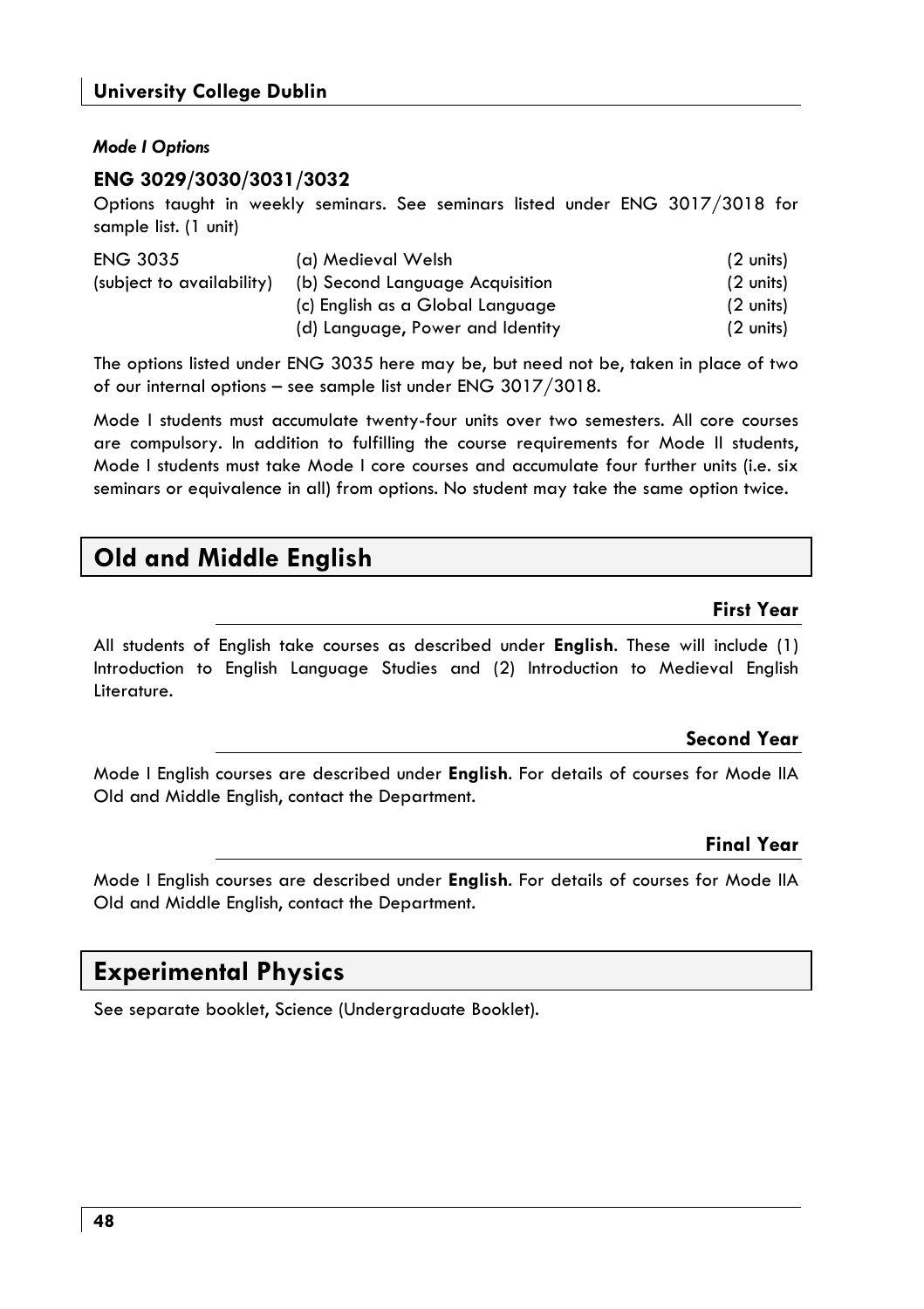# **French**

*Note:* Day students of French are normally required to spend a total period of at least three months in a French-speaking country in the course of their undergraduate studies. Exceptions may be made in special circumstances.

# **First Year (FR 1000)**

A student who has not the equivalent of at least Grade C3 at Honours Leaving Certificate should think carefully before deciding to take French as a subject.

Admission to Degree programmes is decided on the results of the First University Examination in Arts. There is a 'language barrier' at this examination; in order to qualify for the Second Year courses in French, students are required to obtain certain specified standards in the language components of the examination, in addition to adequate marks in other papers. Details of the required standards will be provided by the Department.

The First Year programme consists of two courses, taught over both semesters, largely through French, each covering a key aspect of French studies.

# **French Language FR 1005**

The overall course aim is to consolidate and extend the skills learned at secondary level by focusing on essential grammatical structures and accuracy in written French as well as developing confidence in spoken French and listening comprehension. The syllabus is organised around formal grammatical exercises, structured writing *(rédaction*), written comprehension *(analyse de texte)*, listening comprehension, and practice in spoken French, all based on contemporary written and audio-visual resources. Oral and listening comprehension courses are taken by native French speakers. The course includes four components:

> Written Language Tutorial (1 hour per week); Spoken Language Tutorial (1 hour per week); Written and Spoken Language Lecture (1 hour per week); France-Midi Lecture (listening comprehension) (one hour per week).

# **Introduction to French Literature FR 1003**

This course will introduce students to French literature past and present. Drawing on examples of fiction, poetry and drama, it aims to foster literary critical skills through close textual analysis and the broader exploration of themes and structures. The course is taught by weekly lectures and tutorials. Students will be expected to do four pieces of written work during the year.

### *Notes for First Year Students*

- All courses are subject to revision from year to year.
- Arrangements for tutorial groups are made in the first few days of term. Information is posted on the French Department Noticeboard outside the French Department Seminar Room (A318, stairs A-D, 3rd floor).
- Details of prescribed texts and examination formats are available in the brochure presenting First Year French courses, which may be obtained from the Secretary of the French Department (A314).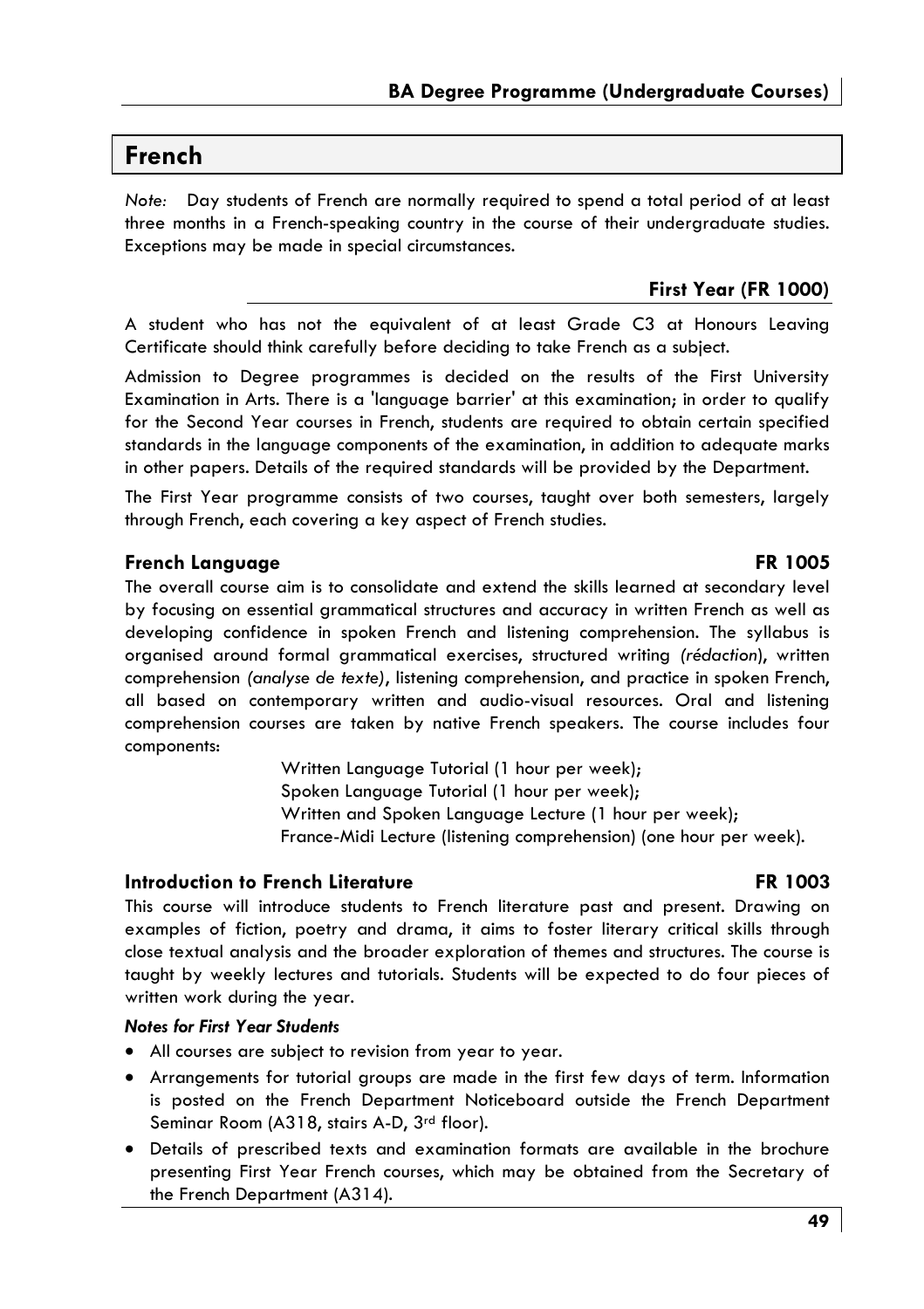# *First Semester*

# **Français parlé et écrit (3)** FR 2001

This course is intended for students who wish to develop their language skills to a high level of competence, to use French as a means of access to different areas of French Studies at third level, and to develop their awareness and knowledge of French society and culture. The study of French and francophone civilisation forms an integral element of this course.

# **Core Course (2)** FR 2014

Reading the Nineteenth Century. A literature course taught by weekly lectures and tutorials. It provides students with an integrated introduction to nineteenth-century French culture, focusing on the study of literature, but encompassing aspects of history, politics, history of ideas and art history.

# **French Theatre (2)** FR 2011

A literature/non-language option taught by weekly lectures and tutorials.

# **Option 4 (2)** FR 2070

Introduction à la sociolinguistique. A literature/non-language option taught by weekly lectures and tutorials.

## *Second Semester*

**Français parlé et écrit (3) FR 2051**  Language Course. Prerequisite: FR 2001

# **Core Course (2)** FR 2064

Reading the Nineteenth Century. Prerequisite: FR 2014.

# **Option 3 (2)** FR 2080

Introduction à l'âge des Lumières. A literature/non-language option taught by weekly lectures and tutorials.

# **Medieval French Literature (2)** FR 2061

A literature/non-language option taught by weekly lectures and tutorials.

# *Notes for Second Year Students*

- All courses are subject to revision from year to year. Details of courses and options available in 2004/2005 may be obtained from the Secretary of the French Department (Room A314) from the end of May 2004.
- All language and core courses are compulsory.
- In addition, students select one option in each semester.

# **Second Year (FR 2000)**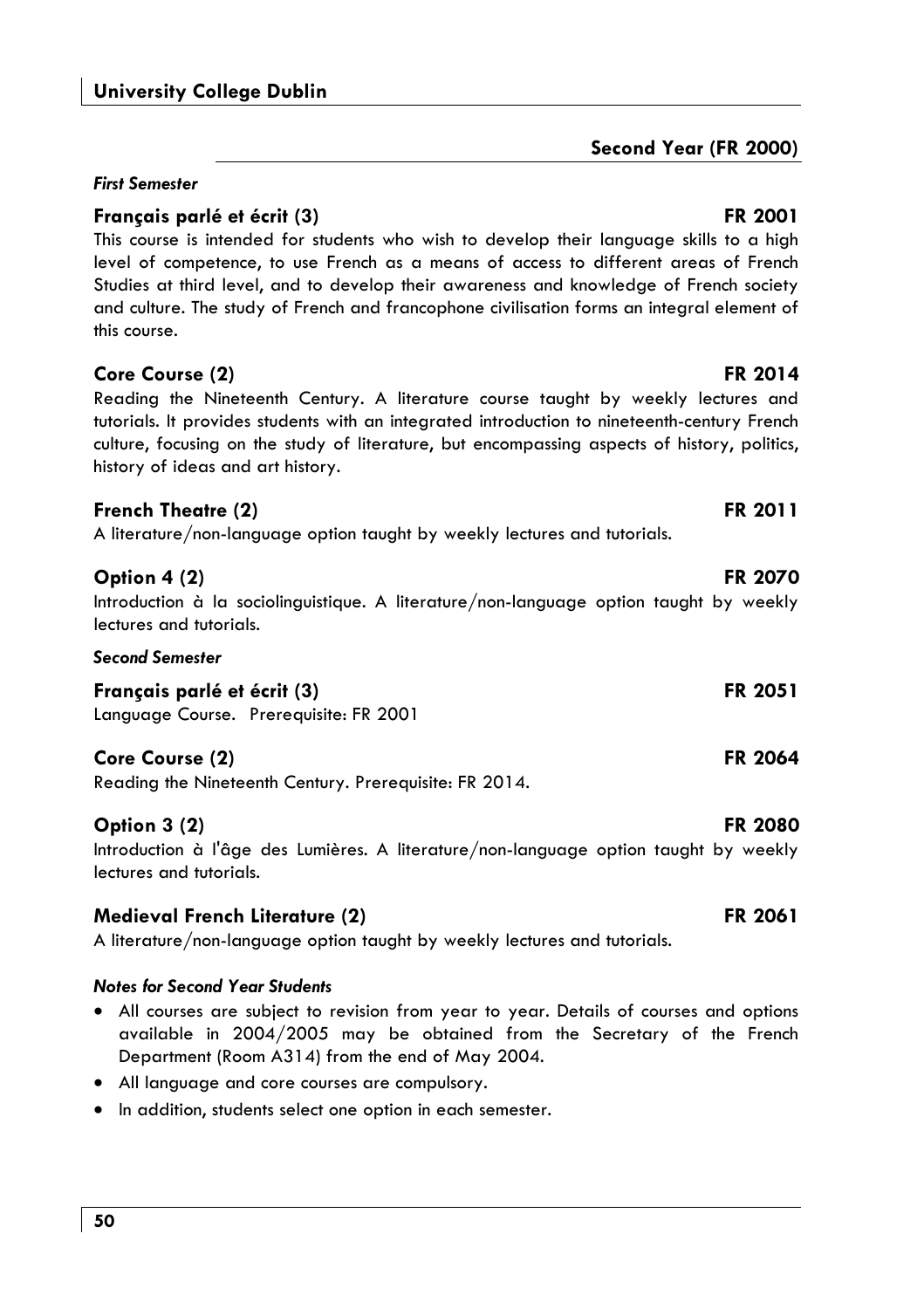# **Final Year (FR 3000)**

# **Option 1 (2)** FR 3017 Medieval French Literature. A literature/non-language option taught by weekly lectures **Option 2 (2)** FR 3018 **Texte et Image (2)** FR 3014 **Option 3 (2)** FR 3019

Language course. Prerequisite: FR 3001

# **Option 1 (2)** FR 3070

Marginality in contemporary fiction and film. A literature/non-language course taught by weekly lectures and tutorials.

# **Option 2 (2)** FR 3071

The literature of Quebec. A literature/non-language option taught by weekly lectures and tutorials.

# **From Modernity to Postmodernity (2)** FR 3069

A literature/non-language option taught by weekly lectures and tutorials.

# *Notes for Final Year Students*

- All courses are subject to revision from year to year. Details of courses and options available in 2004/2005 may be obtained from the Secretary of the French Department (Room A314) from the end of May 2004.
- Courses FR 3001 and FR 3051 are compulsory for all students.
- Students select two option courses in each semester.

# *First Semester*

# **Français parlé et écrit (2)** FR 3001

The Third Year course is the final stage of a three-year language programme. It progresses from the study of grammar, syntax and register of language pursued in the Second Year, concentrating on techniques of translation, written expression, and the comparative stylistics of English and French. The study of French and francophone civilisation forms an integral element of this course.

*Prerequisites: FR 2001 and FR 2051* 

# and tutorials.

Proust. A literature/non-language option taught by weekly lectures and tutorials.

A literature/non-language option taught by weekly lectures and tutorials.

Cinéma français. A literature/non-language option taught by weekly lectures and tutorials.

# *Second Semester*

**Français parlé et écrit (3)** FR 3051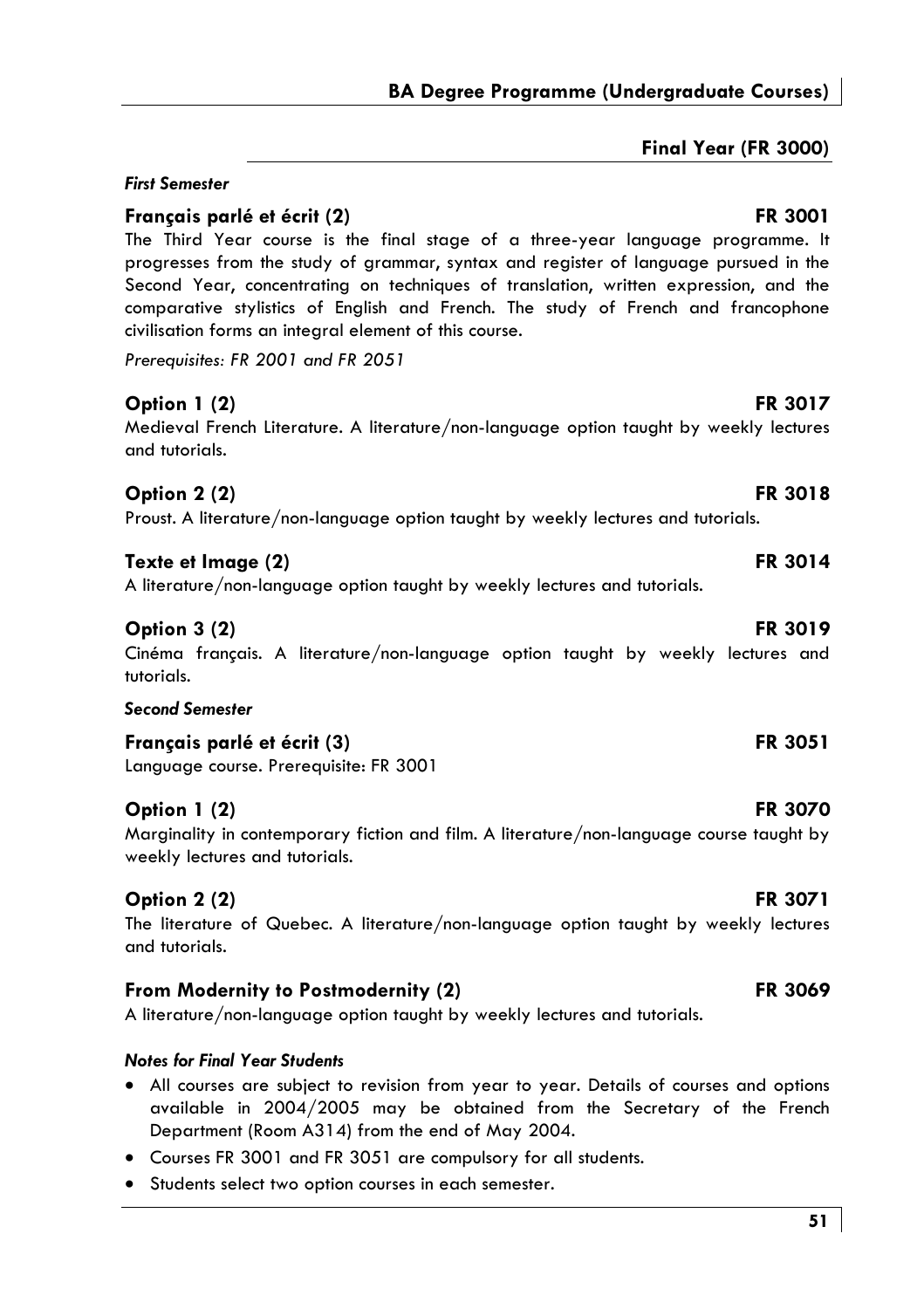# **Gaeilge**

# **An Nua-Ghaeilge**

Bítear ag súil go mbeadh grád C3 san Ardteistiméireacht (Onóracha) nó a chomhluach sin bainte amach ag duine a thugann faoin nGaeilge mar ábhar céime san ollscoil.

*Students wishing to undertake Irish as a Degree subject are expected to have grade C3 at Honours Leaving Certificate level or its equivalent.* 

Cúrsa cuimsitheach acadúil é siollabas na Nua-Ghaeilge a bhfuil mar aidhm leis eolas domhain a thabhairt ar an nGaeilge agus ar an oidhreacht liteartha agus chultúrtha a bhaineann léi. Sa Chéad Bhliain déantar staidéar téacsúil ar an scríbhneoireacht chomhaimseartha. Sa Dara agus sa Tríú Bliain déantar cúrsa leanúnach céime i léann na Gaeilge idir theanga is litríocht. Cuirtear rogha an-fhairsing ar fáil.

Is í an Ghaeilge gnáth-theanga na Roinne agus is trí Ghaeilge a dhéantar an cúrsa iomlán. Éilítear caighdeán ard i labhairt agus i scríobh na teanga agus, mar sin déantar cúram faoi leith de labhairt, scríobh agus ghramadach na Gaeilge sa chúrsa trí chéile. Cuireann an Roinn cabhair airgid ar fáil do mhic léinn chun tréimhse a chaitheamh sa Ghaeltacht. Tá cnuasach cuimsitheach ábhair sa Teanglann idir sheanchas, cheol is amhránaíocht ón uile cheantar Gaeltachta.

Sa Chéad Bhliain is féidir an Nua-Ghaeilge a thógáil i dteannta aon ábhair eile ach amháin *Iodáilis* nó *Fealsúnacht*. Sa Dara agus sa Tríú Bliain is féidir an Nua-Ghaeilge a thógáil

- (a) i dteannta aon ábhair eile (ach amháin *Iodáilis* nó *Fealsúnacht*).
- (b) mar ábhar sa Léann Ceilteach (Modh III).
- (c) mar ábhar leis an Sean-Ghaeilge (Modh I).

# **An Chéad Bhliain (IR 1000)**

### *An Chéad Seimeastar*

- IR 1001 Scríbhneoireacht an lae inniu I
- IR 1004 Labhairt na Gaeilge I
- IR 1005 Léamh agus scríobh na Gaeilge

# *An Dara Seimeastar*

- IR 1002 Oidhreacht na Gaeilge I
- IR 1003 Cúlra na nualitríochta I
- IR 1006 Scríbhneoireacht an lae inniu II
- IR 1007 Oidhreacht na Gaeilge II
- IR 1008 Cúlra na nualitríochta II
- IR 1009 Labhairt na Gaeilge II
- IR 1010 Léamh agus scríobh na Gaeilge
- IR 1011 Oidhreacht na Gaeilge III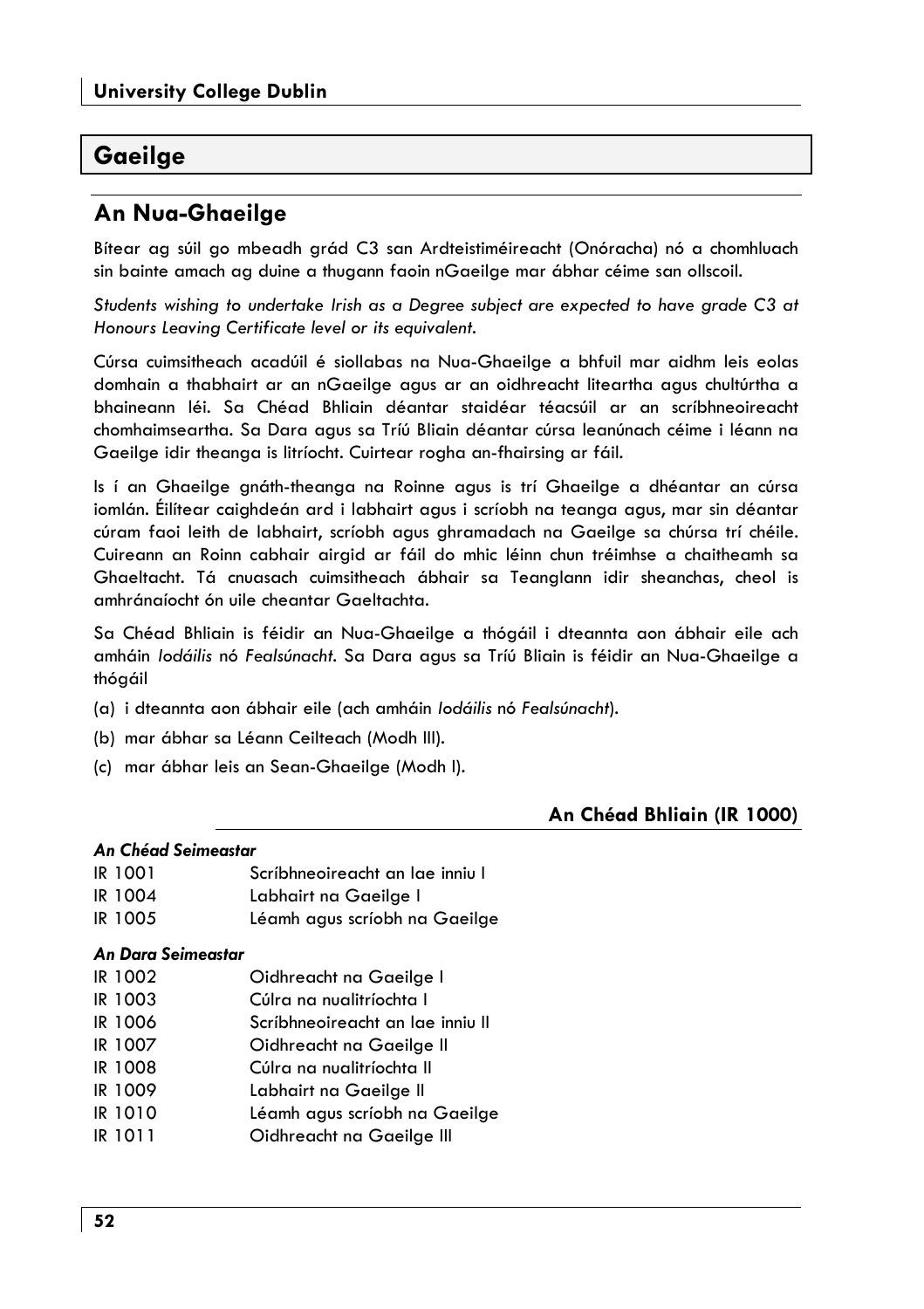# **An Dara Bliain (IR 2000 - Mode II) (IR 2100 - Mode I)**

| An Chéad Seimeastar                     |  |  |
|-----------------------------------------|--|--|
| Labhairt agus scríobh na Gaeilge I (1)  |  |  |
| An Nualitríocht I (1)                   |  |  |
| Teangeolaíocht na Gaeilge I (1)         |  |  |
| Litríocht na Gaeilge 1600-1900 I (1)    |  |  |
| An Litríocht Bhéil I (1)                |  |  |
| An Ghaeilge Chlasaiceach I (1)          |  |  |
| An Dara Seimeastar                      |  |  |
| Labhairt agus scríobh na Gaeilge II (1) |  |  |
| Litríocht na Gaeilge 1600-1900 II (1)   |  |  |
| An Ghaeilge Chlasaiceach II (1)         |  |  |
| An Nualitríocht II (1)                  |  |  |
| An Nualitríocht III (1)                 |  |  |
| An Litríocht Bhéil II (1)               |  |  |
| Gaeilge na hAlban I (1)                 |  |  |
| An tSean-Ghaeilge I (1)                 |  |  |
| Scríbhneorí Próis an 17ú haois (1) (1)  |  |  |
| Oidhreacht na Gaeilge I (1)             |  |  |
| An Ghaeilge chomhaimsireach I (1)       |  |  |
|                                         |  |  |

# **An Tríú Bliain (IR 3000 - Mode II) (IR 3100 - Mode I)**

| An Chéad Seimeastar |                                                                    |  |
|---------------------|--------------------------------------------------------------------|--|
| IR 3001             | Labhairt, scríobh is gramadach na Gaeilge I (1)                    |  |
| IR 3002             | An Nualitríocht I (1)                                              |  |
| <b>IR 3003</b>      | Litríocht na Gaeilge Clasaicí I (1)                                |  |
| IR 3004             | An Nualitríocht II (1)                                             |  |
| IR 3005             | Litríocht na Gaeilge 1600-1900 I (1)                               |  |
| IR 3007             | An Ghaeilge Chlasaiceach I (1)                                     |  |
| IR 3008             | Teangeolaíocht na Gaeilge I (1)                                    |  |
| <b>IR 3009</b>      | Gaeilge na hAlban I (1)                                            |  |
| IR 3010             | An tSean-Ghaeilge I (1)                                            |  |
| IR 3025             | Litríocht na Gaeilge 1600-1900 III (1)                             |  |
| <b>IR 3030</b>      | An Ghaeilge ar an scáileán: scannánaíocht agus teilifís na Gaeilge |  |
| An Dara Seimeastar  |                                                                    |  |
| IR 3011             | Labhairt, scríobh is gramadach na Gaeilge II (1)                   |  |
| IR 3013             | Litríocht na Gaeilge Clasaicí II (1)                               |  |
| IR 3014             | An Nualitríocht III (1)                                            |  |
| IR 3015             | Litríocht na Gaeilge 1600-1900 II (1)                              |  |
| IR 3016             | Gaeilge na hAlban II (1)                                           |  |
| IR 3017             | An Ghaeilge Chlasaiceach II (1)                                    |  |
| IR 3019             | Prós an 17ú haois (1)                                              |  |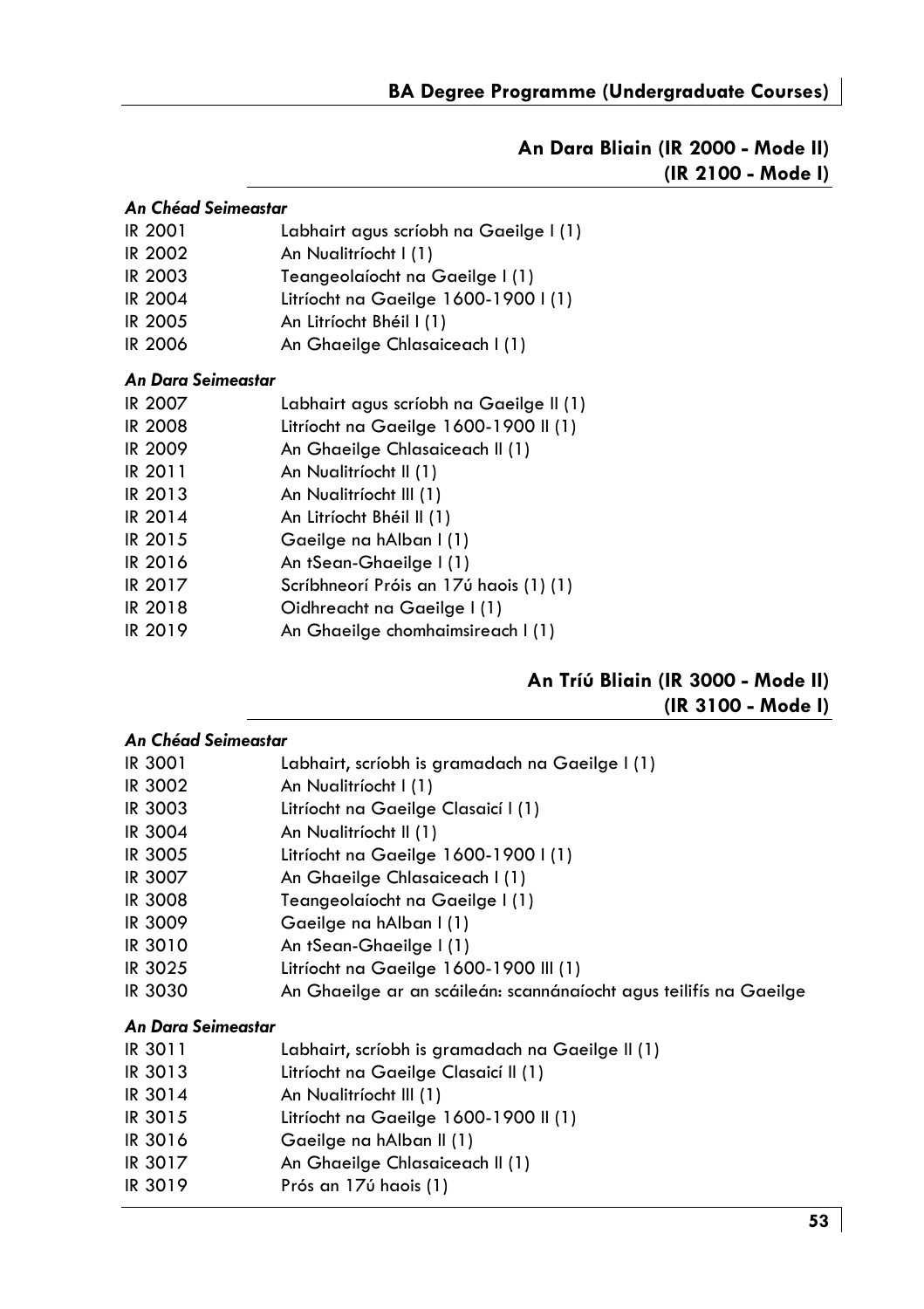| IR 3021     | An tSean-Ghaeilge II (1) |
|-------------|--------------------------|
| $\sim$ 0000 |                          |

| IR 3022 | An Nualitriocht IV                         |
|---------|--------------------------------------------|
| 10.222  | $\lambda$ . All the standard and $\lambda$ |

- IR 3023 An Nualitríocht V (1)
- IR 3026 An Ghaeilge Chlasaiceach III (1)
- IR 3027 An Ghaeilge chomhaimsireach II (1)
- IR 3028 Prós na Gaeilge Clasaicí I (1)
- IR 3029 Prós an 18ú haois

# **Gaeilge na hAlban – Cúrsa an Léinn Cheiltigh**

# **An Chéad Bhliain**

Níl aon chúrsa ann.

# **An Dara Bliain**

Mar atá faoi *An Nua-Gaeilge*: IR 2015.

# **An Triú Bliain**

Mar atá faoi *An Nua-Gaeilge*: IR 3009/3016.

# **Geography**

The undergraduate course in Geography is intended to provide an appreciation of the scope of, and techniques relevant to, modern Geography. Integral to the programme are practical classes, laboratory work, project work and fieldwork as well as the normal lectures and tutorials. Fieldwork for on-site instruction and training in techniques is also an essential component of the Geography syllabus. During the three-year Degree programme, all students are required to complete a minimum of fourteen field classes from the programme of residential and non-residential classes organised by the Department. This programme will vary from year to year and students should consult the Department for further information. Information on the Geography Department and the courses it offers is also available on the UCD World Wide Web Server at www.ucd.ie.

*Note*: Although some school or other previous study experience of Geography is of course desirable, this is not an essential pre-requisite for entry to Geography at UCD.

# **First Year (GEOG 1000)**

The First Year syllabus comprises lecture courses, tutorials and a field trip programme.

Each student must take seven lecture courses, each of twelve lectures or equivalent. The exact programme of courses will vary from year to year but the following provides a good indication of the likely range of courses available.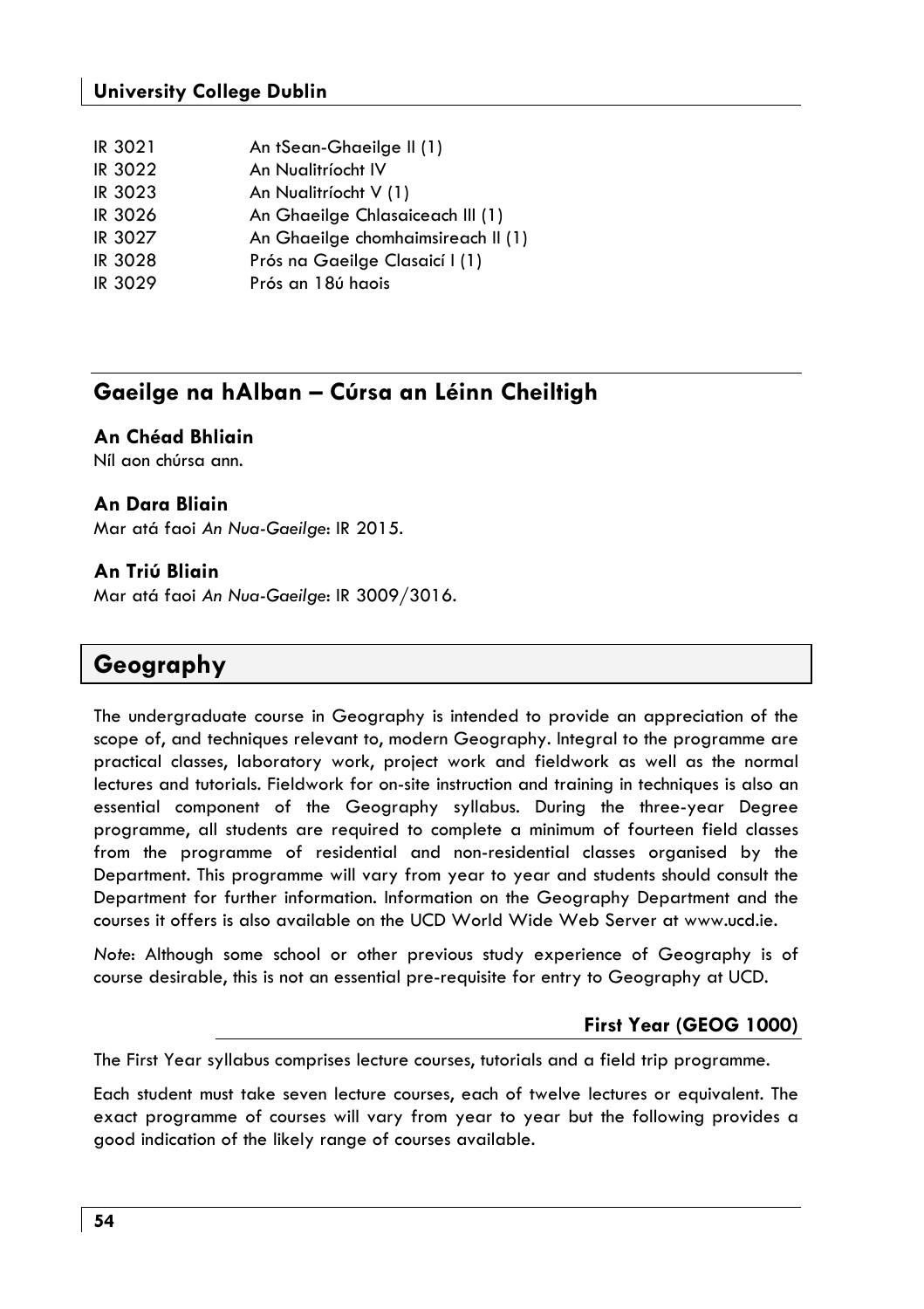# **BA Degree Programme (Undergraduate Courses)**

# **The Human Geography of Global Contrasts GEOG 1010**

A perspective is offered on how geographers study the great contrasts in population growth and economic development which divide the modern world into regions of surplus and regions of scarcity.

# **Society and Space within the City CEOG 1021**

An examination of residential segregation, social activity patterns and human territoriality.

# **Geomorphology GEOG 1022**

This course will include a review of Geomorphology at the global scale. Topics to be discussed will include global relief features in relation to lithospheric plate motions and geomorphic process systems.

# **The Shaping of the Irish Landscape GEOG 1023**

This course examines how physical, social, cultural and political systems have combined over time to produce the complex and dynamic Irish landscape.

# **Global Environmental Issues GEOG 1024**

An examination of selected global issues particularly those concerning the earth's climate and human well-being.

# The Form of the European City **GEOG 1025**

An analysis of the characteristics of cities, mainly in Western Europe, from both an historical and contemporary perspective. The development of Dublin will be placed in this European context.

# **Introduction to Urban Geography and Planning GEOG 1027**

An introduction to the structure of urban systems and the issues that affect urban planning set within the context of increasing urbanisation.

In addition, First Year students must participate in tutorials. They must also attend at least two one-day field classes and complete the required assignments.

# **Second Year (GEOG 2000)**

The programme of courses offered by the Geography Department is dynamic and constantly revised. The lists of courses on offer may change from year to year and the programme for any academic year is finalised only in September. What follows is based on the current syllabus and gives a good indication of the likely syllabus for the coming year but it may be changed as circumstances require.

*Second Year students take the following list of courses, each of two units.* 

# **Cultural Geography GEOG 2001**

This course provides an introduction to Cultural Geography. It focuses on the historical and contemporary development of Cultural Geography; on alternative approaches to understanding the concept of landscape, and on the ways in which aspects of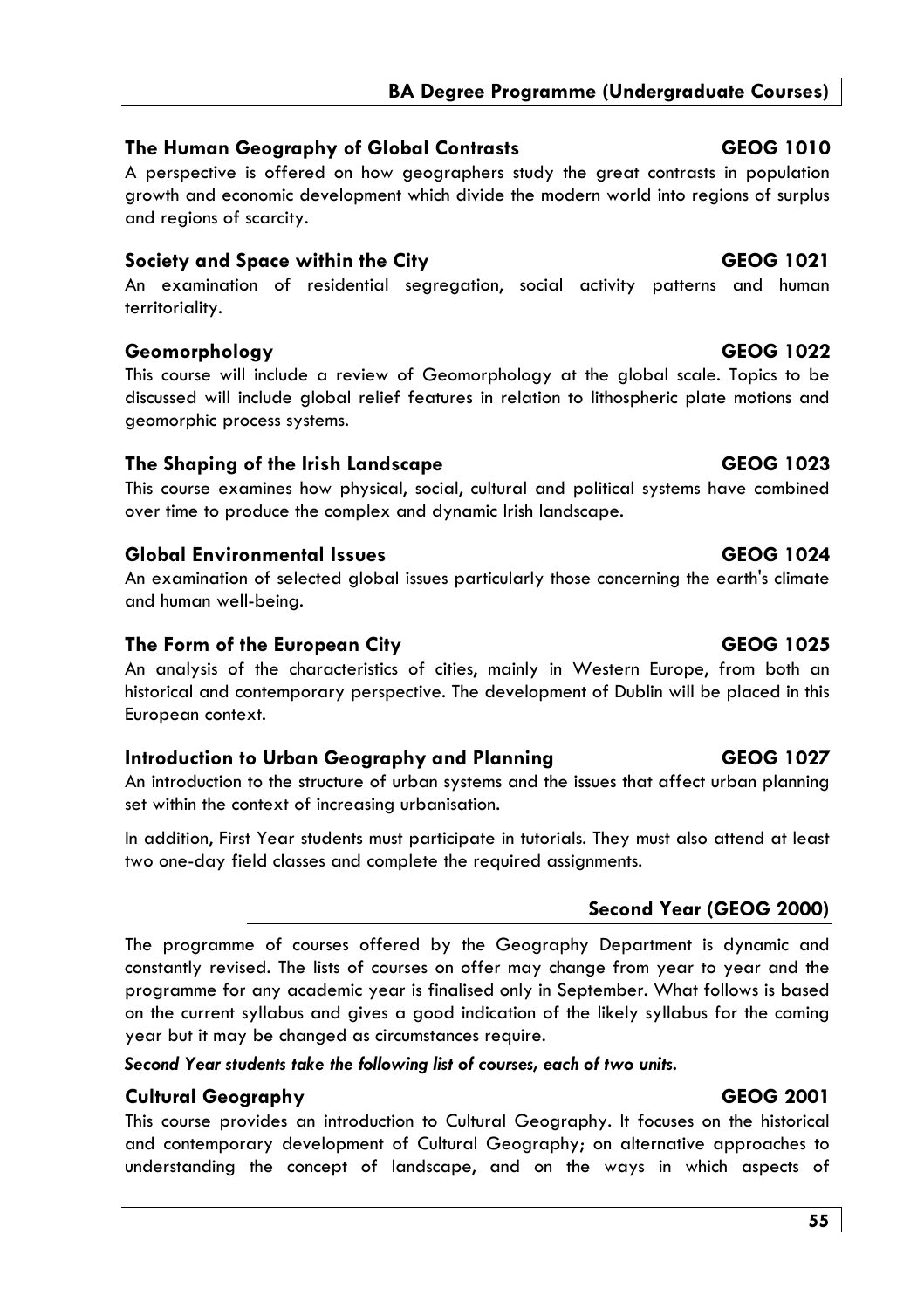contemporary culture, such as identity and consumption, can be understood from a geographical perspective.

# **Europe GEOG 2012**

Geographical perspectives on the territorial organisation of Europe, with particular attention to the changing Political, Economic and Cultural Geography of the twentieth century. Several broad 'macro-views' of Europe will provide a framework for an exploration of current issues relevant regional development and territorial organisation.

# **Geomorphology GEOG 2021**

An introduction to (a) Quaternary geoscience, including the topics of oxygen isotope stratigraphy, terrestrial stratigraphy and correlation, geochronology, Quaternary climate change, glacial geomorphological processes, landforms and sediment systems as process and environmental surrogates and (b) the landforms, materials and processes associated with weathering, mass wasting, slopes and river systems.

# **Climatology GEOG 2022**

This course will focus on understanding the processes responsible for climate. Lectures will introduce students to concepts of energy and mass exchanges within the climate system which give rise to circulation systems.

# **Biogeography GEOG 2026**

An introduction to the distribution patterns of species and ecosystems across the surface of the Earth and the factors that determine these patterns. Part of the course will examine aspects of the biogeography and conservation of biological diversity in two vastly different realms: Ireland and Australia.

# **Geographic Techniques – Practical Course GEOG 2060**

All students will take a two-unit practical and techniques course. The syllabus of this course will vary from year to year and will depend on available resources. Details will be made available at the beginning of the academic year.

Fieldwork is an essential component of the Geography programme. The Department organises a field course (GEOG 3050) abroad each year. While preference is given to Final Year students, Second Year students may participate in this course if space permits. However it is not possible to take this course for credit.

# *Notes for Second Year students*

- The selection of practical and techniques courses on offer in any year is dependent on the availability of the necessary resources. Limits will be placed on numbers in particular practical and techniques courses. A significant proportion of the programme is examined by continuous assessment and/or projects.
- Not all the courses listed above may be available in any one academic year. Courses additional to the list above may also be offered. The list of courses on offer in any academic year will be available in September.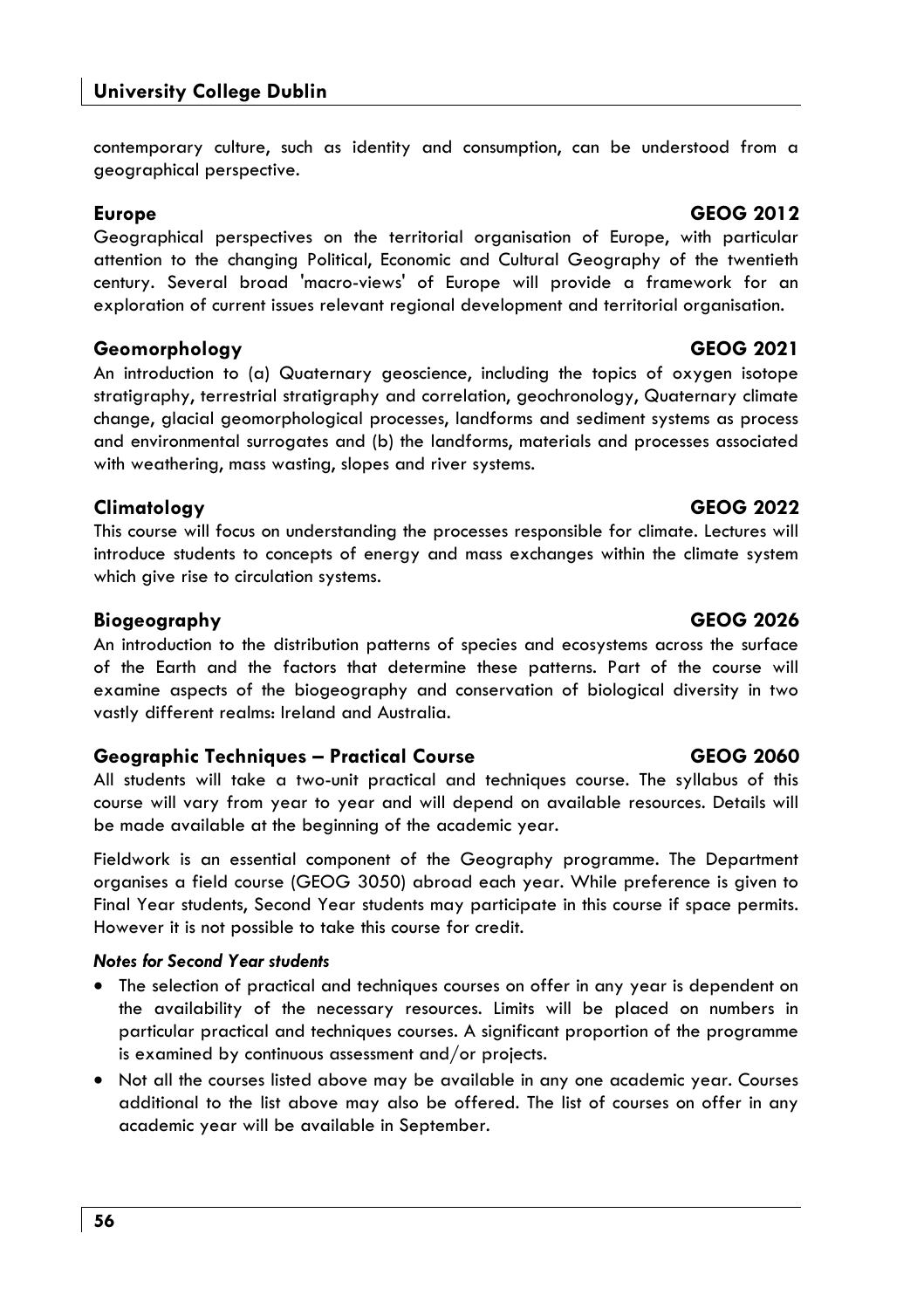• Students should note that where a choice of courses is offered, the choice made may influence the range of courses available in the Final Year. Students will be required to make binding course choices early in the First Semester.

# **Final Year (GEOG 3000)**

The programme of courses offered by the Geography Department is dynamic and is constantly revised. The lists of courses on offer may change from year to year and the programme for any academic year is finalised in September. What follows is based on the current year's syllabus and gives a good indication of the likely syllabus for the coming year but it may be changed as circumstances require. The Department aims to offer the maximum amount of choice in courses to Final Year students within the context of a balanced overall geographical content. However, the limitations of the timetable may require that some courses run at the same time.

Final Year students must complete twelve units of coursework during the academic year. They choose five from the following group of two-unit courses.

# **Historical Geography of Ireland in the Nineteenth Century GEOG 3011**

This course will consider methodology, practitioners, estates, tenants, famine, regional literature and land reform. Society and settlement will be the main focus.

# Urban Geography and Planning **GEOG 3030**

This course provides a systematic introduction to the study of the urban region and its planning processes. Attention is concentrated upon the western world, with the planning issues that confront urban areas in the latter part of the twentieth century providing the central theme of the course.

# **Urbanisation in the Wider World GEOG 3031**

This course will look at urbanisation in those parts of the world that can be referred to as "non-western". It will be an examination of (a) the growth and development of urban systems; (b) the changing form and function of cities over time, and (c) contemporary planning issues. In the current session the focus will be on (i) Russia and the former Soviet Union and (ii) the Third World.

# **The Physical Geography of Rivers GEOG 3055**

This course examines the processes, landforms and surface materials of rivers and catchments in the contexts of global environmental change and resource use.

# **Glaciation and the Quaternary of Ireland GEOG 3056**

This course will examine the evidence for the glaciation of Ireland during the Quaternary Period and will assess the applicability of global models of glaciation based upon both oceanic sediment cores and ice cores to Ireland. The course will begin with an investigation of key glaciological processes and their reflection in both glacigenic geomorphology and sedimentology before moving on to a survey of Ireland's Quaternary history. Course topics: Quaternary research in Ireland; glaciers and ice sheets; the dynamics of glaciers and ice sheets; glacial and glacigenic landforming processes; climate forcing and glaciation in the Pleistocene of Ireland; Milankovitch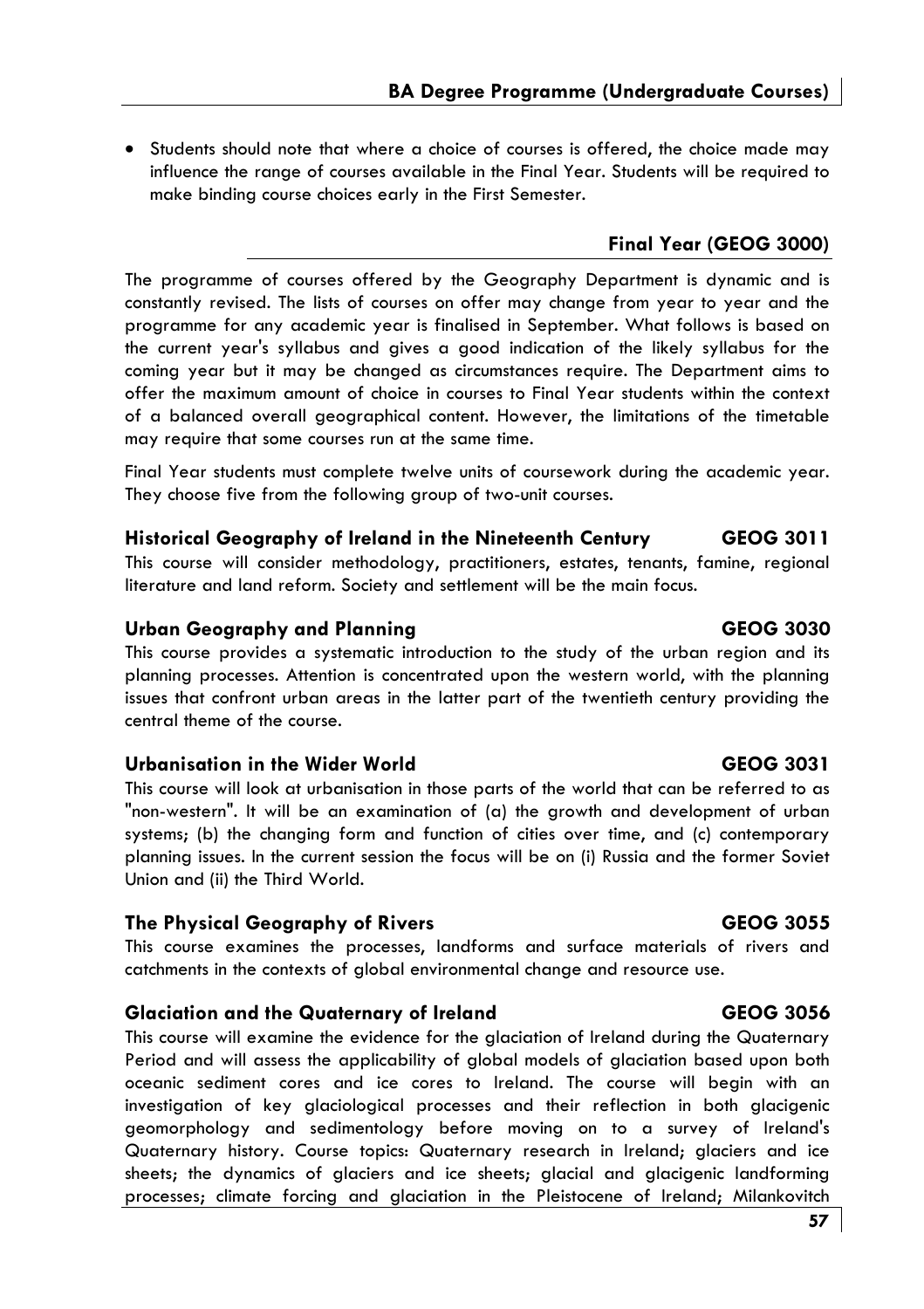mechanisms and the Pleistocene Atlantic Ocean; glacial systems in Ireland and Britain through the Pleistocene; Quaternary geomorphology and ice sheet reconstructions in Ireland; physical characteristics of Ireland's glacigenic deposits; glaciological and environmental inferences based upon Ireland's glacigenic deposits; proposed Quaternary stratigraphies of Ireland; the Holocene interglacial transition in Ireland.

# **Cultural Geography of North America GEOG 3057**

Cultural Geography, with its emphasis on landscapes, is one of the most dynamic fields of study within contemporary Human Geography. This course focuses on the landscapes of a particular place – North America.

In addition, students must choose one course from the following group of courses. Only a selection of these courses will be available in any given year whereas additional courses may be offered. Details are available from the Department and will be posted on its website.

# **Nature and Culture in Global Perspective CEOG 3001**

This course examines ways in which "Nature" has been construed and deployed for various agenda in different cultural settings. It explores tensions among competing claims to knowledge and power, varieties of narrative imagination in the landscape and current environmental issues.

# **Nature, Space and Time CEOG 3002**

This course examines cross-cultural variations in human experience of environment. Complementing lectures, the course will include seminar discussions based on selected readings on the interactions of cognitive, behavioural, and biophysical dimensions of everyday life, and the sources of stress and creativity in the contemporary world.

### **Environment and Development GEOG 3004**

This seminar deals with the challenge of harmonising development and environment on the European periphery, emphasising the need for elucidating human as well as biophysical aspects of development. Growth strategies in peripheral regions may lead to situations where short-term gains in economic development place pressures on natural resources; however, long-term sustainability depends on maintaining environmental quality. Unit 1 of this course will comprise a series of lectures, discussions, and final examination; Unit 2 will involve an independent project.

# **Cartographic Ideas GEOG 3005**

This course will be concerned with issues relating to the production and critical analysis of all types of maps. Topics covered may include (a) accuracy and generalisation in maps, (b) maps as information systems, (c) maps as forms of "power knowledge" and (d) arguments for "deconstructing maps". These will be developed in relation to (i) the formulation of thematic maps for demographic and regional development purposes and (ii) the history of cartography at the global and national scales. Some attention will be given to Ireland.

**58**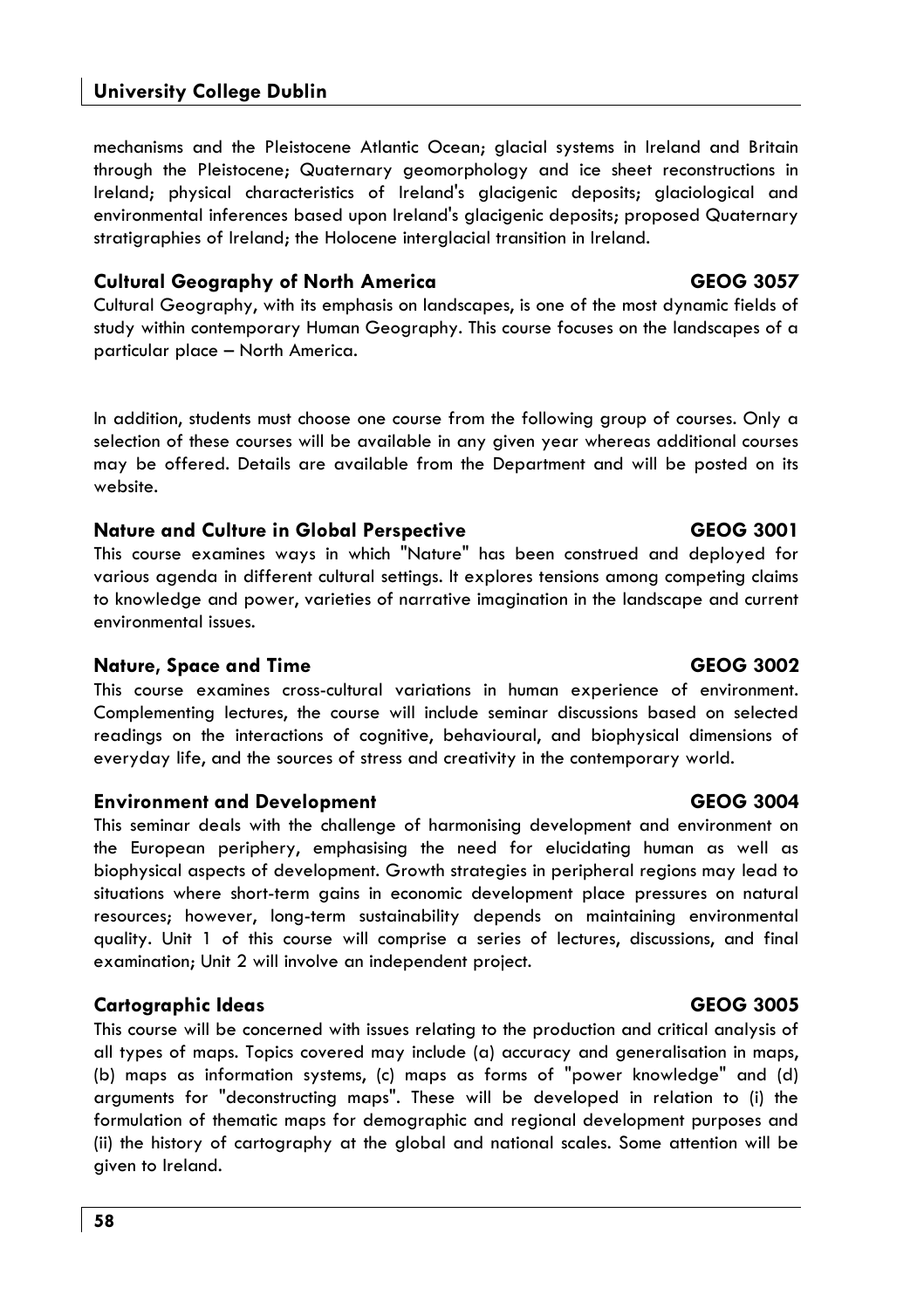# **Geomorphological Field and**

Laboratory Techniques (FL) **GEOG 3009** 

This course introduces techniques for morphological mapping, air photo analysis, surveying for the description, sampling, analysis and interpretation of sediments and for the measurement of geomorphological processes. The course includes laboratory and fieldwork and several projects.

# **History and Practice of Geography GEOG 3010**

This course covers the nature of Geography, its theories and methods, and major changes in ideas and practices during its development as a discipline. It also examines varieties in geographical thought in different cultural traditions and the societal and technological context within which its major styles of enquiry have emerged in Euro-American schools. Special attention is given to the relationship between physical and human branches of enquiry within the field and the challenge of integrated approaches to the study of environment today.

# **Settlement and Society in Ireland GEOG 3013**

This course deals mainly with the structure of rural communities in Ireland and the settlement patterns associated with them. Following an introductory examination of the cultural regions of Ireland, studies by social anthropologists, folklorists and others are considered along with the work of geographers.

# **City of Dreams – the Ideal Urban Settlement GEOG 3015**

This course will examine the search for the ideal urban settlement. Taking a broad sweep through space and time, it will be shown that there are very different perspectives on what is 'ideal' and on how to achieve it.

# **Holocene Fluvial Geomorphology (F) GEOG 3024**

This course deals with the characteristics and formation of alluvial landscapes and floodplains during the Holocene in the context of environmental change and with particular reference to the recently glaciated valleys in upland areas of Ireland and Britain. It is based largely on field teaching classes. Various pre-requisites apply; contact the Department for details.

# **Ice Age Ireland: Field Studies in Glacial Geology (F) GEOG 3025**

This course is intended to complement GEOG 3056. The course will be oriented mainly towards fieldwork and will introduce students to both field techniques in glacial geology and to sites of special interest in the field of Irish Quaternary research. Students must obtain a minimum qualifying standard in relevant Second Year courses to participate in this course.

# **Geomorphological Techniques (FL) GEOG 3026**

This course enhances skills in Geomorphological mapping, in the environmental interpretation of sediments and in absolute dating.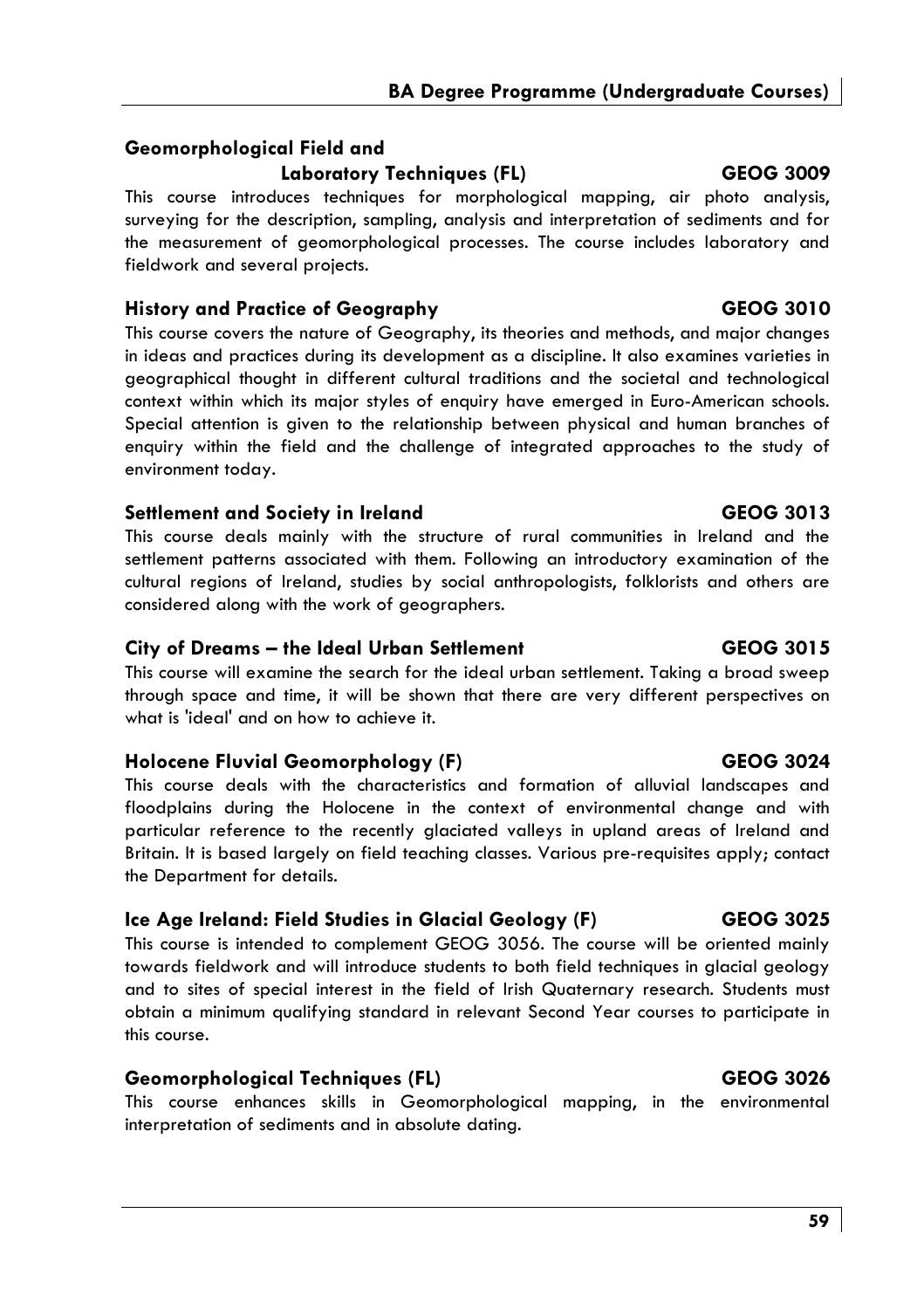# **Introduction to Retailing GEOG 3037**

This course is concerned with the processes of development and change within the retail system. It focuses on the locational bases of these changes, with attention being concentrated on the interrelationships between the retail and consumer subsystems, and the development of new retail formats and locations.

# **Store Location Analysis GEOG 3038**

This course focuses on the processes and techniques of assessing the performance of existing retail locations and the potential of new retail locations. The course will be strongly practical, analysing and teaching specific locational techniques. Participants must have completed GEOG 3037 *Introduction to Retailing*.

# **Geography of Elections GEOG 3039**

The key to the functioning of the modern state is the acquisition and retention of power through the medium of elections. This course focuses upon the processes and patterns of modern electoral systems, examining varying electoral methods, underlying socioeconomic and political cleavages, electoral abuses, and geographical influences on elections.

# **Aspects of the Geography of the Third World GEOG 3041**

An examination from a geographical perspective of a selection of issues as they affect the Third World. The course will examine the Geography of World Trade, Industrialisation, Population Dynamics, Food Production and Urbanisation with particular emphasis on the choices faced by Third World countries as they attempt to develop their societies.

# **Dublin: The Historical Geography of a Capital City GEOG 3042**

This course explores the evolution of the capital city: the Viking and medieval inheritance, the classical town in the modern city, the nineteenth-century slum problems and the rising bourgeoisie in the early twentieth century.

# **The Growth and Development of**

# **Dublin in the Twentieth Century GEOG 3043**

This course is concerned with the study of the growth of the city in the twentieth century. Main areas of interest will be the development of the residential component of the city, changing economic and commercial geography and the socio-demographic spatial structure of the city.

# **Regional Geography GEOG 3044**

An in-depth study of the Geography of a major region of the earth. The focus of the course will change from year to year.

# **Climate near the Ground GEOG 3046**

This course focuses on boundary-layer climates, those which form adjacent to a surface and whose special properties are derived by interaction with the surface. The subject matter includes the climates of vegetated surfaces, of animals and plants, of humans and buildings. During the term students will use meteorological instruments.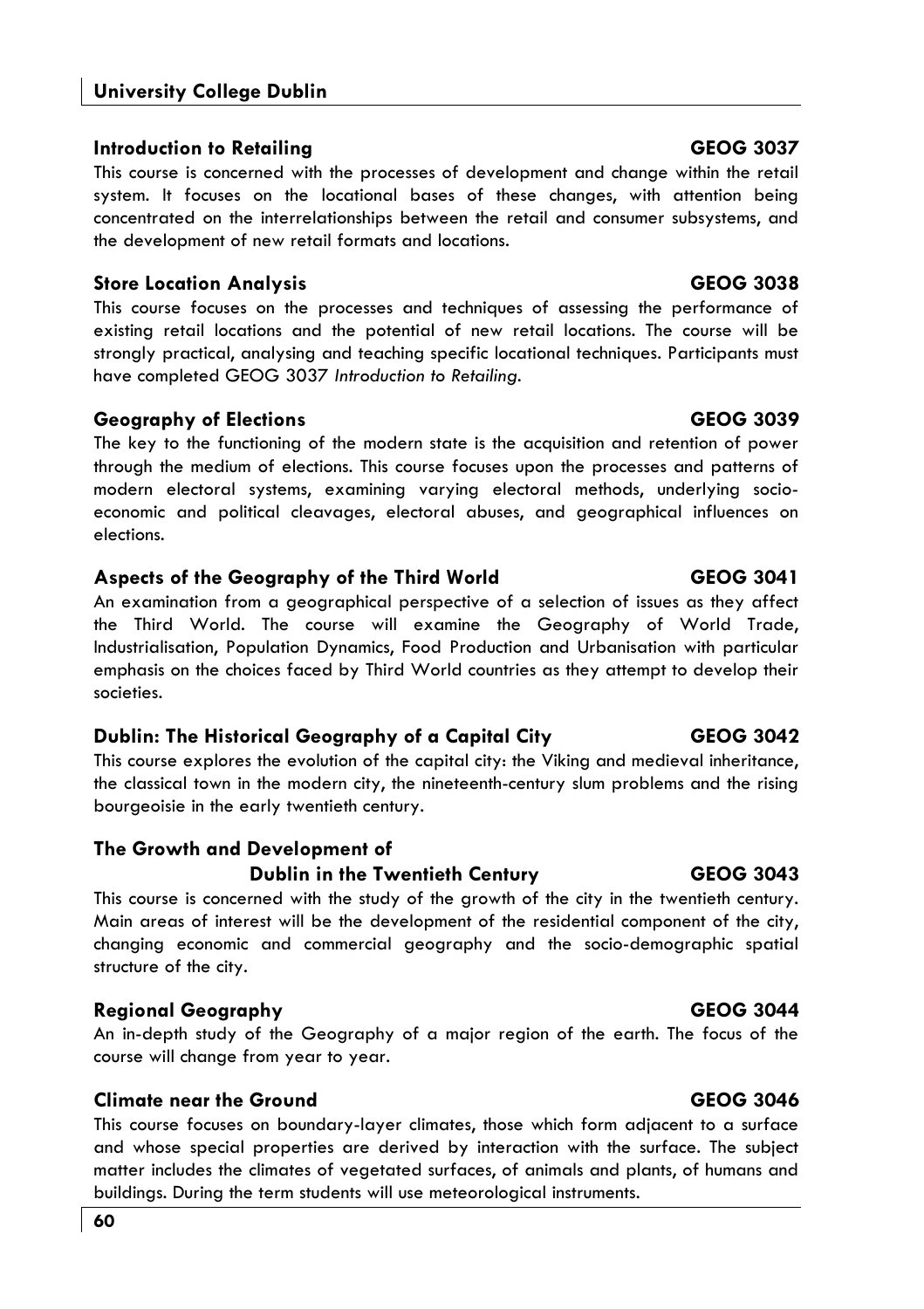# **Aspects of the Geomorphology of Ireland from Aerial Photographs and Maps GEOG 3059**

The aims of this course will be to identify elements of the geomorphology of Ireland, to characterise process relationships, both active and relict, amongst the elements and so build an understanding of the evolution of the Irish physical landscape. Throughout the course skills will be developed in applying aerial photograph interpretation (API), aerial photograph stereometry and the reading of topographic and geological maps. These skills will then be applied in carrying out geomorphological surveys of several regions and sites of particular importance to the course aims.

# **Dissertation GEOG 3060**

This is a substantial piece of research on a topic approved in advance by the Department. The dissertation shall involve a bibliographic review and shall also include a statement of the methods and results associated with the project. The dissertation may be taken only by those students who satisfy the Department of their suitability by reaching the required standard in the Second Year University Examinations in Geography. Details of the current standard required are available from the Department.

# **Field Course GEOG 3050**

Normally this will be a residential field course in either Ireland or abroad of between 5 and 14 days duration. Details of the course on offer in any given year will be available early in the First Semester. Students must bear the costs of this field course. Those participating for unit credit must complete a programme of work before, during and after the field course. Places will be limited and it will not be possible to allocate places until midway through the First Semester. Participants normally take the field course for credit. It is regarded as a two-unit course and may replace any one of the courses described above.

# *Notes for all Final Year Students*

- Not all the courses listed above will be available in any one academic year and courses additional to this list may also be offered.
- Continuous assessment is a central part of many courses. Students who do not complete assignments, fieldwork, laboratory or practical work may be required to withdraw from a course. In such circumstances s/he will not be permitted to sit any written examination in that course.
- Courses will not be offered where demand is not sufficient while it may be necessary to limit enrolment in other cases. The list of courses on offer in any academic year will be available in September and students will be required to make a binding choice of courses early in the First Semester. Some courses have prerequisites which in some cases require attendance at specific courses either in Second Year or Third Year Geography. Most courses begin in the First Semester.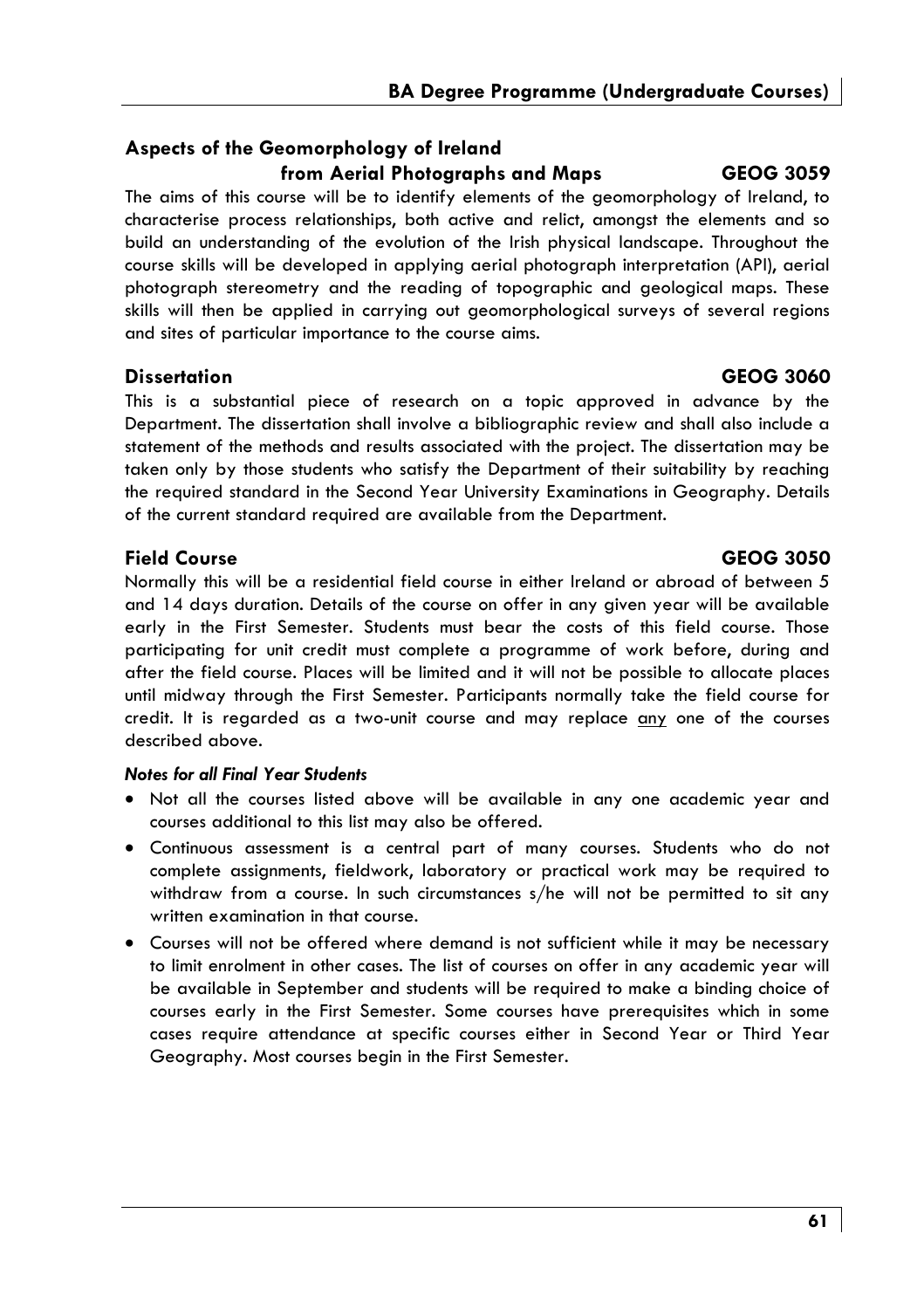# **German**

Students require a good Higher Level grade in Leaving Certificate German to be successful in the programme. The Department operates a language barrier: in order to pass a specific year of study in German, students are required to obtain certain specified standards in the language components of the examinations.

*Note:* Students of German are normally required to spend a total period of at least three months in a German-speaking country in the course of their undergraduate studies. The Department participates in a number of exchange programmes in order to facilitate students spending a year abroad. This year is taken between the Second and Third Year of the programme.

# **First Year (GER 1000)**

The First Year of the BA programme aims at improving students' overall competency in German and at training their study skills to such an extent that they can cope in a university environment.

Study skills: Students will be expected to have mastered the following tasks by the end of the year: students should be able to take useful lecture notes, to use the library, to source information, to write essays in English in an appropriate register.

Literature: By the end of the year students should be able to read selected contemporary literary texts, apply analytical concepts to literary texts, comprehend extracts from older texts, to understand narrative structure and dramatic structure and selected secondary material.

Language: By the end of the year students should be able to read literary and nonliterary contemporary texts, give a presentation in German, participate in discussions and master appropriate written assignments. Students should also have a good command of German grammar and be able to tackle weaknesses autonomously.

### *Semesters 1 and 2*

### **Lesen und Schreiben GER 1006**

This course will provide an introduction to reading and writing German texts and will focus on the acquisition of analytical and productive skills.

# **Introduction to Linguistics** GER 1004

This course introduces the systematic and critical study of language with special reference to German.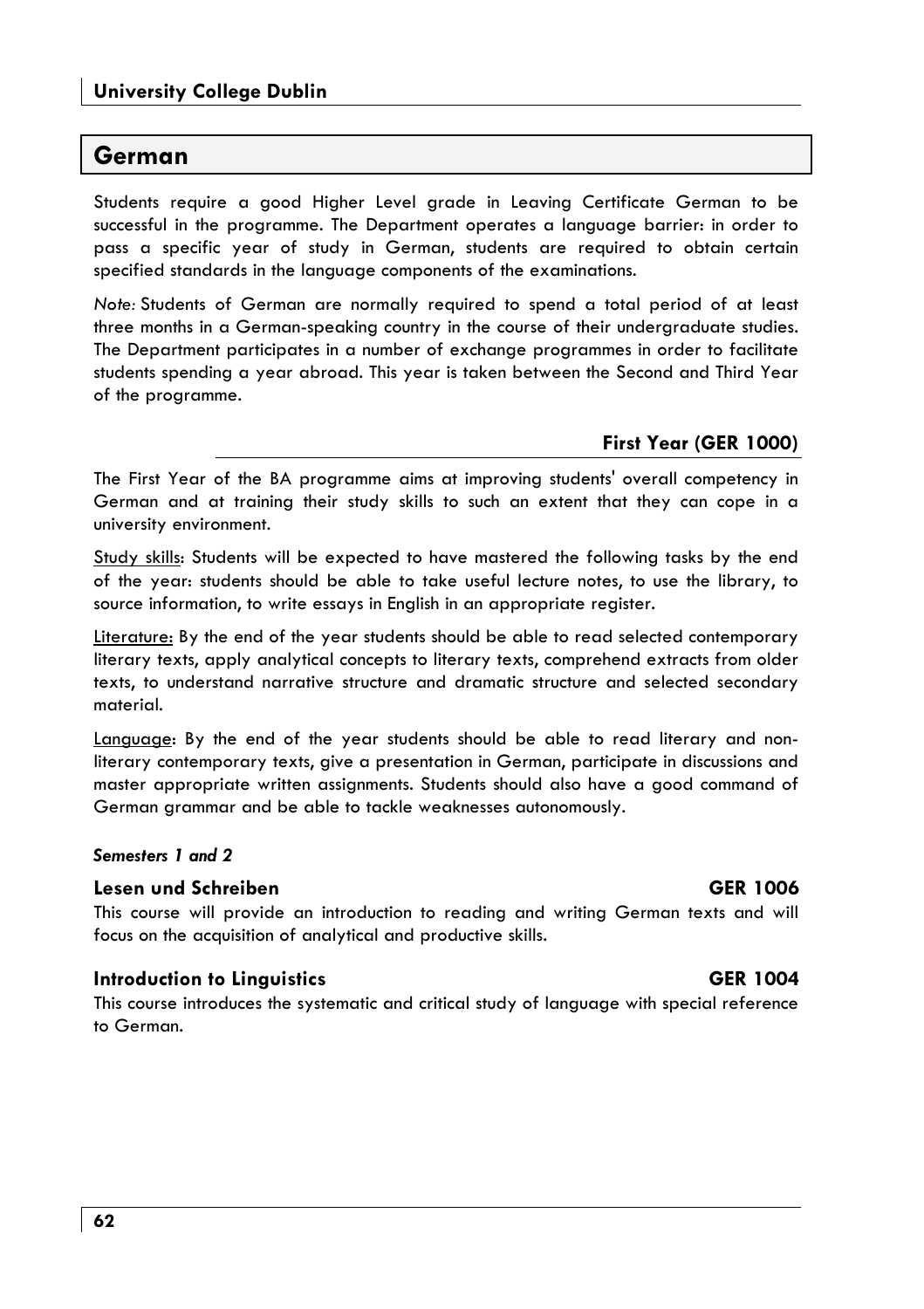# **Hören und Sprechen** GER 1007

This course aims at improving both oral as well as aural language and communication skills.

# **Introduction to Literature (Prose) – Exploring the Text GER 1003**

This course introduces theoretical and practical aspects of critical analysis. Focusing on examples of contemporary German-language prose fiction, the course aims to help students to read texts in a foreign language and to analyse and discuss literary texts. Central topics include the distinction between narrative prose and other forms of writing, narrative perspective, the use of time and space in narratives, characterization and the use of 'poetic' language.

# **Introduction to German Drama GER 1010**

Focusing on two well-known German-language dramas, this course addresses questions concerning the differences between dramatic texts and prose texts, the construction and function of communication in drama, characterization and the structure and development of plot.

# **The Structure of German (Language and Mind) GER 1009**

This course explores the relationship between language and mind, language and thought. It will focus on the differences in 'thinking' between English and German which lie behind the different ways of putting ideas together. Practical work will concentrate on translating and comparing translations.

# **Panorama GER 1008**

This course seeks to portray today's Germany in its various facets. It will attempt to achieve a deeper understanding of Germany's contemporary situation.

# *Notes for First Year Students*

- There may be changes to certain courses. Details of courses and electives available in 2004/2005 will be outlined in the German Departmental Handbook which can be obtained from the German Departmental Office (D321) at the start of the academic year.
- Courses GER 1003, GER 1004, GER 1006 and GER 1007 are compulsory for all students. GER 1006 and GER 1007 take place throughout the year; GER 1003 and GER 1004 take place in Semester One. All other courses are electives and take place in Semester Two. Students must choose two electives.

# **Second Year (GER 2000)**

The Second Year of the BA programme aims at deepening students' overall competency in written and spoken German. By the end of this year, students' academic standard and level of study skills should, if they complete the year successfully, equip them to study in a German university environment.

# *First Semester*  GER 2001 Language Classes (Textstunde) GER 2009 Resistance to the System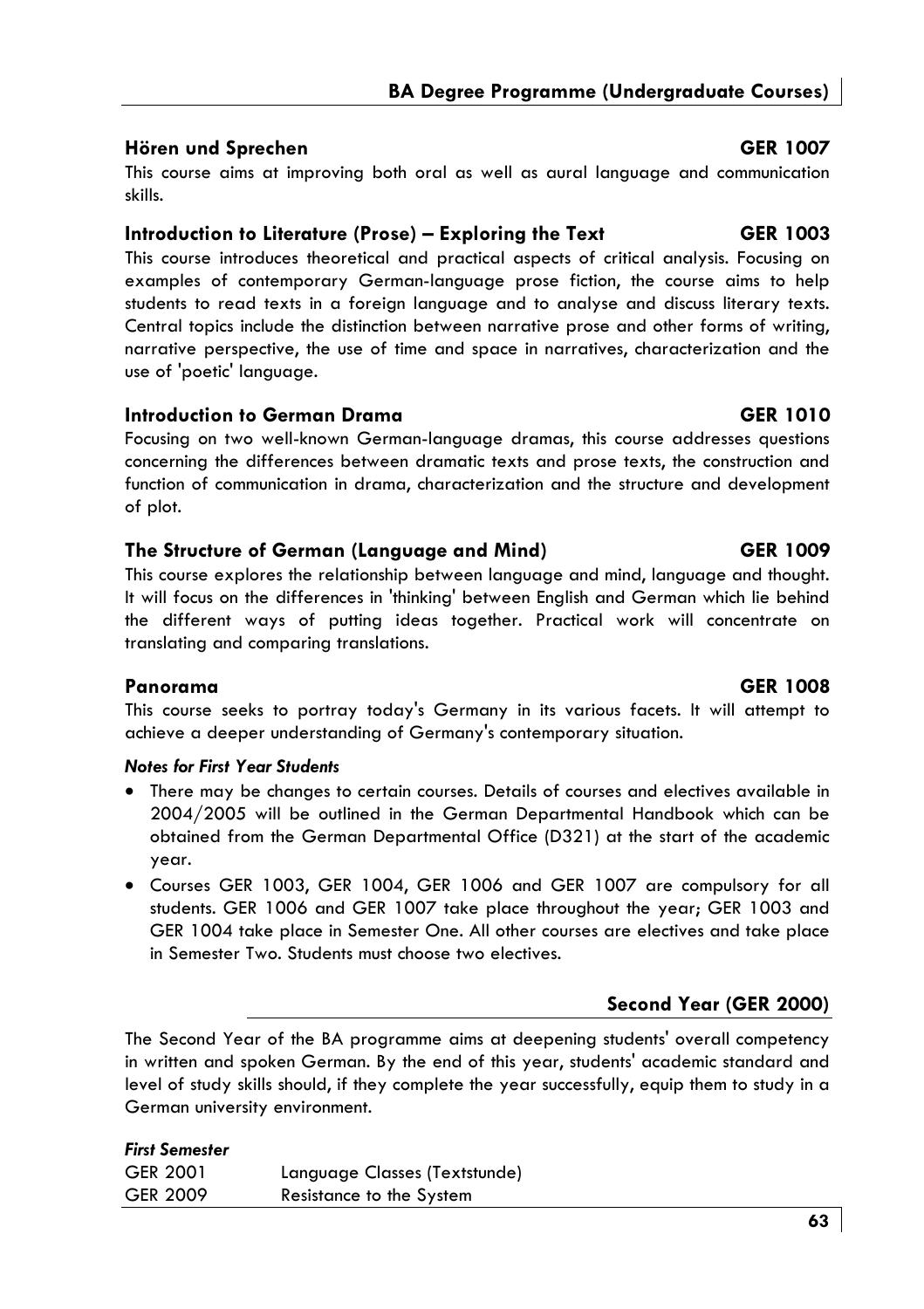| GER 2016        | Das dritte Reich                                    |
|-----------------|-----------------------------------------------------|
| GER 2017        | <b>Romantic Monsters and Thinking Machines</b>      |
| GER 2018        | <b>Bauhaus: Designs For Life</b>                    |
| <b>GER 2058</b> | Trauma and Memory in Contemporary German Literature |
| GER 2059        | Introduction to Pragmatics and Discourse analysis   |
|                 |                                                     |

# *Second Semester*

| GER 2051 | Language Classes (Textstunde)                  |
|----------|------------------------------------------------|
|          | (Continuation of GER 2001)                     |
| GER 2011 | Theories of Language Acquisition               |
| GER 2014 | Einführung in das politische System der BRD    |
| GER 2063 | Deutschland und Österreich heute               |
| GER 2065 | Investigating Approaches to Language           |
| GER 2066 | Volks- und Kunstmärchen der deutschen Romantik |
| GER 2067 | Dürrenmatt's Dectective Novels                 |
| GER 2068 | German Expressionism                           |
|          |                                                |

### *Notes for Second Year Students*

- All Second Year German courses were under review at the time this syllabus was being prepared. Details of courses and options available in 2004/2005 will be outlined in the German Departmental Handbook which can be obtained from the German Department Office (D321) from the end of June 2004.
- Courses GER 2001 and GER 2051 are compulsory for all students.
- Students have to choose a total of **three options** in the academic year, on aspects of the literature, linguistics, history and economy of the German speaking countries. Either two options may be taken in the First Semester and one in the Second Semester **or** vice versa. It is **not** possible to choose three options in one semester.
- All Second Year BA (International) students and Erasmus candidates will be required to participate in the course *Deutschland und Österreich heute* (GER 2063).

# **Final Year (GER 3000)**

The Final Year of the BA Degree programme aims at teaching the German language and culture on a level that implements the expressed goal of the German Department *(a) to train competent speakers of German who can express themselves fluently both in spoken and written German; (b) to develop students' analytical, historical and cultural competence by exposing them to literary and cultural themes, styles and discourses which enhance their understanding of the cultures of the German speaking countries.*

**Please note: As in all other years, the Department operates a progression rule. For further details, please consult the Departmental Handbook.** 

# *First Semester*

| Language Classes (Textstunde)   |
|---------------------------------|
| Erzählen um 1900                |
| Modern German Film              |
| Modern German-Jewish Literature |
|                                 |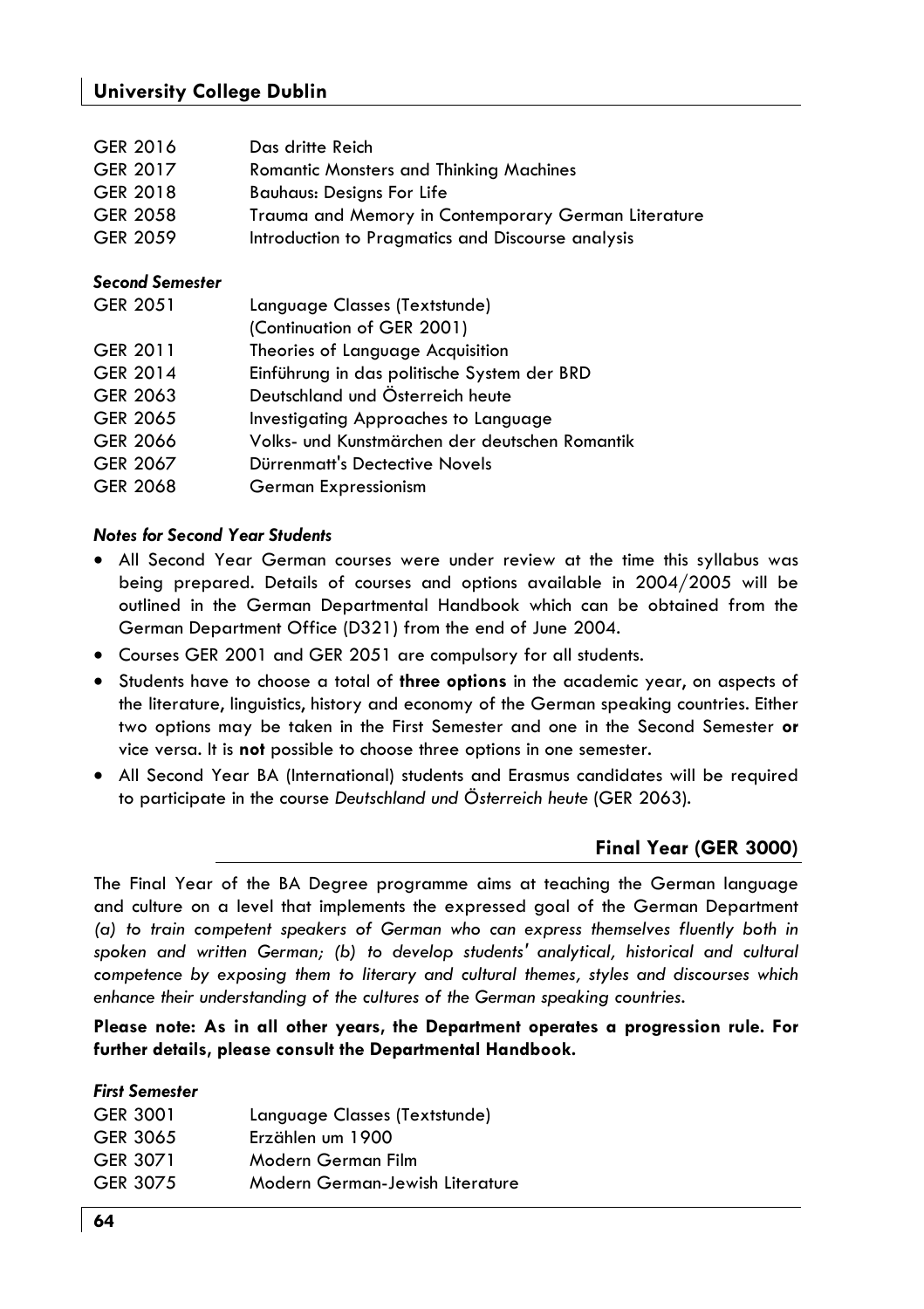| GER 3015            | Staging the Third Reich                    |
|---------------------|--------------------------------------------|
| GER 3017            | <b>Modality and Politeness</b>             |
| GER 3068            | Nietzsche: Jenseits von Gut und Böse       |
| GER 3070            | Amerika in der deutschen Literatur         |
| <b>Semester Two</b> |                                            |
| <b>GER 3051</b>     | Language Classes (Textstunde)              |
|                     | (Continuation of GER 3001)                 |
| GER 3067            | Sociolinguistics                           |
| GER 3069            | Johann Nestroy                             |
| GER 3072            | Joseph Roth                                |
| GER 3073            | Music and Literature in German Romanticism |
| <b>GER 3074</b>     | German Minority in Italy                   |
| <b>GER 3005</b>     | Reading Kafka                              |

### *Notes for Final Year Students*

- All Final Year German courses were under review at the time this syllabus was being prepared. Details of courses and options available in 2004/2005 will be outlined in the German Departmental Handbook which can be obtained from the German Departmental Office (D321) from the end of June 2004.
- Courses GER 3001 and GER 3051 are compulsory for all students.
- Students have to choose **four special subjects** (two per semester) on aspects of the literature, linguistics and history of the German speaking countries. These special subjects are designed to allow students to develop areas of specialised interest.

# **Greek**

# **First Year Mode A (GRK 1000)**

*Students must have attained a good standard in Greek to enter this course.* 

# **Greek Literature GRK 1002**

(each of the following courses is taught by weekly reading classes throughout one semester):

*(a) Socrates on trial and in prison* 

In Plato's Apology, Socrates defends his philosophical life and then responds to the verdict and the sentence. In Plato's Crito, Socrates tells his oldest friend that an escape would defy Athenian law and Socratic morality. Students will study both texts for this course.

*(b)* Euripides, *Medea* 

In addition to these courses students will read Thucydides, Book VII.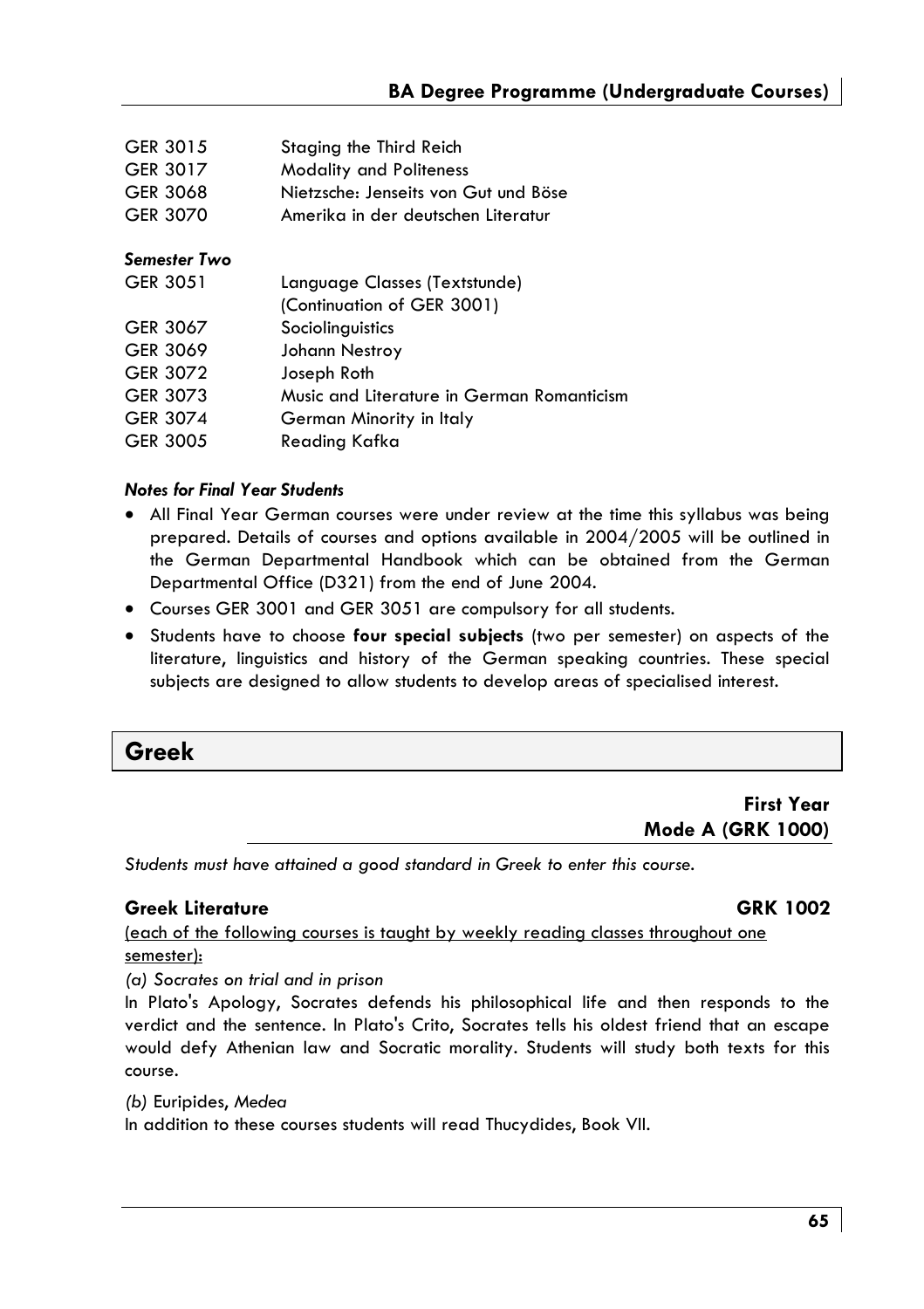# **Translation skills GRK 1003**

The aim of this course is to help students to become proficient in translating Greek. The course begins with a revision of basic Greek grammar; two classes per week throughout both semesters are devoted to the translation and discussion of Greek prose/verse passages.

# **Greek History: The Rise and Fall of Athens GRK 1004**

Fifth-century Athens was an energetic, cosmopolitan city which was to have an extraordinary impact on western culture. Yet it was to end the century defeated in a long and destructive war, and putting its most famous philosopher to death. This course examines the development of the Athenian empire, the democracy at the heart of it, and the war that broke it. Understanding how to use evidence will be an important part of the course, with particular reference to Thucydides' *History of the Peloponnesian War* and selected inscriptions.

Students taking *Greek* with *Greek and Roman Civilization* will substitute for GRK 1004, Xenophon *Hellenica I.* 

# **Mode B (GRK 1001)**

*This course is intended only for students who have done little or no Greek previously. It is not available to students who have Leaving Certificate or equivalent in Greek.* 

# **Greek Language GRK 1005**

The course is designed for beginners and aims to offer a comprehensive knowledge and understanding of the Greek language. Students will have four classes per week throughout the year. By the end of the year students should be able to read Greek prose and verse texts. The textbook is *Reading Greek*, Cambridge University Press.

# **Greek History: The Rise and Fall of Athens GRK 1007**

Fifth-century Athens was an energetic, cosmopolitan city which was to have an extraordinary impact on western culture. Yet it was to end the century defeated in a long and destructive war and putting its most famous philosopher to death. This course examines the development of the Athenian empire, the democracy at the heart of it and the war that broke it. Understanding how to use evidence will be an important part of the course, with particular reference to Thucydides' *History of the Peloponnesian War* and selected inscriptions.

Students combining *Greek* with *Greek and Roman Civilization* will, in place of GRK 1007, study a selection of Greek passages.

\* It is recommended that during the summer between First and Second Year, students try to improve their fluency in the language by reading widely in the following: Xenophon, *Anabasis* and Arrian, *Anabasis*.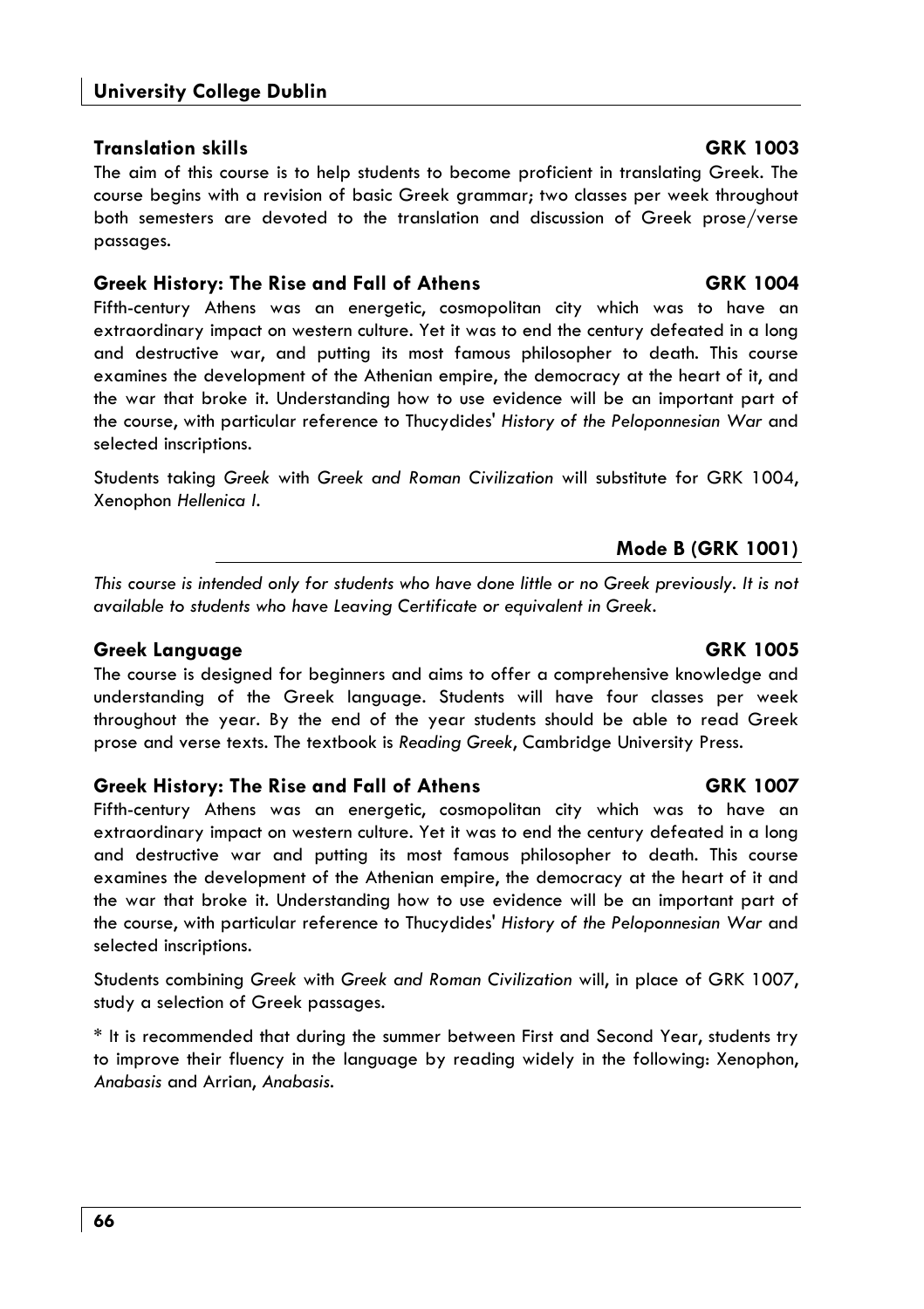# **Second Year Mode A (GRK 2000)**

### *Deemed equivalent to twelve units*

# **Greek Literature GRK 2002**

(each of the following courses is taught by weekly reading classes throughout one semester):

### *(a) Archaic Greek Epic:* Homer's *Iliad*

Homer's *Iliad* stands at the apex of the Western literary tradition, as well as marking the point of progression from oral to written poetic forms. In this course we will read *Iliad 9* (the embassy to Achilles) with an eye on both 'oral' and 'literate' poetics: familiarising ourselves with the formulaic style which is characteristic of the oral tradition, as well as considering the literary purposes to which the epic language is put.

*(b)* Sophocles*, Trachiniae* 

### *(c)* Plato*, Symposium*

In the *Symposium* Plato presents a cross-section of Athenian views on 'love', culminating in Plato's own concept of love as a vital component of philosophy. In this course we will study the dramatic structure and stylistic levels of the *Symposium* as well as its philosophical implications. In addition students will read Lysias I and Plutarch, *Pericles*.

### **Translation skills GRK 2003**

The aim of this course is to help students to become proficient in translating Greek. The course begins with a revision of basic Greek grammar; two classes per week throughout both semesters are devoted to the translation and discussion of Greek prose/verse passages.

## Greek History: The Rise of Macedon **GRK 2004**

Students taking *Greek* with *Greek and Roman Civilization* will, in place of GRK 2004, read Plato *Republic I*

# **Mode B (GRK 2001)**

### *Deemed equivalent to twelve units*

# **Greek Literature GRK 2005**

(each of the following courses is taught by weekly reading classes throughout one semester)

*(a) Socrates on trial and in prison* 

In Plato's Apology, Socrates defends his philosophical life and then responds to the verdict and the sentence. In Plato's Crito, Socrates tells his oldest friend that an escape would defy Athenian law and Socratic morality. Students will study both texts for this course.

*(b)* Euripides, *Medea* 

*(c) Archaic Greek Epic:* Homer's *Iliad* 

Homer's *Iliad* stands at the apex of the Western literary tradition, as well as marking the point of progression from oral to written poetic forms. In this course we will read *Iliad* 9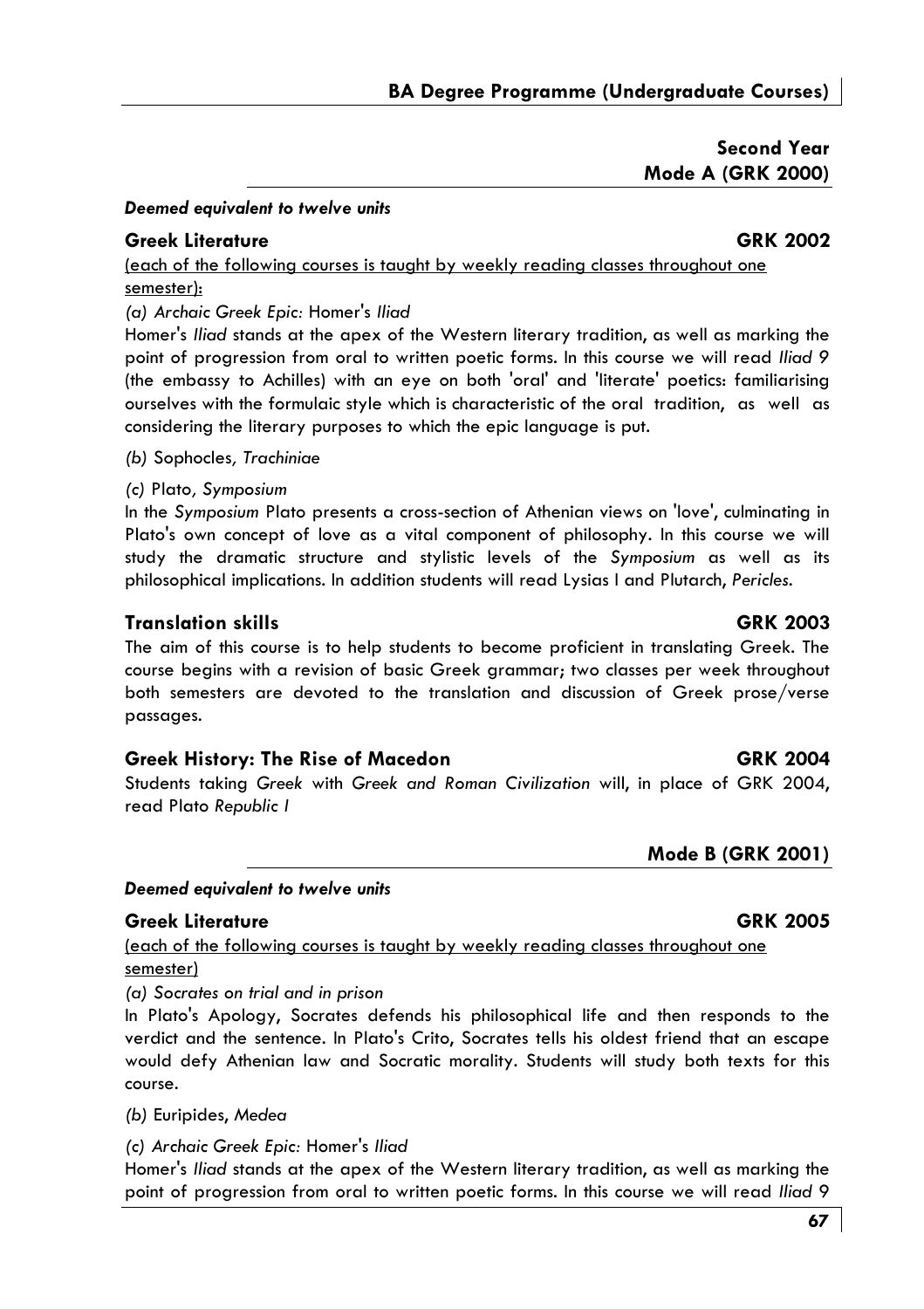(the embassy to Achilles) with an eye on both 'oral' and 'literate' poetics: familiarising ourselves with the formulaic style which is characteristic of the oral tradition, as well as considering the literary purposes to which the epic language is put.

In addition to these courses students will read Lysias I.

# **Translation skills GRK 2006**

The aim of this course is to help students to become proficient in translating Greek. The course begins with a revision of basic Greek grammar; two classes per week throughout both semesters are devoted to the translation and discussion of Greek prose/verse passages. In the Second Year examination there will be two prose and two verse passages for translation into English. The verse will be taken from the work of Euripides; one prose passage will be taken from either Xenophon's or Arrian's *Anabasis*, the other from Lysias.

# Greek History: The Rise of Macedon **GRK 2007**

Students taking *Greek* and *Greek and Roman Civilization* will, in place of GRK 2007, read Plato's *Symposium.* 

# **Final Year (GRK 3000)**

### *Deemed equivalent to twelve units*

# **Modes A and B**

# **Greek Literature GRK 3001**

(each of the following courses is taught by weekly reading classes throughout one semester)

*(a)* Aeschylus, *Eumenides* 

# *(b)* Cloudcuckooland

Aristophanes, *Birds:* In the best play of the greatest comic dramatist in the classical world, an Athenian leaves his litigious city and leads the birds in establishing a revolutionary state to challenge both men and gods.

# *(c) Propaganda of War*

Thucydides in book 2 of his history has Pericles describe Athens as 'an education for Greece' illustrating his claim with a glorification of her institutions and character, in contrast to the Spartans. A little later, and perhaps a little more realistically, Pericles declares to the Athenians 'Your empire is now like a tyranny: it may have been wrong to take it; it is certainly dangerous to let it go.' Book 2 narrates the effects of building an Empire – war and the arguments used by both sides to justify that war.

In addition to these courses students will read Herodotus VI and Sophocles, *Oedipus Tyrannus*.

# **Translation skills GRK 3002**

The aim of this course is to help students to become proficient in translating Greek. The course begins with a revision of basic Greek grammar; two classes per week throughout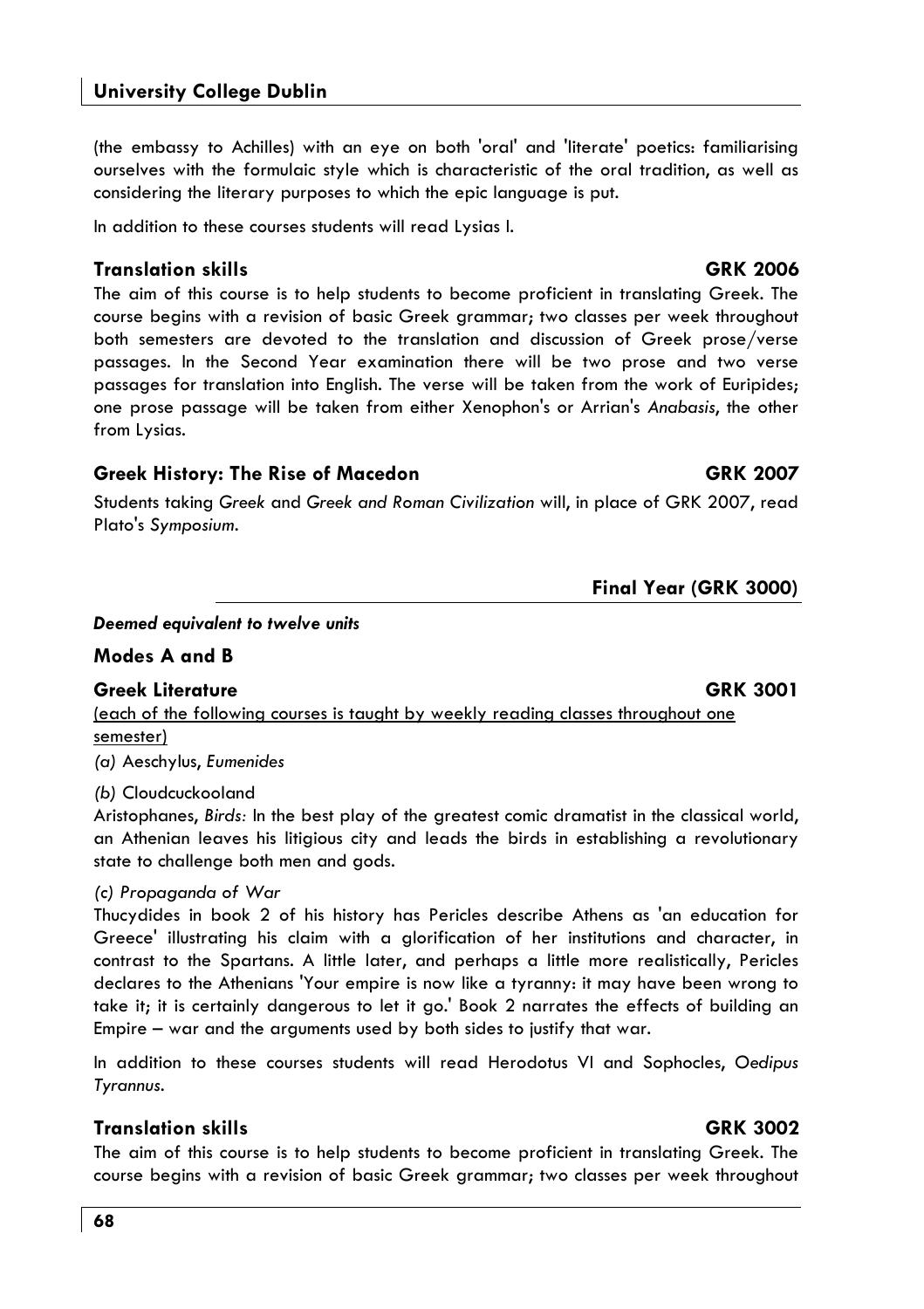both semesters are devoted to the translation and discussion of Greek prose/verse passages.

In addition to the above courses, students will be required to choose one from the following list of courses or, subject to approval by the Head of Department, a student may substitute an extended essay (GRK 3026) of approximately 12,000 words.

| GRK 3023        | Plato's 'Republic'              |
|-----------------|---------------------------------|
| <b>GRK 3027</b> | The Oedipus Myth                |
| GRK 3028        | The Archaeology of Minoan Crete |
| GRK 3029        | Special Subject                 |

# **Greek and Roman Civilization**

# **First Year (GRC 1000)**

### **Greek History: The Rise and Fall of Athens GRC 1001**

Fifth-century Athens was an energetic, cosmopolitan city which was to have an extraordinary impact on western culture. Yet it was to end the century defeated in a long and destructive war, and putting its most famous philosopher to death. This course examines the development of the Athenian empire, the democracy at the heart of it, and the war that broke it. Understanding how to use evidence will be an important part of the course, with particular reference to Thucydides' *History of the Peloponnesian War* and selected inscriptions.

# Greek Art and Archaeology: 750-350 BC **GRC 1002**

This course is an illustrated survey of the development of Greek art from the Geometric period (750 BC) to the High Classical Period (400 BC) of Classical/Periklean Athens. As well as learning to recognise famous vases, statues and buildings, students are encouraged to read and understand the basic aesthetic principles of ancient art.

# Greek Philosophy: Socrates; Plato's Apology **GRC 1003**

The prescribed text for this course is Plato's *Apology* (in translation). The lectures deal with the life of Socrates, early Greek Philosophy, the explanation of Socrates' unpopularity, the argument against the prosecution's charges, the morality and religion of Socrates.

# Greek Literature: Homer *Iliad* and Odyssey **GRC 1004**

The prescribed texts for this course are Homer's *Iliad* and *Odyssey* in translation. The lectures deal with the historical background to Homer, and with the structure, themes, and characters of the two works. The course focuses on the epic heroes Achilles and Odysseus, on the role of the gods in the *Iliad*, and on women in the *Odyssey*.

# **Roman History: The Fall of the Roman Republic GRC 1005**

### **69**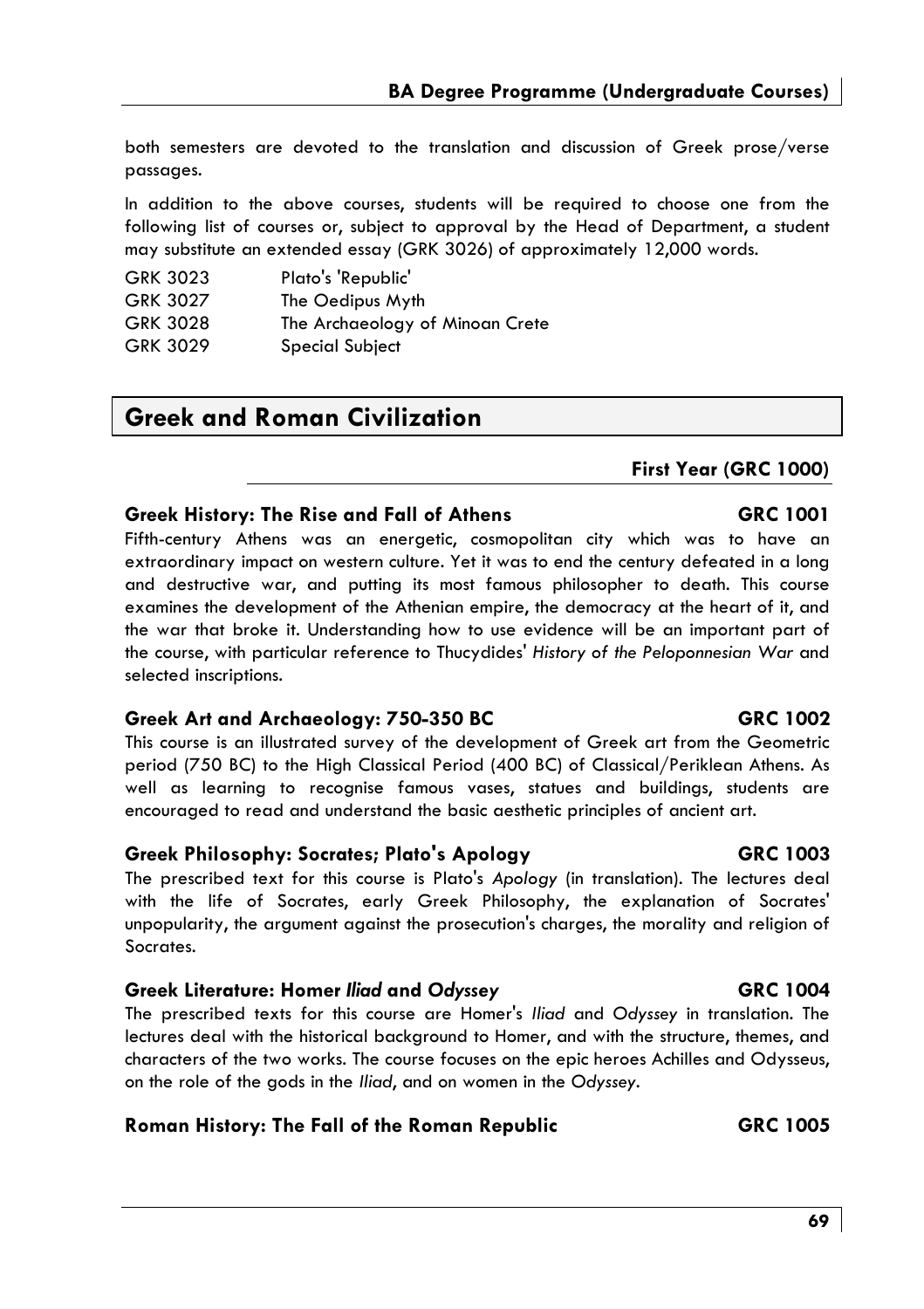# **Roman Art and Archaeology: The Roman City GRC 1006**

In this course we are going to look primarily at Pompeii, probably the best-preserved Roman town of the Roman Empire and find out how it worked and how typical it is for a small town of the Roman Empire. Topics covered include the town and its infrastructure, the forum, the baths, the amusement areas, the temples, housing, the economy and the city's hinterland.

# **Roman Literature. Catullus:**

**Love and Leisure at the End of the Republic GRC 1007**  The prescribed text for this course is *The Complete Poetry of Catullus*, translated and with a commentary by David Mulroy (University of Wisconsin Press 2002). Catullus, a minor Roman nobleman who rejected a traditional career of public service for a life of leisure, wrote short and expressive poems on themes drawn from mythology, contemporary politics, and his passionate relationship with his mistress 'Lesbia'. Through them we will explore the decadent side of the late Roman Republic as perceived through the eyes of a man who was a gentleman, a scholar, and a lover of life and literature.

### (deemed equivalent to twelve units)

# Greek History: The Rise of Macedon **GRC 2001**

# **Greek Art and Archaeology: The Archaeology of Greek Society GRC 2002**  This course builds on the First Year Greek Archaeology course. It covers the same periods and material, but they are approached as a method for understanding Greek society. Themes covered include: mythology and art as propaganda, sport and welfare, burial customs, the symposium and prostitution, gender relations. Students are thus introduced to archaeology as a method for social interpretation and understanding.

# **Greek Philosophy: Plato,** *Phaedo* **GRC 2003**

The prescribed text for this course is Plato's *Phaedo*. In this dialogue Plato portrays Socrates at his death arguing for the immortality of the soul. Lectures deal with the personal and philosophical presentation of Socrates, the arguments for the soul's immortality, with special reference to Plato's Forms, and the myth near the end.

# **Greek Literature GRC 2004**

Greek Tragedy: Aeschylus, *Prometheus Bound and Other Plays*; Sophocles, *Electra and Other Plays*; Euripides, *Medea and Other Plays* (all in Penguin Classics). The prescribed texts for this course are Aeschylus' *The Persians and Prometheus Bound*; Sophocles' *Ajax and Women of Trachis*; Euripides' *Medea, Hecabe* and *Heracles*. The lectures deal with the social and theatrical context of Greek Tragedy, and with the structure and themes of the seven plays. The course focuses in particular on the justice of the gods, on the nature of heroism (both male and female), and on the problem of revenge.

# **Second Year (GRC 2000)**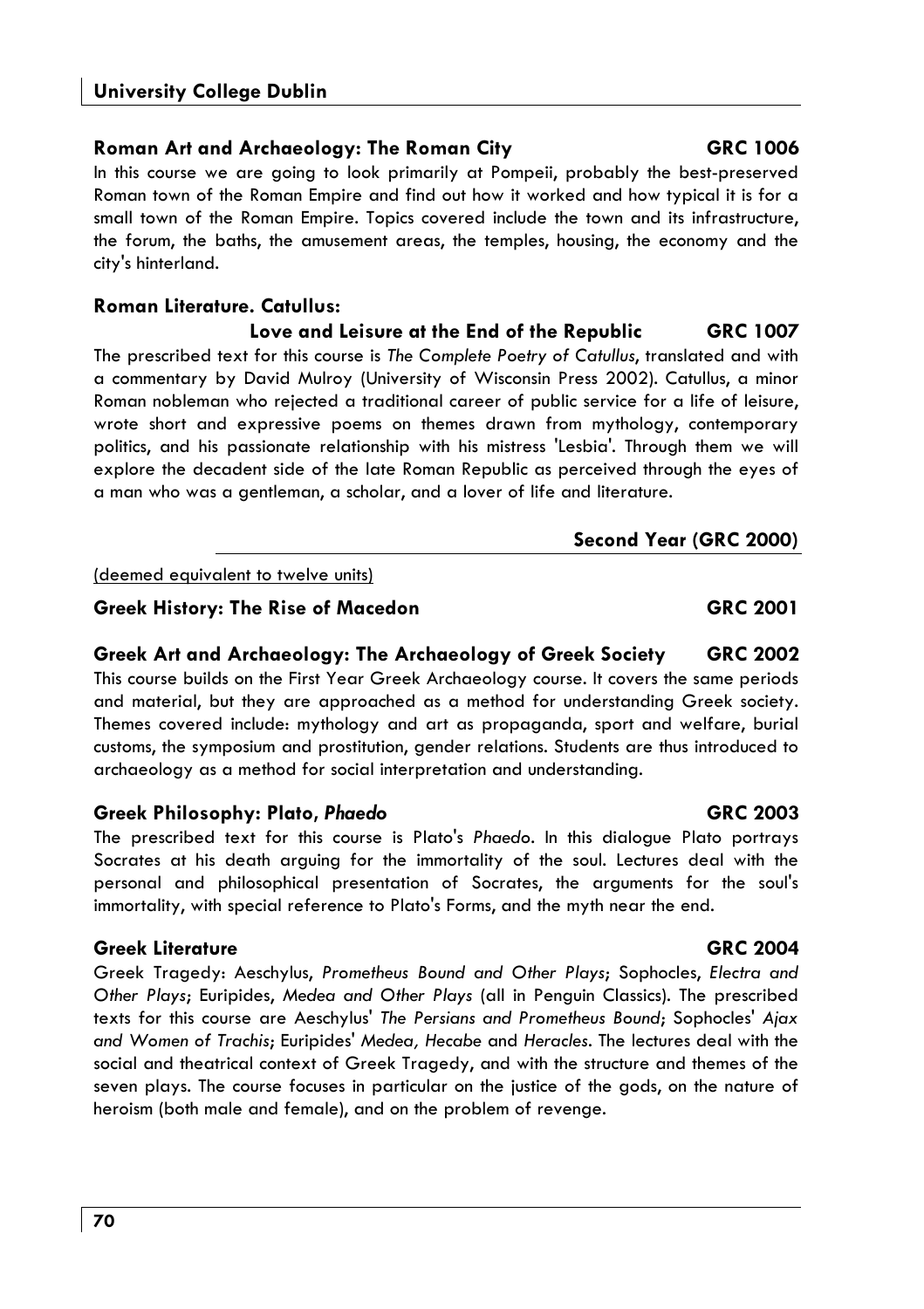### **Roman History: The Early Roman Empire GRC 2005**

The Roman Empire from the assassination of Caesar to the natural death of Hadrian with particular emphasis on the role of Augustus in the establishment of the imperial system. The course explores the empire through a series of themes, such as the Senate, the Army, the People, Italy, Rome's subjects, and the Imperial Cult. Among the evidence used will be Tacitus' *Annals*, Suetonius' *Lives of the Caesars*, and selected inscriptions.

### **Roman Art and Archaeology: Imperial Art and Architecture GRC 2006**

Official art in the Roman Empire was more than just decoration for the towns of the Roman Empire. It fulfilled a vital political role. During the course we will look at the "language" of Roman art and learn how to read the political messages in some of the big monuments in Rome and elsewhere, and how this "language" survived into European culture. The period covered is the first to fifth century.

### **Roman Literature: Virgil's** *Aeneid* **GRC 2007**

When Virgil began writing his epic poem *The Aeneid*, Augustus was establishing his imperial rule. Virgil's contemporaries and generations to come, greeted *The Aeneid* as a celebration of Augustan Rome; modern readers tend to view it as a powerful denunciation of war and imperialism. The lectures explore the text's engagement with both political ideology and the literary tradition.

### **Ancient Society: Philosophy in the Hellenistic and Roman World GRC 2008**

Stoics, Epicureans and Platonists were the philosophers who had the greatest direct influence on the everyday life of Greeks and Romans. This course examines their different approaches to moral virtue, adversity, death and our relationship to the divine, as far as possible through the words of the philosophers themselves.

# **Final Year (GRC 3000)**

### *Deemed equivalent to twelve units*

Subject to certain restrictions in choice, students will be required to choose four from the following list of courses. Subject to approval by the Head of Department, a student may substitute an extended essay (GRC 3029) of approximately 12,000 words for one of these courses.

| GRC 3001 | The Archaeology of Minoan Crete            |
|----------|--------------------------------------------|
| GRC 3003 | The Oedipus Myth                           |
| GRC 3004 | Roman History 60-50 B.C.                   |
| GRC 3015 | Plato's 'Republic                          |
| GRC 3016 | Spartacus and the Slave Wars               |
| GRC 3022 | Epic after Virgil: Ovid and Lucan          |
| GRC 3026 | <b>Family Life in Ancient Greece</b>       |
| GRC 3028 | Power, Politics and Parody in Ancient Rome |

### *General Notes:*

• The texts listed above are prescribed and available in the Penguin Classics series except where indicated. A list of recommended further reading will be issued at the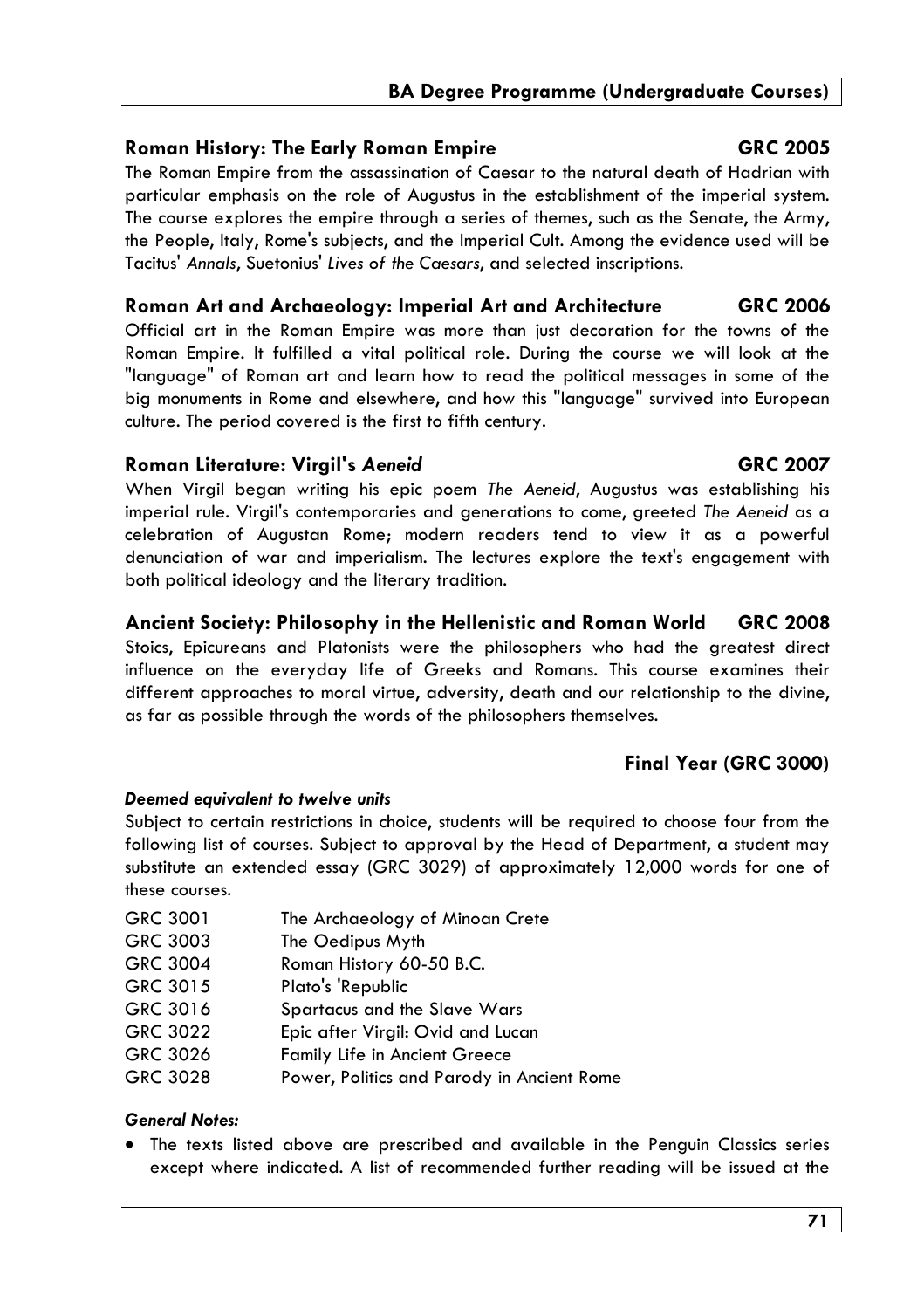**Hebrew** 

commencement of the courses. Details of courses may have to be altered at short notice because books are not available or for other urgent reasons.

• Students will be expected to attend tutorials and to maintain a satisfactory standard in essay work connected with them.

| The Hebrew studied in UCD's Department of Near Eastern Languages is Early Hebrew,<br>that is the language of the Bible, ancient inscriptions and the Dead Sea Scrolls. No<br>previous knowledge of Hebrew is assumed or required, but some previous experience of<br>language study would be helpful.                                         |                        |                       |  |  |
|-----------------------------------------------------------------------------------------------------------------------------------------------------------------------------------------------------------------------------------------------------------------------------------------------------------------------------------------------|------------------------|-----------------------|--|--|
|                                                                                                                                                                                                                                                                                                                                               |                        | First Year (HEB 1000) |  |  |
| First Year Hebrew aims to equip students with a thorough grounding in the grammar of<br>Biblical Hebrew. There will be four lectures per week. It is essential that students attend<br>these lectures and complete regular language assignments. The textbook for the year is<br>T.O. Lambdin, Introduction to Biblical Hebrew (London 1973). |                        |                       |  |  |
| <b>Principles of Biblical Hebrew Grammar</b><br>An Introduction to the grammar of Biblical Hebrew.                                                                                                                                                                                                                                            | $(4 \text{ units})$    | <b>HEB 1001</b>       |  |  |
| <b>Hebrew Texts and Translation</b><br>Translation of prescribed texts (from Lambdin's Introduction) and unseen texts.                                                                                                                                                                                                                        | $(3 \text{ units})$    | <b>HEB 1002</b>       |  |  |
| Introduction to the Bible<br>The History and Literature of ancient Israel.                                                                                                                                                                                                                                                                    | $(1 \text{ unit})$     | <b>HEB 1003</b>       |  |  |
|                                                                                                                                                                                                                                                                                                                                               | Second Year (HEB 2000) |                       |  |  |
| <b>Hebrew Grammar and Prose Composition</b><br>This course continues the study of Biblical Hebrew grammar, with instruction and practice<br>in translation from English to Hebrew prose.                                                                                                                                                      | $(2 \text{ units})$    | <b>HEB 2001</b>       |  |  |
| <b>Hebrew Texts I</b><br>The Hebrew short story: Ruth, Esther.                                                                                                                                                                                                                                                                                | $(2 \text{ units})$    | <b>HEB 2002</b>       |  |  |
| <b>Hebrew Texts II</b><br>The textual and literary analysis of the Deuteronomic tradition with particular reference<br>to the book of Deuteronomy.                                                                                                                                                                                            | $(2 \text{ units})$    | <b>HEB 2003</b>       |  |  |
| <b>Hebrew Texts III</b><br>Introduction to Hebrew Epigraphy: a detailed study of a number of ancient Hebrew<br>inscriptions                                                                                                                                                                                                                   | $(2 \text{ units})$    | <b>HEB 2004</b>       |  |  |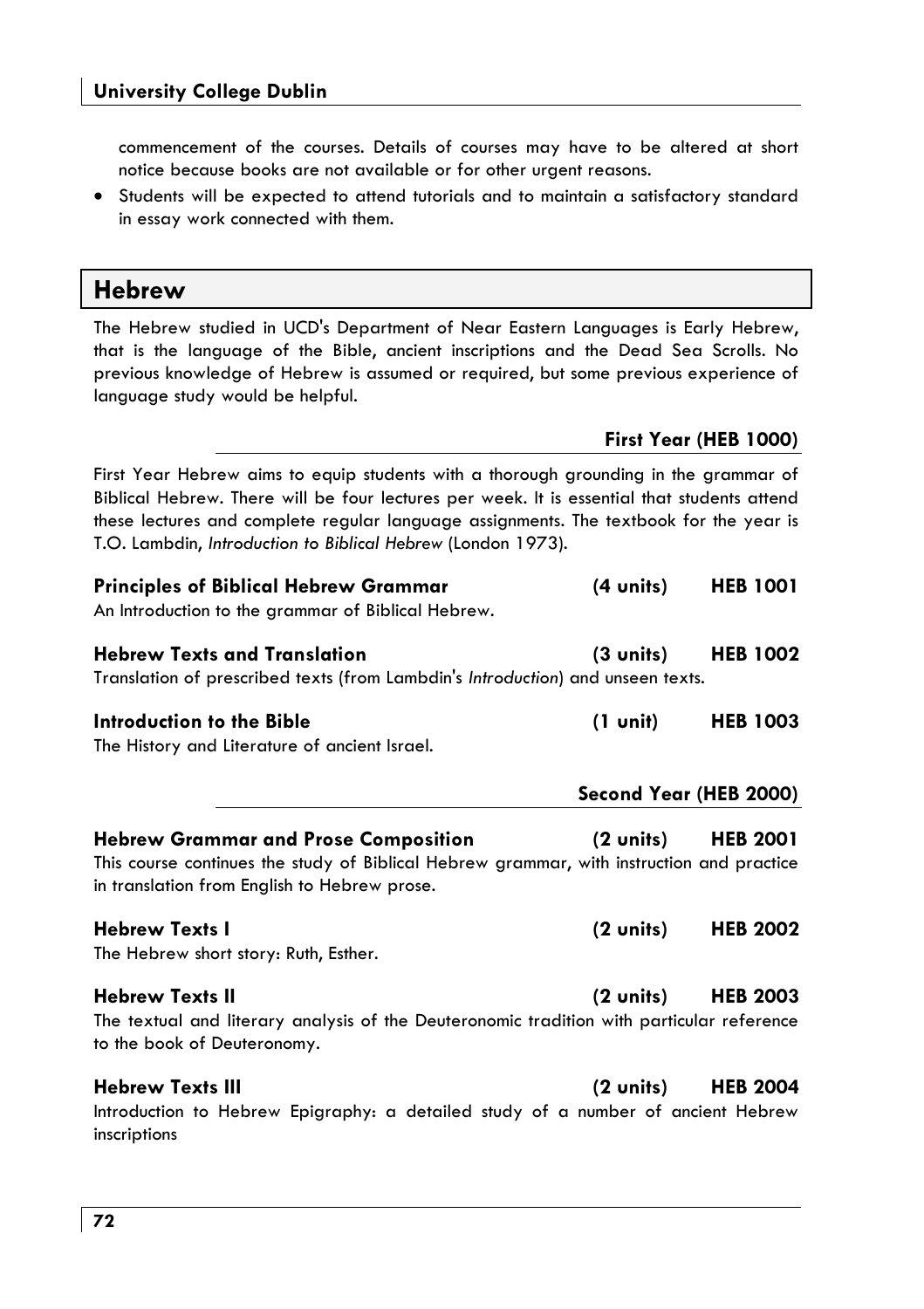| Seminar<br>The History of Israel 2000 - 587 BCE.                                                                                                                                               | $(2 \text{ units})$ | <b>HEB 2005</b>       |
|------------------------------------------------------------------------------------------------------------------------------------------------------------------------------------------------|---------------------|-----------------------|
| <b>Hebrew Texts IV</b><br>Prophetical literature: Amos and Jonah                                                                                                                               | $(2 \text{ units})$ | <b>HEB 2006</b>       |
|                                                                                                                                                                                                |                     | Final Year (HEB 3000) |
| Hebrew, Grammar and Prose Composition<br>This course continues the study of Biblical Hebrew grammar, with further instruction and<br>practice in translation from English to Hebrew prose.     | $(2 \text{ units})$ | <b>HEB 3001</b>       |
| <b>Hebrew Texts I</b><br>The textual and literary analysis of the so-called "Succession Narrative": 2 Sam 9-20; 1<br>Kings 1-2.                                                                | (2 units)           | <b>HEB 3002</b>       |
| <b>Hebrew Texts II</b><br>Hebrew Poetry: selections from the Psalms and the Song of Songs.                                                                                                     | $(2 \text{ units})$ | <b>HEB 3003</b>       |
| <b>Hebrew Texts III</b><br>The Dead Sea Scrolls: a study of selected texts discovered at Khirbet Qumran.                                                                                       | (2 units)           | <b>HEB 3004</b>       |
| <b>Hebrew Texts IV</b><br>An introduction to the textual history and transmission of the Hebrew Bible and that of the<br>early versions of Greek, Aramaic and Syriac and the Dead Sea Scrolls. | $(2 \text{ units})$ | <b>HEB 3005</b>       |
| Seminar<br>The History of Israel 587 BCE - 132 CE                                                                                                                                              | $(2 \text{ units})$ | <b>HEB 3006</b>       |

# **Hellenistic Greek**

# **(Minor Subject in Mode III Near Eastern Languages)**

**First Year** 

Courses not offered.

**Second Year (HGRK 2000)** 

# *Mode III*

**Introduction to Hellenistic Greek Texts (2 units) HGRK 2001**  Selected passages from the Acts of the Apostles, Letters of St Paul, Polybius, Plutarch, the *Didache.* 

| The Textual Transmission of the New Testament |  | (2 units) HGRK 2002 |
|-----------------------------------------------|--|---------------------|
|-----------------------------------------------|--|---------------------|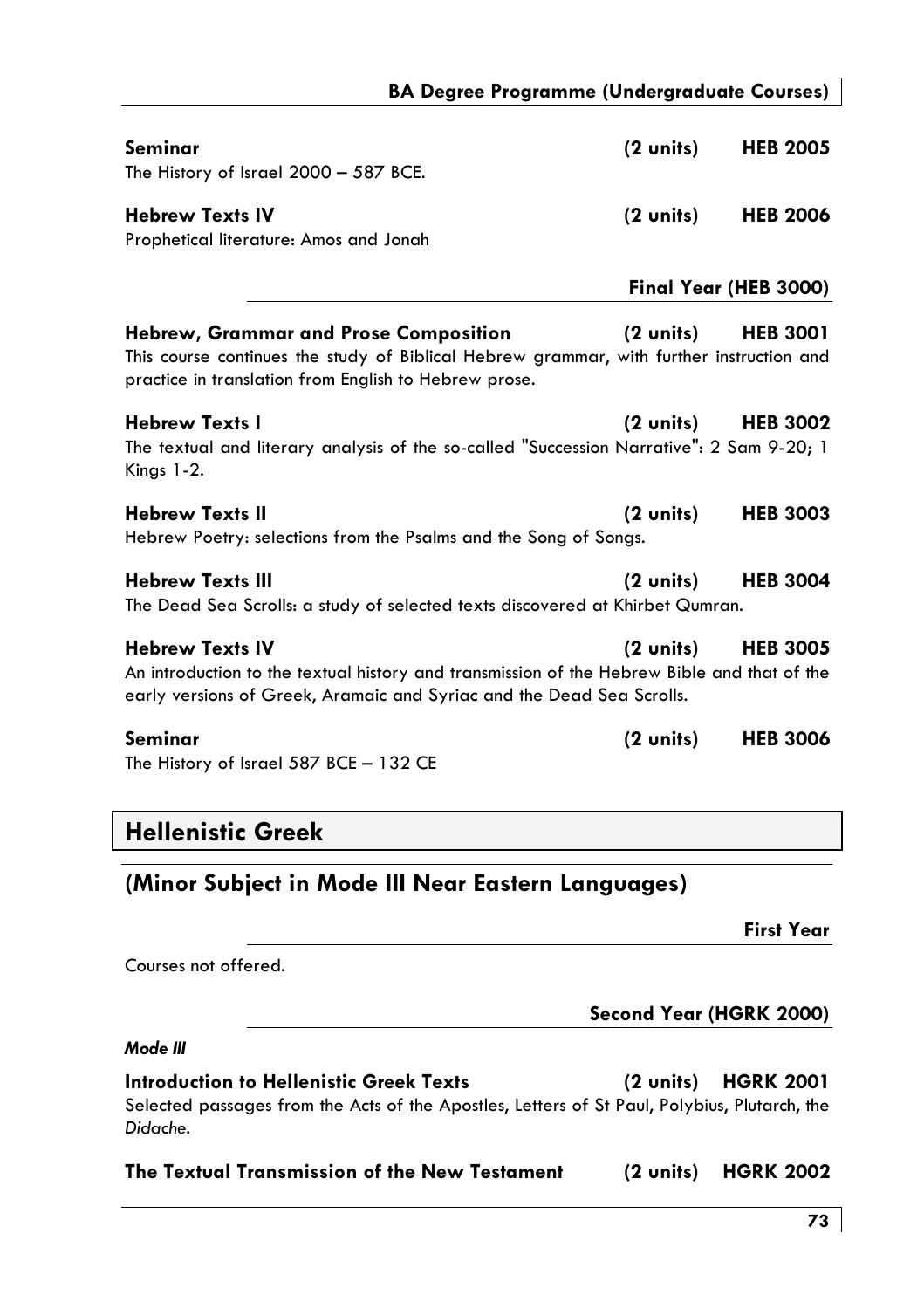# **Hellenistic Greek Literature (2 units) HGRK 2003**

The history of Hellenistic Greek literature, with particular reference to New Testament literature.

# *For Mode III*

# **Hellenistic Greek Texts (2 units) HGRK 3001**

Selected passages from the four Gospels; the Septuagint; Philo Judaeus; selected papyri; Clement's letter to the Corinthians.

# **New Testament Greek (2 units) HGRK 3002**

The distinguishing grammatical features of New Testament Greek.

# **History of the Septuagint (2 units) HGRK 3003**

A study of the language, translational features and textual transmission of the Septuagint

# **History**

## *[Modern History; Modern Irish History; Medieval History; Early (including Medieval) Irish History]*

The School of History incorporates what had been until recently four Departments; Modern History, Modern Irish History, Medieval History and Early (including Medieval) Irish History.

The School offers a wide variety of courses, ranging in time from the fifth century AD to the year 2000. The history of Ireland, Britain and Continental Europe receives particular emphasis. American history is taught in all three years and some courses also deal with other areas of non-European history, such as Australian and Japanese. Students may concentrate on different areas of history at different stages of their university careers.

Prospective students should note that a prior knowledge of history is *not* necessary for First Year courses.

The School teaches through tutorials, seminars and lectures. In the tutorial system students meet weekly or fortnightly in small groups; they write essays regularly throughout the year; and they discuss particular historical issues and problems with their tutor and with each other. They acquire practice in organising and expressing their arguments, both verbally and in writing.

Attendance is obligatory in all three years. In First Year 20% of the marks will be awarded for students' tutorial performance and in Second and Third Years the proportion is 25%.

**Final Year (HGRK 3000)**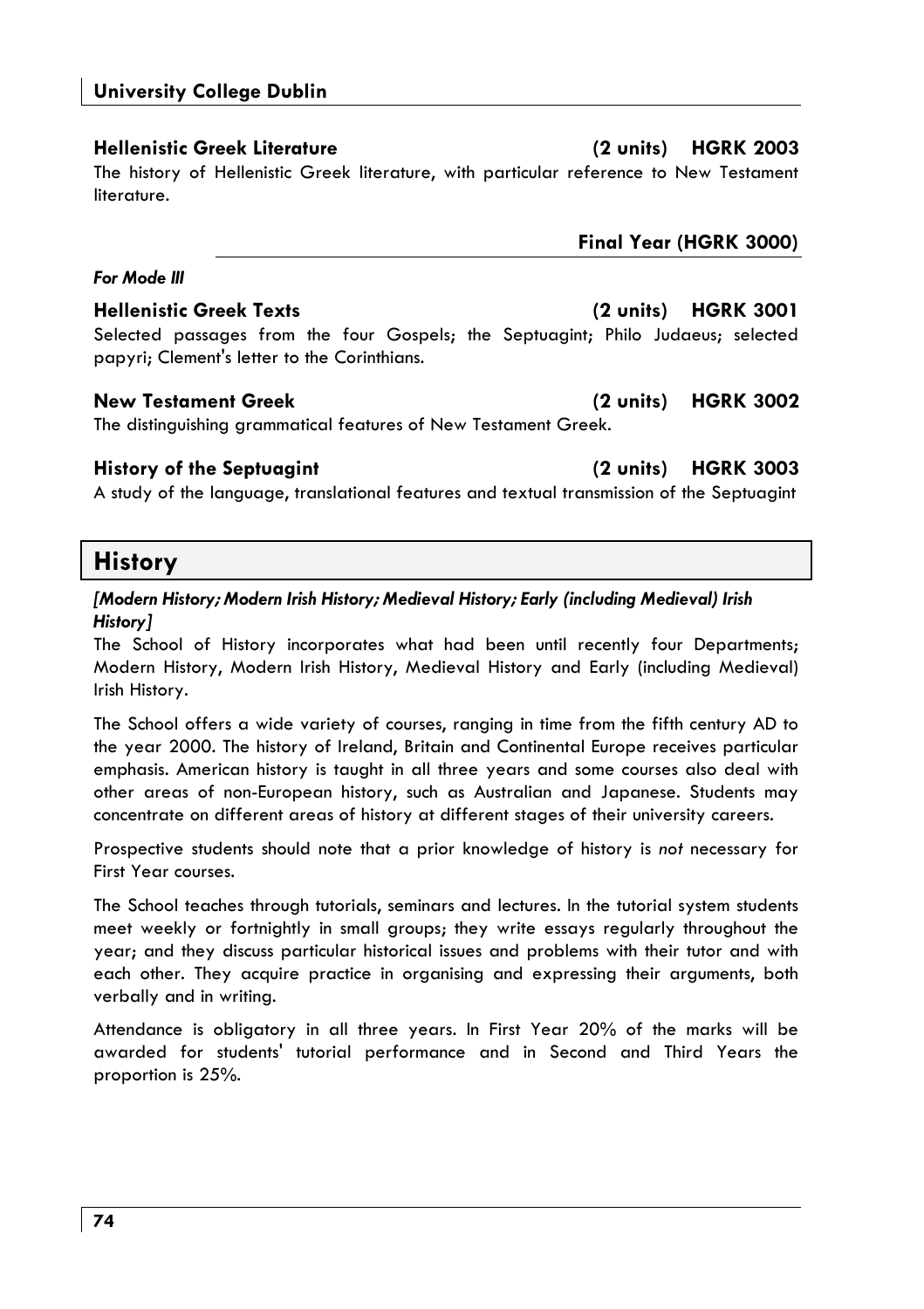## **First Year (HIS 1000)\***

For timetable purposes History is a B subject and it can, therefore, be taken with subjects from one of the other sections listed on page 10. It cannot be taken with Greek, Welsh, Music or Statistics. Students must ensure that their initial choice of subjects enables them to pursue the combination they wish to take in Second and Third Year.

Courses in First Year are:

**Revolutions: America, France, Russia and Ireland, 1776 - 1922 HIS 1001**  Revolts against authority are frequent in history, but revolutions are less so. They become more common in the late eighteenth century and have been a major feature of European and world history until the late twentieth century. How does a revolution differ from a revolt? Why do they differ from one another? Are they positive or negative in their effects? Why are they violent? Must they involve social as well as political upheaval? These are some of the questions that the course will attempt to answer - by focussing on four revolutions that did bring about radical change. Two of these revolutions occurred in the late eighteenth century, the American of the 1770s, the French of 1789, and the other two in the early twentieth century, the Russian of 1917 and the Irish of 1916-22.

## **The Making of Europe HIS 1003**

The centuries which followed the collapse of the Roman Empire are often characterized as a brutal, barbaric and superstitious interlude in history, a time utterly different to our own. But it was during this period (c. 400 - 1500) that the Europe we now know took shape, and the foundations of our national and cultural identities were established. This course shows how the 'barbarian' peoples of Europe built a new and distinctive society on the ruins of the Roman Empire, and how through conflicts and inventiveness western civilization was forged. This is done by concentrating on four case studies: *The Continuation of Rome* examines how the very peoples who had overrun the Roman Empire came to build their own empire, inspired by the legacy of Rome; *Conversion* looks at how Christianity came to Ireland, Britain and continental Europe, eventually dominating European Culture and politics, and comparisons are made with the spread of Islam; *Urban Life* examines how towns were revived, thereby giving us the origins of capitalism, the universities, and the great cities of Europe; finally *Renaissances* looks at a series of changes in the way people viewed themselves and the world around them, as expressed through their art, literature and thought.

# **Mode I**

### First Year Mode I students take two courses, as outlined above, and also

## **History Seminar HIS 1901**

<sup>\*</sup> Note: Please note that courses are subject to change from year to year. Details are available from the School Office.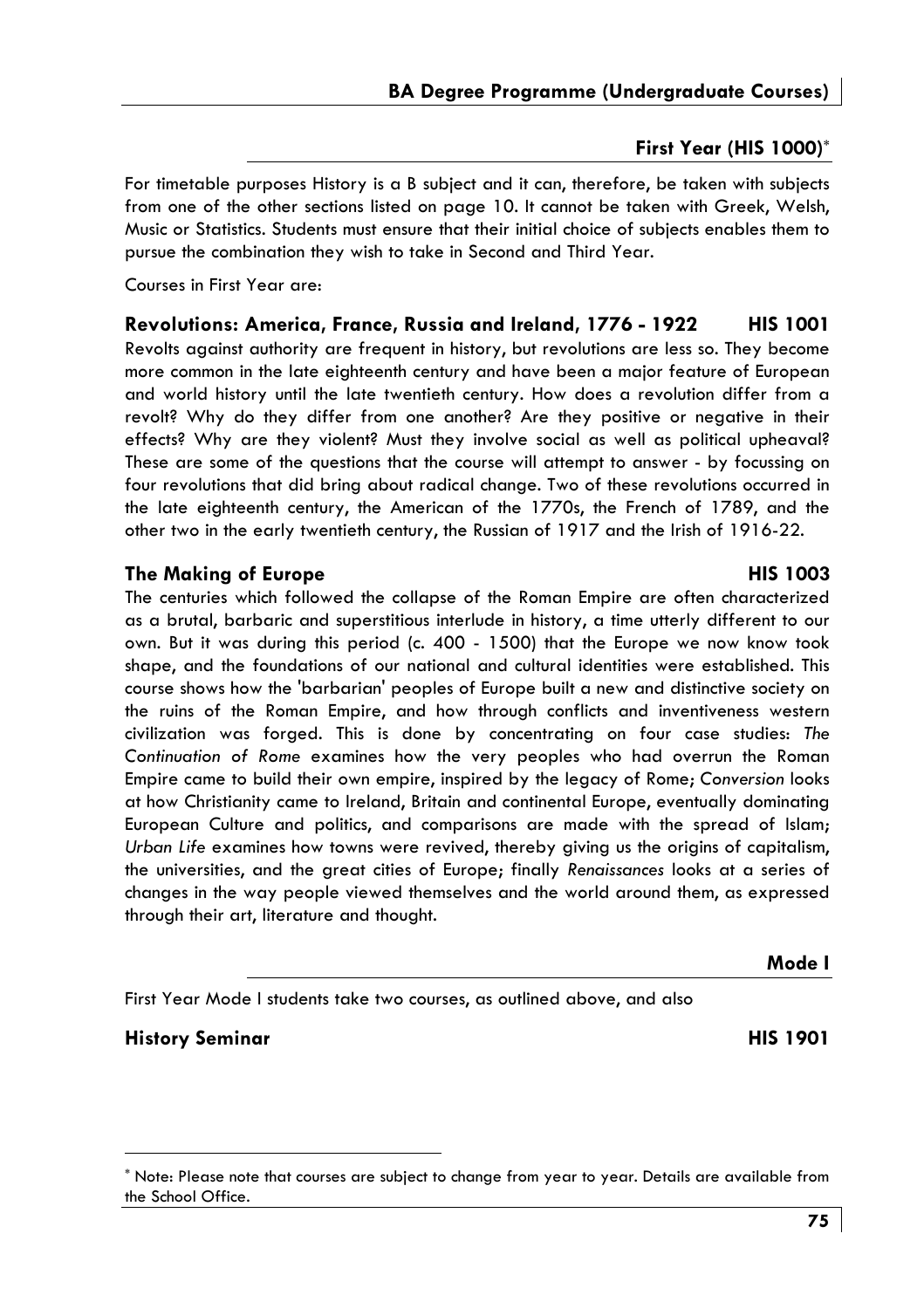## **Second Year (HIS 2000)\***

In Second Year, Mode II (HIS 2000) students take courses HIS 2328 and HIS 2411 and two other courses chosen from a list **similar** to that below. Not all courses will be offered in any one year. There will be restrictions on choice imposed by class size, timetables and, in certain cases, subject matter. Mode I (HIS 2100) students take four courses, as outlined above, and also HIS 2901, HIS 2902, HIS 2903.

- HIS 2051 Early Modern Europe, 1450-1660 (3)
- HIS 2061 Twentieth-Century Britain (3)
- HIS 2103 Ireland in the 'Golden Age', 650-750 (3)
- HIS 2201 The Crusades (3)
- HIS 2203 The Age of the Vikings (3)
- HIS 2206 Britain and Ireland, 1100-1400 (3)
- HIS 2316 The United States, 1877-1952 (3)
- HIS 2322 The Tudor Dynasty, 1485-1603 (3)
- HIS 2324 France 1930-1995 (3)
- HIS 2325 US Foreign Policy in the Twentieth Century (3)
- HIS 2326 China, Japan and Korea, c. 1549-c. 1959 (3)
- HIS 2327 Australian Social History: A Survey, 1788-2002 (3)
- HIS 2328 From Reformation to Enlightenment: the Making of the European Mind (3)
- HIS 2407 Irish Emigration, 1840's-1960's (3)
- HIS 2409 From Conquest to Union: Ireland, 1600-1800 (3)
- HIS 2410 Medicine, State and Society in Britain and Ireland, 1650-1950 (3)
- HIS 2411 Land, Religion and Identities: Ireland, 1650-1950 (3)

# **Mode 1 only (HIS 2100)**

- HIS 2901 Medieval History Seminar (4)
- HIS 2902 Modern History Seminar (4)
- HIS 2903 Modern Irish History Seminar (4)

## **Final Year (HIS 3000)\***

In Final Year, Mode II (HIS 3000) students take HIS 3341 and three other courses from a list **similar** to that below. Not all courses will be offered in any one year. There will be restrictions on choice imposed by class size, timetables and, in certain cases, subject matter. Mode I (HIS 3100) students take four courses, as outlined above, and also HIS 3901, HIS 3902, HIS 3903.

<sup>\*</sup> *Note:* Please note that courses are subject to change from year to year. Details are available from the School Office.

<sup>\*</sup> Note: Please note that courses are subject to change from year to year. Details are available from the School Office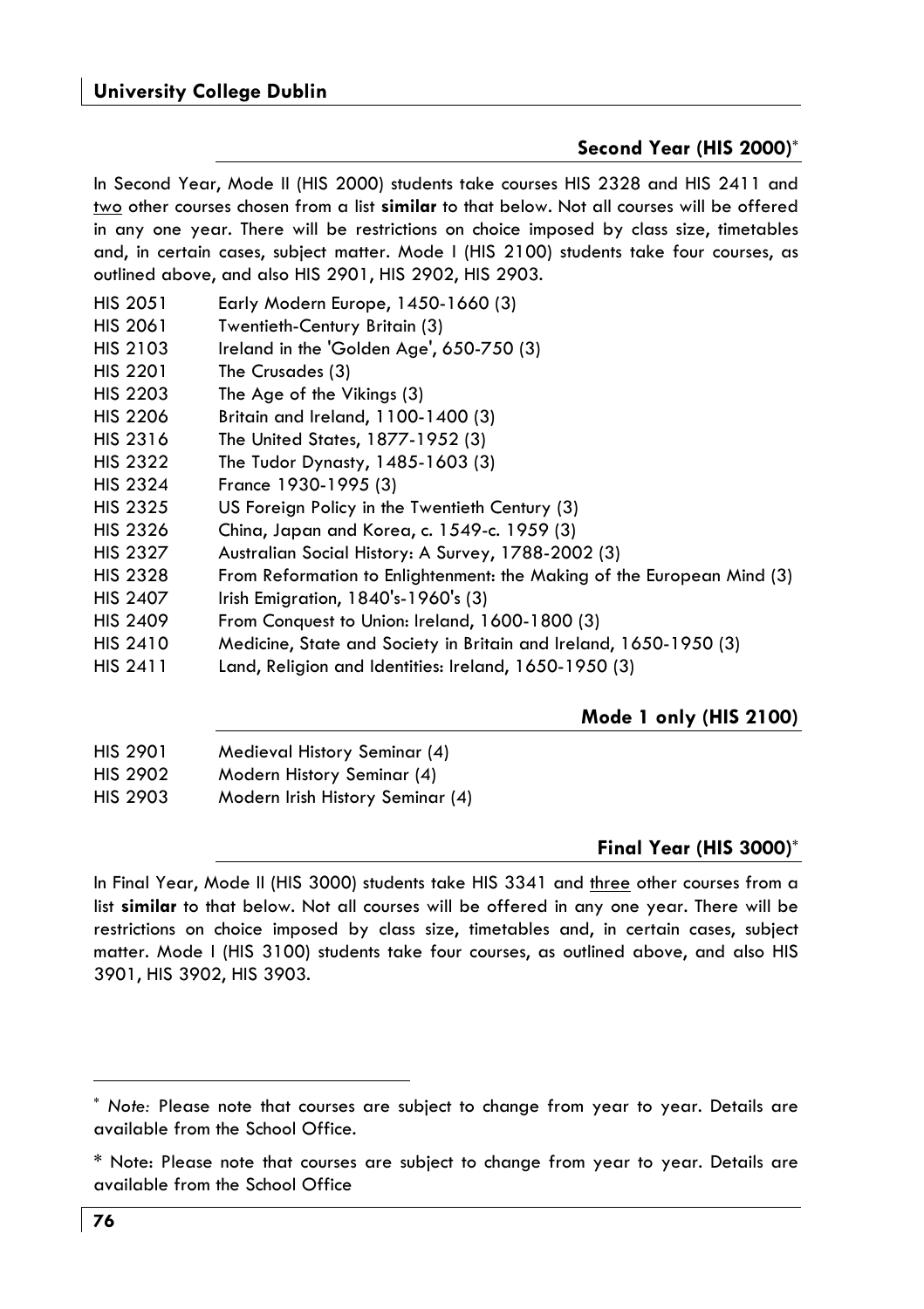- HIS 3031 Protestant State, Catholic Nation: Ireland, 1760-1800 (3)
- HIS 3035 Irish Foreign Policy, 1919-1973 (3)
- HIS 3039 Confederate Ireland, 1641-1649 (3)
- HIS 3060 The West and the Middle East, 1919-1973 (3)
- HIS 3103 The Book of Kells and its World (3)
- HIS 3106 The Legacy of the Roman World, 350-750 (3)
- HIS 3202 Medieval Dublin (3)
- HIS 3207 From the Crusades to Christopher Columbus: Europe and the Wider World  $c.1000 - c.1500(3)$
- HIS 3209 The Age of Charlemagne, (768- 814) (3)
- HIS 3210 The Twelfth-Century Renaissance (3)
- HIS 3304 The French Revolution (3)
- HIS 3306 The US Civil War, 1850-77 (3)
- HIS 3311 Australia, the Region and the World, 1941-2002 (3)
- HIS 3314 Early Modern France, 1530-1715 (3)
- HIS 3317 Nineteenth-Century Paris: Politics and Culture (3)
- HIS 3320 The Irish in America (3)
- HIS 3331 Britain and European Integration, 1945-1990 (3)
- HIS 3332 Nazism (3)
- HIS 3333 Seventeenth-Century Britain: Revolution and Restoration, 1600-1700 (3)
- HIS 3334 John Evelyn and Samuel Pepys: Diaries of Restoration England (3)
- HIS 3335 The Russian Revolutionary Tradition, 1760-1917 (3)
- HIS 3336 From the Yellow to the Red Emperors: the Rise of Modern China (3)
- HIS 3337 Born Modern? Themes in Australian Colonial History, 1788-1901 (3)
- HIS 3338 America in the Sixties (3)
- HIS 3339 Origins of the First World War (3)
- HIS 3340 Politics and Culture in Soviet Russia, 1917-1953 (3)
- HIS 3341 War and Peace 1914 1991 (3)
- HIS 3404 Poverty and Public Health in Nineteenth-Century Ireland (3)
- HIS 3409 The Irish Revolution, 1910-23 (3)
- HIS 3411 Landlords and Tenants: Law and Society in Nineteenth-Century Ireland (3)
- HIS 3421 Ireland, the 'Glorious Revolution' and the Atlantic World, 1685-1702 (3)

## **Mode I (only) (HIS 3100)**

- HIS 3901 Medieval History Seminar (4)
- HIS 3902 Modern History Seminar (4)
- HIS 3903 Modern Irish History Seminar (4)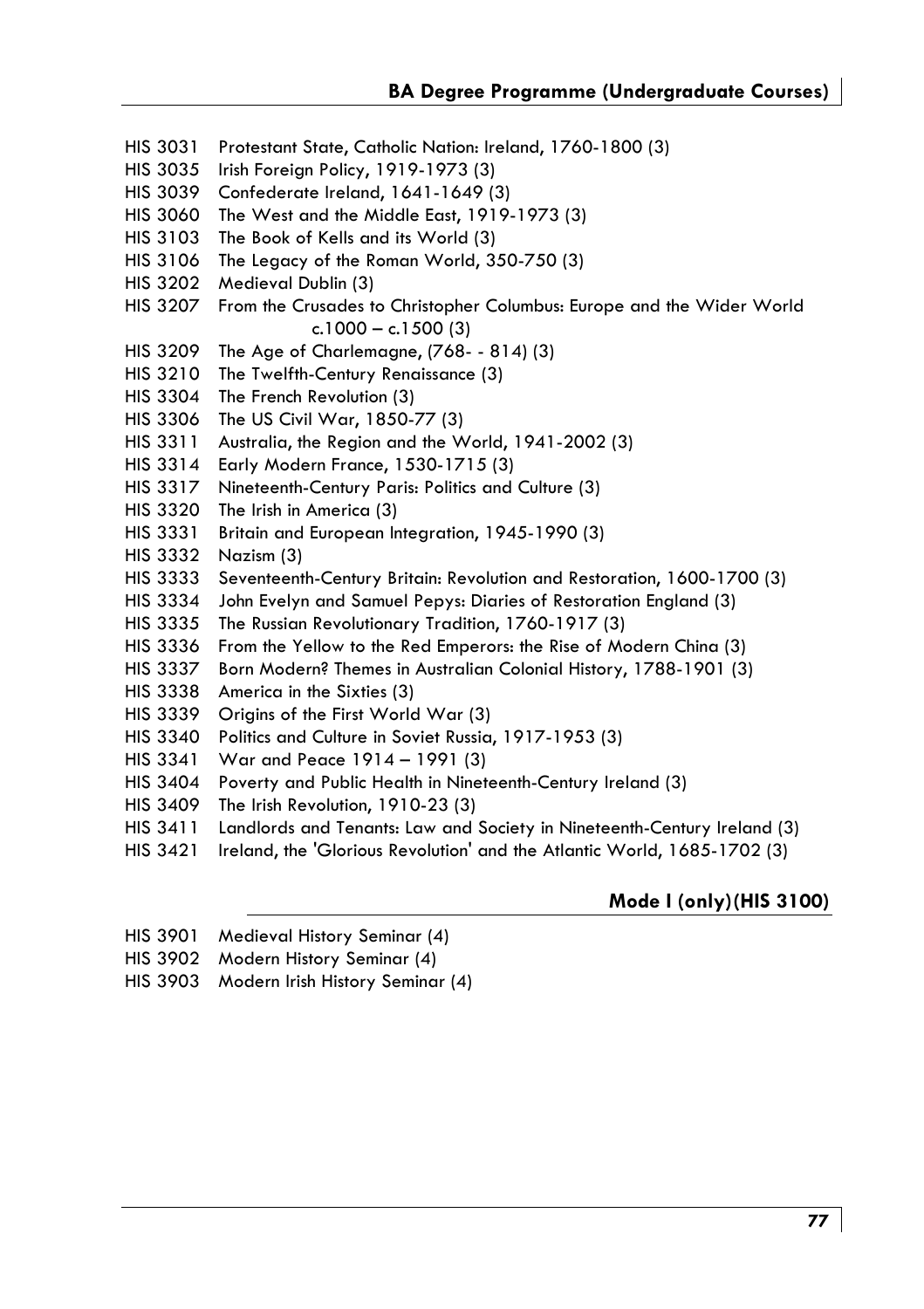# **History of Art**

# **First Year (HA 1000)**

The survey course in First Year is designed to introduce students to the history of art from Antiquity to Modernism. Incorporated into the chronological survey is one lecture per week on the tools of Art and Art History. The course comprises four lectures per week and one tutorial. Students are expected to write essays and fulfil slide test requirements. Prospective students should note that a prior knowledge of Art History is *not* essential for the First Year programme.

## **Survey 1: Ancient and Medieval Worlds (3) HA 1005**

The course opens with an examination of what is painting, sculpture and architecture. In Survey 1 the art of ancient Greece and Rome is explored, followed by the art of the Early Christian Period. Byzantine, Romanesque and Gothic are also addressed. Specific buildings such as the Parthenon and Chartres Cathedral are examined. Studies in technique include vase painting and marble and bronze sculpture.

# **Survey 2: Late Medieval and Renaissance Art (3) HA 1006**

The work of Giotto introduces the late Medieval period, which also includes Duccio and the Sienese painters. A study of Early Netherlandish painting includes specific examination of Van Eyck's *Ghent Alterpiece*. A general introduction to the Florentine and High Renaissance is given in conjunction with studies into the techniques of fresco and oil painting. The work of Brunelleschie, Piero della Francesca, Leonardo, Michelanglo and Raphael is considered individually. Survey 2 ends with a study of Mannerism.

# **Survey 3: Art and Architecture of the 16th and 17th Centuries (3) HA 1007**  This course comprises an introduction to Venetian 16<sup>th</sup> century painting, examining in particular the work of Titian and Tintoretto. The architecture of Andrea Palladio is studied

and technical studies include consideration of architectural drawings. Baroque art and architecture in Italy, France, Spain and Dutch 17<sup>th</sup> century art form a major part of this course. Individual artists such as El Greco, Dürer and Holbein are also examined.

# **Survey 4: From Rococo to Modernism (3) HA 1008**

This course begins with an exploration of Rococo art, focussing on Watteau and  $18<sup>th</sup>$ century Venetian painting. This is followed by a study of British portraiture of the  $18<sup>th</sup>$ century and the art of Neoclassicism. 19th century topics include Romanticism, Realism and Impressionism. Survey 4 concludes with an examination of Cubism and Abstract art. The techniques of pastel and watercolour are studied in this course and theories of colour are explored.

## **Second Year (HA 2000)**

# **Mannerism (3) HA 2002**

Sixteenth century Mannerism represents one of the most intriguing and startling phases in Western art. Once maligned as a degenerate reaction against the values of the High Renaissance, Mannerism is now appreciated for its intellectual intensity and precocious,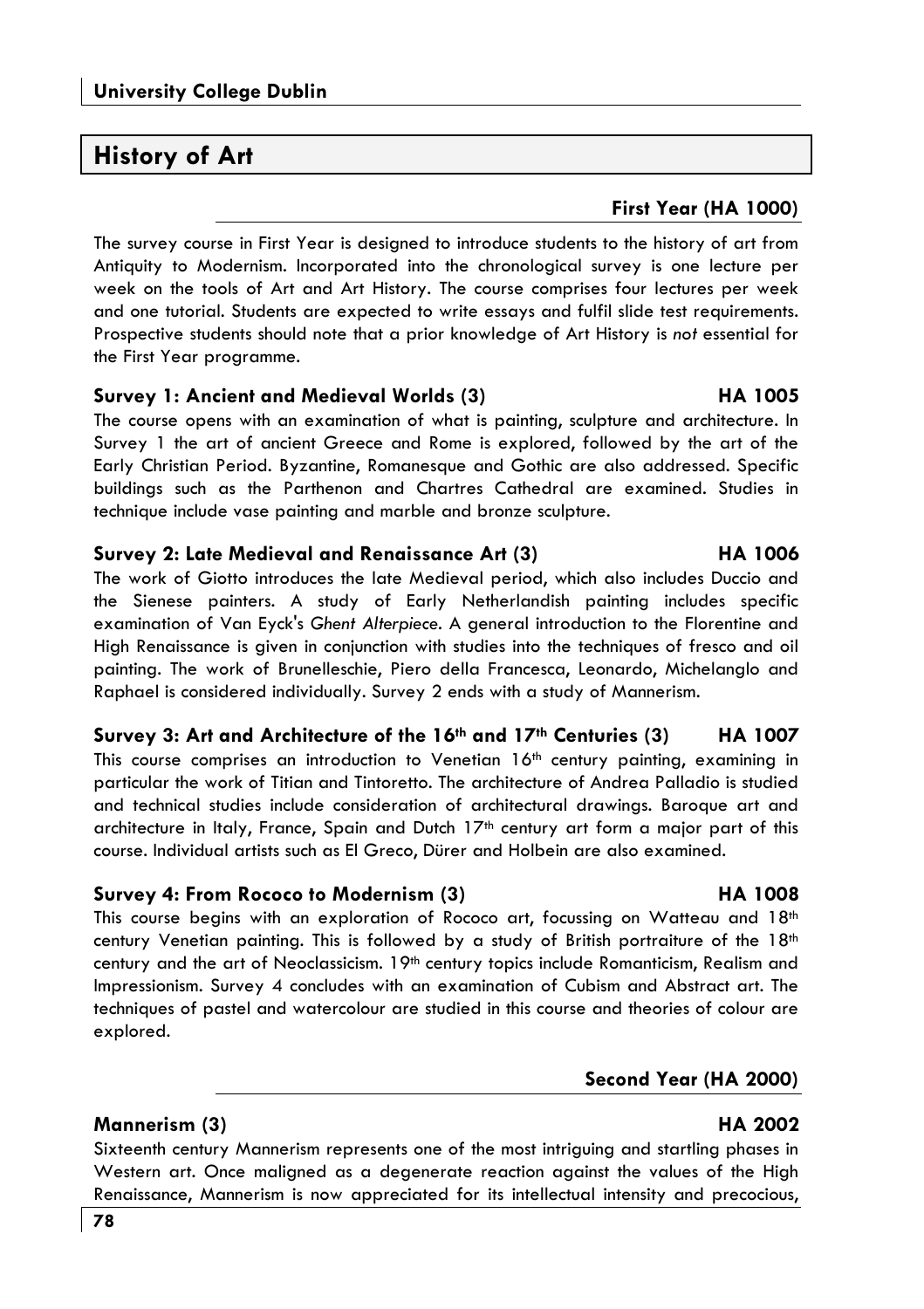expressionist tendencies. The cultural principles that gave birth to the style are also of crucial interest in that they led to the establishment of Art History as a subject under the stewardship of the Mannerist painter and critic, Giogio Vasari (1511-1574). However, Mannerism continues to occupy a problematic position in the History of Art, awkwardly sandwiched between the High Renaissance and Baroque styles. Both its character and development remain controversial. This course provides a survey of Mannerism from its emergence in Florence and Rome during the High Renaissance, to its flowering as an international movement. In addition to supplying profiles of leading mannerist artists, this course will also exercise a strong interest in the aesthetic debates that had a direct bearing on the development of the style. While a strong visual sense remains a prime concern, students are required to engage with theoretical and contextual issues to a more sophisticated degree than hitherto expected. To this end, Mannerism will be discussed within the context of the socio-political upheavals of the period. Associated topics include the Sack of Rome, Medicean power struggles in Florence and the impact of the Counter Reformation.

# **Modernism (3) HA 2003**

This course is an introduction to art in the 20<sup>th</sup> century. It will explore various art works, issues and Modernist and Post-Modernist movements, independently and interrelated, from Art Nouveau to Concept Art. While the focus will be on the works and the study of images, the significance of the theoretical writings of both artists and critics will be examined. The course will end with an outline of the manner in which contemporary art practices relate to and reassess Modernism.

# **Irish Painting (3) HA 2008 HA 2008**

The principal aim of this course is to give an acquaintance of Irish painting of the period from 1640 to 1950. The work of Irish painters both at home and abroad will be examined and comparisons will be made with contemporary work in a European context.

## **Medieval Art and Architecture (3) HA 2006**

The course begins with the Late Roman period and examines parallel developments in early Christian art. Specific reference is made to the age of Justinian and early Byzantine building. Byzantium and its influences on western art, especially Sicily, is also considered. The course then examines art in the reign of Charlemagne in the west and the transition to early Medieval art and architecture in the Romanesque period. Particular attention is given to architecture and sculpture in Ireland during this time. The artistic activities of the Gothic period in terms of architecture, sculpture, stained glass painting, precious objects, and the illuminated manuscript are explored. Finally, the course considers the overall evolution of the Gothic form in Western Europe.

## *Notes for Second Year Students*

- Students must accumulate the twelve units described above.
- Please note that courses are subject to change from year to year. Details of recent changes are available from the Department Office.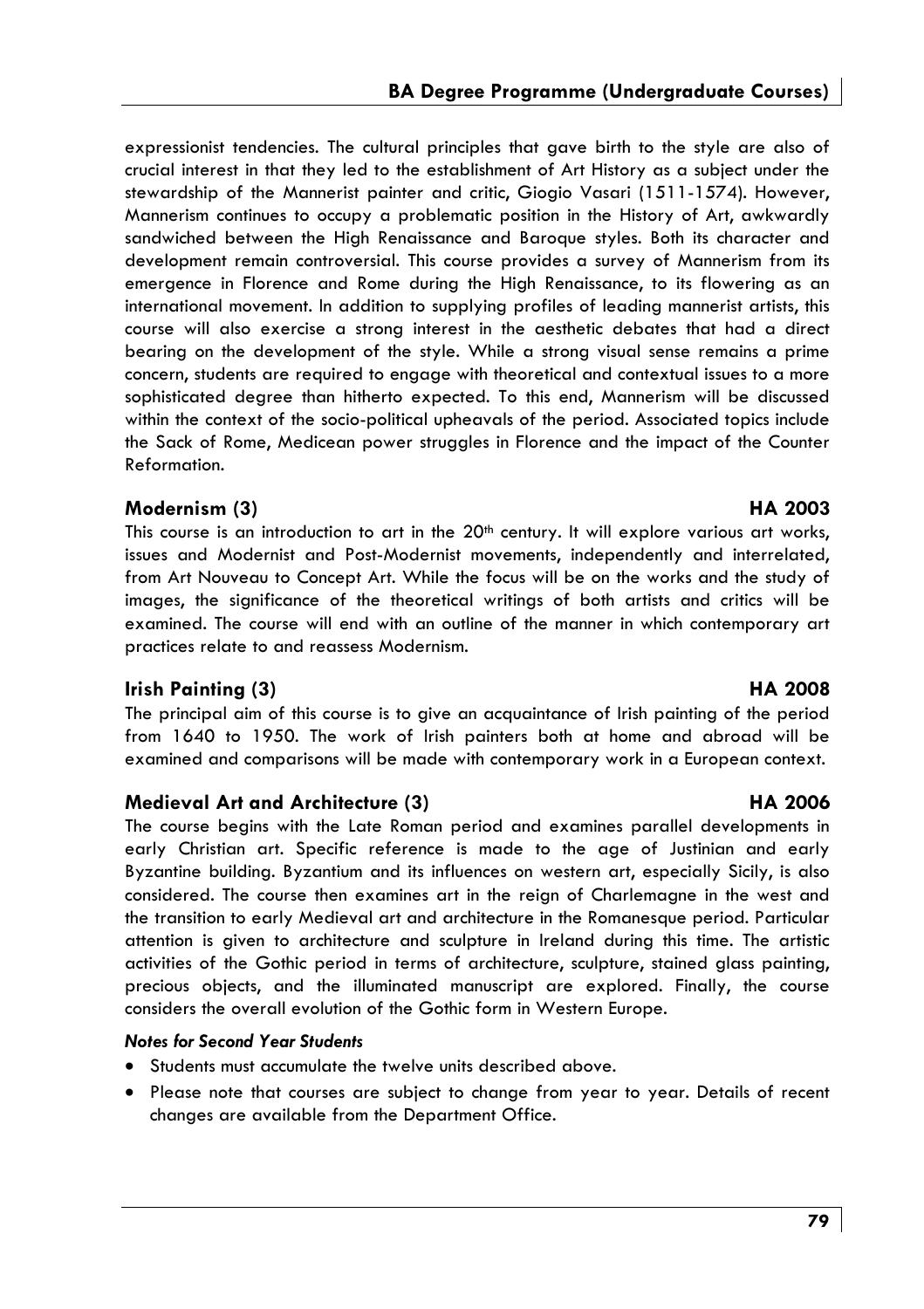## **Rembrandt in Context (1.5) HA 3011**

This course will look at the work of one of the seventeenth century's most prominent artists in his full social, cultural and economic context. There has recently been a great deal of controversy about the limits of Rembrandt's oeuvre; a team of Dutch art historians (the Rembrandt Research Project) have devoted themselves to reassessing the authenticity of painting traditionally believed to be by the master. One of the concerns of this course is with critically evaluating the approach and working methods of the Project. Apart from questions of attribution, we will also investigate other issues surrounding Rembrandt: how he sold and marketed his work, his studio practice, his methods of instructing his apprentices and assistants, and so forth. One of the more positive aspects of the work of the Rembrandt Research Project is that the reputation of many of Rembrandt's pupils has been greatly enhanced. Many of these artists, who were relatively unknown until recently, are now regarded as important independent figures in their own right, who were capable of rivalling Rembrandt on occasion. This course will conclude by studying the work of these pupils and assessing both its debt to and independence of Rembrandt.

## **The Grammar of Ornament and**

## **the Decorative Arts 1500-1800 (1.5) HA 3022**

This lecture course examines three centuries of European decorative design and the applied arts from the High Renaissance in Italy to the Neoclassical movement in the second half of the eighteenth century. The lectures will deal with decorative design and the applied arts in Britain and the Continent and with stuccowork, and all aspects of the applied arts in Ireland from c.1550-1800.

## **Discovering Antiquity:**

## **the Contribution of Irish Scholars (1.5) HA 3017**

The architecture, painting, sculpture and decorative arts of the 18<sup>th</sup> century in Europe (the Age of Enlightenment or age of Neo-classicism) was stimulated and propagated by the travel literature of the period. This course examines the role of Irish travellers, scholars and patrons in the publication of books of travels and their illustrations, which served as models to architects and artists. The period to be covered will be from the travels of Bishop Berkeley in the first decade of the century to those of James Cavanah Murphy in final decade, with concentration on the middle decades. Attention will also be paid to iconography of the scholar-artist in the explorations in Italy, Greece, the Near East and the Iberian peninsula, and to the impact of the works on the practice of the arts in Ireland and elsewhere.

# **The Myth of Venice (1.5) HA 3021**

This course examines the art of Venice during its so-called golden age of the  $15<sup>th</sup>$  and 16th centuries. The work of leading Venetian painters, sculptors and architects will be placed within the socio-political context of the city. A particular emphasis will be placed on how the mythology of the Venetian Republic was sustained through its art and architecture.

**Final Year (HA 3000)**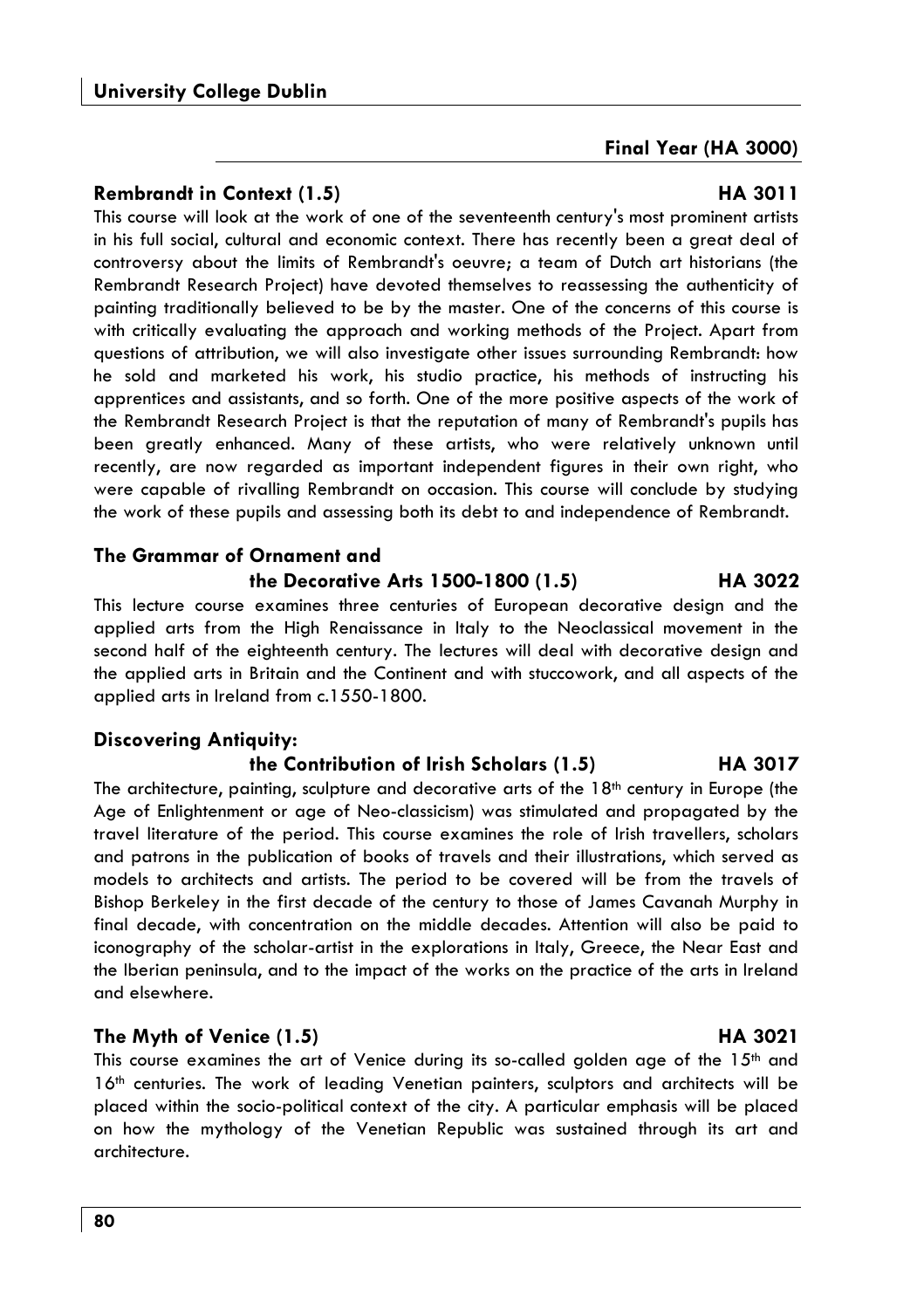## **Lecture and Seminar Options**

This course has been designed to afford each Third Year student the opportunity to contribute to seminar work in either of the two semesters of twelve weeks. In one semester the student will be a member of a Lecture course *(three units)* and in the other a member of a Seminar course *(three units).* All Third Year students must do both in the course of the academic year, and at the first session of the class a form of questionnaire will be circulated to allow students to express their preferences. It must be clearly understood however that in the interest of balancing seminar numbers it may not be possible to give all students the lecture course or seminar of their first choice.

The first semester material is a lecture course Modern Architecture and the seminars Irish Art: Modernism & Post Modernism and Aspects of Sculpture from Neoclassicism to Post-Modernism.

The second semester material is a lecture course *French Painting in the Seventeenth Century* and the seminars *Classical Art* and *The History of Print*.

## **Modern Architecture (Lecture course: Semester 1) HA 3018**

The 20th century has witnessed unprecedented development in the design construction of buildings and their settings. This course offers a survey of modern architecture from the late nineteenth century to the present day and will address the diverse and rapidly changing character of architecture during the period. Emphasis will be placed on the work of leading designers and on detailed analysis of key buildings. Architects will include Sir Edwin Lutyens, Charles Rennie Mackintosh, Antoni Gaudi, Louis Sullivan, Frank Lloyd Wright, Le Corbusier, Mies Van der Rohe, Robert Venturi and Carlo Scarpa. The course will also address the broader theoretical and ideological concerns of twentiethcentury architectural debate. Students will be encouraged to relate their studies to twentieth-century architecture in Ireland and a number of site visits will be incorporated in the programme.

## **Irish Art: Modernism and Post-Modernism (Seminar: Semester 1) HA 3008**

This course will look at the major developments in Irish art from 1939 to 1990. A central theme of the lectures will be the expansion of painting and sculpture throughout the country and internationally. The course will look at the national, corporate and private patronage involved, and the roles of the artists-galleries and exhibition in the development of Irish art. It will discuss to what extent Irish art has reflected the modernisation of Irish society and influenced its modernisation, and how Irish artists have responded to international art practices in this period.

# **Aspects of Sculpture: From Neoclassicism**

## **to Post-Modernism (Seminar: Semester 1) HA 3010**

This course addresses aspects of sculpture – individuals, styles, theory, practice and training  $-$  from the classical revival in the  $18<sup>th</sup>$  century when sculpture was a dominant art form, through a traditional and conservative period in the  $19<sup>th</sup>$  century, to its reemergence in Modernism and pre-eminence in the late  $20<sup>th</sup>$  century. The public nature of sculpture will be explored, the inherent abstract qualities of sculpture will be identified and both the contract to and the interrelationship with painting will be examined. The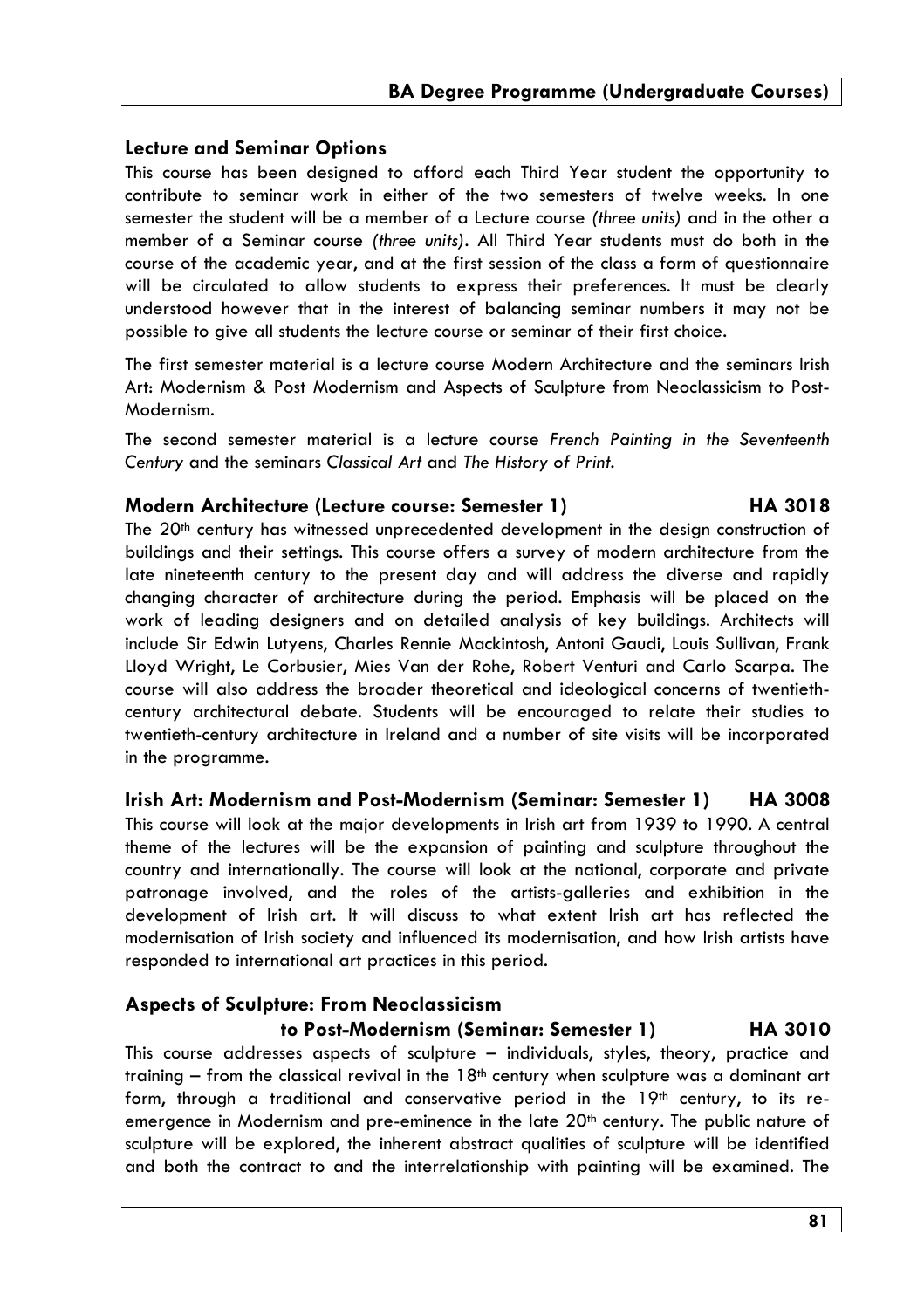essence of sculpture will be seen to develop in this period from what was a timeless expression and an enduring form to one of transience addressing the passage of time.

**French Painting in the Seventeenth Century (Lecture: Seminar 2) HA 3019**  The first half of the course will concentrate on royal patronage and the collections of the Cardinals Richelieu and Mazarin. French art theory will be covered as well as the works of the French Caravaggesque painters and those of Poussin and Claude. The centralisation of the arts under the rule of Colbert and the practice of painting in the reign of Louis XIV will be the main theme of the second part of the course.

**Aspects of Classical Art and Architecture (Seminar: Seminar 2) HA 3020** 

This course examines the development of Classical art in antiquity. The course will examine the expertise and quality of the works of art, the role of the arts in ancient society and the way in which Classical imagery and the role of the image and aims to develop an understanding of the history of iconography. The course examines the history of modern collecting and aims to establish a context for the way in which Classical arts is now perceived.

The themes are intended to span aspects of the Greek, Hellenistic and Roman World and to provide a detailed understanding of the evolution of Ancient Art. It also sets out to examine the attitudes to antiquity as they developed over the last 300 years.

## **Printmaking in Europe 1500-1800 (Seminar: Semester 2) HA 3014**

This course will examine the development of the principle techniques of the woodcut, engraving and etching over three centuries. Close attention will be paid to the work of innovative practitioners such as Dürer, Rembrandt and Hogarth. A core theme of this course will be the role of prints in the transmission of artistic, political and religious ideas. A number of classes will take place in the Chester Beatty Library and the Irish Museum of Modern Art (the Madden Collection) which have significant repositories of prints. Additionally, there will be studio demonstrations of the various print techniques by a professional printmaker.

### *Notes for Final Year Students*

- A total of twelve units must be accumulated in the course of the year.
- Please note that courses are subject to change from year to year. Details of recent changes are available from the Department Office.

# **Information Studies**

The undergraduate programme in Information Studies provides an understanding of the interaction between people and recorded knowledge from a humanistic perspective. It examines the generation, representation, storage, organisation, communication and use of knowledge by individuals, groups and society as a whole.

The four First Year courses provide a basic foundation in key areas of the subject, namely: information use in society, literacy and reading patterns, the organisation of information, and information design. Students have the opportunity to study specific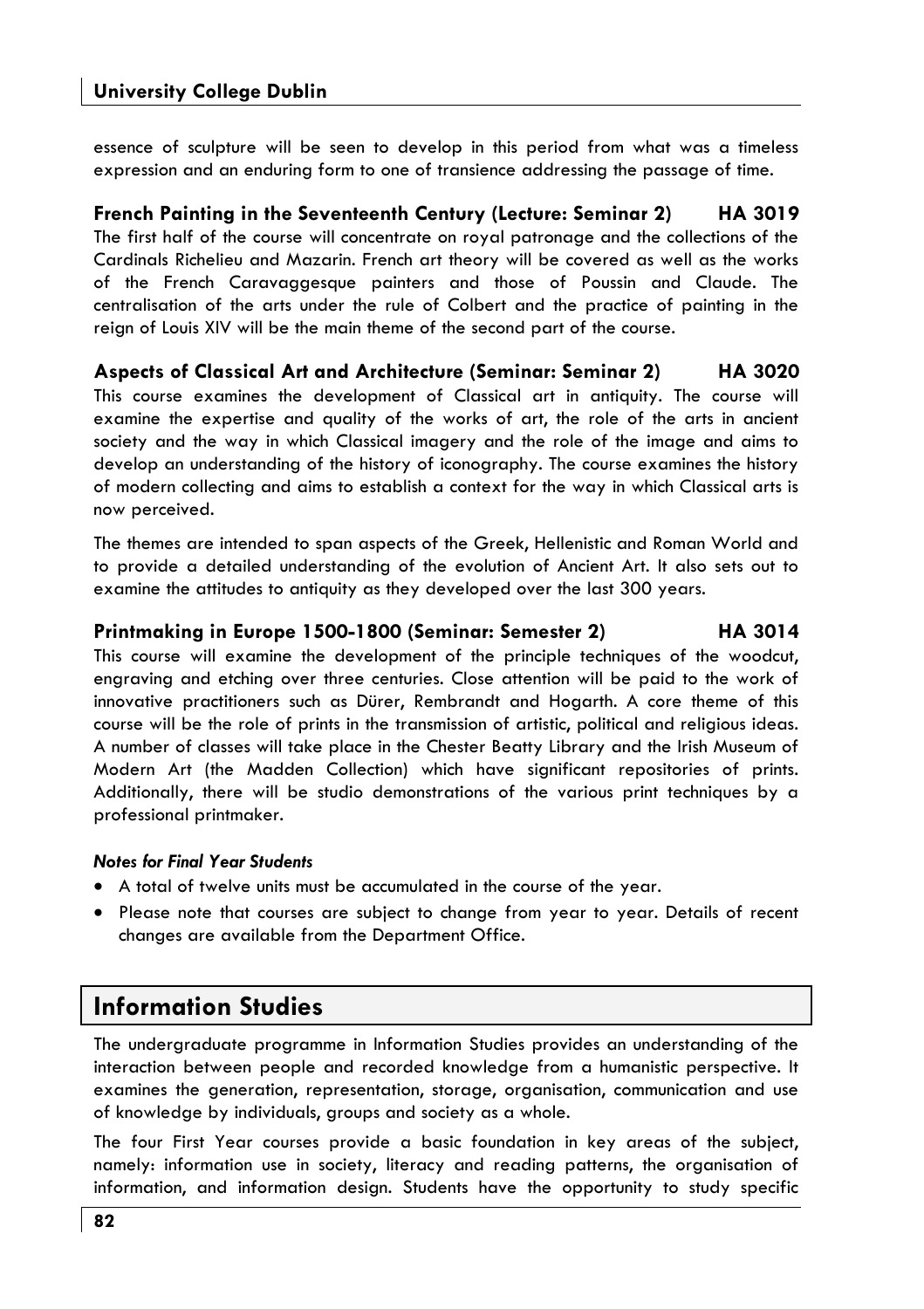aspects of each of these areas in further depth in Second and Third Year. Specific assignments, e.g. essays, seminars, reports and projects, will form an important part of the learning process in all years of the Information Studies programme.

## **First Year (IS 1100)**

Each student takes the following four foundation courses:

### **Presentation of Information I IS 1112**

This two-unit course introduces students to the main modes and media through which information is presented and communicated. It begins with printed information, analysing the characteristics of the external and internal forms of a range of typical information documents (formats, typography, typographic structuring and cueing, conventions) and critically assessing these against a document's intended function. Next, the characteristics and potential functions of alternatives to the printed word in presenting information are examined (still pictures and symbols, diagrams, charts, maps, films and video) and their use in sample applications is assessed. The final focus of the course introduces students to computer-based presentations, including multimedia, and considers whether key principles emerging in earlier sections of the course may be applied to presentations on the electronic screen.

## **Information and Society IS 1113**

This two-unit course introduces students to the general phenomenon of information generation and use in society, looking at broad perspectives and general trends. Three issues dominate discussion: the historical rise of an Information Society, the conceptualisation of information, and a review of the history of attempts to establish political control over the generation and use of information since the development of printing. The course develops in students an ability to construct arguments which assist the development of understanding about the role of information as a cultural phenomenon today.

## **Print Culture, Publishing and Communications IS 1142**

This two-unit foundation course assesses literacy and reading patterns in Ireland and internationally. The rise of literacy in the western world and issues of present day adult literacy worldwide are explored. Important components of the course include: reading patterns past and present, the culture of reading, and book reception history. An exploration of popular literature of the eighteenth and nineteenth centuries to the present day, including the effect of new technologies on reading patterns, is undertaken. The course provides a context for assessing the experience of reading and general patterns of print media consumption in both current and recent generations of Irish society.

## **Organisation of Information IS 1151**

This two-unit foundation course examines the ways in which information is organised and represented in retrieval systems for a wide range of applications and users. It presents an overview of the principles of information retrieval and relates these to practice in libraries, museums, art galleries, archives and other information agencies. Specific topics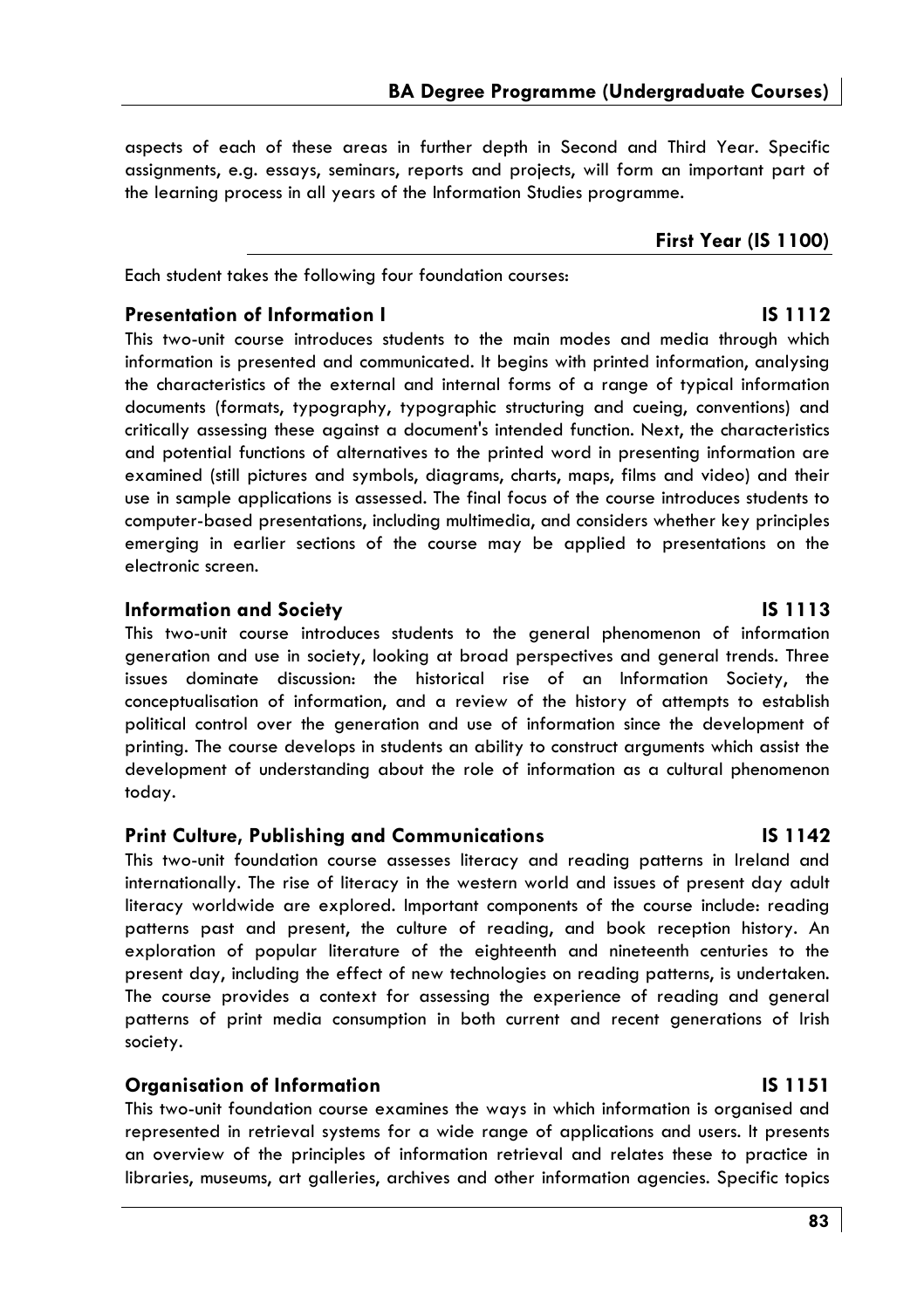covered include: conceptual approaches to the organisation of information; information items, surrogates and metadata; subject content analysis; electronic data models; retrieval issues for textual, visual and audio items. The relationships between alternative approaches to the organisation of knowledge are explored, e.g. philosophers' approaches to classification, general library classification schemes; catalogues and indexes.

## **Second Year (IS 2200)**

Each student takes twelve units from the range of courses offered. The following course units are typical of the choice which will be offered in any year.

## **Information in Organisations (2 units) IS 2211**

This two-unit course examines the problem of communications in organisations and the analysis of information flow and information networks within organisations. The aim of the course is to examine the role of information and information systems in organisations, the impact of the changing economic and technical environment of organisations on information systems, and to compare the character of formal information systems and informal communication patterns. Within this general framework emphasis is placed upon individual and group information handling within work groups rather than on the design of systems.

## **Introduction to Human Information Behaviour (2 units) IS 2212**

This two-unit course places the focus of attention on the users of information systems or services. Too often in the past the focus of research and practice has been on the system itself or particular aspects of a service. This course looks at many of the individual characteristics of users and their behaviour in approaching an information system or service and attempts to show how essential the user is in determining the success of a system. Methods of assessing user needs and behaviour through user studies are also discussed.

### **Communications and the Consumer (2 units) IS 2221**

This two-unit course examines aspects of both print and electronic text distribution in Ireland. It should complement to some extent any coverage of broadcast media or contemporary creative writing within the range of Arts/Social Science Degree subjects taken by students. This process of consumer purchase is examined with regard to particular generic types of text: newspaper, magazines, best-sellers, popular reference. Based mainly on post-1945 marketing techniques in Ireland, the United Kingdom and elsewhere, the course aims to characterise and predict some of the lasting consequences of these changes for the reading culture of the next century.

## **General Information Resources (2 units) IS 2241**

A general overview of a range of widely available information resources is presented in this two-unit course. Examples of resources covered by the course include print, audiovisual and electronic media, with emphasis on information and publications available through regular book trade channels and the media. The course is intended for information users.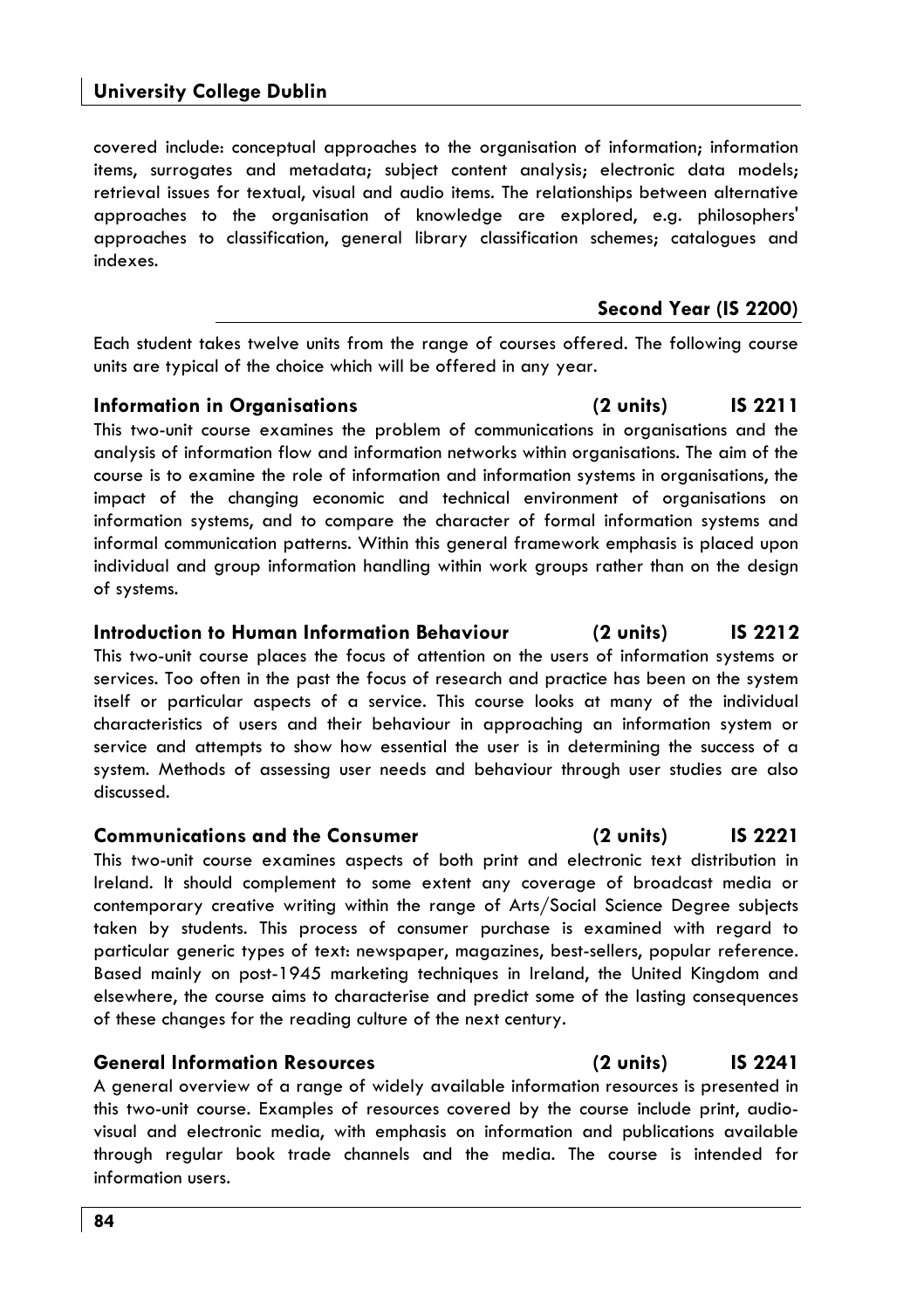## **Introduction to Computers (2 units) IS 2261**

This two-unit foundation course presents an overview of information technology in the late 20th century aimed at those with limited or no previous knowledge. Broad areas covered are: the basics of how computers work, hardware (CPU, main memory, secondary storage devices, input and output devices), software (systems software and applications software), networks and connectivity (Local Area Networks and the Internet). The computer industry and social, ethical and human issues associated with computerisation are also examined.

### **Introduction to Databases (2 units) IS 2262**

This two-unit course focuses on computerised databases. Database theory is introduced, including functions, components and structures of databases. Students will be introduced to creating their own database using a popular Database Management System (DBMS). This will include the practical and technical skills required to create a database, as well as the evaluation criteria used in selecting a particular DBMS. Students will be introduced to the issues associated with searching bibliographic and full-text databases.

## **Design of Information Systems (4 units) IS 2263**

In this four-unit course the student investigates the information systems of a particular organisation, with regard to the implementation of a new technology based information system. Each student is required to create a Project Initiation Document (PID) that provides an analysis of the existing IS set-up and a proposal for the introduction of this new service. The central aim of the PID is to identity the information systems at work within the organisation, what individuals involved want to achieve, and what new Information Technology/Information Systems will be required to implement the project. The selection of actual software or the creation of any physical systems is outside the scope of the project. A formal knowledge of computers, at a level corresponding to First Year Computer Science, is a prerequisite for this course.

## **Presentation of Electronic Information (2 units) IS 2265**

This intermediate level two-unit course builds on the basic concepts and principles of presentation of information introduced in course IS 1112 (*Presentation of Information)*. IS 2265 concentrates on the presentation of electronic information, that is, information stored, retrieved or presented via computer. This course aims to provide a critical understanding of the methods of presenting electronic information, how and why these methods have evolved and how they may evolve in the future. It also aims to foster basic skills in the presentation of electronic information, in particular, the use of desktop publishing technologies. IS 2265 is a prerequisite for the Third Year course *Web Publishing.*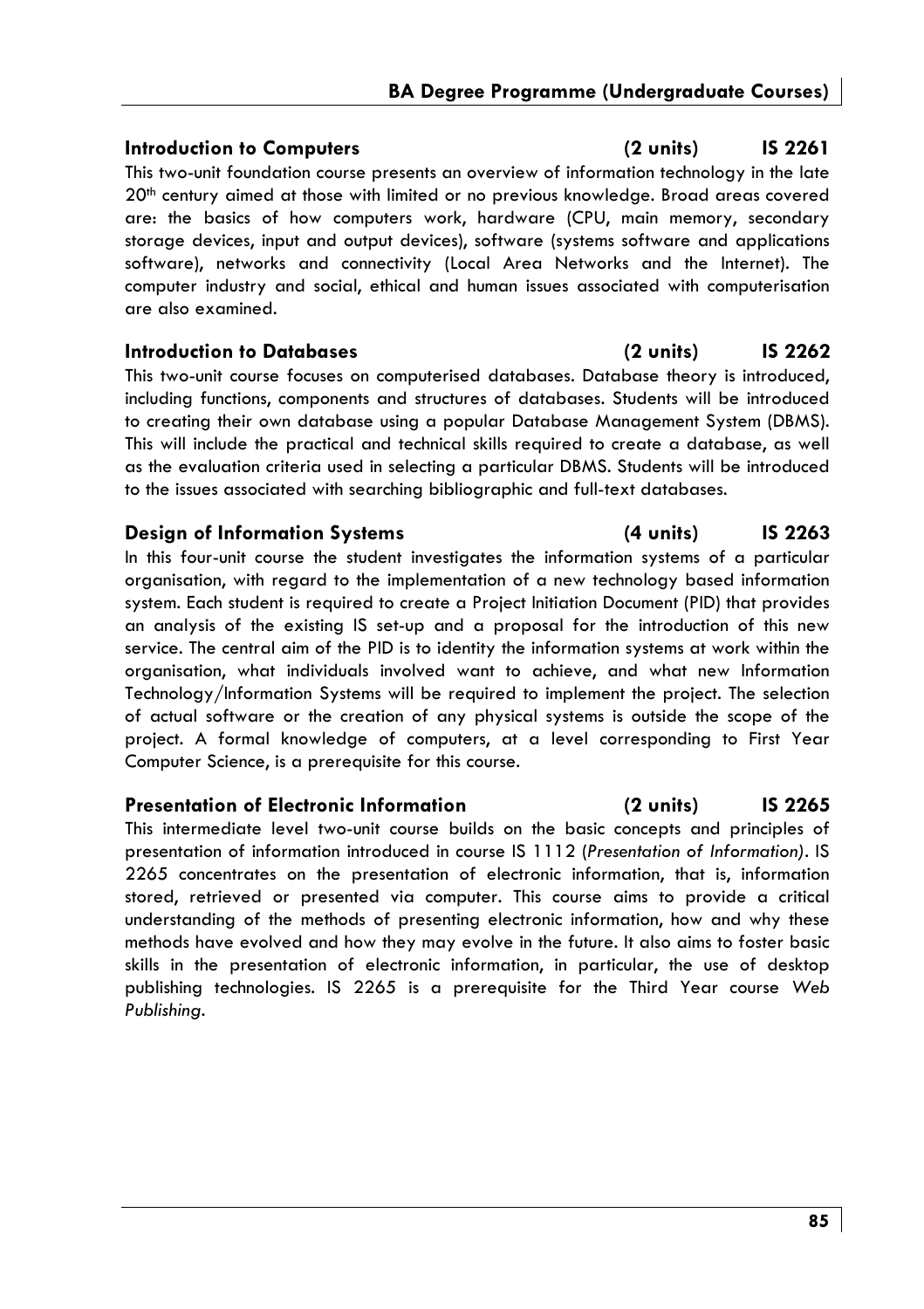# **Final Year (IS 3300)**

Each student takes twelve units from the range of courses offered. The following course units are typical of the choice which will be offered in any year:

# **Information Policy (2 units) IS 3311**

This two-unit course begins with a review of the range of information policies pursued by most governments in western societies and continues this theme in two ways. First, by looking at individual issues like copyright, censorship, data protection and secondly by reviewing the experience of individual countries.

# **Culture, Information and Technology (2 units) IS 3312**

This two-unit course examines social and cultural perspectives on information and technology. Topics will include how individuals and organisations in modern society perceive information and technology, the impact of new technology and information systems on social and cultural structures in modern society, and changes in social control of information. Issues such as global culture, virtual communities and the sociology of technology and knowledge will be discussed.

This two-unit course explores and researches the impact of print culture as it evolved post-1500 in Europe and North America. The programme of study is interdisciplinary and collaborative with a number of Departments/Centres. It foresees the preparation of research themes in the domain.

# **Management of Information Agencies (2 units) IS 3331**

This two-unit course is an introduction to the theory of organisation and to the use of management techniques in libraries and information units. The following topics will be covered: introduction to organisational theory; designing and maintaining the organisation; managerial responsibilities; structure of information agencies; management of resources, including personnel, finance and budgeting, materials, buildings and equipment.

# **Introduction to Electronic Resources (2 units) IS 3344**

This two-unit course examines the principles and practice of online searching, using commercial databases in a variety of formats including CD-ROM and online. An overview of electronic products is followed by a more detailed exploration of the skills of online searching with emphasis on the techniques of selection, retrieval and evaluation of databases. The course will concentrate on basic online searching skills with a significant practical component of live online searching and will require considerable student initiative to work independently in practical exercises. The following aspects of searching will be covered: basic concepts of database structure, particularly inverted file searching using Boolean logic; command languages; search strategies using controlled and natural vocabularies; and access to CD-ROM and Internet resources. The range of databases will be assessed and search results evaluated, in relation to specific information needs.

# **History of the Book (2 units) IS 3323**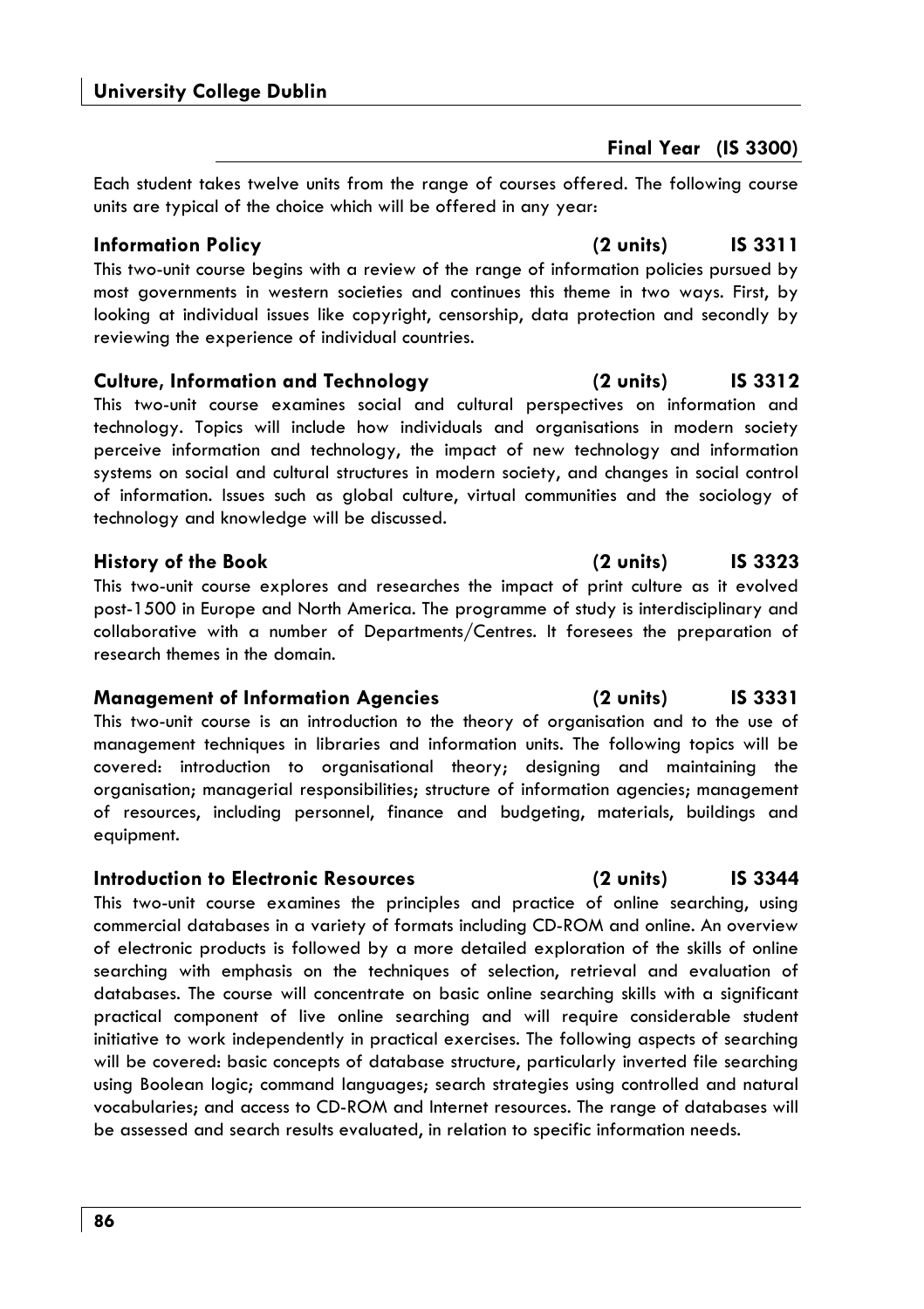This two-unit course introduces significant aspects of children's literature provision in Ireland. Past, present and emerging trends are assessed and monitored. The interlocking roles of librarians, teachers and publishers are explored and a basis is developed for future domestic and overseas co-operation.

This two-unit course aims to give students an understanding of some of the principal aspects of computer-mediated publications. It concentrates on online publications disseminated via the Internet or CD-ROM. The course aims to encourage awareness of current technical, commercial and social issues affecting electronic publishing via a case study of one particular electronic publication, the electronic journal. Topics covered include evolution of the ejournal, dissemination methods, document formats and economic issues. The course also has a substantial practical element; students will learn how to publish on the World-Wide Web using HTML (Hypertext Markup Language). IS 2265 *Presentation of Electronic Information* is a prerequisite for IS 3365.

# **Librarians and Information Seeking**

**in the 21st Century Workplace (2 units) IS 3418** 

This is a two-unit advanced seminar course that trains students to understand and thereby act as intermediaries in the information worlds of professionals who work in traditional and new flexible work environments. Students will explore theories of information behaviour, landmark studies and current research in this field and then apply this knowledge to library and information services in different work contexts.

# **European Information Markets (2 units) IS 3446**

The two-unit course is introduced by outlining the formation, structure and purpose of the European Union and the concept of an information market. The emergence of a European information industry, supported by rapid, innovative advances in information and communications technologies and which now offers a wide range of information products and services, is critically reviewed. Current markets for electronic on-line databases (including interactive videotex services and real-time and reservations systems), portable compact disk (CD) databases, value added network (VAN) services (including e-mail, EDI and POS services) and new audiotext services are evaluated. Comparisons are made between market trends within the European Union, in the context of an environment that is multi-lingual and multi-cultural and is composed of national economies at various stages of development. Progress in the European information market is also compared with developments in the United States and Japan. The course concludes with a review of the electronic information services in market in Ireland.

## **Literature for Children (2 units) IS 3347**

# **Web Publishing (2 units) IS 3365**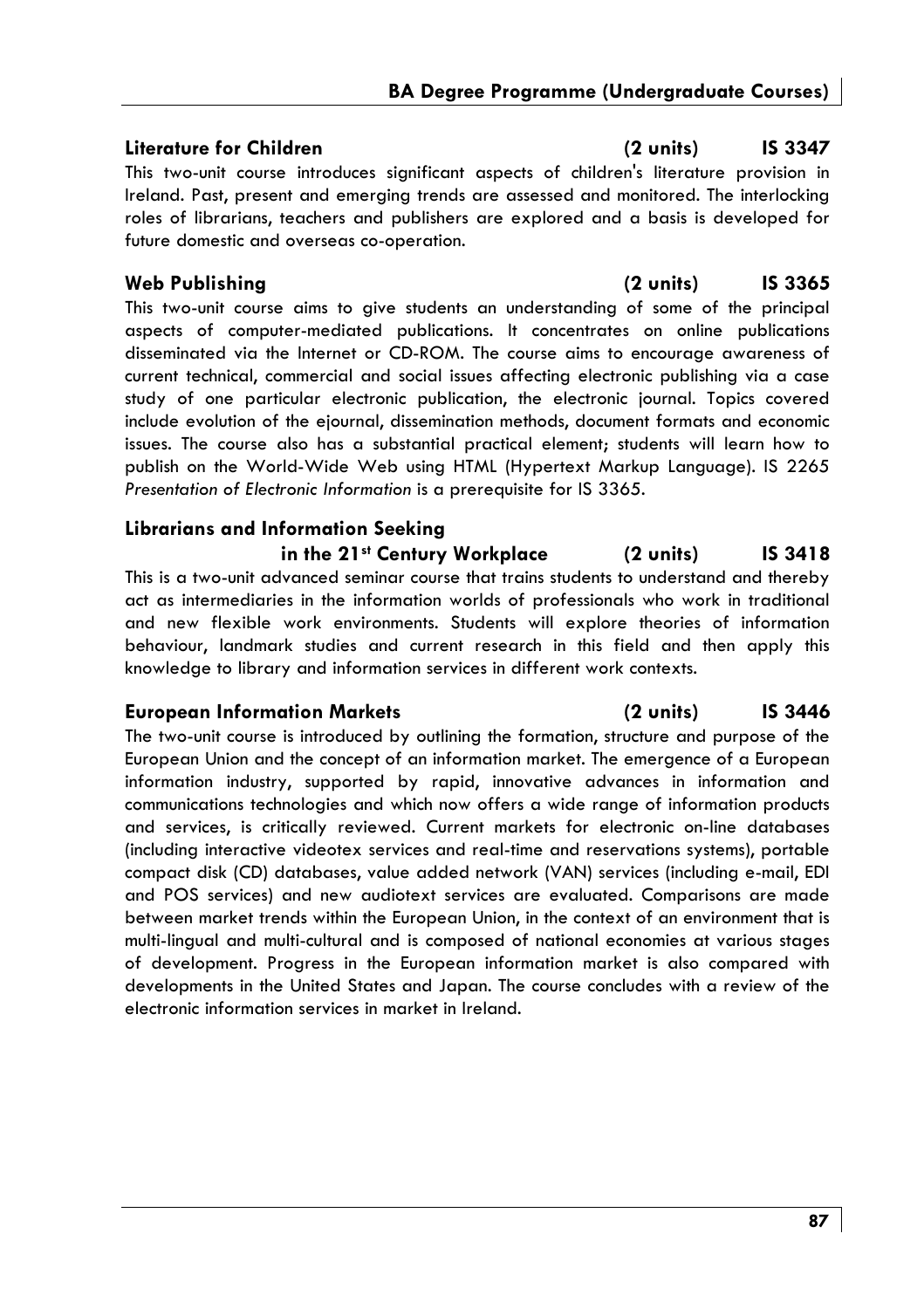## **Telecommunications and Networks (2 units) IS 3461**

Technical developments which allow data to be communicated to, and from, a computer system are surveyed in this two-unit course. Goals of the course will be: (1) to learn about recent developments in information and communications; technologies and the internet applications that derive from them; (2) to provide a framework for understanding recent changes in telecommunications, as well as prospects for future developments in telematics; (3) to critically evaluate the quality and value of information resources available via networks; (4) to assess the relevance and implications of telecommunications developments for libraries and other information providers; (5) to discuss theories of computer mediated communication, examine how people and organisations are using conferencing, internet and other telematic applications to exchange information and what problems are emerging; (6) to learn about the problems of operating networks and conferencing systems, as well as design issues for novices facing such programmes.

# **Early (Including Medieval) Irish**

## **First Year (EMIR 1000)**

- EMIR 1001 History of Early Irish Literature.
- EMIR 1002 Outline of Early Irish Social, Religious and Cultural Institutions.
- EMIR 1003 **Introduction to Old and Middle Irish.**
- EMIR 1004 Elementary study of selected early Irish texts in prose and verse.
- A reading list will be available at the beginning of term.

## **Second Year (EMIR 2000)**

## *Major Subject (deemed equivalent to twelve units)*

| <b>EMIR 2001</b> | Early Irish Grammar                           |
|------------------|-----------------------------------------------|
| <b>EMIR 2002</b> | Studies in Early and Middle Irish Literature. |
| <b>EMIR 2003</b> | Study of Selected Texts I                     |
| <b>EMIR 2004</b> | Selections from Early Irish poetry.           |
| <b>EMIR 2005</b> | Study of Selected Texts II                    |
| <b>EMIR 2006</b> | Study of Selected Texts III                   |
| <b>EMIR 2MIN</b> | Minor Subject in Celtic Studies (Mode III)    |

As a minor subject in Celtic Studies, Early Irish may be taken initially in the Second Year. This course will have a more marked linguistic orientation than the First Year course. Courses will be chosen from the above list in consultation with the Department.

## *Cúrsa do mhic léinn na Nua-Ghaeilge (ach amháin i Modh III).*

Gramadach na Sean-Ghaeilge agus forás na teanga. Prós agus filíocht na Sean- agus na Meán-Ghaeilge (toghfar téacsanna).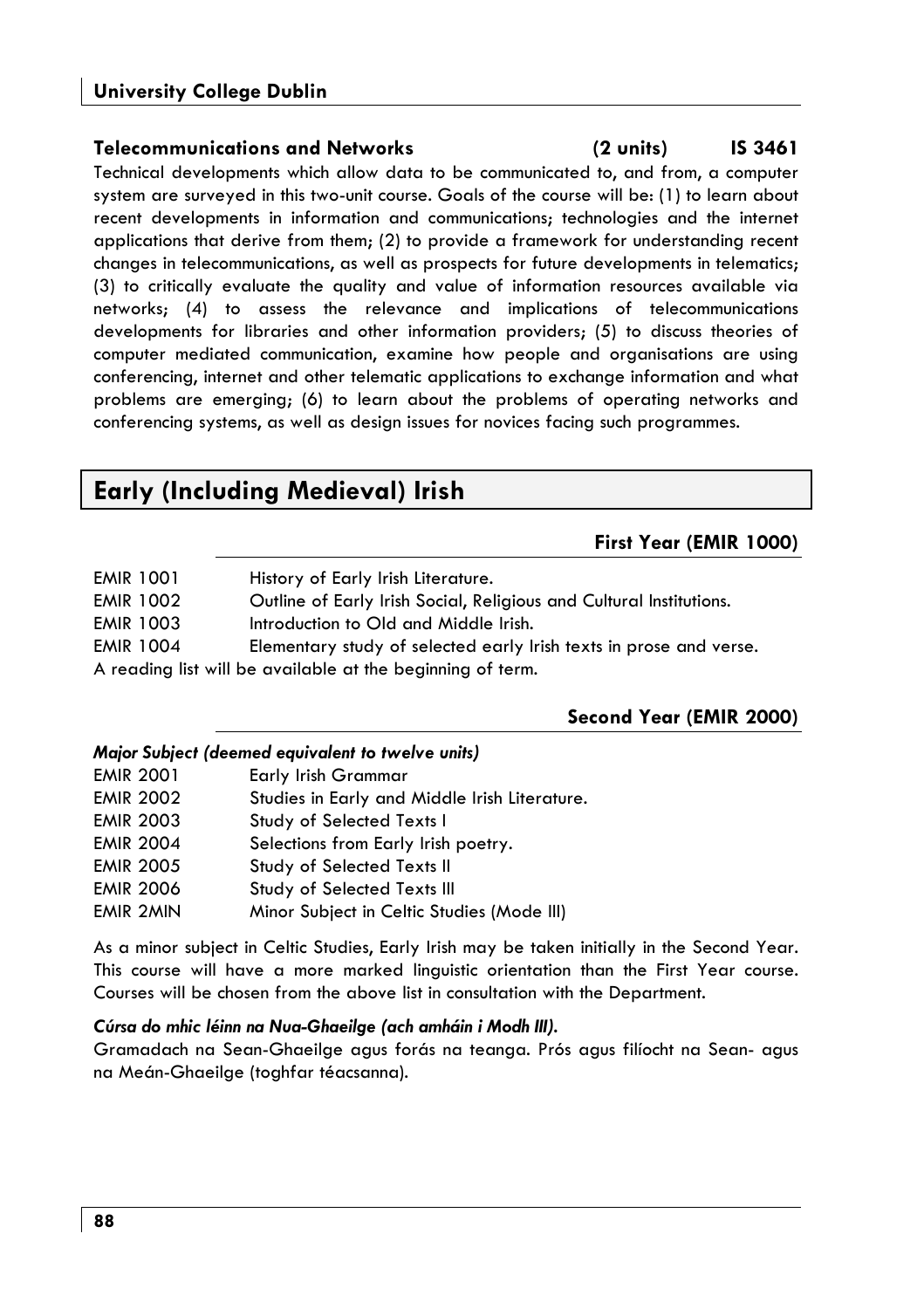## **Final Year (EMIR 3000)**

|                  | Major Subject (deemed equivalent to twelve units) |
|------------------|---------------------------------------------------|
| <b>EMIR 3001</b> | Extended Study of Old Irish Language              |
| <b>EMIR 3002</b> | <b>Selected Specialised Literary Texts</b>        |
| <b>EMIR 3003</b> | Analysis of Middle Irish Texts                    |
| <b>EMIR 3004</b> | Studies in Selected Legal Texts                   |
| <b>EMIR 3005</b> | Studies in Selected Historical Texts              |
| <b>EMIR 3006</b> | Studies in Selected Ecclesiastical Texts          |
| <b>EMIR 3MIN</b> | Minor Subject in Celtic Studies (Mode III)        |

Study of early Irish language, literary history and texts. Courses will be chosen from the above list in consultation with the Department.

## *Cúrsa do mhic léinn na Nua-Ghaeilge (ach amháin i Modh III).*

Gramadach na Sean-Ghaeilge agus forás na teanga. Prós agus filíocht na Sean- agus na Meán-Ghaeilge (tochfar téascanna). Stair na litríochta.

# **Irish Folklore**

Courses not offered.

## **Second Year (IRFL 2000)**

**First Year** 

*Major Subject in Celtic Studies, Mode III (deemed equivalent to twelve units)*  Lectures and seminars will be offered on the following topics:

- 1. Field work and archiving.
- 2. Folk narrative.
- 3. Belief and custom.
- 4. Folklife.

Since a high proportion of the material is in the Irish language, students cannot be accepted until they can show the necessary competence in that language. Knowledge of a second modern language is also desirable.

Students will be expected to take part in field trips and individual fieldwork.

A reading list will be available at the beginning of term.

## **Final Year (IRFL 3000)**

*Major Subject in Celtic Studies, Mode III (deemed equivalent to twelve units)* 

A course of study in Irish Folklore in continuation of work done in the Second Year with special reference to:

- 1. Research methods.
- 2. Folk narrative.
- 3. Aspects of folk belief.
- 4. Social tradition.

A reading list will be available at the beginning of term.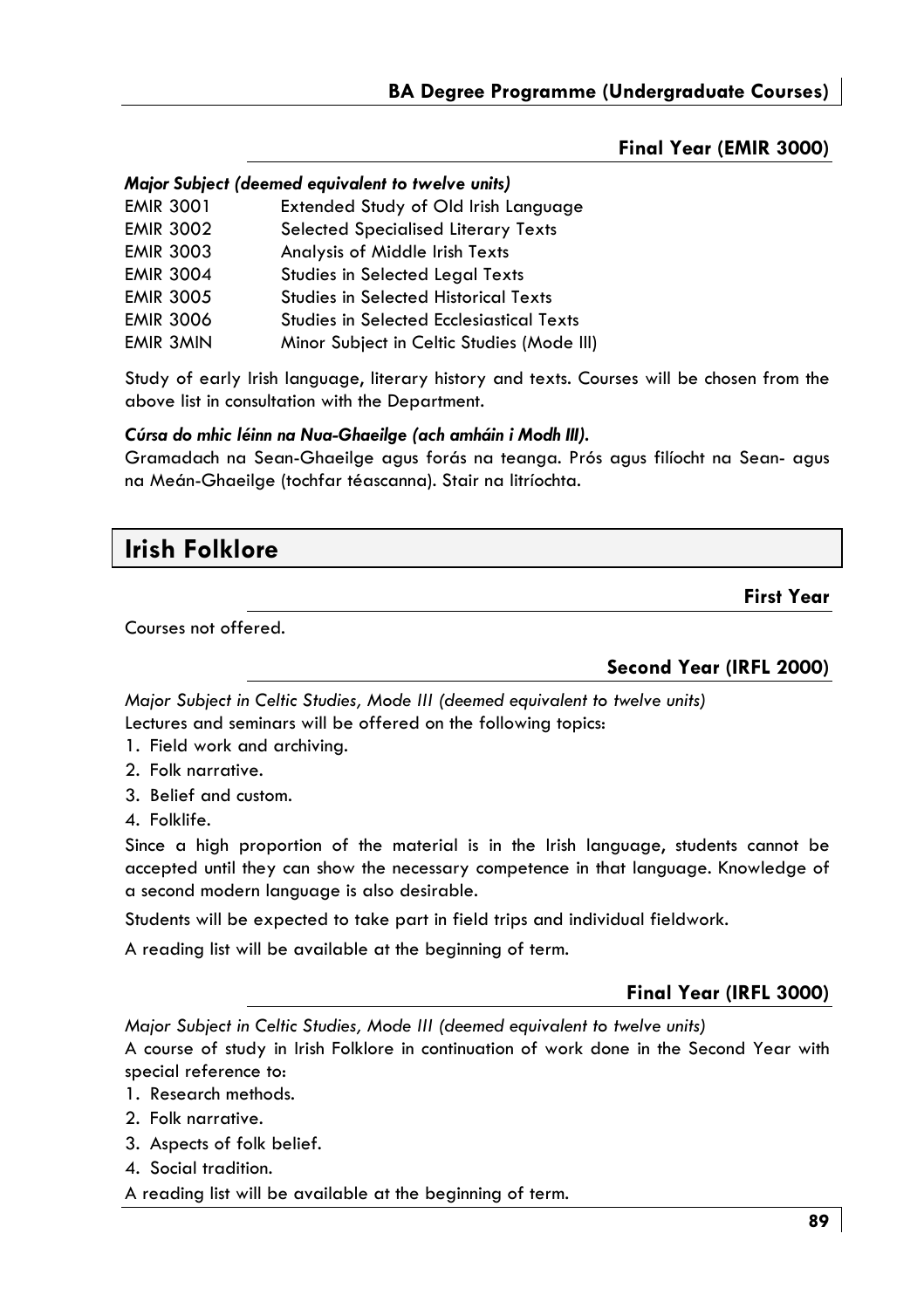# **Italian**

No prior knowledge of the language is required; beginners are given an intensive language course which aims to bring them up to the level of non-beginners by the end of the First Year and to allow them to cope with the demands of the various language and literature courses in their Second and Final Years.

The three-year Italian programme is designed to make students proficient in the four language skills (reading, writing, listening and speaking) and to familiarise them with the history and culture of Italy from the Middle Ages to the present. Particular attention is paid to the culture of different periods and to ways of reading and interpreting literature.

Students proceeding to a Degree in Italian are normally required to spend a total of at least three months in Italy during the period of their undergraduate studies. Exceptions may be made in special circumstances. The Department will provide help and advice for those visiting Italy to satisfy this requirement.

Booklists and further information about courses will be supplied by the Department.

## **First Year (ITAL 1000)**

The main emphasis in First Year Italian is on language: two-thirds of all classes are language classes (grammar classes, reading classes, language laboratory sessions and conversation classes), and half the marks in the examination are allocated to language work. But courses are also given on the history of modern Italy and on twentieth-century literary texts, thus consolidating the student's grasp of the contemporary language.

There are separate language classes for beginners and non-beginners, but otherwise all students are taught together and take the same examination at the end of the year. This is because many students discover their ability and interest in languages only when they come to university. A proportion of the marks in the examination will be allocated to written work presented during the year. In order to be admitted to the examination, students must have attended all classes throughout the year and carried out all assignments.

## **Second Year (ITAL 2000)**

Six units are taken in each semester, as follows:

### *First Semester*

## **Italian Language (3) ITAL 2011**

Comprehension; translation from and into Italian; prose composition; conversation.

### **Italian Language and Literary Culture (1) ITAL 2012**

The external (non-technical) history of the Italian language and of the cultural forms in which it manifested itself between its origins and the Renaissance.

## **90**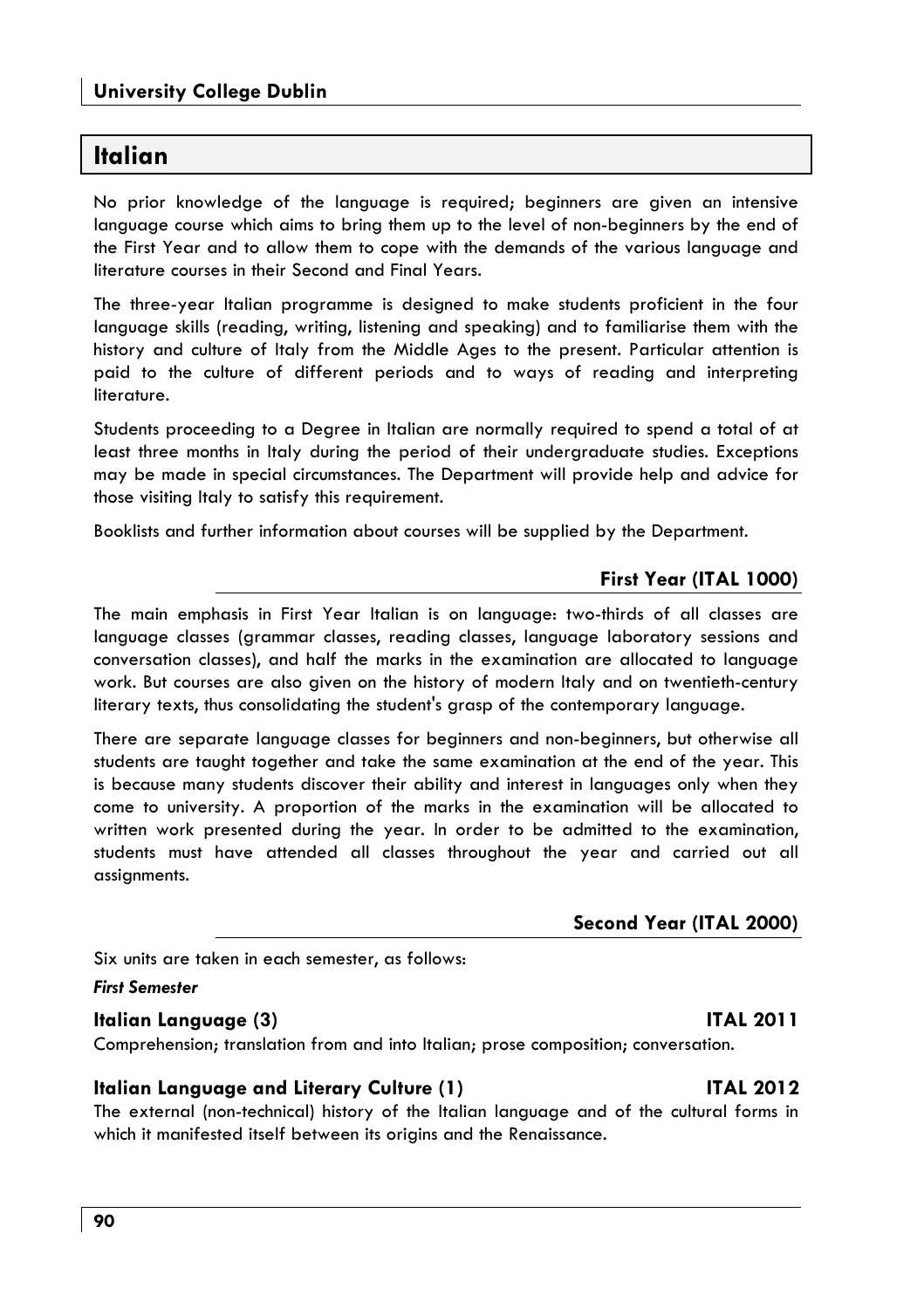# **Italian Literary Texts (2)** ITAL 2013

Including Machiavelli (Mandragola), Calvino (Il sentiero dei nidi di ragno), Ginzburg (Lessico famigliare) and Sciascia (Il contesto).

## *Second Semester*

# **Italian Language (3) ITAL 2021**

Comprehension; translation from and into Italian; prose composition; conversation.

# **Italian Language and Literary Culture (1) ITAL 2022**

The external (non-technical) history of the Italian language and of the cultural forms in which it has manifested itself between the Renaissance and the present.

# **Italian Literary Texts (2)** ITAL 2023

Including Dante (*Inferno)*, Petrarch (lyric poetry) and Manzoni *(I promessi sposi*).

# **Final Year (ITAL 3000)**

Six units are taken in each semester, as follows:

*First Semester* 

## **Italian Language (3)** ITAL 3011

Comprehension; translation from and into Italian; prose composition; conversation.

# **Aspects of Italian Cultural History (3) ITAL 3012**

Including Dante (*Purgatorio*), Ariosto *(Orlando furioso),* Machiavelli (political writings), and one optional area of study to be selected from the following:

> Italian Syntax The Renaissance in the Kingdom of Naples Poetry and Drama in the Operatic Theatre Twentieth-century 'Insular' Historical Fiction Ungaretti and Montale

These optional elements are not necessarily all available in any one year.

## *Second Semester*

# **Italian Language (3) ITAL 3021**

Comprehension; translation from and into Italian; prose composition, conversation.

# **Aspects of Italian Cultural History (3) ITAL 3022**

Including eighteenth and early nineteenth-century literature (Goldoni, Alfieri, Foscolo), Modernist fiction, and one optional area of study to be selected from the following:

> Italian Sociolinguistics Dante, Paradiso Leopardi Selected Writings of Luigi Pirandello Selected Twentieth-century Women Writers

These optional elements are not necessarily all available in any one year.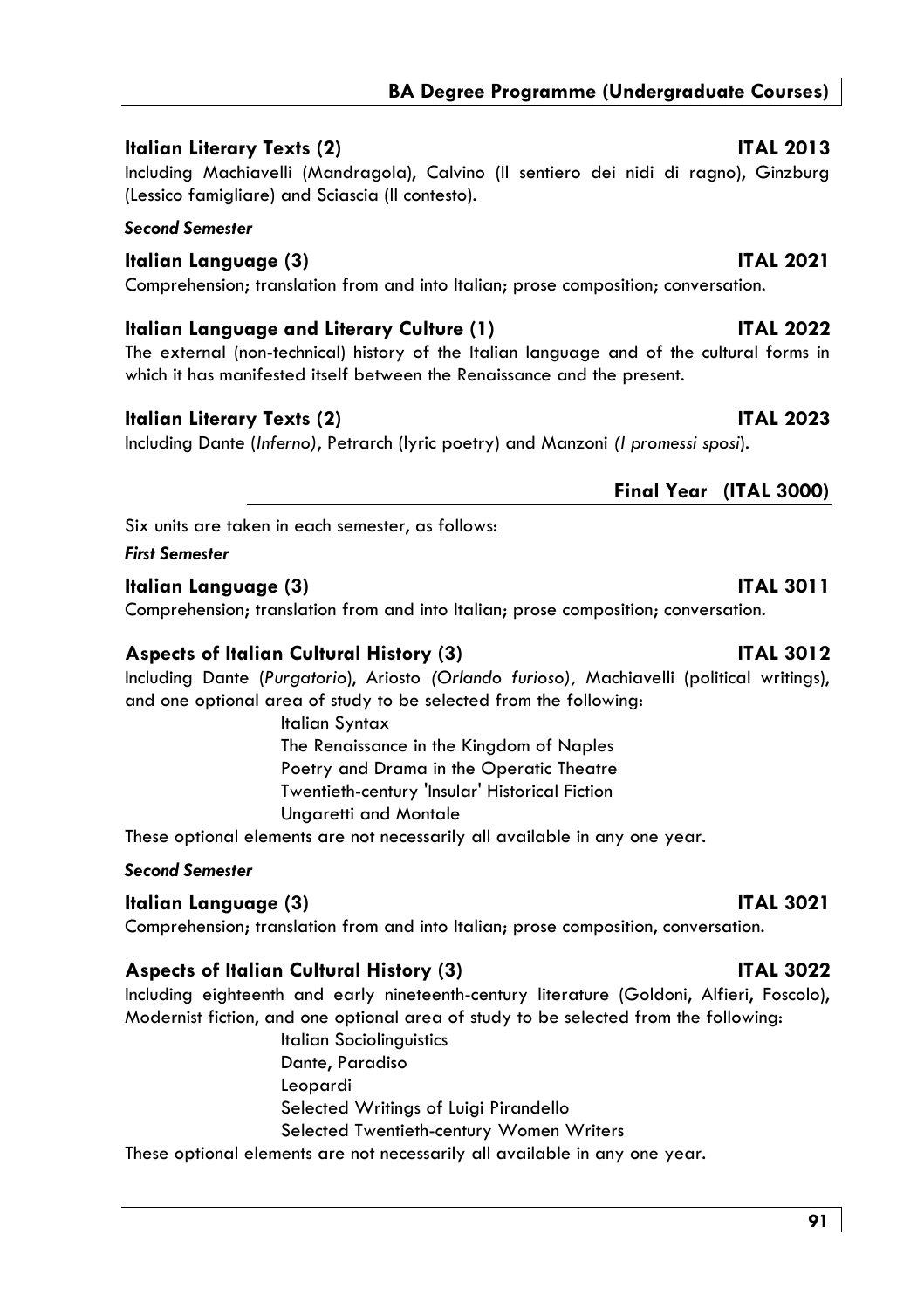# **University College Dublin**

# **Latin**

**First Year Mode A (LAT 1000)** 

*Students must have a good standard in Latin to enter this course.* 

# **Latin Literature: The Late Republic LAT 1002**  (each of the following courses is taught by weekly reading classes throughout one semester) *(a) The Life and Times of Cicero*  Cicero *Pro Caelio* (ed. Austin, OUP). In addition students will read a selection from *Cicero Letters* (ed. Shackleton Bailey, CUP).

*(b) Poetry of Passion and Intellect: Catullus and Lucretius Catullus: The Shorter Poems* (ed. Godwin, Aris & Phillips)

Lucretius *De Rerum Natura* 5. 925-1457

# **Translation Skills LAT 1003**

The aim of this course is to help students to become proficient in translating Latin. The course begins with a revision of basic Latin grammar; two classes per week throughout both semesters are devoted to the translation and discussion of Latin prose/verse passages.

# **Roman History: The Fall of the Roman Republic. LAT 1004**

Students taking *Latin* and *Greek and Roman Civilization* will, in place of LAT 1004, read extra passages from *Cicero Letters* (ed. Shackleton Bailey, CUP).

# **Mode B (LAT 1001)**

*This course is intended only for students who have done little or no Latin previously.* 

# **Latin Language LAT 1005**

The course is designed for beginners and aims to offer comprehensive knowledge and understanding of the Latin language. Students will have four classes per week throughout the year. By the end of the year students should be able to read Latin prose and verse texts. The textbook is *Wheelock's Latin.*

# **Roman History: The Fall of the Roman Republic LAT 1007**

Students taking *Latin* with *Greek and Roman Civilization* will, in place of LAT 1007 study extra passages from *Wheelock's Latin.*

## **92**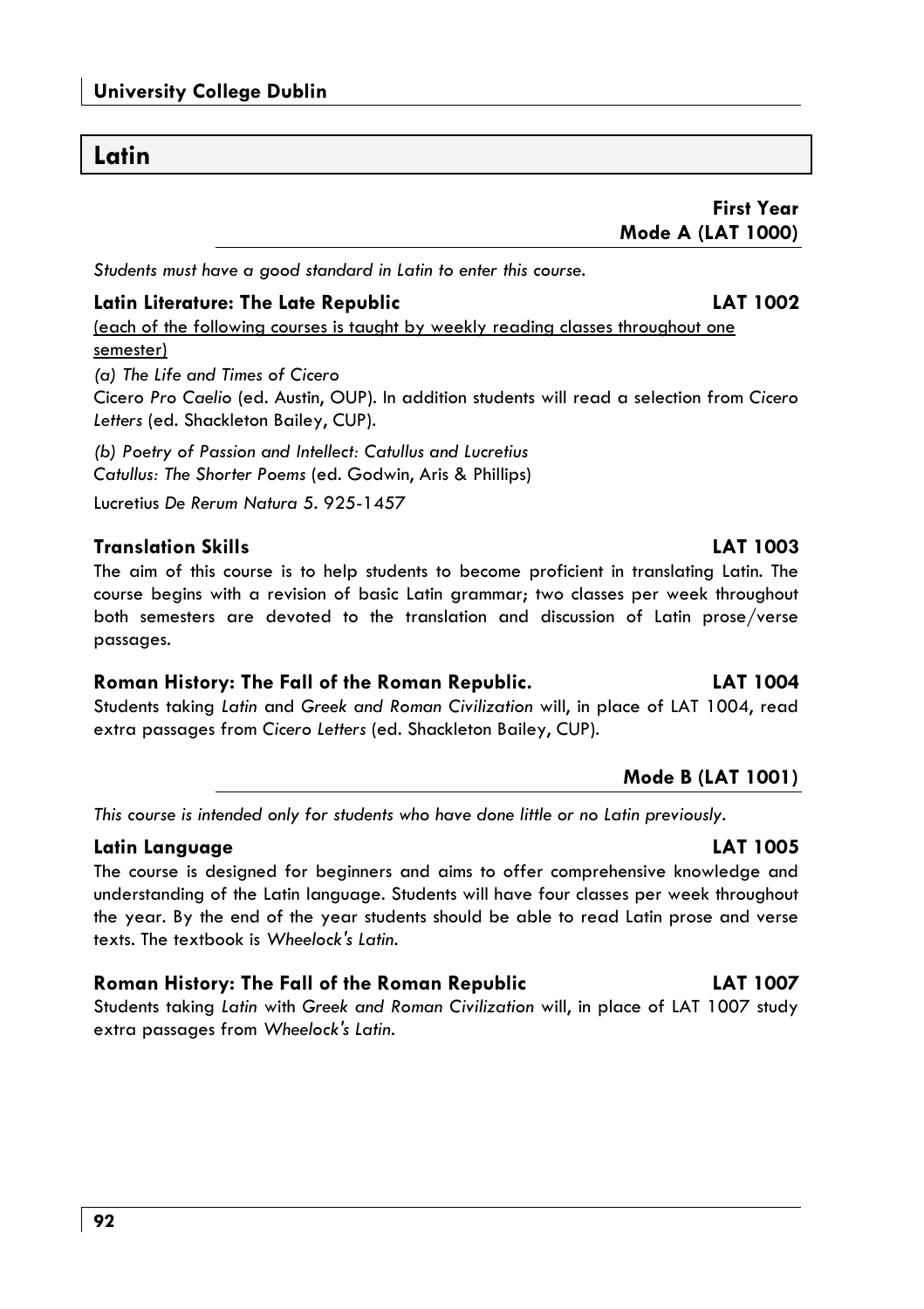# **Second Year Mode A (LAT 2000)**

### *Deemed equivalent to twelve units*

# **Latin Literature: From Republic to Empire LAT 2002**

(each of the following courses is taught by weekly reading classes throughout one semester)

*(a) Introduction to Roman Epic:* Virgil's *'Aeneid'* 

The course aims to explore the language and the poetic technique of the most representative writer of Roma epic poetry: Virgil, *Aeneid* 8 (the future site of Rome) will form the core of the course. In addition students will read *Aeneid* 2.

### *(b) The Poetry of Horace*

This course serves as an introduction to Horace as a lyric poet through a reading of *Odes*  Book 3 (ed. Goold & Whiteley, BCP). The poems of this book reveal Horace's own persona, his relationship to earlier poets and his public commitment to an ideal of Roman Society. Special attention will also be paid to Horace's poetic craftmanship.

*(c) Foundations of Rome: Livy and Augustus* 

The course text is Livy Book 1 (ed. Goold & Whiteley, BCP). In addition students will read the *Res Gestae Divi Augusti*.

## **Translation Skills LAT 2003**

The aim of this course is to help students to become proficient in translating Latin. The course begins with a revision of basic Latin grammar; two classes per week throughout both semesters are devoted to the translation and discussion of Latin prose/verse passages.

## **Roman History: The Early Roman Empire LAT 2004**

The Roman Empire from the assassination of Caesar to the natural death of Hadrian with particular emphasis on the role of Augustus in the establishment of the imperial system. The course explores the empire through a series of themes, such as the Senate, the Army, the People, Italy, Rome's subjects, and the Imperial Cult. Among the evidence used will be Tacitus' *Annals*, Suetonius' *Lives of the Caesars*, and selected inscriptions.

## **Mode B (LAT 2001)**

### *Deemed equivalent to twelve units*

**Latin Literature: From Republic to Empire LAT 2005**  (each of the following courses is taught by weekly reading classes throughout one semester)

*(a) Introduction to Augustan Poetry* 

The course aims to explore the language and the poetic technique of the most representative writer of Roman epic poetry: Virgil, *Aeneid* 8 (the future site of Rome) will form the core of the course. In addition students will read a selection of Horace's *Odes*  from *Wheelock*.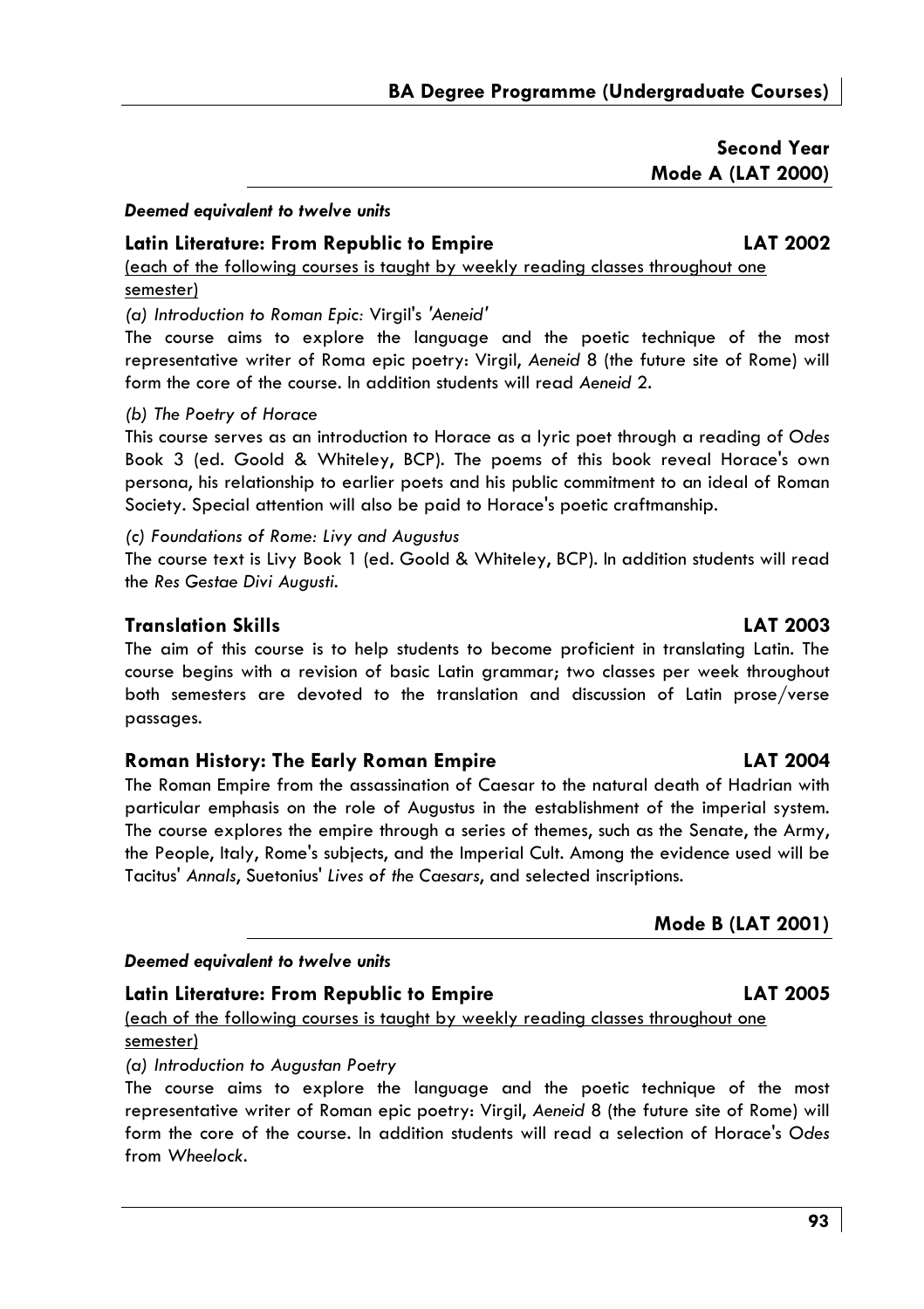### *(b) Poetry of Passion*

Catullus, a minor Roman nobleman of the first century BC, rejected a life of political service for the life of leisure and poetry. His works provide the first example in Latin literature of the personal love poem. The course text is *Catullus: the Shorter Poems* (ed. Godwin, Aris & Phillips). In addition students will read selections from Martial taken from *Wheelock's Latin*.

### *(c) Foundations of Rome: Livy and Augustus*

Livy Book 1 (ed. Goold & Whiteley, BCP). In addition students will read the *Res Gestae Divi Augusti*.

## **Translation skills LAT 2006**

The aim of this course is to help students to become proficient in translating Latin. The course begins with a revision of basic Latin grammar; two classes per week throughout both semesters are devoted to the translation and discussion of Latin prose/verse passages.

## **Roman History: the Early Roman Empire LAT 2007**

The Roman Empire from the assassination of Caesar to the natural death of Hadrian with particular emphasis on the role of Augustus in the establishment of the imperial system. The course explores the empire through a series of themes, such as the Senate, the Army, the People, Italy, Rome's subjects, and the Imperial Cult. Among the evidence used will be Tacitus' *Annals*, Suetonius' *Lives of the Caesars*, and selected inscriptions.

| Final Year (LAT 3000) |               |  |
|-----------------------|---------------|--|
|                       | Modes A and B |  |

## *Deemed equivalent to twelve units*

### **Latin Literature: The Age of Empire LAT 3001**

(each of the following courses is taught by weekly reading classes throughout one semester)

*(a) Opposition to Empire* 

This course is centred on Tacitus' *Agricola*, in which one Briton describes the Romans thus 'They plunder the whole world: and having exhausted the land, they now scour the sea. To robbery, murder and pillage, they give the false name of Empire, and when they make a wilderness they call it Peace.' This very modern sounding criticism of imperialism comes from the pen of one of the most cynical, biting and intelligent writers there has been.

*(b) Belated Epic: Ovid and Lucan*  Ovid *Metamorphoses* 3 & 4 (ed. Hollis OUP). In addition students will also read Lucan *Civil War* 7 (ed. Dilke BCP).

*(b) Literature of Disengagement: Seneca and Juvenal* 

Seneca *Letters* (ed. Costa, BCP). In addition students will also read Juvenal *Satires* 1,3 and 10 (ed. Rudd and Courtney, Bristol Classical Press).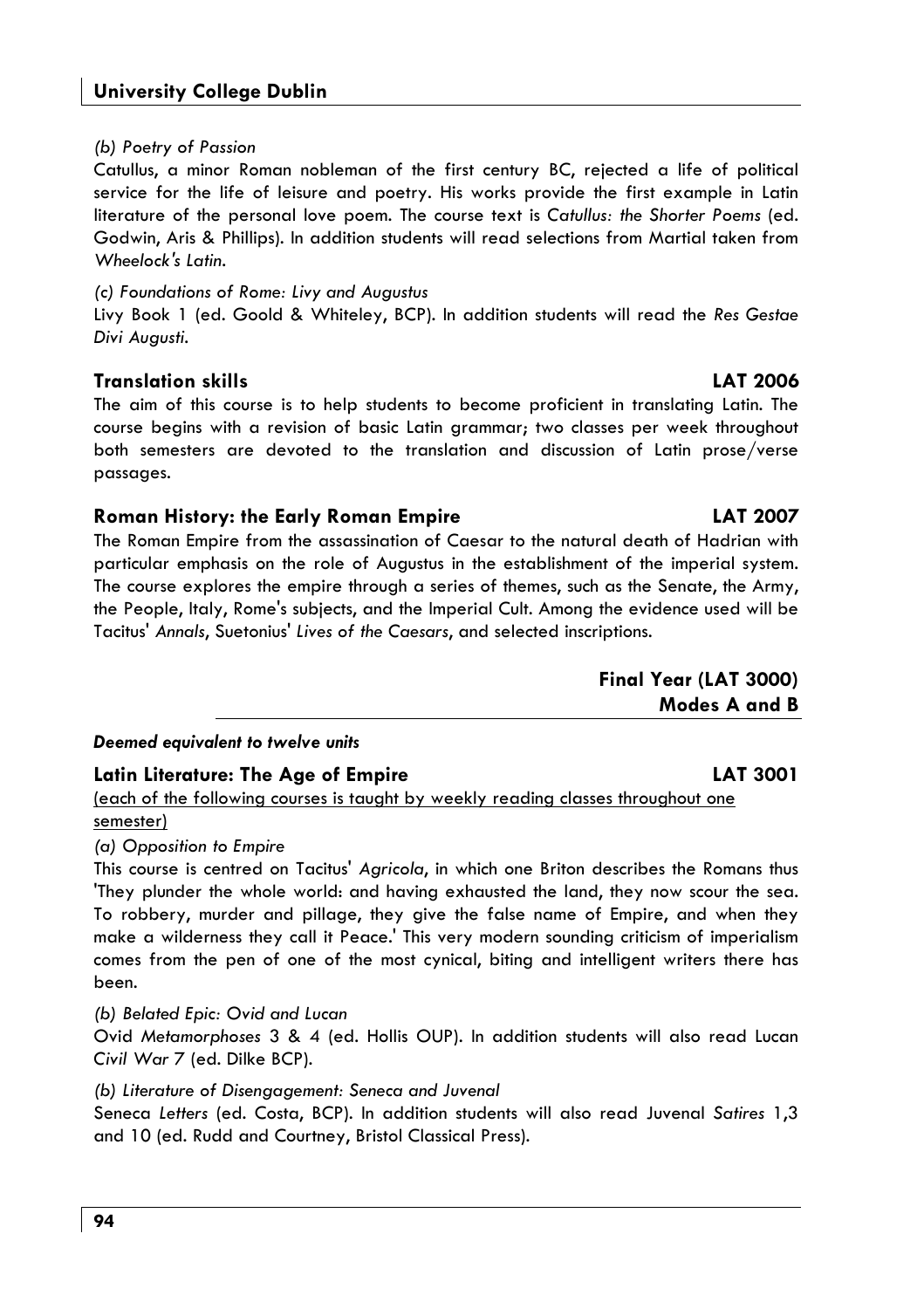## **Translation skills LAT 3002**

The aim of this course is to help students to become proficient in translating Latin. The course begins with a revision of basic Latin grammar; two classes per week throughout both semesters are devoted to the translation and discussion of Latin prose/verse passages.

**In addition to the above courses,** students will be required to choose one from the following list of courses or, subject to approval by the Head of Department, a student may substitute an extended essay (LAT 3004) of approximately 12,000 words.

- LAT 3005 Roman History, 60-50 BC
- LAT 3016 Spartacus and the Slave Wars
- LAT 3022 Epic after Virgil: Ovid and Lucan
- LAT 3024 Power, Politics and Parody in Ancient Rome
- LAT 3029 Special Subject

# **Linguistics**

Linguistics is concerned with the study of language, what are its building blocks and how they are arranged; how it evolves through time; how it is acquired; and how it is used. Because language pervades most aspects of human behaviour, Linguistics inevitably overlaps (or interfaces) with a broad range of subject areas in Arts, Humanities and Sciences, ranging from (Foreign) Languages and Cultures to Psychology, Philosophy and Sociology, to Computer Science, Cognitive Science, Speech Therapy and others.

The Linguistics Department aims to offer courses in most major areas in Linguistics, and in as many interface areas as possible. This aim is partly reflected in the organisation of courses into Core courses and Options in the Second and Final Years. The Core courses ensure that students have the necessary knowledge of the building blocks of language and how they are structured to appreciate the issues that arise at the interface levels, e.g. how language interacts with other cognitive functions, social norms and cultural differences, the outside world, and so on.

The *First Year* programme consists of introductory courses designed for students with little or no prior knowledge of Linguistics. Collectively, they are intended to cover as many core and interface areas as possible, with the aim of providing students with a good overview of the subject. First Year students are expected to take all courses listed below (under First Year) equally distributed over two semesters. Courses take place over one semester (see the Departmental Handbook for the distribution of the courses over the two semesters). In addition, First Year students are expected to attend the following:

- (a) a weekly Lab session in the First Semester *and*
- (b) a weekly tutorial hour in both semesters.

The Second and Third Year programmes consist of Core Courses and Options. In each year, students are expected to take FOUR core courses (two in each semester) and TWO options (one in each semester). This gives a total of twelve course units per year (six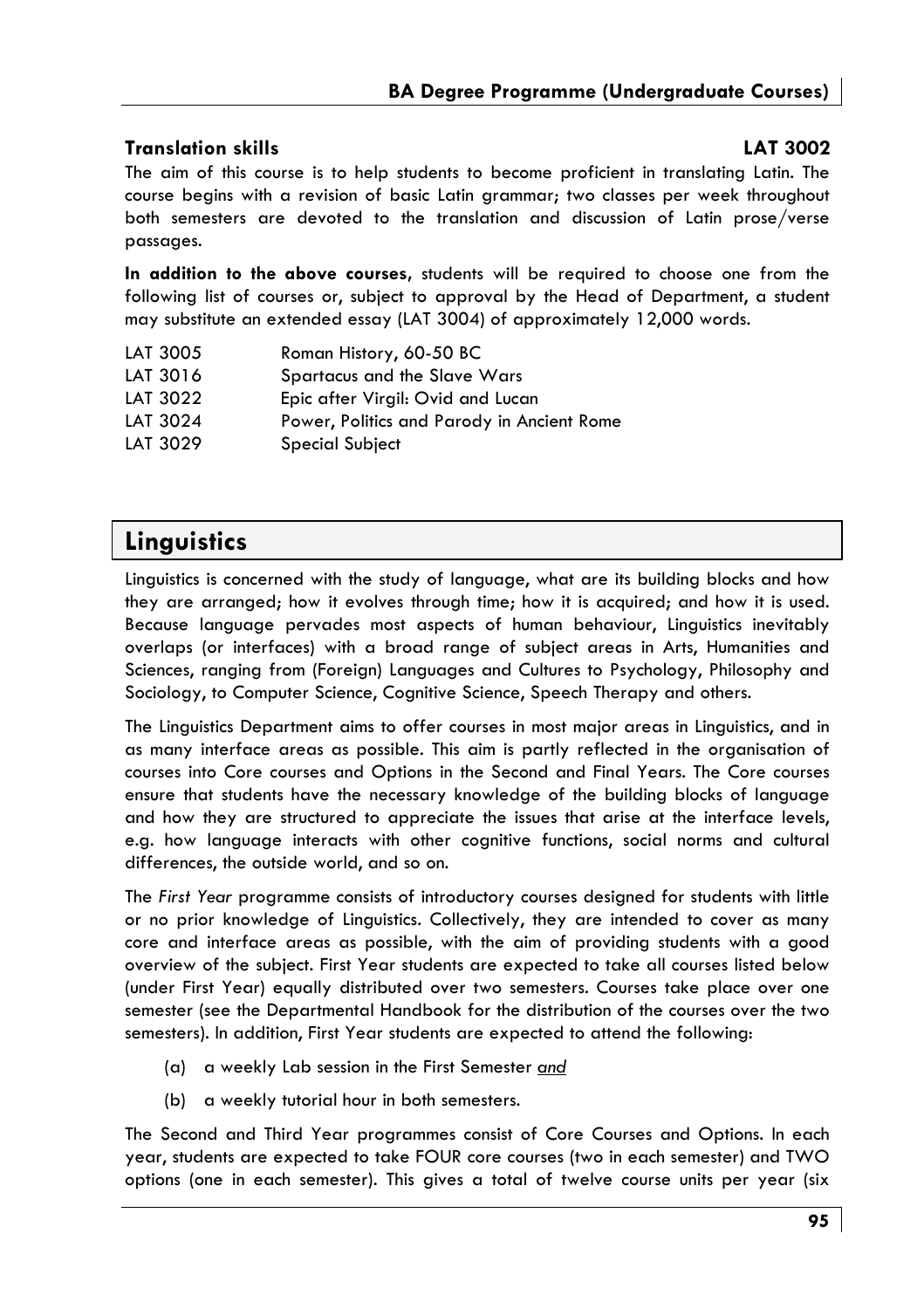course units in each semester). All core courses and options are worth two course units each, and take place over one semester. In choosing their options, students must take into consideration information relating to prerequisites and distribution over the two semesters. Students must consult the Departmental Handbook for additional information, including availability and overlap.

*Note: The provision of a course in any particular year is subject to the availability of staff and, in the case of an option, to its selection by a sufficient number of students. Certain optional courses may only be available timetable permitting.* 

### **First Year (LING 1000)**

## **Sounds and Sound Structures LING 1010**

This course is an introduction to the area of Linguistics that deals with the study of the sounds found in human languages, in particular, how they are produced (Phonetics), and to the related area that deals with how sounds are distributed and structured in particular languages (Phonology). The course involves additional Lab sessions designed to enhance listening skills (i.e. ear-training) and develop expertise in transcription.

## **Language Use and Communication LING 1011**

This course investigates how language is used and manipulated to achieve the desired effects in various forms of communication, taking into consideration the medium of delivery (e.g. spoken versus written language, words versus images), the setting (e.g. formal versus informal settings), the nature of the audience (mass versus professional), among other things. One of the main objectives of the course is to examine how these parameters influence the various strategies of communication used.

## **Word Structure and Meaning LING 1012**

This course is an introduction to the area of linguistics that deals with the derivation of complex words from smaller bits of language, and how different combinations lead to different word meanings (Morphology), e.g. 'rice-pudding' is a type of pudding whereas 'pudding-rice' is a type of rice.

## **Languages of the World LING 1013**

This course is an introduction to the area of Linguistics that deals with the classification of languages along genetic lines, leading to language families (genetic classification), and typological lines, leading to language groups based on similarities in sound systems, word order and so on (Typological classification).

## **Language Disorders LING 1014**

This course is an introduction to the area of Linguistics that concerns itself with the study of language disorders (Neurolinguistics). The overall objective is to see how linguistics concepts and analytical tools are necessary for a proper understanding of the curious patterns of language breakdown (types of disorders), and conversely, how the patterns of language breakdown shed light on our understanding of how language works and how it is represented in the mind/brain. The disorders discussed range from genetically determined disorders (such as Specific Language Impairment (SLI)), which affect children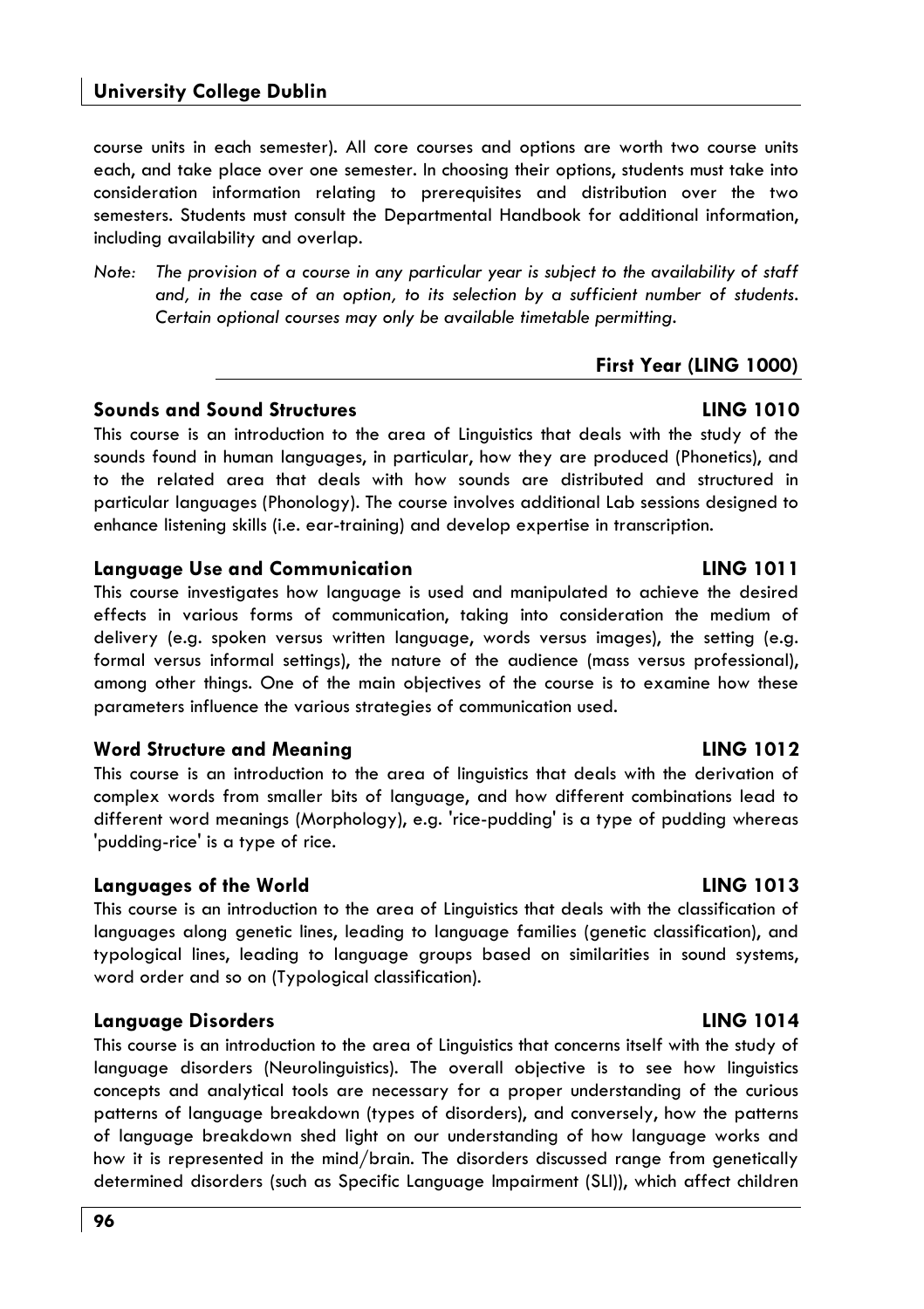acquiring their first language, to disorders acquired as a consequence of trauma to the language centres of the brain (such as Anomia and Agrammatism in Broca's Aphasia), which affect individuals who previously had a normally functioning language.

### **Language in Social Context LING 1015**

This course is an introduction to the area of linguistics that deals with language use in relation to social and cultural contexts (Sociolinguistics). It examines how language is used and perceived in relation to a number of social and cultural variables, including the following: regional and social variation; gender differences; bilingual and multilingual settings; language choice; languages in contact; language change; language death; and language attitudes and stereotypes.

### **Language Development LING 1016**

This course is an introduction to the area of Linguistics that deals with language development (or Language Acquisition). It examines both first language acquisition from birth and second language acquisition by individuals who already have a complete first language. Among other things, it includes a survey of known milestones in first and second language acquisition, and compares them with the aim of identifying similarities and differences. The answer to the question whether first and second language acquisition are fundamentally the same or involve entirely different mechanisms sheds significant light not only on how language develops but also on whether there are biological, psychological and maybe also social constraints on its development.

## **Sentence Structure and Meaning LING 1017**

This course is an introduction to the area of Linguistics that deals with how words are organised into phrases and phrases into sentences, and how different patterns of organisation and different structures are associated with different meanings (Syntax). For example, the sentence, 'He kicked the bucket', can have the idiomatic meaning 'he died' in addition to the literal meaning. In contrast the sentence, 'The bucket was kicked by him', can only have the literal meaning even though it is made up of basically the same content words.

## **Second Year (LING 2000)**

All Courses and Options are deemed equivalent to two units.

# *Core Courses*

| <b>LING 2010</b> | Phonology                                                                |
|------------------|--------------------------------------------------------------------------|
| <b>LING 2011</b> | Syntax II                                                                |
| <b>LING 2012</b> | Semantics                                                                |
| <b>LING 2013</b> | Language Variation and Change                                            |
| <b>Options</b>   |                                                                          |
| <b>LING 2014</b> | English as a Global Language                                             |
| <b>LING 2015</b> | Language Evolution                                                       |
| <b>LING 2016</b> | Language in Mind                                                         |
| <b>LING 2017</b> | Minority and Endangered Languages                                        |
|                  | Please consult Departmental Booklet for semester and course descriptions |
|                  |                                                                          |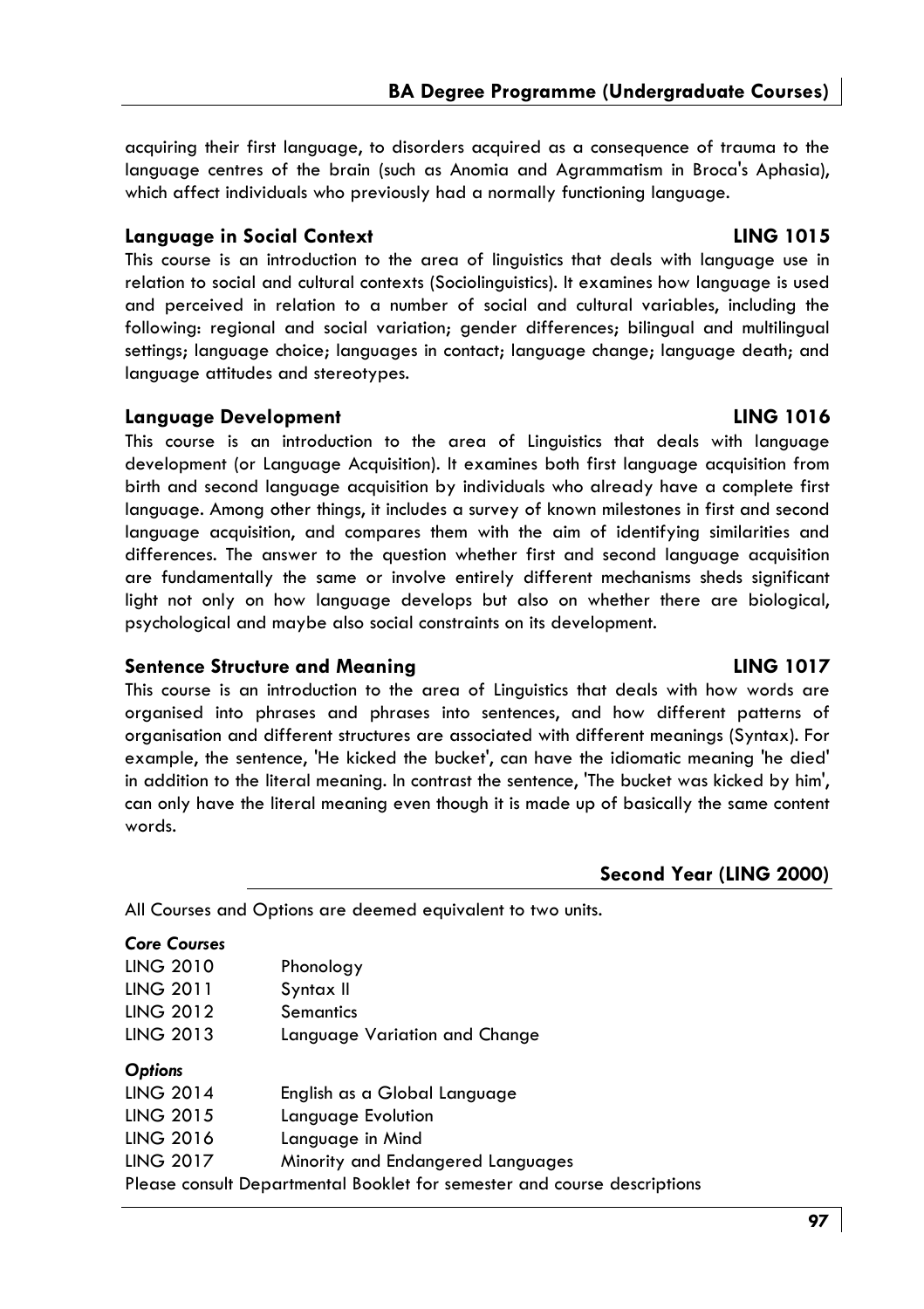# **University College Dublin**

# **Final Year (LING 3000)**

# *Core Courses*

| <b>LING 3010</b> | Phonology III                                                            |
|------------------|--------------------------------------------------------------------------|
| <b>LING 3011</b> | Syntax III                                                               |
| <b>LING 3012</b> | Morphology                                                               |
| <b>LING 3013</b> | Pragmatics                                                               |
| <b>Options</b>   |                                                                          |
| <b>LING 3014</b> | Language, Power and Identity                                             |
| <b>LING 3015</b> | Language Impairment                                                      |
| <b>LING 3016</b> | <b>First Language Acquisition</b>                                        |
| <b>LING 3017</b> | Second Language Acquisition                                              |
|                  | Please consult Departmental Booklet for semester and course descriptions |

# **Logic**

**NOTE:** Logic will not be available as a subject in the session 2004/2005.

# **Mathematical Studies**

### **First Year (MST 1000)**

## **Calculus of a Single Real Variable I MST 1001**

Limits of functions, continuous functions, differentiation from first principles, differentiation techniques, implicit differentiation, differentiable functions, Newton's method, extreme values of functions, mean value theorem and corollaries, graph sketching, optimisation.

## **Calculus of a Single Real Variable II MST 1002**

Integration techniques, fundamental theorem of calculus, inverse functions, natural logarithm and exponential functions, numerical integration, applications of integration to area, length and volume, separable and linear differential equations.

## **Combinatorics and Number Theory MST 1011**

Combinations and permutations, counting arguments, modular arithmetic, Euclidean algorithm, Chinese remainder theorem, Fermat's and Euler's theorems, fundamental theorem of arithmetic.

## Matrix Theory **Matrix Theory MST 1012**

Systems of linear equations and matrices, determinants, vectors in 2-space and 3-space.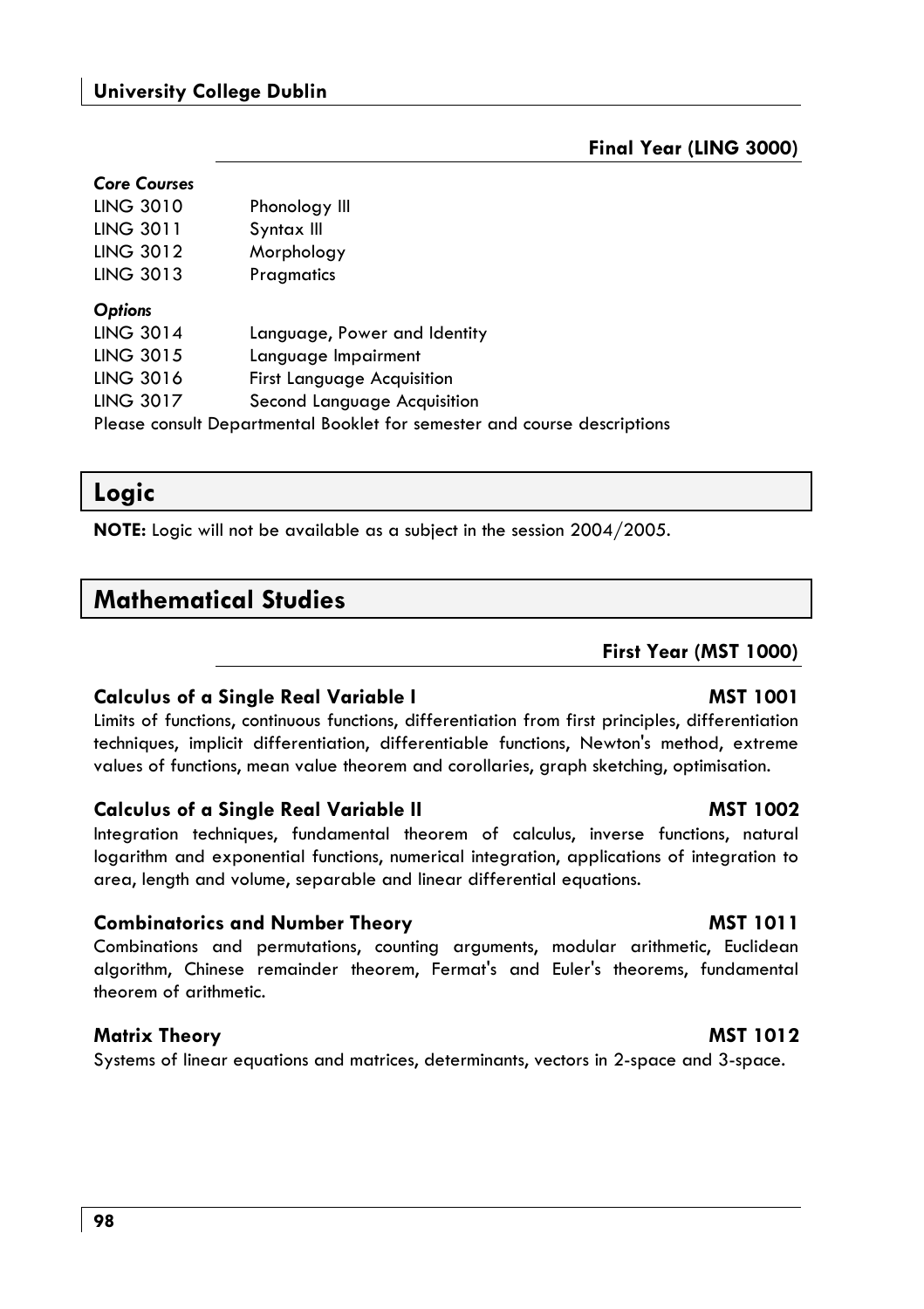**99**

# **Second Year (MST 2000)**

**BA Degree Programme (Undergraduate Courses)** 

# **Calculus of Several Variables (3) MST 2001**

Real-valued functions of two real variables – partial derivatives, critical points, linear approximation, Lagrange multipliers, vector-valued differentiation, chain rule.

Curves – curvature, quadratic approximation.

Complex analysis – complex numbers, de Moivre's theorem, Cauchy-Riemann equations, complex integration.

Line integrals, Fundamental theorem of calculus, double integrals, co-ordinate systems, Green's theorem.

# Algebraic Structures (3) **MST 2013** MST 2013

Sets and logic, equivalence relations, binary operations. Fields – axioms, examples, field of complex numbers, elementary properties of complex numbers. Rings – axioms, examples, units, division rings, integral domains. Polynomials – basic facts, roots, fundamental theorem of algebra. Quaternions – conjugates, norms. Groups – examples, basic facts, cosets, Lagrange's theorem.

# **Introduction to Analysis (3)** MST 2014

The real numbers – axiom of completeness. Sequences and series – limits, monotone convergence theorem, infinite series, Bolzano-Weierstrass theorem, Cauchy criterion, power series, Taylors theorem.

# **Linear Algebra and Computer Mathematics (3) Computer Algebra 2015**

Linear algebra – general vector spaces, subspaces, linear independence, basis and dimension, co-ordinates, change of basis, eigenvalues and eigenvectors, diagonalisation of matrices, complex vector spaces, inner products, lengths and angles, orthonormal bases, the Gram-Schmidt process.

Computer mathematics – using a computer, designing a programme, structured programming, mathematical applications.

# **Final Year (MST 3000)**

Students take the first three courses below and two of the remaining three courses.

# **Analysis (3) MST 3013**

Metric Spaces – definition and examples, continuity, convergence, completeness, contraction mapping principle, applications, compactness, connectedness. Complex analysis – differentiability, complex line integrals, Cauchy's theorem, Cauchy's Integral formula, Cauchy's estimates.

# Algebra and Applications (3) MST 3014

Applications of groups and fields including an introduction to Galois theory. Coding and Cryptography.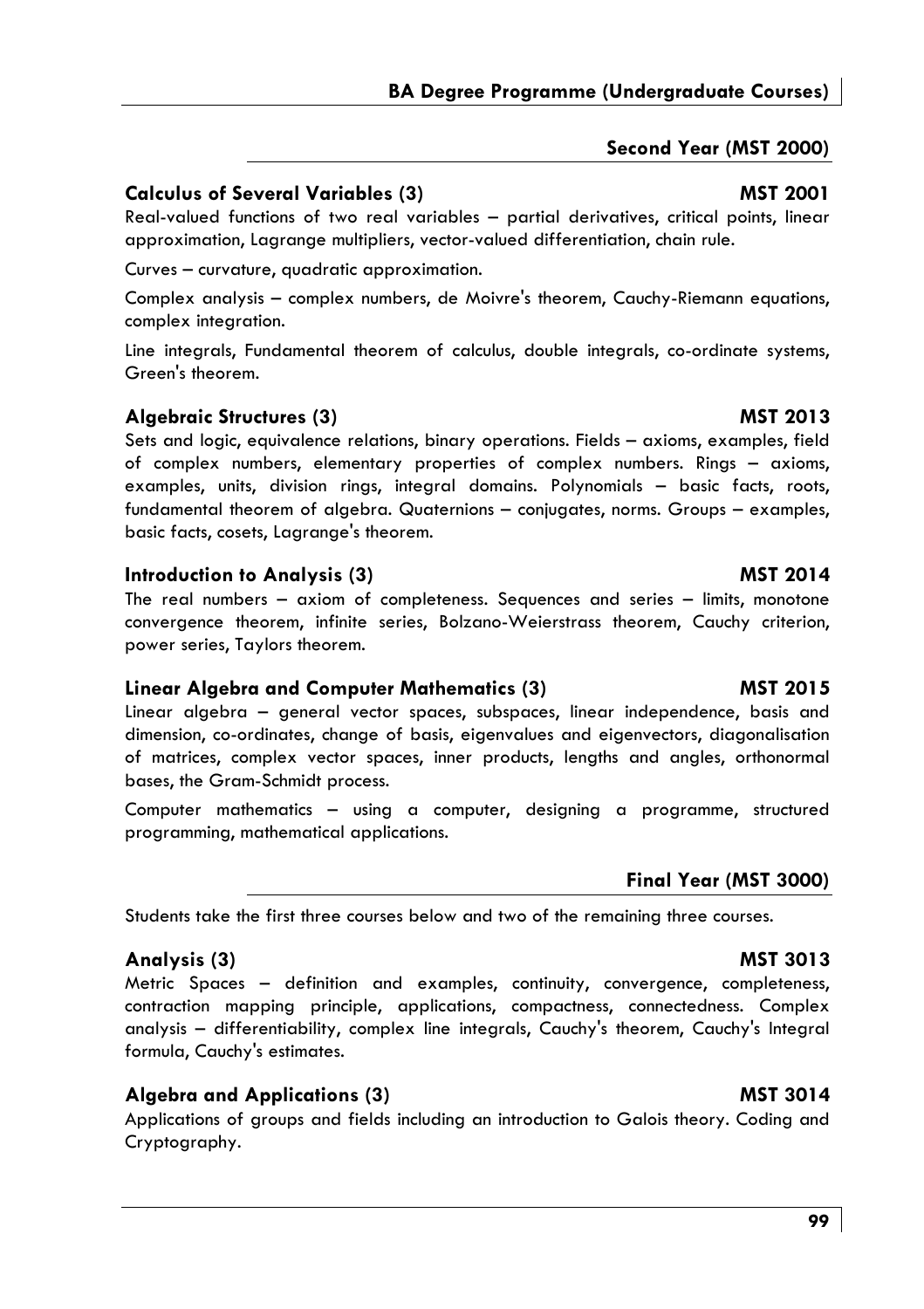# **University College Dublin**

## **Differential Geometry (2) Construction Construction Construction Construction Construction Construction Construction Construction Construction Construction Construction Construction Construction Construction Construction**

Calculus in n-space, level sets, tangent spaces, Lagrange multipliers, maxima-minima on open sets. Curves in 3-space, Frenet-seret equations, line integrals. Parametrized surfaces in 3-space, surface area, surface integral. Geometry of surfaces in  $R<sup>3</sup>$  – Gaussian and normal curvature, geodesics.

# **History of Mathematics (2) MST 3022**

Topics chosen from Greek mathematics, geometry, algebra and analysis, cartesian geometry, non-euclidian geometry, the role of mathematics in the modern world.

## **Financial Mathematics (2)** MST 3024

Effective and nominal rates of interest, force of interest, present values, the equation of value and the yield on a transaction, annuities, loan schedules, interest and annuities payable *p*-thly, net present values and internal rate of return.

# **Differential Equations via Computer Algebra (2) Computer Algebra (2)** MST 3025

A computer-lab-based course investigating the solutions of differential equations using symbolic computation.

# **Mathematics**

**First Year (MATH 1000)** 

## **Honours Course**

## **Algebra MATH 1001**

Induction, solutions of systems of linear equations, matrix algebra, determinants, vectors in three-dimensional space, lines and planes in three-dimensional space, eigenvalues and eigenvectors.

Limits of functions and continuity. Differentiation, extreme values, mean value theorem, applications. Riemann integration. Differential equations.

# **Second Year (MATH 2000)**

Second Year Honours courses consist of the following list:

| MATH 2001 | Vector Spaces and Linear Transformation (2) |  |  |
|-----------|---------------------------------------------|--|--|
|-----------|---------------------------------------------|--|--|

- MATH 2002 Advanced Linear Algebra (2)
- MATH 2003 Metric Spaces (2)
- MATH 2004 Functions of Several Variables (2)
- MATH 2005 Number Theory and Group Theory (2)
- MATH 2006 Introduction to Analysis (2)

# **Calculus MATH 1002**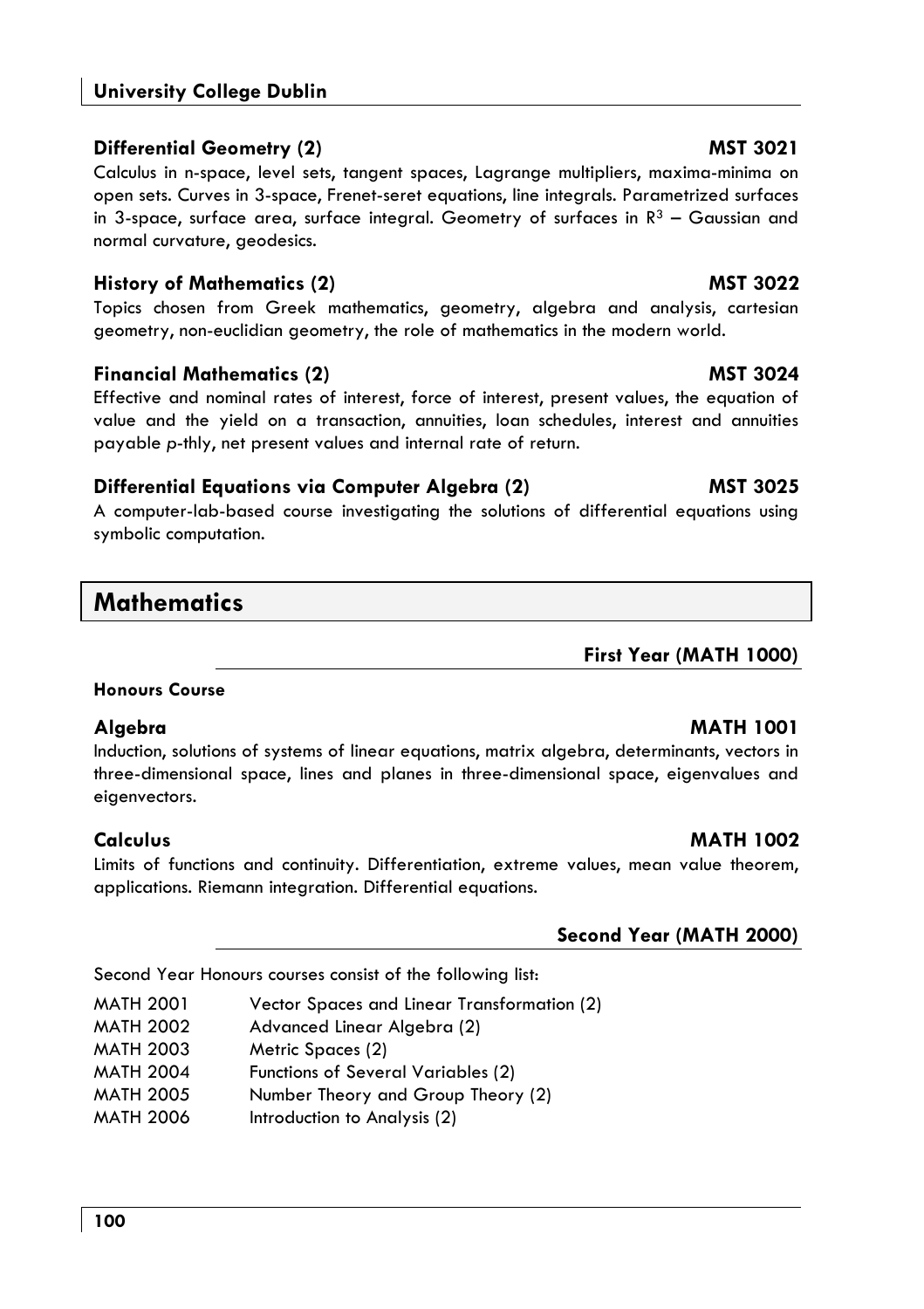## **Final Year (MATH 3000)**

| <b>MATH 3001</b> | Field Theory and Galois Theory (3) |
|------------------|------------------------------------|
| <b>MATH 3002</b> | Ring Theory (3)                    |
| <b>MATH 3003</b> | Measure Theory (3)                 |
| <b>MATH 3004</b> | Complex Variable Theory (3)        |
| <b>MATH 3005</b> | Differential Geometry (3)          |
| <b>MATH 3006</b> | Probability and Statistics (3)     |
| <b>MATH 3007</b> | Group Theory (3)                   |
| <b>MATH 3008</b> | Special Topics (3)                 |

### *Notes for Final Year Students:*

- Students take four courses (twelve units).
- A student's choice of courses is subject to Departmental approval.

# **Mathematical Physics Studies**

## **First Year (MPST 1000)**

## **1. Mathematical Modelling and Numerical Methods**

First order differential equations: Examples of modelling leading to differential equations; homogeneous equations with constant coefficients; separable equations; integrating factors. Inhomogeneous equations. Linear second order differential equations: Independent solutions and Wronskians; reduction of order; variation of parameters; initial and boundary value problems. Systems of equations; phase plane, classification of critical points. Approximate solutions of nonlinear equations. Chaotic dynamics.

Numerical methods: Solutions of ordinary differential equations, quadrature formulae, root finding.

## **2. Introduction to Mechanics**

Motion in a line, displacement-time graphs, velocity-time graphs and acceleration. Motion with constant acceleration, free fall under gravity. Introduction to vectors, scalar product, relative velocity. Force, momentum and Newton's laws of motion. Statics and friction.

Kinetic and potential energy, work and power. Elastic strings and springs, Hooke's law and elastic potential energy. Projectiles. Impulse, collisions and the law of restitution. Circular motion. Simple harmonic motion, motion in a plane and under variable forces. Stability and small oscillations.

Coplanar forces in equilibrium. Centre of gravity and moments of inertia. Dynamics of a rigid body in two dimensions. The compound pendulum. Polar co-ordinates. Central forces, angular momentum and orbits. Satellite motion.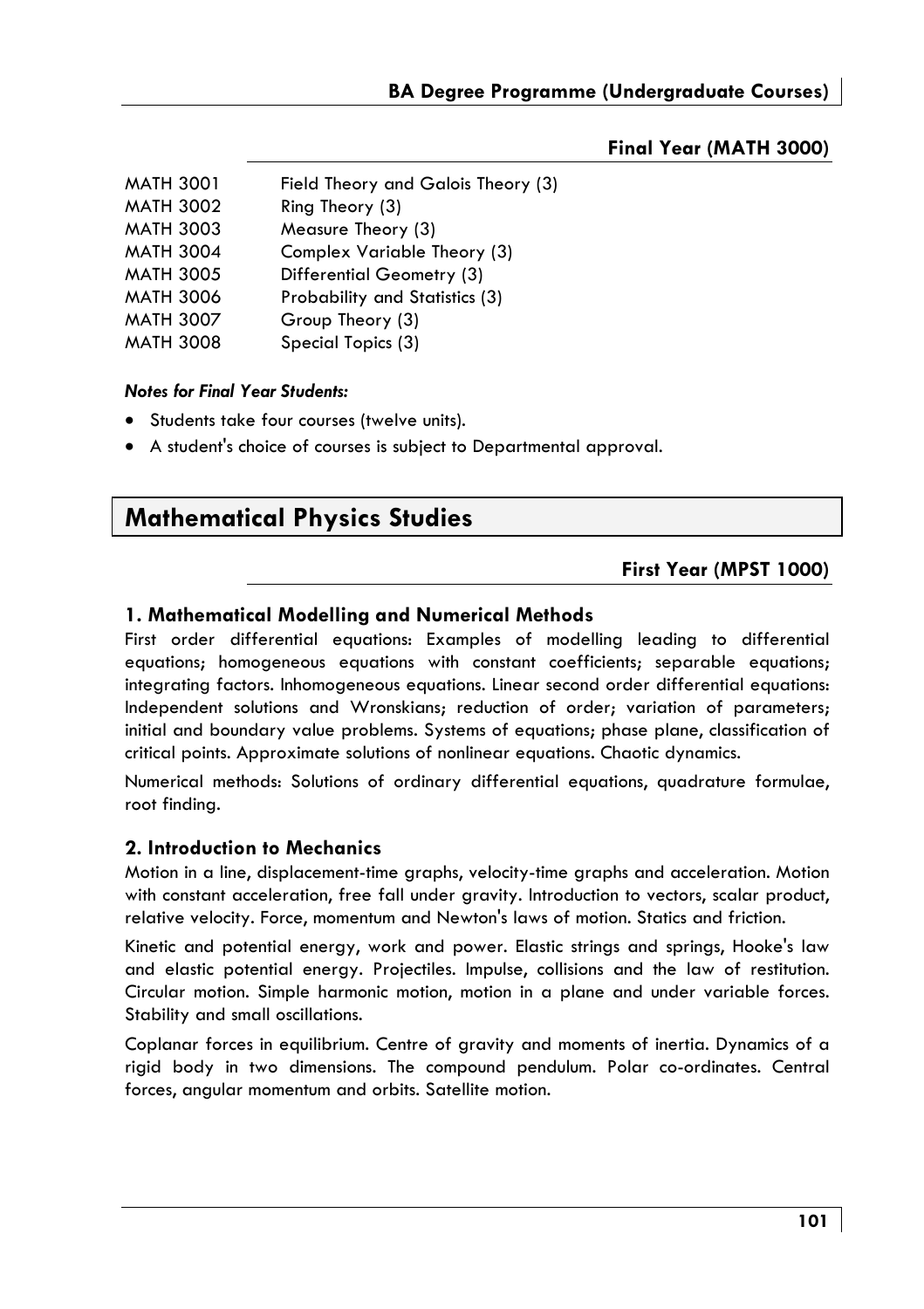# **Second Year (Mode I – MPST 2100) (Mode II - MPST 2200)**

## **Methods A** (3) **MPST 2110**

*Vector Calculus:* Vector differentiation (Frenet-Serret formulae). Directional derivatives, Grad, Div, Curl. Vector integration (line, surface, volume integrals). Integral Theorems (Divergence and Stokes' theorem). Grad, Div and Curl in orthogonal curvilinear coordinates. Variational problems, Lagrange multipliers.

*Calculus of Variations*: Euler's equation, geometric examples, extension to higher number of variables, conditional variation.

# **Mechanics and Special Relativity (3) MPST 2120**

*Mechanics*: Dynamics of rigid bodies, rotating earth, spinning top, moments of inertia, principal axes, Euler's equations of motion.

*Special Relativity*: Inertial frames, Lorentz transformations, space-time, tensors, relativistic mechanics, energy-momentum conservation.

# **Analytical and Quantum Mechanics (3) MPST 2130**

*Analytical Mechanics*: Lagrange's equation, variational principles. Small oscillations, normal modes. Hamilton's equations, canonical transformations, Poisson brackets.

*Quantum Mechanics*: Introduction, Postulates of Quantum Mechanics, One-dimensional examples: Potential well and harmonic oscillator, the Heisenberg uncertainty principle, Quantum tunnelling.

# **Ordinary Differential Equations (3) MPST 2140**

*Analytical Methods:* Existence of solutions. Linear differential equations: linearly independent solutions, dimensions of solution space, Wronskians, Green's functions. Singular points. Solution in series.

*Numerical Methods:* Runge-Katta methods. Adaptive techniques. Applications to satellite motion, the three-body problem and the Lorenz model.

## *Notes for Second Year Students*

- All students take the above courses.
- Mode I students in addition take *either* MST 2001, 2013, 2014 and 2015 *or* MATH 2001-2006.

# **Final Year (Mode I - MPST 3100) (Mode II - MPST 3200)**

# **Methods B (2.4) MPST 3111**

*Complex Variables:* Cauchy-Riemann equations, singular points. Complex integration (Cauchy's theorem, line integrals). Taylor and Laurent series. The Residue Theorem.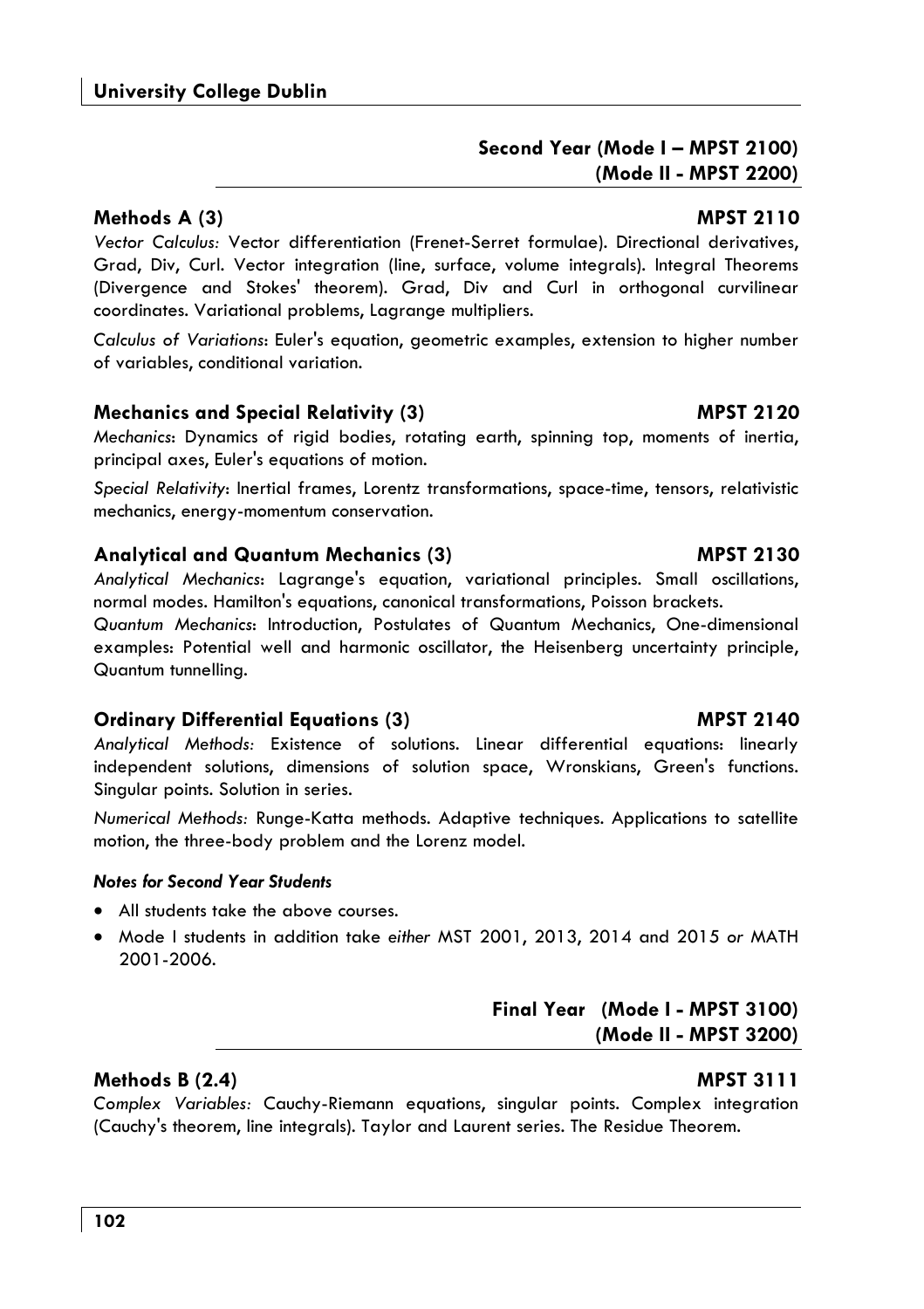*Euclidean Spaces:* Convergence, Bessel's inequality, Parseval's equality. Fourier series (Piecewise continuous functions, Riemann-Lebesgue lemma, Weierstrass approximation theorem, Pointwise convergence). Orthogonal series of polynomials (Legendre polynomials, Hermite polynomials, Laguerre polynomials, Bessel functions).

## **Methods C (2.4) MPST 3120**

First order partial differential equation. Second order linear partial differential equations – classification, uniqueness, stability. The wave equation, diffusion equations and Laplace's equation. Separation of variables, Laplace and Fourier transforms. Green's functions. Perturbation methods.

## **Thermal and Statistical Physics (2.4) MPST 3130**

*Thermodynamics:* Laws of thermodynamics, temperature, entropy, Clausius's theorem, Maxwell's relations.

*Kinetic Theory:* Maxwell's distribution, the Boltzmann equation, Maxwell-Boltzmann distribution.

*Introduction to Statistical Mechanics:* The microcanonical, canonical and grandcanonical ensembles, the classical ideal gas, quantum statistical mechanics, the ideal Fermi and Bose gases, the imperfect Fermi gas.

# **Potential Theory (2.4)** MPST 3141

*Electrostatics:* electrostatic potential; Gauss's law; Poisson's equation; dielectrics; electrostatic energy.

*Magnetic fields due to steady currents:* vector potential; Ampère's circuital law; magnetic materials.

## **Electromagnetic Theory (2.4)** MPST 3151

Maxwell's equations. Energy and momentum: Poynting vector. Plane waves in nonconducting and conducting media. Wave guides. Radiation from bounded sources. Liénard-Wiechert potentials. Relativistic formulation of electromagnetic theory.

## **Quantum Mechanics (2.4) MPST 3160**

Hilbert spaces, Hermitian and unitary operators, observables, probability measures, spectra measures. Postulates of quantum mechanics, uncertainty principle, harmonic oscillator, creation and annihilation operators, angular momentum, hydrogen atom. Perturbation theory and Rayleigh's variational principle. WKB approximation. Time evolution in the Schrödinger picture and Heisenberg picture.

# **Fluid Mechanics (2.4)** MPST 3171

Representation of fluid flow, elementary physical considerations, Stokes' analysis. Velocity potential for irrotational flows, stream functions for incompressible flows. Navier Stokes' equations. Inviscid flow equations, motion of a sphere through an incompressible fluid, 2D incompressible flows, conformal.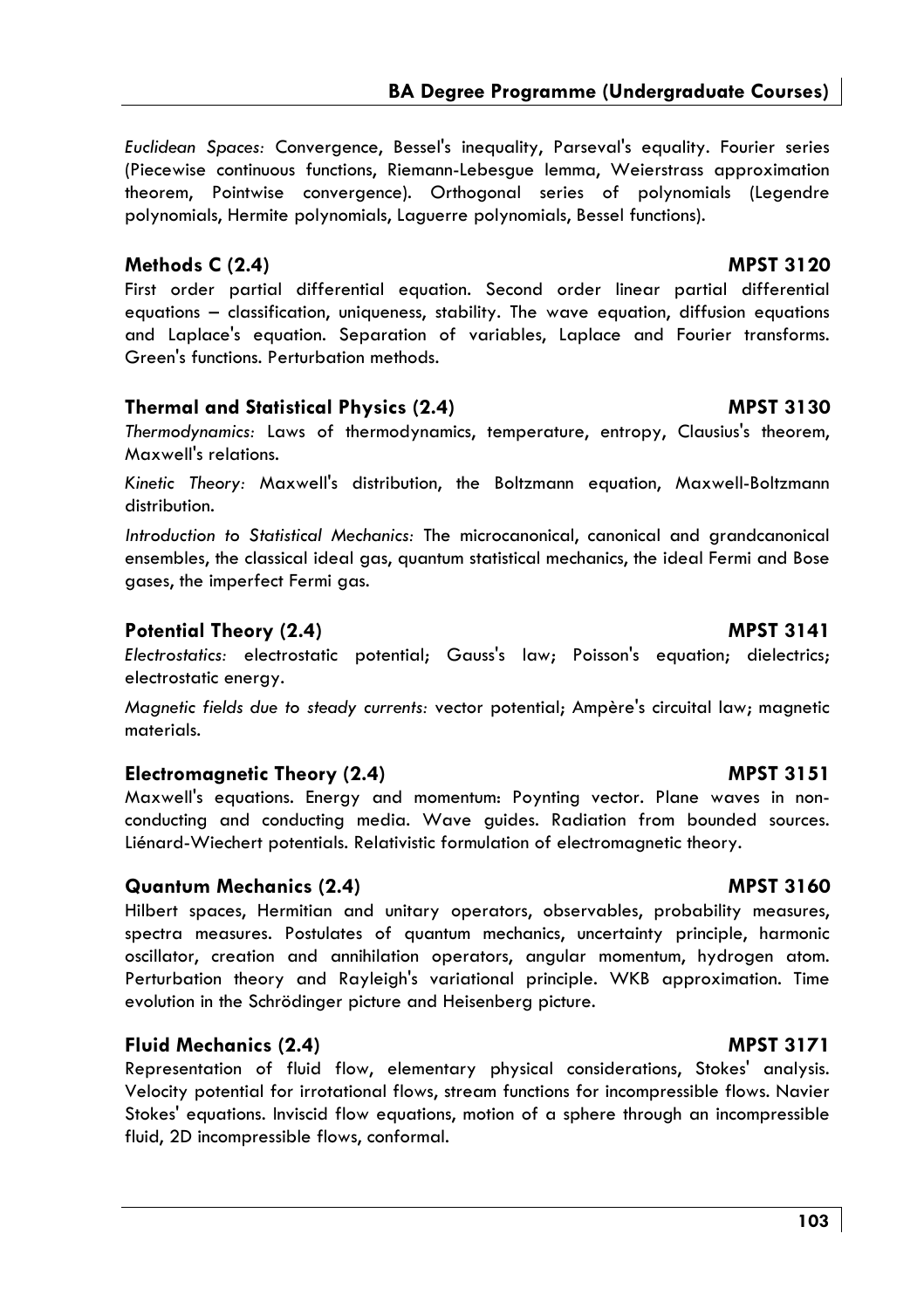# **Dynamical Systems and Chaos (2.4)** MPST 3180

Phase portraits, flows and evolution.

*Linear systems:* Classification of linear systems, phase portraits of linear systems.

*Non-linear systems in the plane*: Local and global behaviour, fixed points, linearization, stability of fixed points, limit points and limit cycles, Poincaré-Bendixson theory.

*Non-linear systems in higher dimensions*: hyperbolic and non-hyperbolic fixed points, closed orbits, attracting sets and attractors. Chaotic orbits.

# **Special Topics (4.8)** MPST 3190

# *Notes for Final Year students*

- Mode II students take MPST 3111, MPST 3130, MPST 3160, MPST 3171 and *either*  MPST 3120 *or* MPST 3180.
- Mode I students take all the above courses.

# **Music**

*For details of courses in Music as a subject for the BA (Honours) Degree, as well as for courses leading to the Degree of BMus, see separate booklet Music.* 

**First Year (MUS 1000)** 

Courses are available.

**Second Year (MUS 2000)** 

Courses (deemed equivalent to twelve units) are available.

**Final Year (MUS 3000)** 

Courses (deemed equivalent to twelve units) are available.

# **Philosophy**

# **First Year PHIL 1000**

The object of this course is to introduce students to the study of Philosophy through the critical study of ideas and forms of philosophical argumentation. The course will examine the origins of philosophy in ancient Greece, and will provide a broad historical introduction to the development of western philosophy to the present. Students will be encouraged to gain a first-hand knowledge of classical philosophical texts, including Plato's *Republic,* Descartes' *Meditations*, and selected works by Nietzsche, Kierkegaard and Sartre. Basic moral issues and concepts in aesthetics will also be discussed.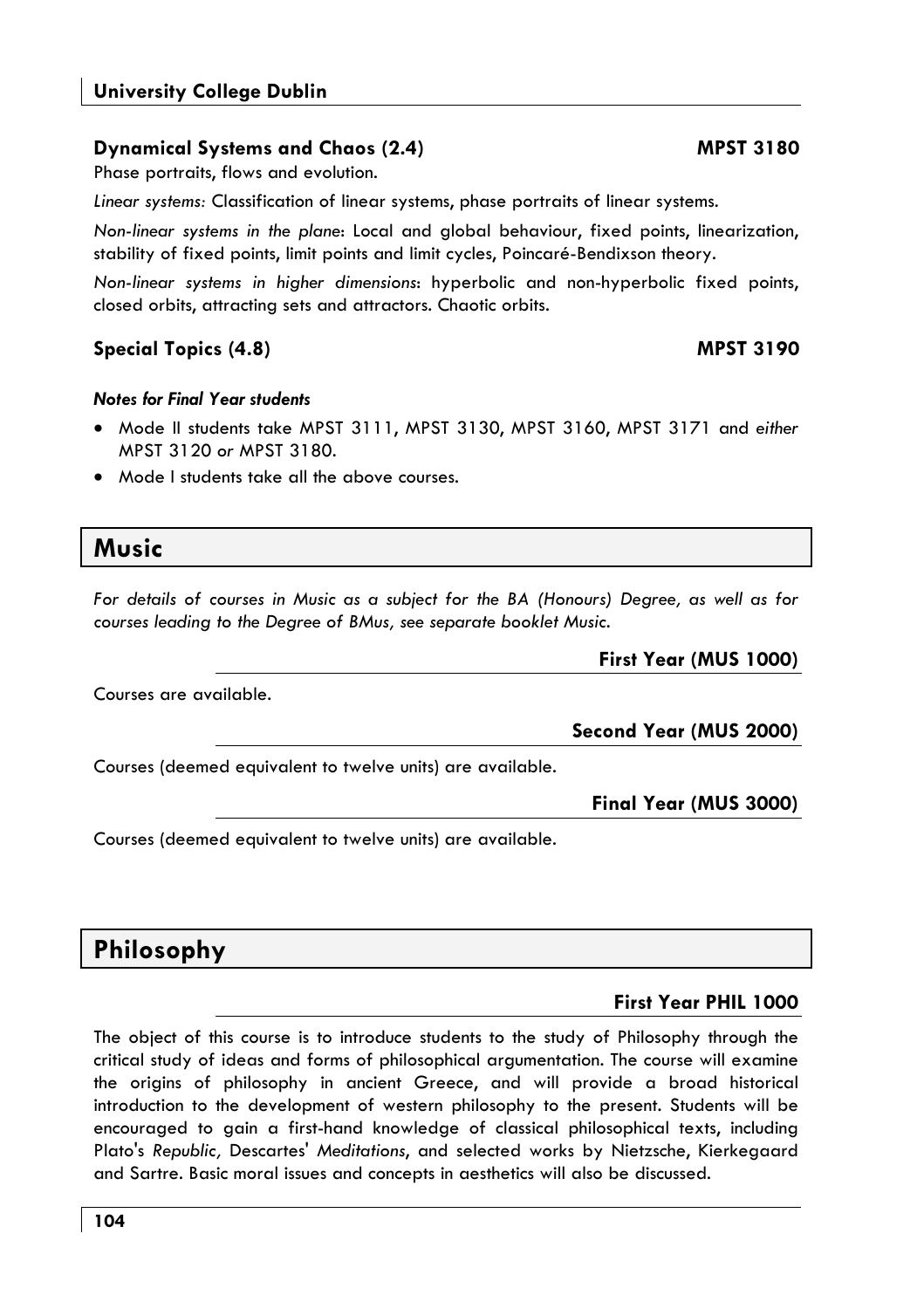Participation in tutorials and essay writing is an important feature of the course, and will count in examinations. No previous knowledge of Philosophy is required. More information on the Philosophy Department and the courses offered is available on the Departmental website at http://www.ucd.ie/philosop/

The First Year course will include some of the following:

- PHIL 1001 Introduction to Modern Philosophy
- PHIL 1002 Introduction to Greek Philosophy
- PHIL 1003 Introduction to Contemporary European Philosophy
- PHIL 1004 Introduction to Social Philosophy
- PHIL 1005 Introduction to Ethics
- PHIL 1006 Introduction to Philosophical Problems
- PHIL 1007 Introduction to Eastern Philosophy
- PHIL 1008 Introduction to Philosophical Anthropology
- PHIL 1009 Essays and Tutorial Assessment
- PHIL 1010 Introduction to Philosophy of Religion
- PHIL 1011 Introduction to Medieval Philosophy
- PHIL 1012 Introduction to Logic
- PHIL 1013 Introduction to Epistemology
- PHIL 1014 Introduction to Aesthetics

### *Note for First Year Students:*

• The provision of a particular course is subject to the availability of staff. Courses additional to those listed may be provided in a particular year. Notice of the exact course titles will be announced at the beginning of the session.

# **Second Year (Mode I – PHIL 2100) (Mode II – PHIL 2000)**

The Second Year Philosophy course provides a deeper treatment of the history of philosophy and of selected philosophical problems. Students will study the development of Western philosophy from Plato and Aristotle through the Medievals to Kant and Hegel. Texts of Plato, Aristotle, Aquinas, Hume, Kant, Hegel, Kierkegaard and Nietzsche will be read and discussed. In addition, there are courses in moral philosophy, aesthetics, logic, metaphysics, philosophy of religion etc. The course aims to develop critical reasoning skills and a deeper sense of the intellectual formation of Western culture.

Some of the following courses will be offered:

| <b>PHIL 2001</b> | The Rationalists (1)           |
|------------------|--------------------------------|
| <b>PHIL 2002</b> | Aesthetics (1)                 |
| <b>PHIL 2003</b> | The Enlightenment (1)          |
| <b>PHIL 2004</b> | Philosophical Anthropology (1) |
| <b>PHIL 2005</b> | Philosophy of Imagination (1)  |
| <b>PHIL 2007</b> | Medieval Philosophy (1)        |
| <b>PHIL 2008</b> | Philosophy of Being I (1)      |
| <b>PHIL 2010</b> | Propositional Logic (1)        |
| <b>PHIL 2012</b> | Introduction to Semiotics (1)  |
| <b>PHIL 2013</b> | Modern Moral Philosophy (1)    |
| <b>PHIL 2014</b> | Philosophy of Religion (1)     |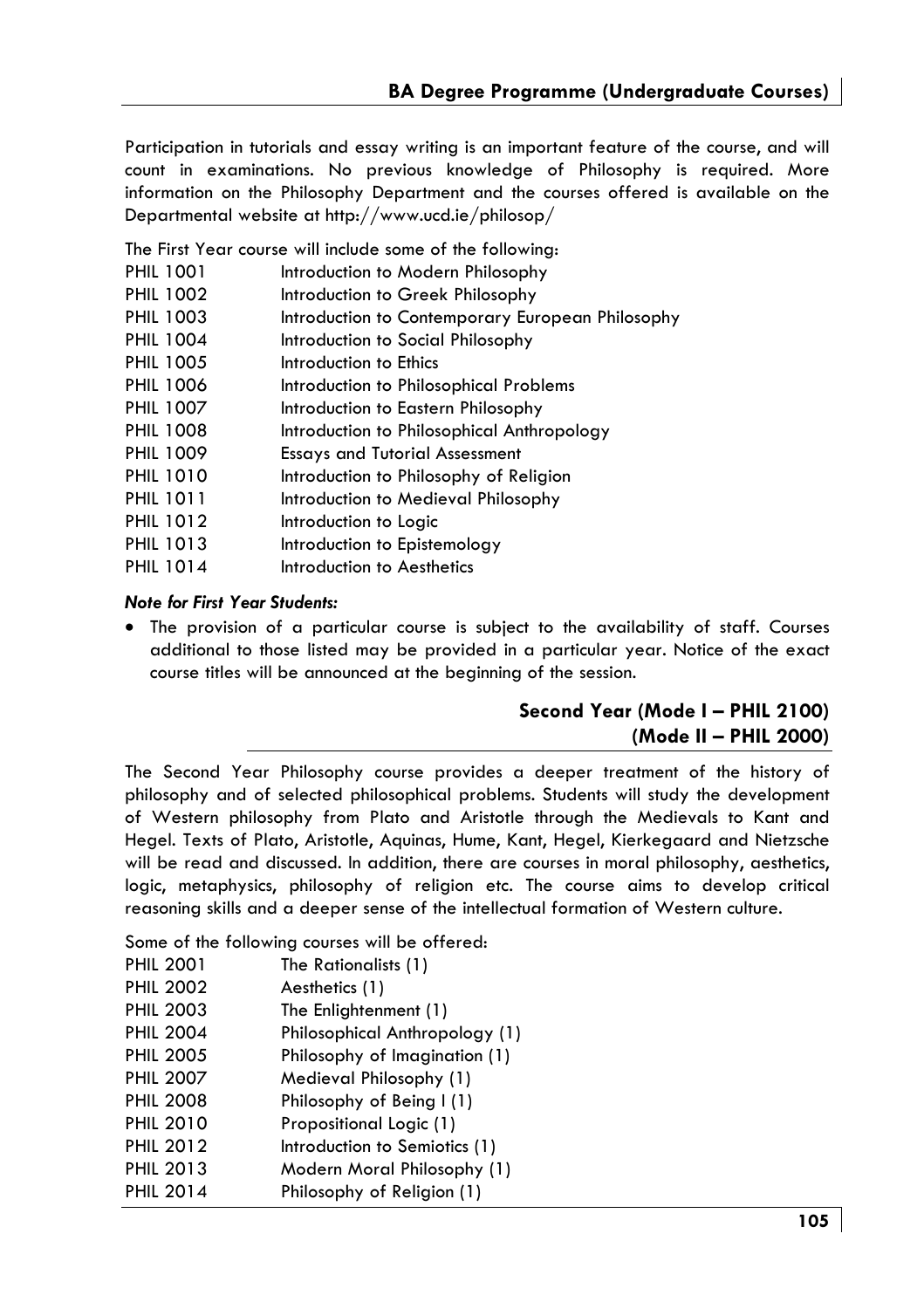| <b>PHIL 2015</b> | Classical Theories of Knowledge (1)                           |
|------------------|---------------------------------------------------------------|
| <b>PHIL 2020</b> | The Philosophy of Whitehead (1)                               |
| <b>PHIL 2021</b> | Dilemmas (1)                                                  |
| <b>PHIL 2022</b> | Contemporary Political Philosophy (1)                         |
| <b>PHIL 2023</b> | The Philosophy of Time (1)                                    |
| <b>PHIL 2024</b> | Greek Tragedy (1)                                             |
| <b>PHIL 2025</b> | Seminars (2)                                                  |
| <b>PHIL 2026</b> |                                                               |
| <b>PHIL 2027</b> | Essays and Tutorial Assessment (2)                            |
|                  | Contemporary Moral Philosophy (1)                             |
| <b>PHIL 2028</b> | Pragmatism and Epistemology (1)                               |
| <b>PHIL 2029</b> | Ethics (1)                                                    |
| <b>PHIL 2030</b> | The Moral Foundations of Law (1)                              |
| <b>PHIL 2031</b> | Kant's Critical Philosophy (1)                                |
| <b>PHIL 2032</b> | Empiricism and Naturalism (1)                                 |
| <b>PHIL 2033</b> | Problems of Philosophy II (1)                                 |
| <b>PHIL 2034</b> | Existentialism and Marxism (1)                                |
| <b>PHIL 2035</b> | Perception and Imagination in Phenomenological Philosophy (1) |
| <b>PHIL 2036</b> | Contemporary Ethical Theory (1)                               |
| <b>PHIL 2037</b> | Morality and Civilization (1)                                 |
| <b>PHIL 2038</b> | The Politics of Pleasure: Power and Discourse (1)             |
| <b>PHIL 2039</b> | Contemporary French Philosophy (1)                            |
| <b>PHIL 2040</b> | Kant's Critique of Pure Reason (1)                            |
| <b>PHIL 2041</b> | Issues in the Philosophy of Mind (1)                          |
| <b>PHIL 2042</b> | Philosophy and Nature (1)                                     |
| <b>PHIL 2043</b> | Contemporary Approaches to Philosophy (1)                     |
| <b>PHIL 2044</b> | Marxism and Existentialism (1)                                |
| <b>PHIL 2045</b> | Philosophy of Language (1)                                    |
| <b>PHIL 2046</b> | Two Empiricists and a Rationalist (1)                         |
| <b>PHIL 2047</b> | Philosophy of Mind (1)                                        |
| <b>PHIL 2048</b> | Selected Topics in Philosophical Anthropology (1)             |
| <b>PHIL 2049</b> | Philosophy as Love of Wisdom (1)                              |
| <b>PHIL 2050</b> | Philosophy of Action (1)                                      |
| <b>PHIL 2051</b> | Kant II: Morality and Aesthetics (1)                          |
| <b>PHIL 2052</b> | Introduction to the Philosophy of History                     |
| <b>PHIL 2053</b> | Scepticism                                                    |
| <b>PHIL 2054</b> | Selected Topics of Religion                                   |
| <b>PHIL 2055</b> | Towards a Philosophy of Tragedy                               |

## *Notes for Second Year Students*

- Students for the BA Mode II must complete twelve units (or equivalent in Second Year) through a combination of required courses and selected options. Required courses and options will be specified at the beginning of the session. Candidates for the BA Mode I (Philosophy) must complete twenty-four units (or equivalent).
- The courses on offer in each academic year will be posted at the beginning of the session. The provision of a course in any particular year is subject to the availability of staff and, in the case of an option, its selection by a sufficient number of students. Courses additional to those listed may be provided in a particular year.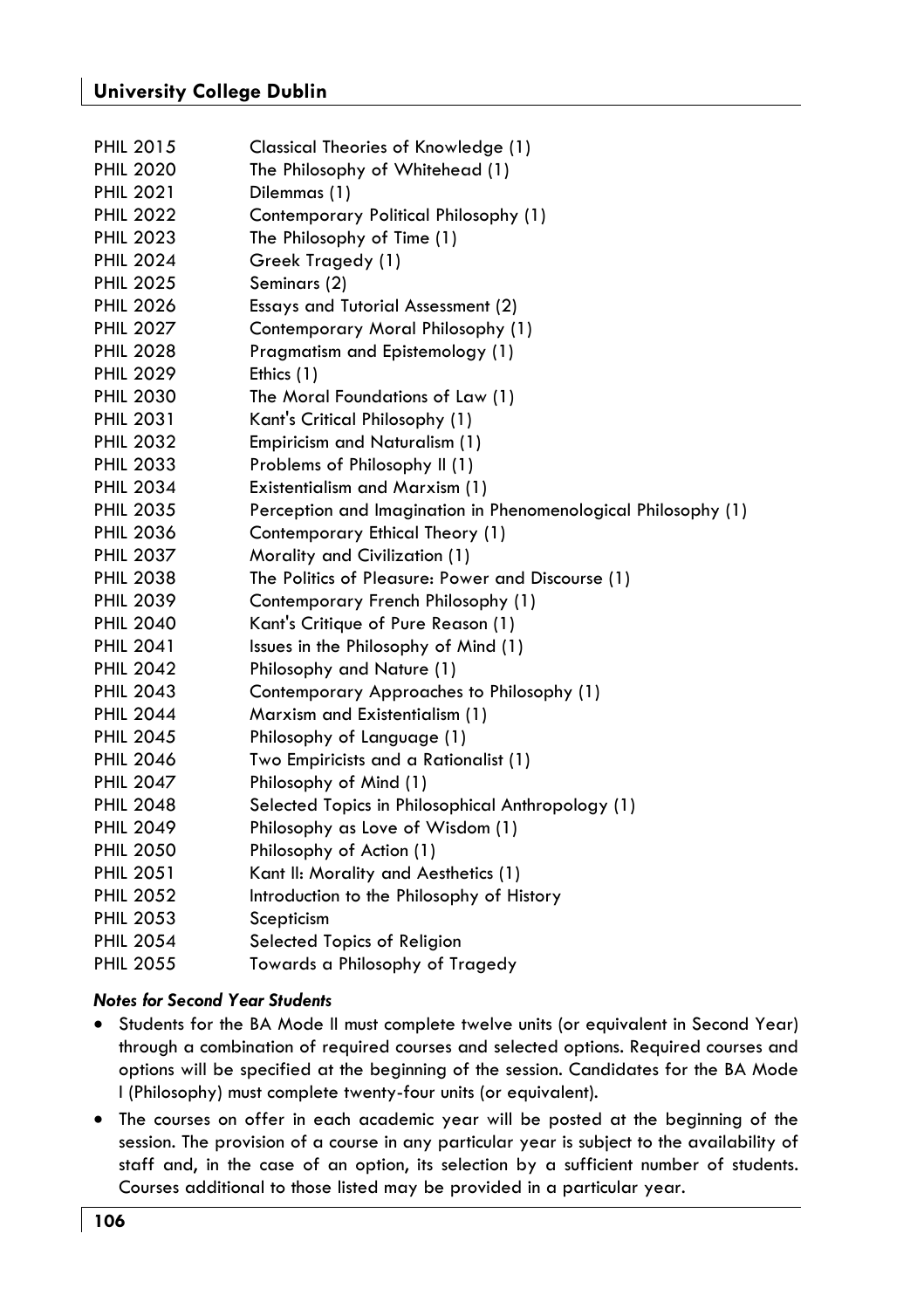- Students in Second Year Philosophy must register with the Department for tutorials and must submit a number of essays during the academic year. Tutorial work and essay writing will be assessed for examination purposes.
- Students following the Mode I course may take a course (in an area related to Philosophy) in another Department provided that the course is approved by the Head of the Department of Philosophy, and permission to attend the course is granted by the Head of the other Department involved. Adequate notification must be given to the Departments concerned in order to arrange assessment of the student's work in the course.

# **Final Year (PHIL 3100 – Mode I) (PHIL 3000 – Mode II)**

The Final Year Philosophy course provides an intensive study of some major philosophical texts and deeper study of philosophical problems and traditions. Special attention is given to contemporary philosophical issues and approaches, especially to Contemporary Continental Philosophy and to Analytic Philosophy in the Anglo-American tradition.

Final Year Mode II students choose twelve course units, comprised of required courses and selected options. Mode I students, in addition to their course work, are required to undertake a research project and write a minor thesis (the BA thesis) on a topic agreed with the Head of Department, and supervised by a member of staff.

Some of the following courses will be offered:

| <b>PHIL 3001</b> | Philosophy of Mind (1)                                |
|------------------|-------------------------------------------------------|
| <b>PHIL 3002</b> | Philosophy of Being II (1)                            |
| <b>PHIL 3003</b> | Analytic Philosophy (1)                               |
| <b>PHIL 3004</b> | Phenomenology to Deconstruction (1)                   |
| <b>PHIL 3005</b> | Aesthetics II (1)                                     |
| <b>PHIL 3006</b> | Philosophy of Religion (1)                            |
| <b>PHIL 3008</b> | Philosophy of Science (1)                             |
| <b>PHIL 3009</b> | Structuralism and Hermeneutics (1)                    |
| <b>PHIL 3010</b> | Predicate Logic                                       |
| <b>PHIL 3012</b> | Advanced Logic (1)                                    |
| <b>PHIL 3013</b> | Philosophy of Religion (1)                            |
| <b>PHIL 3017</b> | Contemporary American Philosophy (1)                  |
| <b>PHIL 3018</b> | Philosophy of Music (1)                               |
| <b>PHIL 3019</b> | Aquinas' Philosophy of God (1)                        |
| <b>PHIL 3020</b> | Philosophical Anthropology (1)                        |
| <b>PHIL 3021</b> | Critical Theory (1)                                   |
| <b>PHIL 3022</b> | Seminars (2)                                          |
| <b>PHIL 3023</b> | Mode I Project (2)                                    |
| <b>PHIL 3024</b> | Essays and Tutorial Assessment (2)                    |
| <b>PHIL 3025</b> | German Philosophy (1)                                 |
| <b>PHIL 3026</b> | Contemporary Moral Theories (1)                       |
| <b>PHIL 3027</b> | Contemporary Issues in Philosophy (1)                 |
| <b>PHIL 3028</b> | Kant's Critique of Judgement and its Significance (1) |
|                  |                                                       |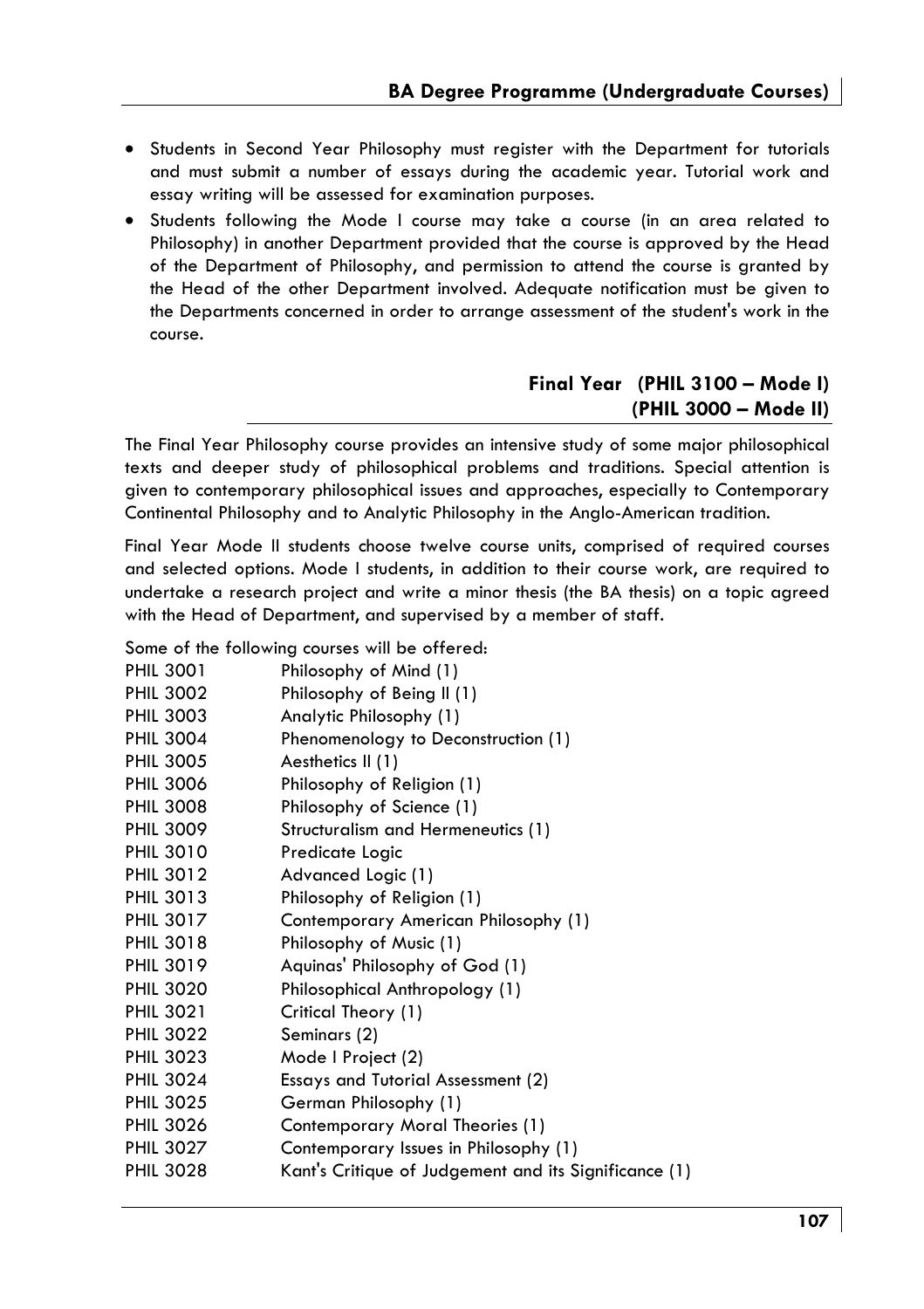# **University College Dublin**

| Nineteenth-Century German Philosophy (1)<br>Epistemology (1)<br>Introduction to Phenomenology (1)<br>Post-Kantian German Philosophy (1)<br>Time and Intuition in Heidegger and Levinas (1) |
|--------------------------------------------------------------------------------------------------------------------------------------------------------------------------------------------|
| Post-Kantian German Philosophy (1)                                                                                                                                                         |
| Hegel's Phenomenology of Spirit (1)                                                                                                                                                        |
| Realism and Anti-Realism (1)                                                                                                                                                               |
| Philosophy of Narrative and History (1)                                                                                                                                                    |
| C.I. Lewis and Scheme Content Dualism (1)                                                                                                                                                  |
| Twentieth-Century Aesthetics (1)                                                                                                                                                           |
| Contemporary Approaches to Philosophy II: Language, Meaning<br>and Mind (1)                                                                                                                |
| Truth $(1)$                                                                                                                                                                                |
| Contemporary Analytical Metaphysics (1)                                                                                                                                                    |
| Phenomenology and Deconstruction (1)                                                                                                                                                       |
| Theories of Knowledge (1)                                                                                                                                                                  |
| Contemporary Continental Philosophy (1)                                                                                                                                                    |
| Problems in Kant                                                                                                                                                                           |
| Time, Change and Causation                                                                                                                                                                 |
| Philosophy of Otherness                                                                                                                                                                    |
| Phenomenology of Desire                                                                                                                                                                    |
|                                                                                                                                                                                            |

## *Notes for Final Year Students*

- Students for the BA Mode II must complete twelve units (or equivalent), through a combination of required courses and selected options. Required courses and options will be specified at the beginning of the session. Candidates for the BA Mode I must complete twenty-four units (or equivalent).
- The courses on offer in each academic year will be posted at the beginning of the session. The provision of a course in any particular year is subject to the availability of staff and, in the case of an option, its selection by a sufficient number of students. Courses additional to those listed may be provided in a particular year.
- Students in Third Year Philosophy must register with the Department for tutorials and must submit a number of essays during the academic year. Tutorial work and essay writing will be assessed for examination purposes.
- Third Year students may take a course (in an area related to Philosophy) in another Department, provided the course is approved by the Heads of Departments concerned and the student is accepted by the Head of Department offering the course. No more than three units may be taken outside the Department of Philosophy. Adequate notification must be given to the Departments concerned in order to arrange assessment of the student's work in the course.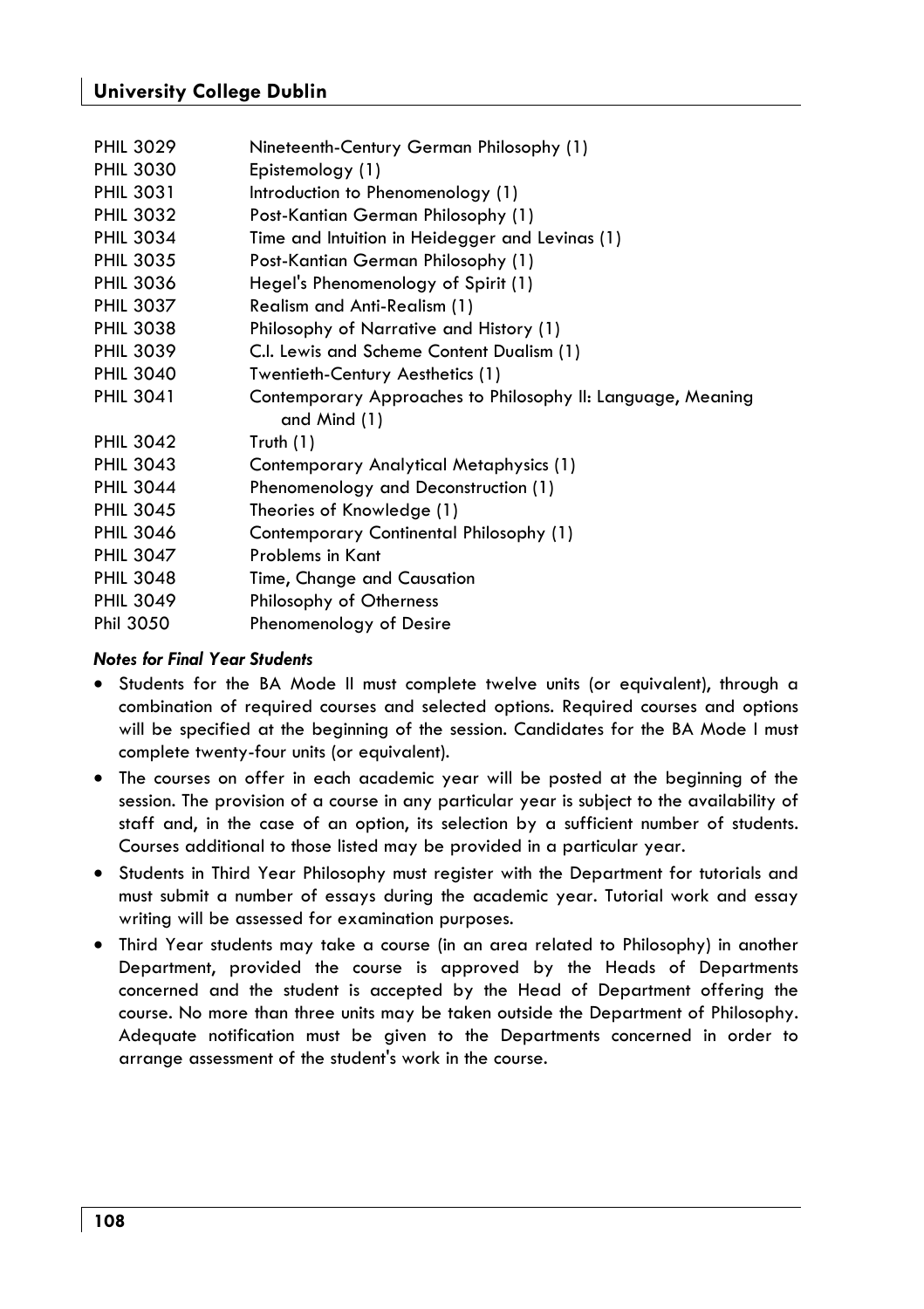# **Politics**

The subject Politics is concerned with the different political systems of the world – how they work, and what ideas underpin them. It has a number of sub-divisions:

- Political systems of particular countries
- Comparative politics
- International relations
- Normative political theory
- Research methods and the theory of science.

One major area of Politics covers the study of political institutions and processes – governments, parliaments, elections, political parties, civil services, armies, pressure groups. It examines how they operate in different countries of the world, and makes comparisons across political systems. Building on descriptions of this kind, we can go on at a later stage to generalise about such issues as how political parties are managed and how voters typically cast their ballots.

The second major area is political philosophy. Here, fundamental questions are raised about politics and political ideas, for instance: What are the characteristics of a good political leader? What conception of freedom should be embodied in political life? What is the relationship between the state and society? These questions are studied largely through the works of historical and contemporary thinkers.

More information on the Politics Department and the courses it offers is available on the UCD web-server at www.ucd.ie/politics/.

### **First Year (POL 1000)**

The object of the First Year programme is to introduce students to the main features of politics, and especially of democratic government, in their practical and theoretical aspects. Students are required to take the following courses:

| POL 1001        | Introduction to the Irish Political System | (24 lectures)   |
|-----------------|--------------------------------------------|-----------------|
| <b>POL 1002</b> | Political Theory: Models of Democracy      | (24 lectures)   |
| POL 1004        | Government and Politics of the USA         | $(12$ lectures) |
| POL 1005        | Introduction to Comparative Government     | $(12$ lectures) |
| POL 1006        | Introduction to the European Union         | $(12$ lectures) |
| POL 1007        | Tutorials                                  |                 |
| <b>POL 1008</b> | Introduction to International Politics     | $(12$ lectures) |

In practice, this means that students attend four lectures and one tutorial per week for two semesters. Tutorials meet in groups of about ten students. Assessment is mainly by written examination papers at the end of the Second Semester. Certain percentages of marks are allocated to tutorial attendance, class participation and essay-writing.

### **Second Year (POL 2000)**

The academic objective of the Second Year programme is to develop students' basic understanding of political concepts in the areas of Political Theory, Comparative Politics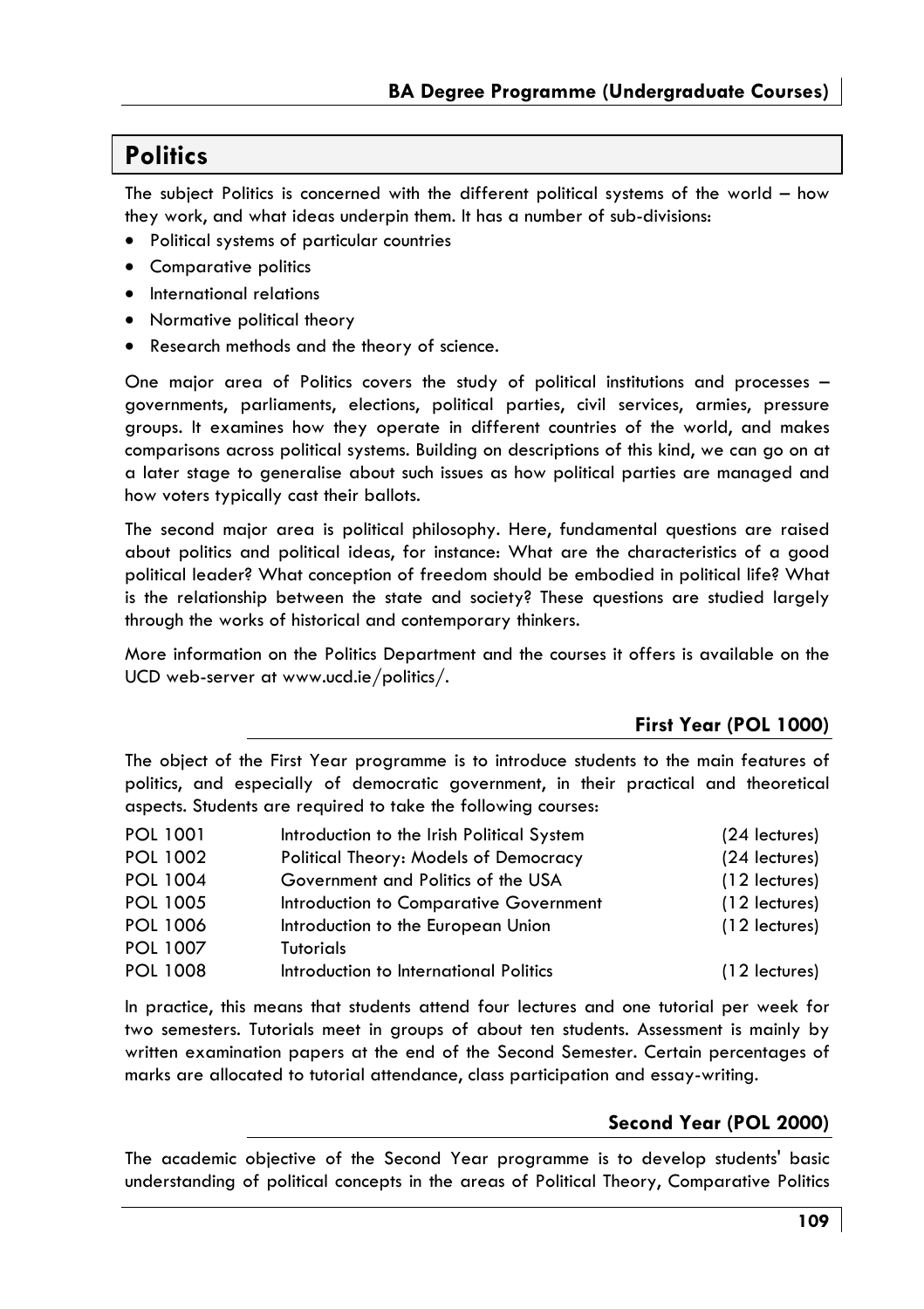and International Relations, to introduce them to the rudiments of research methodology within the discipline (including an introduction to computer-based data analysis techniques), and to develop their knowledge in some of the major sub-fields. Students take four compulsory courses:

| <b>POL 2001</b> | Civic Republican and                    |                      |
|-----------------|-----------------------------------------|----------------------|
|                 | Contractarian Political Thought         | (2 units) Semester 1 |
| <b>POL 2002</b> | <b>Comparative Politics</b>             | (2 units) Semester 1 |
| <b>POL 2004</b> | Introduction to International Relations | (1 unit) Semester 2  |
| <b>POL 2026</b> | Issues in Political Research            | (2 units) Semester 1 |

Students are required to take three optional courses selected from the following seven. Each has a value of one unit. The list may vary from year to year but the following seven courses were on offer in 2003/2004:

| <b>POL 2008</b> | Law, Politics and Human Rights        | (1 unit) Semester 2 |
|-----------------|---------------------------------------|---------------------|
| POL 2014        | <b>Issues in Democratic Theory</b>    | (1 unit) Semester 2 |
| <b>POL 2027</b> | Introduction to Statistics            | (1 unit) Semester 2 |
| <b>POL 2028</b> | Power, Discourse and Political Action | (1 unit) Semester 2 |
| <b>POL 2029</b> | Globalisation and the                 |                     |
|                 | Changing Role of the State            | (1 unit) Semester 2 |
| <b>POL 2030</b> | Introduction to British Politics      | (1 unit) Semester 2 |
| POL 2031        | End Game of the Communist System:     |                     |
|                 | <b>Challenges and Collapse</b>        | (1 unit) Semester 2 |

In addition, students attend compulsory tutorials (POL 2010). Assessment is based on project work, on exercises submitted electronically, on written examination papers at the end of the Second Semester and on tutorial attendance, class participation and essay writing.

### **Final Year (POL 3000)**

The objective of the Final Year programme is to allow students to choose particular areas of specialism and to develop further their analytical skills. Students select four courses from the list of those on offer; each course is worth three units. The following courses were on offer in 2003/2004 and are subject to change

| <b>POL 3001</b> | Dynamics of European Integration          | (3 units) Semester 1 |
|-----------------|-------------------------------------------|----------------------|
| <b>POL 3006</b> | <b>Irish Electoral Behaviour</b>          | (3 units) Semester 2 |
| POL 3010        | <b>Political Communication</b>            | (3 units) Semester 1 |
| POL 3011        | <b>Politics and Nationalism</b>           | (3 units) Semester 1 |
| POL 3013        | Politics of the Northern Ireland Conflict | (3 units) Semester 2 |
| POL 3014        | <b>State and Nation</b>                   | (3 units) Semester 2 |
| POL 3015        | <b>Politics of Multi Ethnic States</b>    | (3 units) Semester 1 |
| POL 3018        | Equality                                  | (3 units) Semester 1 |
| POL 3019        | <b>Political Liberalism</b>               | (3 units) Semester 1 |
|                 |                                           |                      |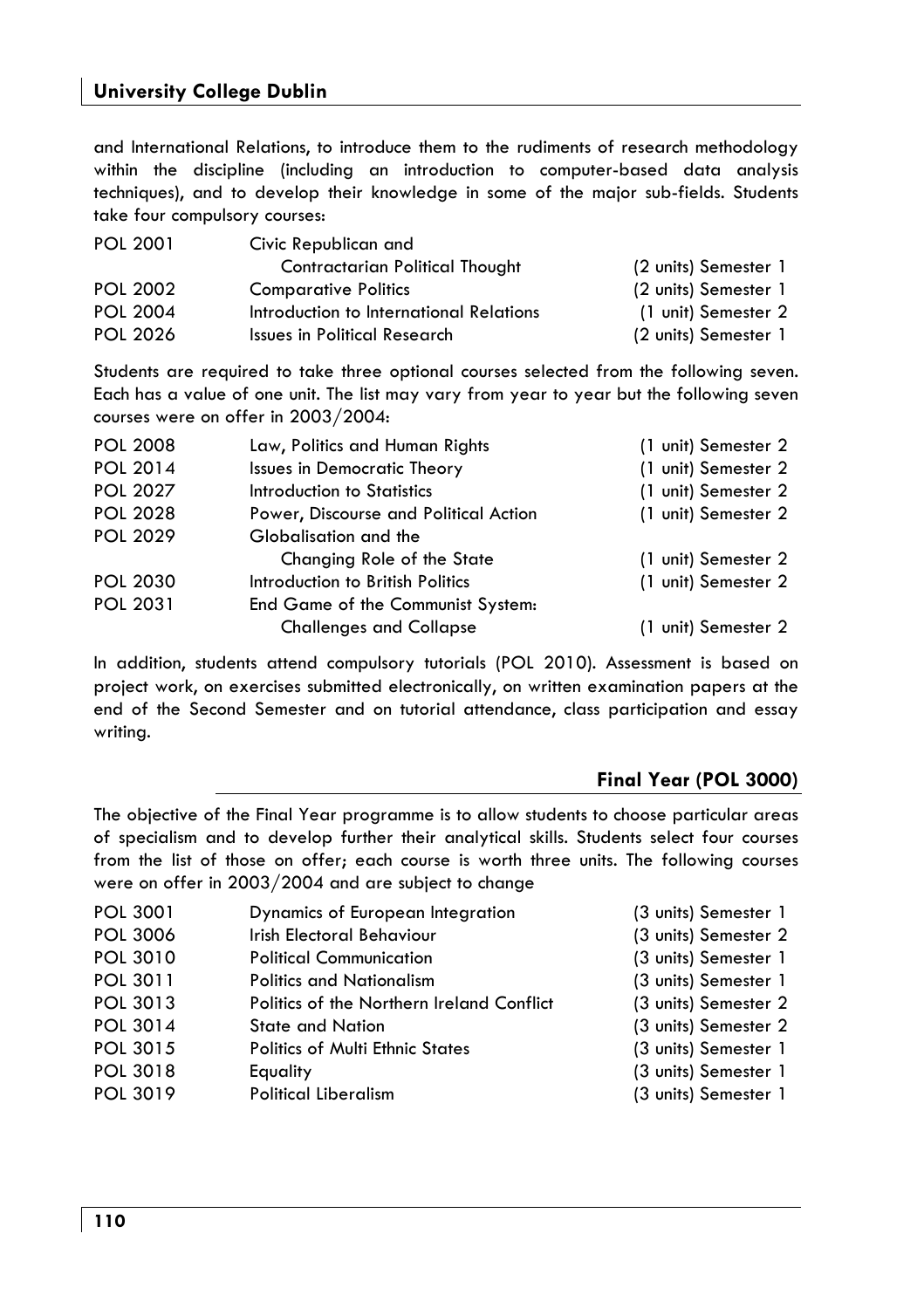| <b>POL 3026</b> | Citizenship, Participation and Diversity | (3 units) Semester 2 |
|-----------------|------------------------------------------|----------------------|
| <b>POL 3027</b> | <b>Political Islam</b>                   | (3 units) Semester 2 |
| <b>POL 3028</b> | Regime Change and the Process of         |                      |
|                 | Democratisation in Eastern and           |                      |
|                 | Central Europe                           | (3 units) Semester 1 |
| <b>POL 3030</b> | Integration, Fragmentation               |                      |
|                 | and the Global System                    | (3 units) Semester 2 |
| <b>POL 3031</b> | Politics of Diaspora                     | (3 units) Semester 1 |
| <b>POL 3032</b> | <b>Political Change</b>                  | (3 units) Semester 2 |
| <b>POL 3033</b> | Economy, Civil Society and               |                      |
|                 | Ideology in Modern Political Thought     | (3 units) Semester 2 |

Each course is confined to a single semester, and students take two courses in each semester. Tutorials are arranged by lecturers in a way that responds to the particular needs of the courses. Assessment is mainly by means of an examination at the end of the year but credit may be given for essay or project work in certain courses.

# **Psychology**

**NOTE:** Psychology may only be taken beyond First Arts as a single Honours subject (Mode I: 35 places through denominated entry – DN054, 35 places for students who entered through DN012, on the results of the First Arts examination).

*(N.B. For students entering First Arts from September 2005, progression to Second Year Mode I Psychology will only be available to those who enter through the CAO denominated entry DN054).* 

The numbers in brackets after course titles refer to the number of units comprising the course where one unit equals twelve hours.

### **First Year (PSY 1000)**

|  |  |  |  |  |  | All First Year Psychology students will take the following courses: |
|--|--|--|--|--|--|---------------------------------------------------------------------|
|--|--|--|--|--|--|---------------------------------------------------------------------|

- PSY 1001 Biological Psychology (1)
- PSY 1002 Perception (1)
- PSY 1003 Cognitive Psychology (1)
- PSY 1004 Socialisation and Personality Development (1)
- PSY 1005 Developmental Psychology (1)
- PSY 1006 Statistics (1)
- PSY 1007 History of Psychology (1)
- PSY 1008 Psychology and Society (1)

Students are also required to attend tutorials and submit essays.

### *Notes for First Year Students who entered through DN012*

• Students wishing to enter Mode I courses in their Second Year must complete the appropriate form **before 15th February 2005**. These forms are available from the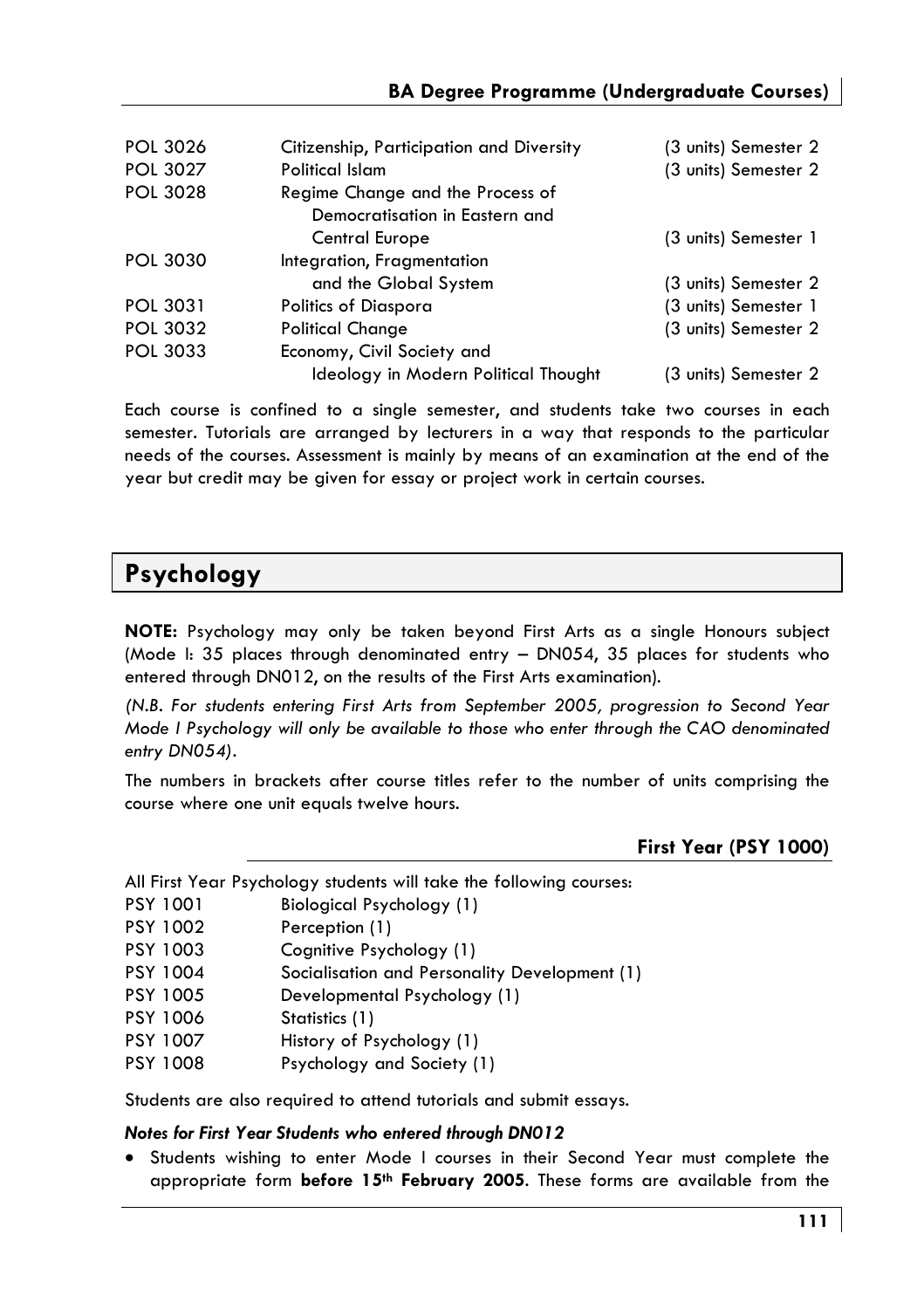Department of Psychology. Students will receive a receipt on submission of the completed form which they must keep as evidence of eligibility for consideration when quota places are allocated on the basis of First Year examination results.

• Repeat First Year Psychology students are required to reach at least 65% in Psychology to be eligible for one of the places in Mode I Psychology.

# **Mode I (PSY 2100)**

Mode I students (i.e. single honours Psychology) will take the following courses in their Second and Final Years:

| Second Year |  |
|-------------|--|
|             |  |

| <b>PSY 2001</b> | Physiological Psychology (1)                                   |
|-----------------|----------------------------------------------------------------|
| <b>PSY 2002</b> | Psychopharmacology (1)                                         |
| <b>PSY 2003</b> | Perception (1)                                                 |
| <b>PSY 2004</b> | Introduction to Behaviour Analysis (1)                         |
| <b>PSY 2005</b> | Cognitive Development (1)                                      |
| <b>PSY 2006</b> | Social and Emotional Development (1)                           |
| <b>PSY 2007</b> | Theories of Personality (1)                                    |
| <b>PSY 2008</b> | Introduction to Social Psychology (1)                          |
| <b>PSY 2009</b> | Psychology of Language (1)                                     |
| <b>PSY 2010</b> | Developmental Disabilities and Persons with Special Needs (1)  |
| PSY 2011        | Psychopathology (1)                                            |
| PSY 2012        | Philosophy of Mind (1)                                         |
| PSY 2013        | Psychological Statistics and Experimental Research Methods (2) |
| PSY 2014        | Design and Application of Psychological Research Methods (3)   |
| PSY 2015        | Laboratory Practicals in Psychology (8)                        |
| PSY 2016        | Foreign Language (2) – optional course                         |

Students are also required to attend tutorials and Departmental seminars, and to submit essays. Practical work may also be required in certain courses.

### **Final Year (PSY 3100)**

| PSY 3001        | Neuropsychology (2)                                     |
|-----------------|---------------------------------------------------------|
| PSY 3002        | Advanced Cognitive Psychology (2)                       |
| PSY 3003-5      | Advanced Social Psychology (2)                          |
| PSY 3006        | Theoretical Aspects of Self and Identity (1)            |
| <b>PSY 3007</b> | Applied Psychology and Work (1)                         |
| <b>PSY 3008</b> | Language Acquisition (1)                                |
| PSY 3009        | Interdisciplinary Perspectives on Human Development (2) |
| PSY 3010        | Applied Issues in Developmental Psychology (1)          |
| PSY 3011        | Intelligence $(1)^*$                                    |
| PSY 3012        | Debates in Psychology (1)                               |
| PSY 3013        | Philosophical Psychology (1)*                           |
|                 |                                                         |

<sup>\*</sup> Course outline will be provided in Class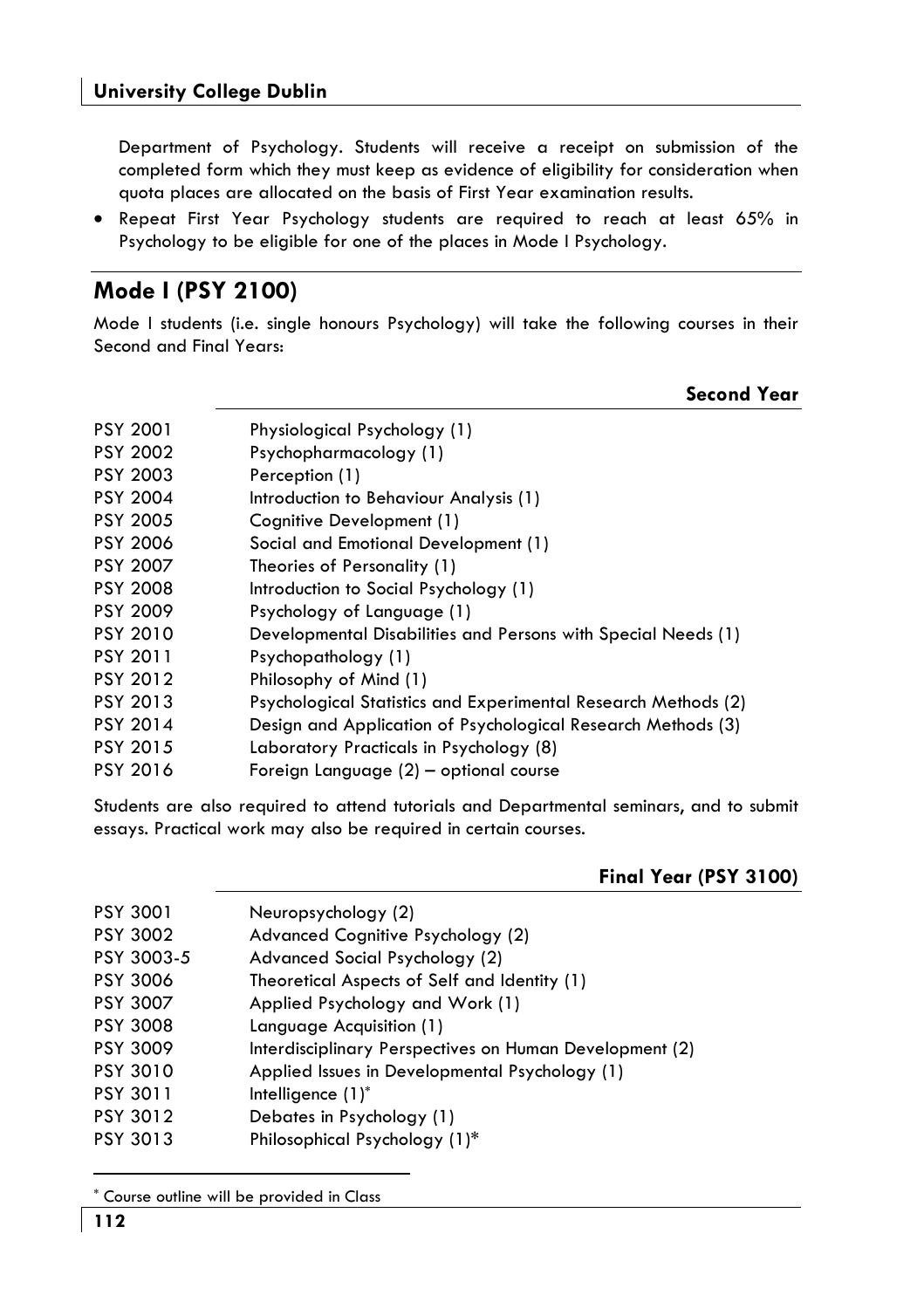- PSY 3014 Advanced Psychological Statistics and Computer-Based Data Analysis (2)
- PSY 3015 Research Project (5)

### *Optional Courses\*\**

| PSY 3016        | History and Psychology (1)                   |
|-----------------|----------------------------------------------|
| <b>PSY 3018</b> | Counselling and Psychotherapy (1)            |
| <b>PSY 3021</b> | Comparative Psychology (1)                   |
| <b>PSY 3023</b> | Emotion and Mind in Psychology (1)           |
| <b>PSY 3025</b> | Psychology and Crime (1)                     |
| <b>PSY 3026</b> | Culture and Psychology (1)                   |
| <b>PSY 3027</b> | Spirituality, Psychology, Psychotherapy (1)* |
| <b>PSY 3028</b> | Clinical Neuropsychology (1)*                |

Total number of units = **twenty-four units** (twenty-two core units and two elective units).

### *Notes for Final Year Students:*

- Psychology students are required to undertake a research project which they write up as a minor thesis under the direction of individual academic staff members for the Degree examination. In addition, students are required to attend Departmental research seminars and discussion groups.
- All courses are taught once a week for two semesters or twice a week for one semester.
- Some courses may not be offered in a particular year.
- Students should note that the course PSY 3014 *Advanced Psychological Statistics and Computer Based Data Analysis* will be assessed in a three-hour examination at the commencement of the Second Semester.

# **Sociology**

Sociology is a popular choice for students who wish to discover more about the way we live our lives. We now live in an era of rapid social, economic and cultural change, and sociologists seek to understand and explain the causes and consequences of these changes. In spite of the pervasiveness of change, we take for granted what we are used to, regarding it as simple and obvious. In reality, social life is a complex network of interdependent human beings organised as families, communities, institutions and states. Sociology examines these networks and structures so that through awareness and critical reflection we can change, control or enhance them. This is achieved by studying not just the society in which we live now, but also the very different ways in which human beings have organised their lives together, elsewhere and in the past.

*Note:* the provision of a course in any particular year is subject to the availability of staff and, in the case of an option, to its selection by a sufficient number of

<sup>\*\*</sup> Not all options may be offered in any given year.

<sup>\*</sup> Course outline will be provided in Class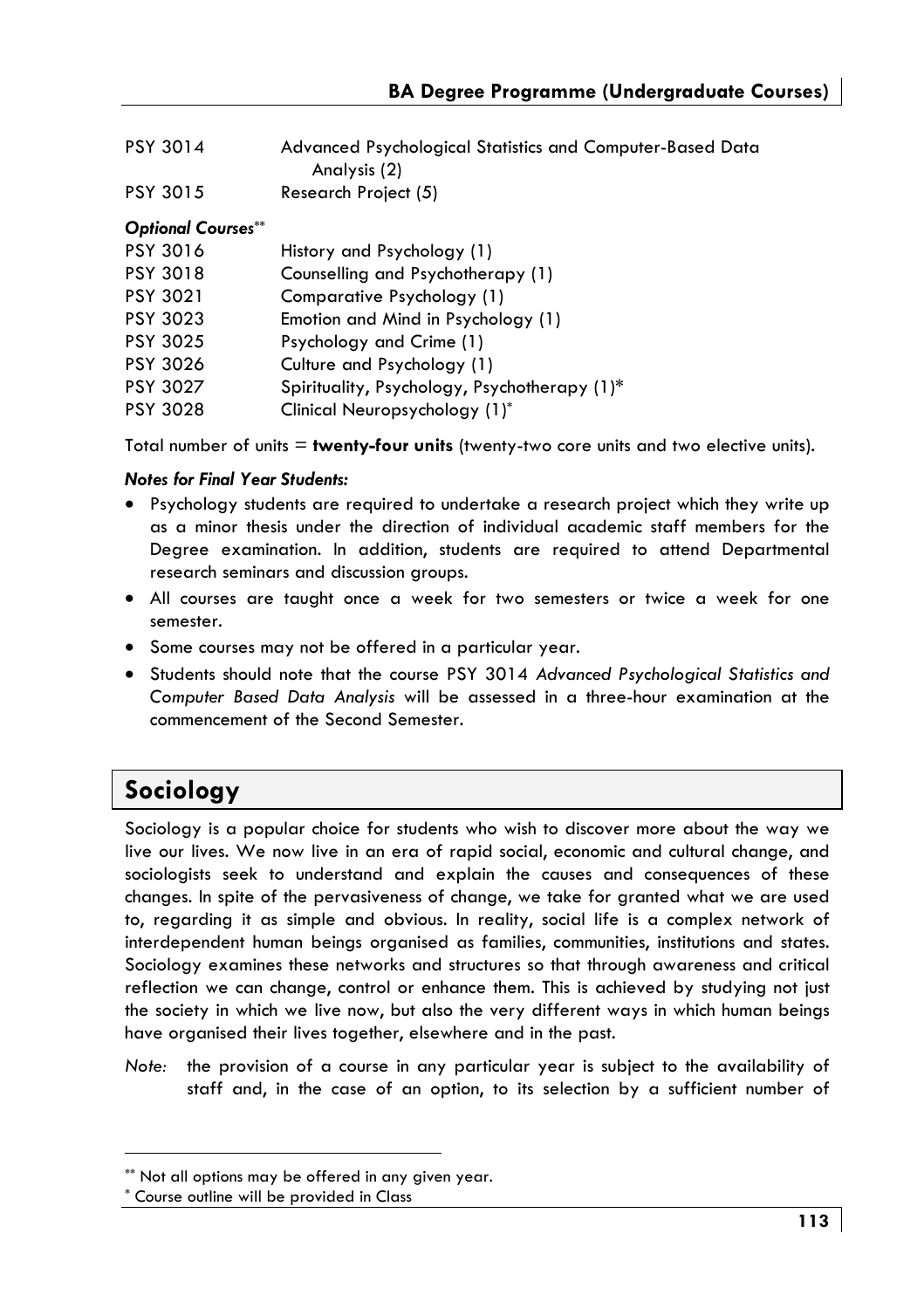students. Certain optional courses may only be available timetable permitting. Courses additional to those listed may be provided in a particular year.

Students may also take, as options within Sociology, certain courses taught by other Departments, notably the Department of Philosophy. The express permission of the Head of the Department of Sociology and of the Head of the other relevant Departments is required.

### **First Year (SOC 1000)**

First Year students take all of the following lecture courses and, in addition, a fortnightly small group seminar:

### **Introduction to Sociology (2 units) SOC 1001**

An introduction to basic concepts of Sociology, and a discussion of how from its earliest origins, human society has reached its present condition – from foraging, through agrarian to industrial and post-industrial societies, with special emphasis on war, violence, power and changing morals and manners.

### **The Emergence of Sociological Perspectives (2 units) SOC 1002**

The origins of sociological perspectives which are central to understanding contemporary society. Particular attention will be paid to the classical sociological theories of Karl Marx, Emile Durkheim and Max Weber.

### **Sociology in Practice (2 units) SOC 1003**

This course introduces students to the way sociologists carry out research into specific areas of social life. Different areas are examined from year to year. The four areas examined currently are: how people behave in social groups and organisations; the social and cultural differences between men and women; youth subcultures; and the Catholic Church in modern Irish Society.

### **Contemporary Irish Society (2 units) SOC 1004**

The first section of the course deals with changes in Irish Society and culture and focuses on areas such as religion, family, media, gender, identity and everyday social life. The second section examines changing social structure of Ireland, with particular emphasis on developments over recent decades. Demographic change: marriage, fertility and migration patterns. The class structure of Irish society and the impact of industrialisation on social structure.

*Students take 6 x 5 credit courses* 

### *Core Courses* **(taken by all students)**

### **Sociological Theory I & II (5 credits) SOC 2012**

This course aims to introduce students to modern debates in sociological theory. It examines both Symbolic Interactionism, through the work of Mead, Goffman and Blumer,

**Second Year (SOC 2000)**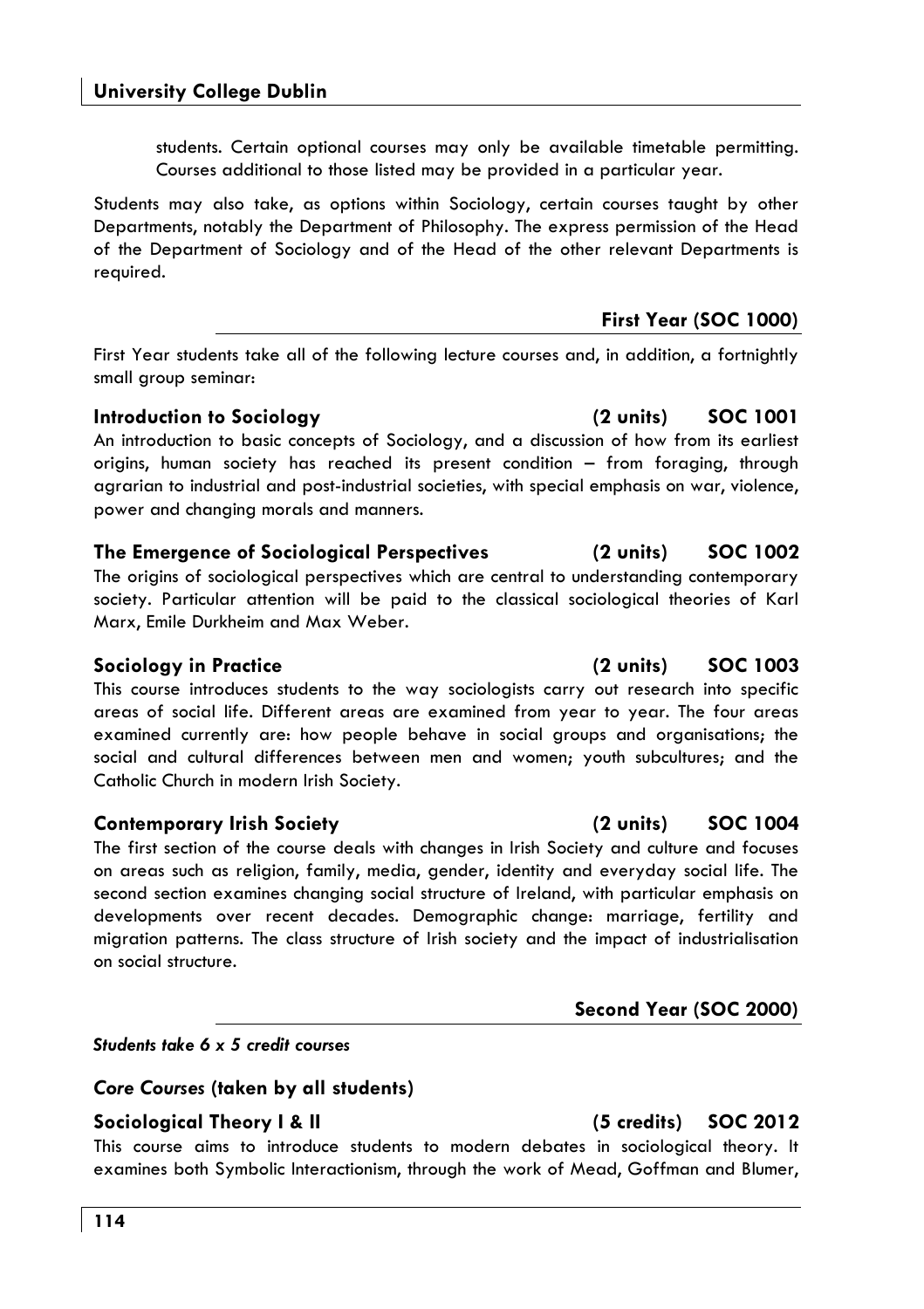and Functionalism, through the contributions of Parsons and Merton. Contemporary critiques of these approaches and their further elaboration are also addressed.

The second half of the course develops some of the issues raised in Sociological Theory I. It looks in some detail at Feminist approaches. Also examined are neo-Marxist perspectives, in particular the work of Gramsci and Lukás, as well as the Structuralism of Lévi-Strauss.

### **Research Design and Qualitative Methods (5 credits) SOC 2008**

Topics that will be addressed include the planning and designing of research projects, sampling and selecting, validity and reliability, generating qualitative data, sorting and indexing qualitative data, and producing analyses and explanations which are convincing. Each student will attend bi-weekly lectures course and workshops. Lectures and workshops will be held on alternate weeks throughout academic year and will be closely linked. In addition to the lecture course, each student will be required to carry out and complete two related research reports.

### **Seminars (5 credits) SOC 2009**

Each student will attend a weekly seminar.

### **Sociology of Family and Gender (5 credits) SOC 2013**

The institution of the family has been described as the most critical organisational context in any society. This course examines a range of sociological literature, both theoretical and empirical, on the family. Issues in defining the family are examined in the context of diversity in family forms and historical controversies about the family. A major focus of the course is change and the family, with particular reference to the economy and familial roles. There is a special emphasis on Irish studies of the family. Other themes in this course include those of violence in the family, mate selection and marital quality. The second half of the course offers an introduction to gender issues, especially in Sociology. Sociological theory is examined in the context of gender and the wider body of feminist thought. Specific topics include the social construction of male and female roles, work, the body, power, and the study of masculinity.

### *Optional Courses* **(students take two of the following three optional courses):**

### **Development I & II (5 credits) SOC 2016**

Development I: No matter how much or how little you know about our developing world, your assumptions will be challenged in this course. What is development? Is it about people or the economy? – can an economy develop while the people become 'worse off'? Does development happen in isolation or are all the countries of the world connected?

This course will introduce you to the field of development studies, from a sociological perspective. As with other areas of Sociology, the Sociology of Development can trace many of its central ideas to the emergence of Sociology in the last century. However, the Sociology of Development, as a field of study in its own right, only emerged after the Second World War.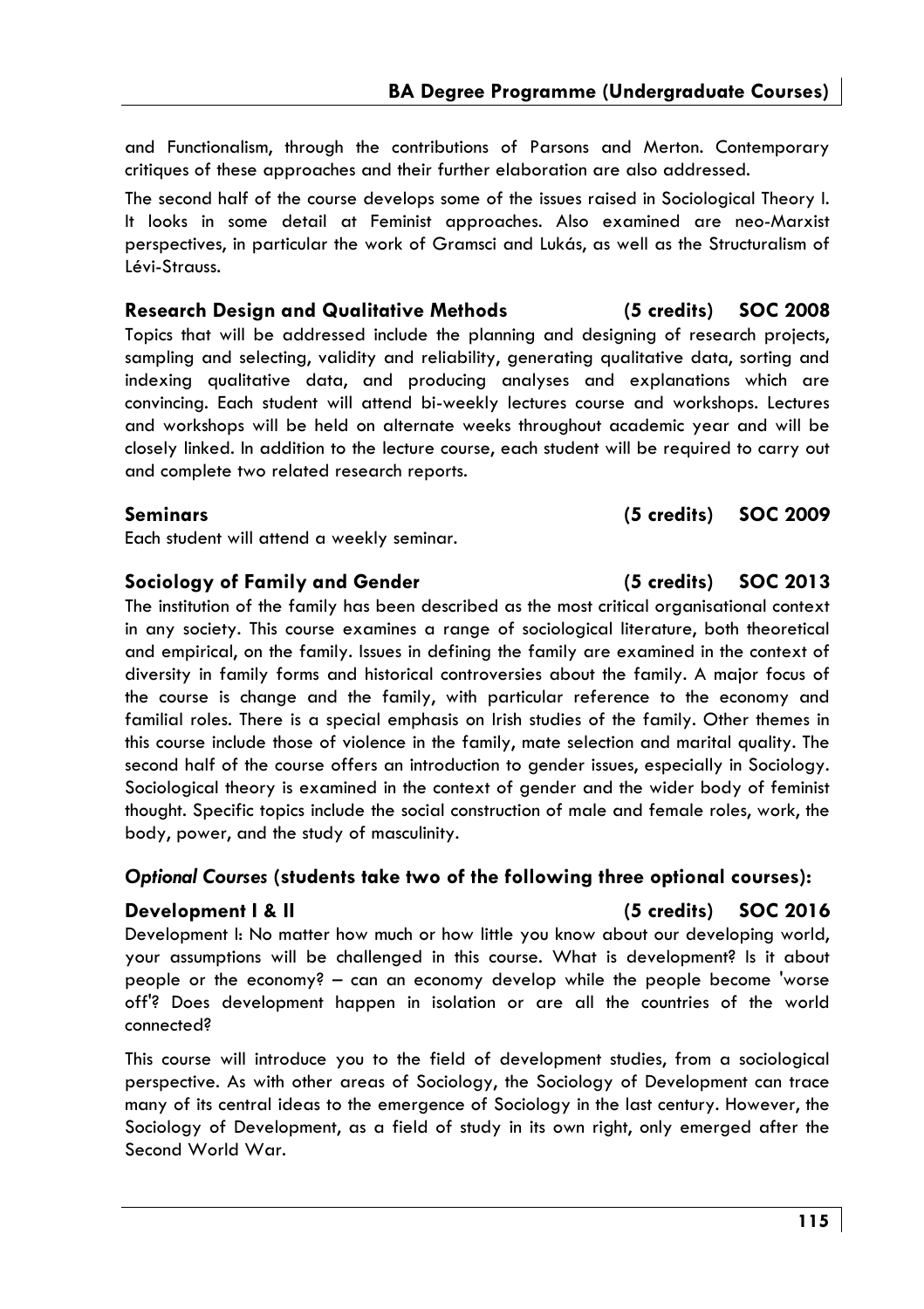The course itself has one main theme. This theme is fundamental to the course. - What is development? The concept development is presented in both its economic and humanitarian guises: Is development concerned solely with economic growth, industrialization etc.? Or should we focus on the welfare of people and mould economic growth to it?

The purpose of this course is to introduce you to a general history of development. It is expected that this course will provide you with the knowledge necessary to produce a critical understanding of current and future developments in this global village.

Development II: This course examines the conditions and prospects of less developed countries, the 'South' within the context of differences in natural resources, the impact of colonialism and the international economic order. The internal dynamics of less developed countries are analysed with reference to classes, ethnicity, interest groups and political factors and the implications of population expansion. Particular attention is paid to the position of women. The 'North' (or advanced industrial capitalist countries) is identified as part of the problem – can it be part of the solution? This question is examined in relation to the operation of transnational corporations and the role of aid.

# **Work and Industry and**

### **Social Stratification (5 credits) SOC 2014**

Most people spend most of their lives working. Many spend much of this time thinking about their leisure time. Why is work alienating for so many? What makes work rewarding rather than dull? Much thought has been put into organising our lives at work so why is our experience so often repetitive?

The second part of this course aims at introducing students to key theorists and some basic facts of social stratification. It first looks at concepts that originated in the classic tradition of Marx, Weber and Durkheim. In a second step it investigates how these concepts and their consecutive interpretation and advancement have been applied to the empirical environment in America (US) and Europe (UK and the Republic of Ireland). The course will end with a discussion of the relationship between an assumed political equality (citizenship) and actual existing social inequality.

### **Sociology of Communications and**

### **Public Discourse and the Media (5 credits) SOC 2015**

The first part of this course will provide an introduction to the Sociology of Communications, reviewing different research and theoretical perspectives that help us to understand the role that mass communications play in contemporary society. It will examine the main approaches to the study of the media audience, texts and production (including cultural and reception studies, feminist perspectives, semiotics and the political economy of the media). Public Discourse and the Media analyses the role of the media in mature democratic societies, particularly in relation to the maintenance of the public sphere. The course looks at the way that news stories and other genres are created, the role of media producers and sources, whether objectivity is possible and the influence of the political and economic forces (including the role of the state, the issues of censorship, access, coverage of minority issues, public service broadcasting and the influence of the media in setting public agendas and debate).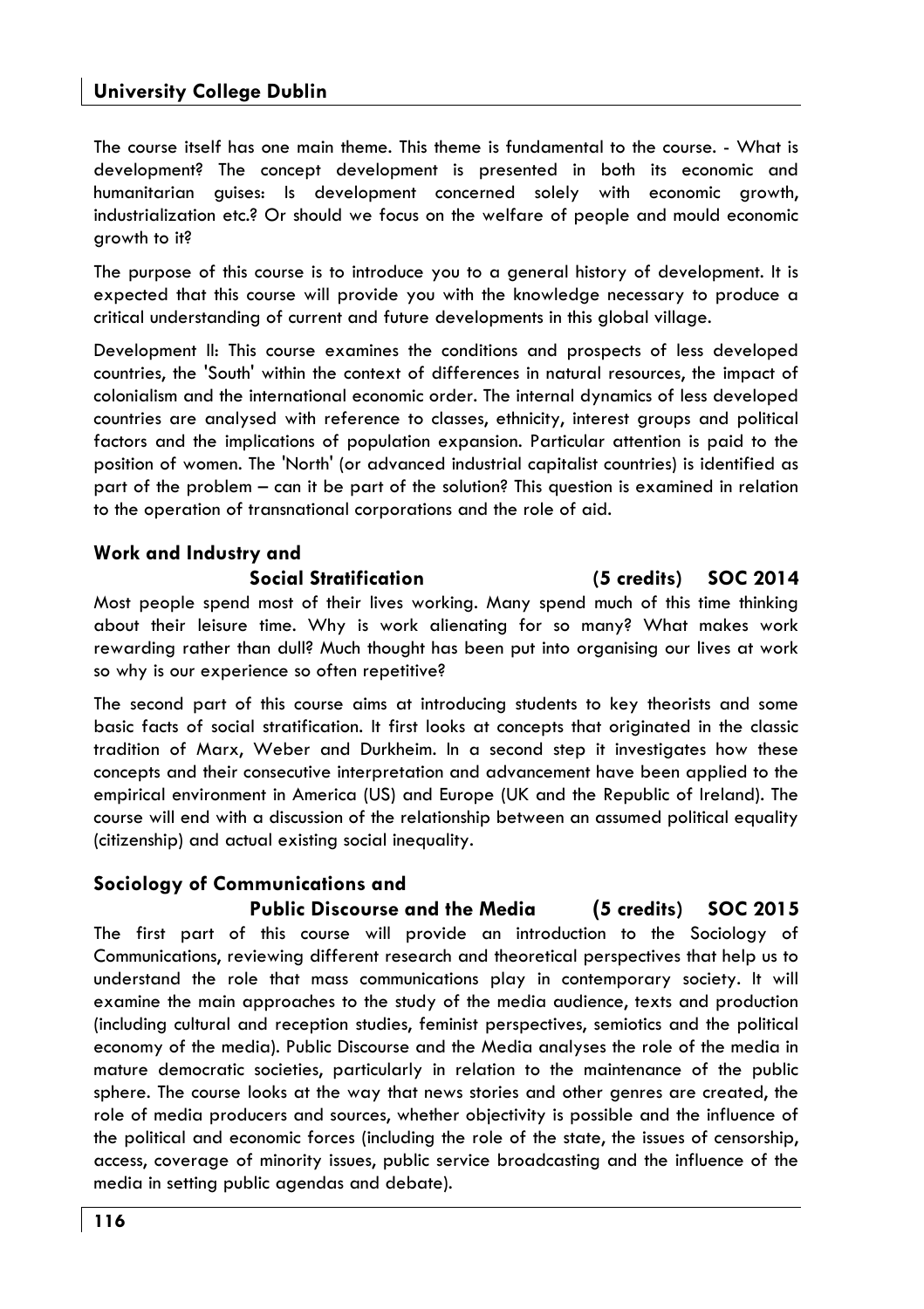**Final Year (SOC 3000)** 

### *Students take 6 x 5 credit courses*

### *Core Courses* **(taken by all students)**

### **Sociological Theory III & IV (5 credits) SOC 3001**

A central goal of this lecture course is to examine linkages between contemporary sociological theory and empirical social research. Contemporary theoretical advances within major sociological traditions are discussed and empirical case studies within these traditions are considered. In particular, issues dealing with agency and structure, as well as modernity, are raised.

Each student will attend a weekly seminar.

### **Research Design and**

**Quantitative Research Methods (5 credits) SOC 3007**  It is not necessary to be a mathematician or statistician to develop an understanding of quantitative data or how they can be analysed. Data analysis is not an alternative to 'Statistics' but has its own distinct meaning. Data analysis is concerned with making social researchers aware of the use, interpretation and evaluation of relevant data rather than a formal understanding of statistics. It is important to remember that data analysis should be a tool that you use to arrive at an understanding of the operation of social processes. The objective of this course is to ensure that students acquire practical research skills. Students will be introduced to the statistics package SPSS for Windows. It is intended that through learning technical skills, students will acquire a basic comprehension of the principles of statistical testing.

### **Optional Courses**

Students will take three of the following six optional courses. All optional courses will be taught in one semester only.

### **Governance in Society: I & II (5 credits) SOC 3042**

Sociology has still not settled the question of the means whereby social cohesion or social order and patterned social behaviour is achieved. In response to this situation this course proposes that social life is a relatively orderly affair as a result of the processes and activities of governance in society. Governance is the proper activity of identities. Human societies are nested hierarchic structure of governance in which identity is recursively constituted at each level. As individual is embedded in group so too are the individualgroup embedded in the overarching survival unit. This course looks at the activities of governance at the two basic levels of identity: individual and organised social group. The third and most inclusive level of identity (survival unit=state society) which embraces these two is not covered in this course.

Governance and Society I (Sociology of Emotions): This course challenges the usual sociological approach to the problem of social order, which is based on mentalist or cognitivist presuppositions: values and norms are things that minds deal with. The course

**Seminars (5 credit) SOC 3002**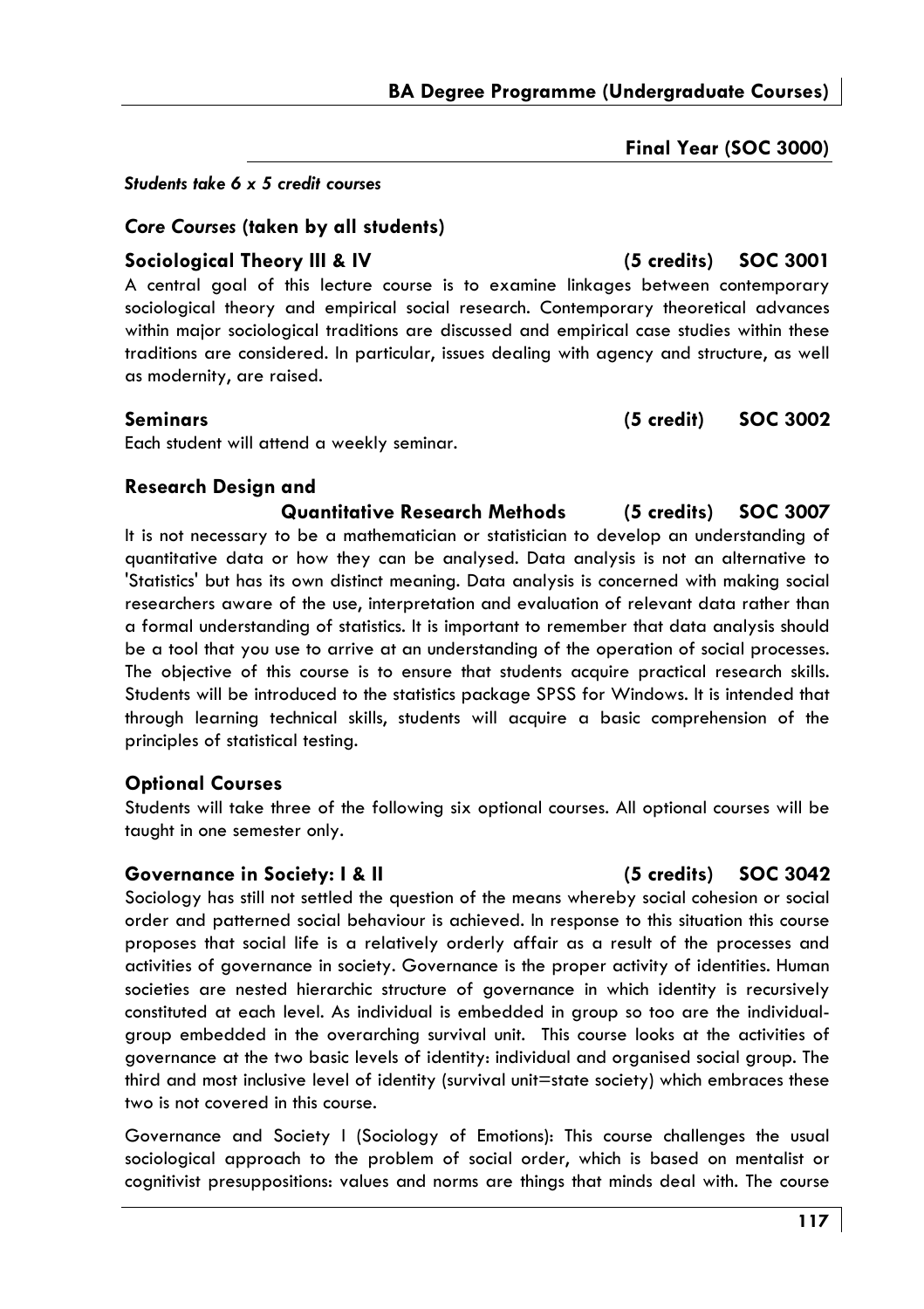argues that the role of emotions and of affective bonds has been denied and neglected to the detriment of the entire sociological enterprise tout court. This course is organised around an explication of the master social emotions of pride and shame and examines their role in the regulation of social life and, specifically, social relationships. Topics covered are: the history of shame, social conformity, the role of emotions in work and the emotions and violence.

Governance and Society II (Social Organisation): This course is not the standard introductory course to the Sociology of Organisations or Organisational Sociology as it is called. Its aim will be to present a number of new perspectives that have emerged in the field of social organisation in the last two decades. It will attempt to introduce the student to a new and hitherto neglected perspective of social organisational theory. Although incorporating many contributions from the fields of Industrial Sociology and organisation theory it also transcends these with new perspectives. The course will attempt to show that social organisation theory is a potentially fruitful field of sociological theory and research, at once both theoretical and 'applied', that is capable of illuminating many facets of contemporary society.

### **Crime and Social Control (5 credits) SOC 3043**

The aim of this course is to introduce students to a broad range of theoretical and applied debates within the field of criminology. In Ireland and elsewhere, issues of crime and social control have come to play an increasingly prominent role in public debate. These frequently heated debates are underpinned by more abstract questions about the role and limits of government, the responsibilities of individuals, and our understandings of justice, safety, and community. In trying to address these various issues, this course seeks to develop and enhance students' understanding of the major explanatory models within criminology. The focus is upon applying these frameworks to a range of debates surrounding the nature of crime, and the impact and effectiveness of various strategies of social control. We will explore a variety of historical and contemporary issues relating to crime, policing and punishment in the Irish Republic and in Northern Ireland, and relate these to experiences and debates in other jurisdictions. In doing so, we will examine the impact of social and economic divisions – and broad processes of social change – upon issues of crime and social control.

### **Health Illness and Society (5 credits) SOC 3044**

This course is concerned with the relationship between society and matters of health and illness. Topics for discussion will include theoretical understandings of health and illness; how people define health and illness; health institutions and patterns of health and illness based on age, gender and class.

### **Comparative European**

### **Societies and American Society (5 credits) SOC 3045**

Comparative European Societies examines the politics and societies of Europe and in particular we focus on the making of contemporary Europe. Our discussion is focused on the evolution and operation of key European societal and political institutions, in different countries, from the 1960s onwards.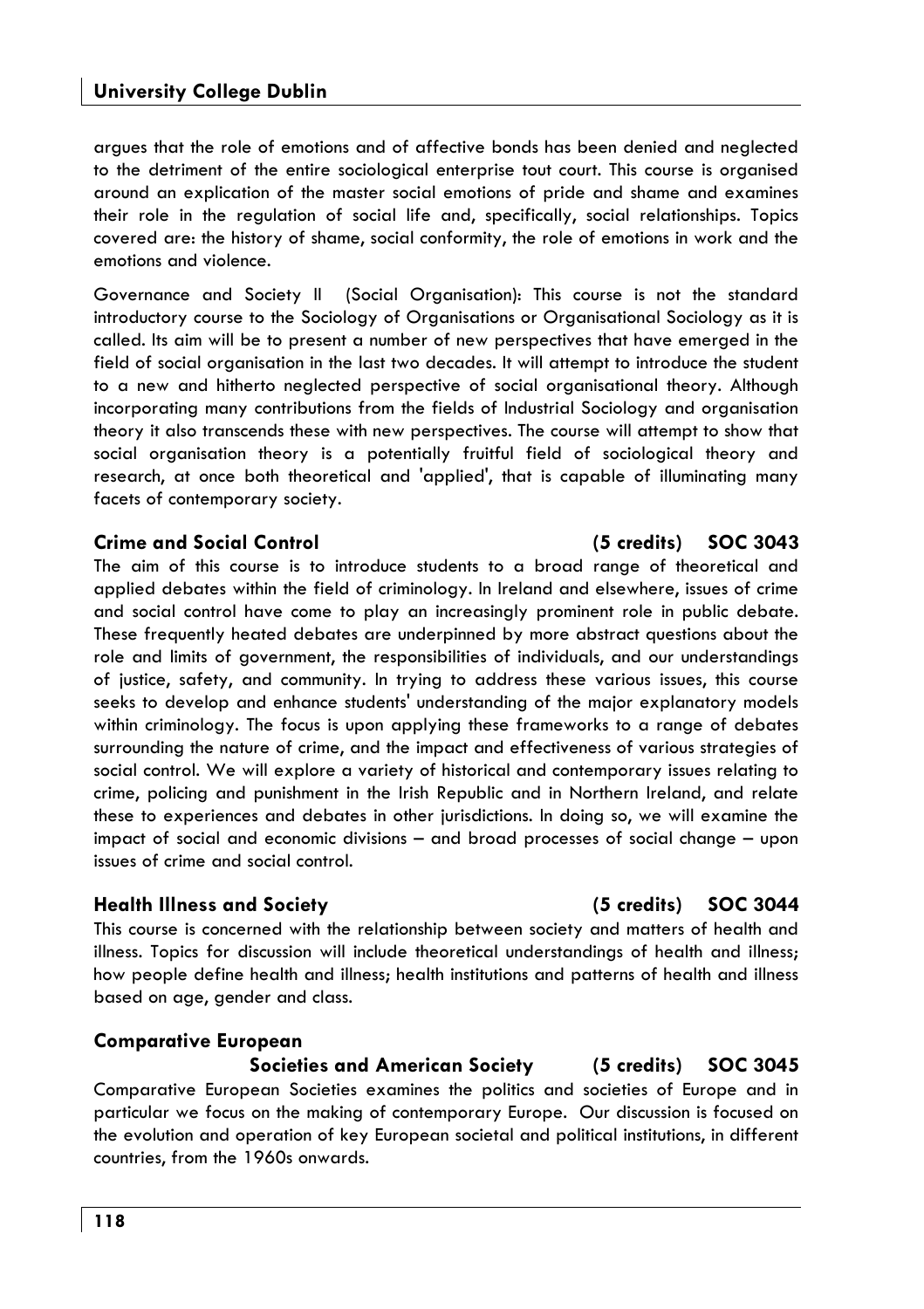American Society: This part of the course aims at introducing students to current trends and discussions in American Sociology. By looking at six topics (Exceptionalism, Civil Society and Politics, Community, Individualism and Social Capital, Multiculturalism and Pluralism, Urban Sociology, and Popular Culture) students will get an overall impression of the main developments in American society and politics and how the Social Sciences have tried to analyse and understand them.

### **Sociology of the Environment I & II (5 credits) SOC 3046**

Sociology of the Environment I examines the relationship between society and the biophysical environment. It draws on constructivist, realist, Marxist and eco-feminist approaches; analyses the theory of 'risk society'; examines the consequences of economic globalisation for the ecosystem; discusses the development of environmental movements; and explores the role of the media in placing environmental issues on the public agenda.

Environmental Sociology II: The relationship between humanity and nature is central to a wide range of contemporary issues. This course looks at issues relating to people, animals, landscapes and eco-systems against the historical and evolutionary backdrop of biological anthropology. Topics include: Animal rights, wolf-introductions, GM agriculture, artificial eco-systems, synthetic wilderness, global warming, the sociology of pets, antiroads protesters, hunt saboteurs, the ecology of human culture, the myth of the 'ecological Indian', the sociology of landscape, and 'Gaia'.

### **Political Sociology and**

### **Sociology of Childhood (5 credits) SOC 3047**

Political Sociology: 'What is power?' and 'Where is it exercised?' are two major questions in Political Sociology. The earlier sociological approach to the political tended to concentrate on the exercise of power by and within the state. New Political Sociology, however, looks for power throughout society. Thus, the question 'Who are we?' becomes a political question. In this course conceptualizations of power will be addressed, as will notions of political space, political action and identity. You will be introduced to debates about the more macro level of state, civil society and the public sphere, as well as the more micro and meso levels of identity and social movements.

Sociology of Childhood: Perspectives on childhood-developmentalism, social constructionism, protectionism, dependency, generation and segregation/exclusion and their application to issues around daycare, economic matters, the role of the State, the impact of new family forms, children coping with adversity, play as children's culture or culture for children, doing research with children, childhood in Ireland.

### **Notes for Second and Final Year Students**

- The provision of a course in any particular year is subject to the availability of staff and, in the case of an option, to its selection by a sufficient number of students. Certain optional courses may only be available timetable permitting. Courses additional to those listed may be provided in a particular year.
- Students may also take as options within Sociology timetable permitting certain courses taught by other Departments, notably the Department of Philosophy; the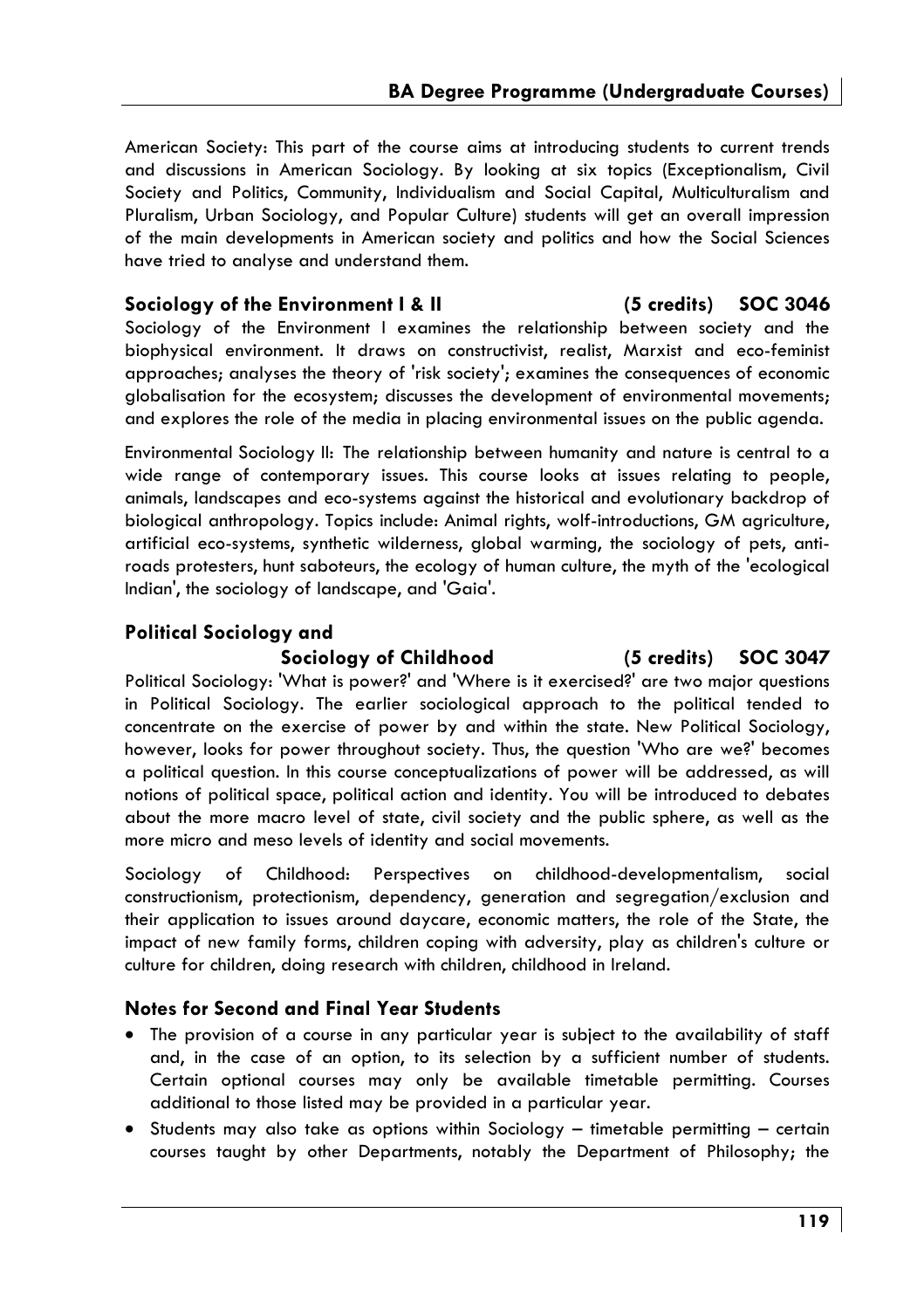express permission of the Head of the Department of Sociology and of the Head of the other relevant Department is required.

• Optional courses listed above for the Third Year may from time to time be offered as options in the Second Year and *vice versa.*

# **Spanish**

Students with no previous knowledge of Spanish, but who are reasonably well-qualified in other languages, may take up Spanish as beginners in the First Year day course; selection of beginners will be by interview held at the beginning of term. Beginners are expected to have attained a level of competence comparable with non-beginners by the end of the course.

*Note:* Students of Spanish are normally expected to spend a total of at least three months in Spain (or another Spanish-speaking country) in the course of their undergraduate studies.

### **First Year (SPAN 1000)**

The purpose of the First Year course in Spanish is to allow students to develop and consolidate their competence in the four skills of speaking, listening, reading and writing and to achieve a post-Leaving Certificate/A-Level standard in the language. Students will also be introduced to aspects of Spanish history, literature and culture.

### *Language*

### **Spanish Language I SPAN 1010**

A year-long course developing the core skills of reading, writing, listening and speaking.

*History, Linguistics and Literature* 

### **Introduction to Spain and her Language SPAN 1061**

A series of courses addressing elements of (a) historical and political approaches to Spain, and (b) aspects of Spanish phonology and semantics.

### **Introduction to Literature in Spanish SPAN 1062**

A series of courses introducing students to the study of literary texts. Beginners and nonbeginners will be taught separately.

### **Second Year (SPAN 2000)**

The purpose of the Second Year course in Spanish is to continue the development of the student's knowledge of the Spanish Language, and to develop further the four basic skills of aural comprehension, oral expression, reading and writing. The course further aims to present an overview of Spanish Literature, from the medieval period to the present, on the basis of which more specialised options may be chosen in the Final Year of the

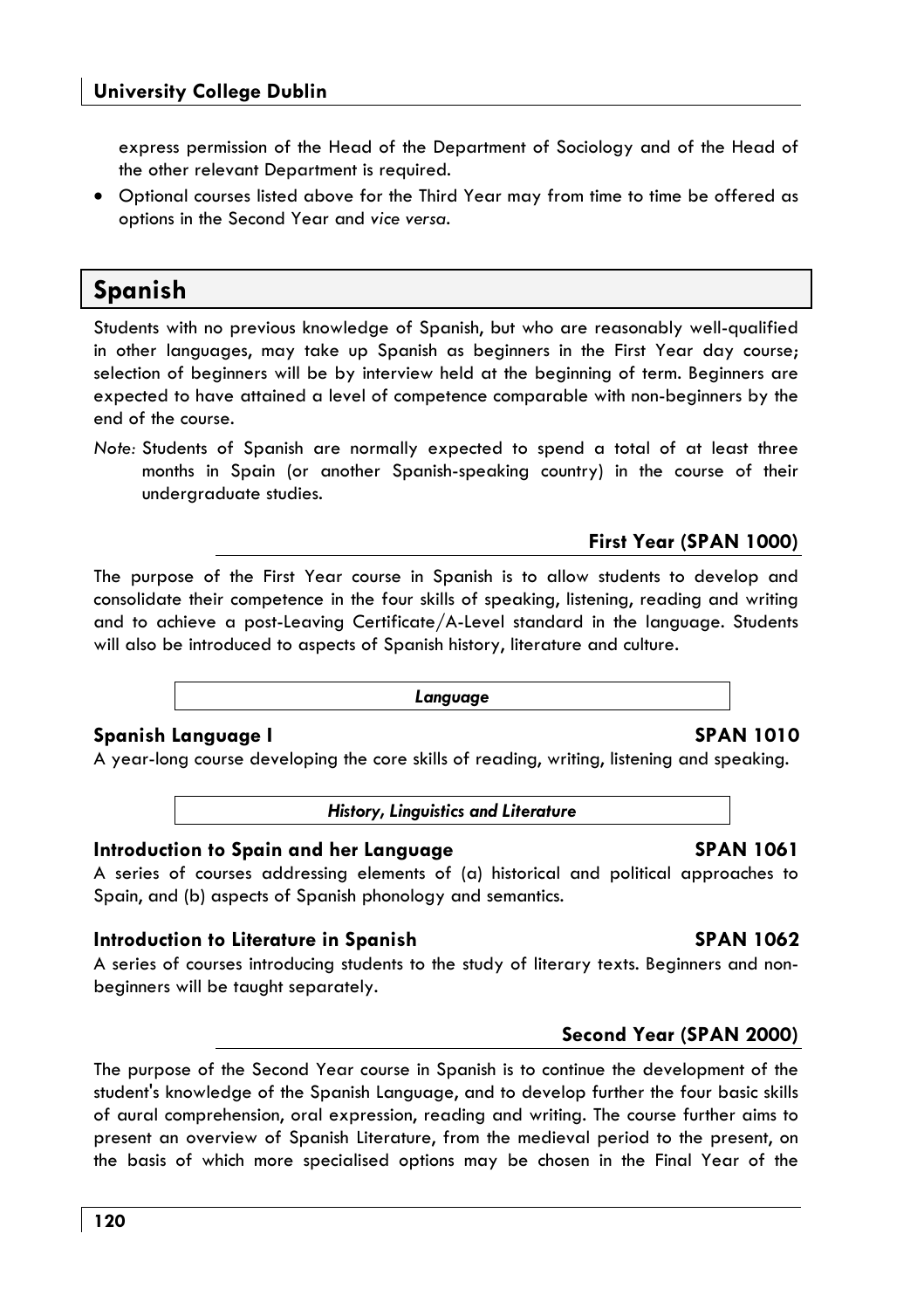# **BA Degree Programme (Undergraduate Courses)**

course. Students are also introduced to Phonetics and Phonology and to Spanish written discourse.

*Language* 

A year-long course comprising grammar, translation, reading, comprehension, oral and aural Spanish.

En este curso de un semestre se trabajarán aspectos teóricos y prácticos que faciliten el desarrollo de los conocimientos lingüísticos del alumno.

*Linguistics and Literature* 

**Spanish Linguistics II: The Phonetics of Spanish (1 unit) SPAN 2032**  A single-semester course offering a linguistic introduction to Spanish, concentrating on the Phonetics and Phonology of the modern language.

### **Medieval Literature I (1 unit) SPAN 2075**

*Poema de mío Çid*, ed. Ian Michael (Castalia).

### **Golden Age Drama I (1 unit) SPAN 2073**

Lope de Vega, Fuenteovejuna (Clásicos Castalia or Castalia Didáctica); Calderón de la Barca, *El alcalde de Zalamea* (Clásicos Castalia or Cátedra).

Miguel de Cervantes, 'El licenciado vidriera', 'La fuerza de la sangre', 'El casamiento engañoso' and 'El coloquio de los perros' from the Novelas ejemplares (Cátedra, vol. II).

### **Modern Verse I (1 unit) SPAN 2015**

J. Guillén, *Cántico* (1928); L. Cernuda, *Un río, un amor*.

### **Modern Novel I (1 unit) SPAN 2013**

Ramón Sender, *Réquiem por un campesino español* (1953), Miguel Delibes, *El camino* (1950).

### **Tutorials (1 unit) SPAN 2041**

A series of literature tutorial courses, each a semester in length, of which students choose two.

### *Notes for Second Year Students*

- Students must accumulate twelve units over two semesters.
- Course SPAN 2010 is compulsory.
- Course PORT 2002 is available to day students of Spanish who attained an acceptable standard in the *language* component of the First Arts examination in

## **Spanish Language II (4 units) SPAN 2010**

### **Expresión Escrita I (1 unit) SPAN 2033**

### **Cervantes I (1 unit) SPAN 2074**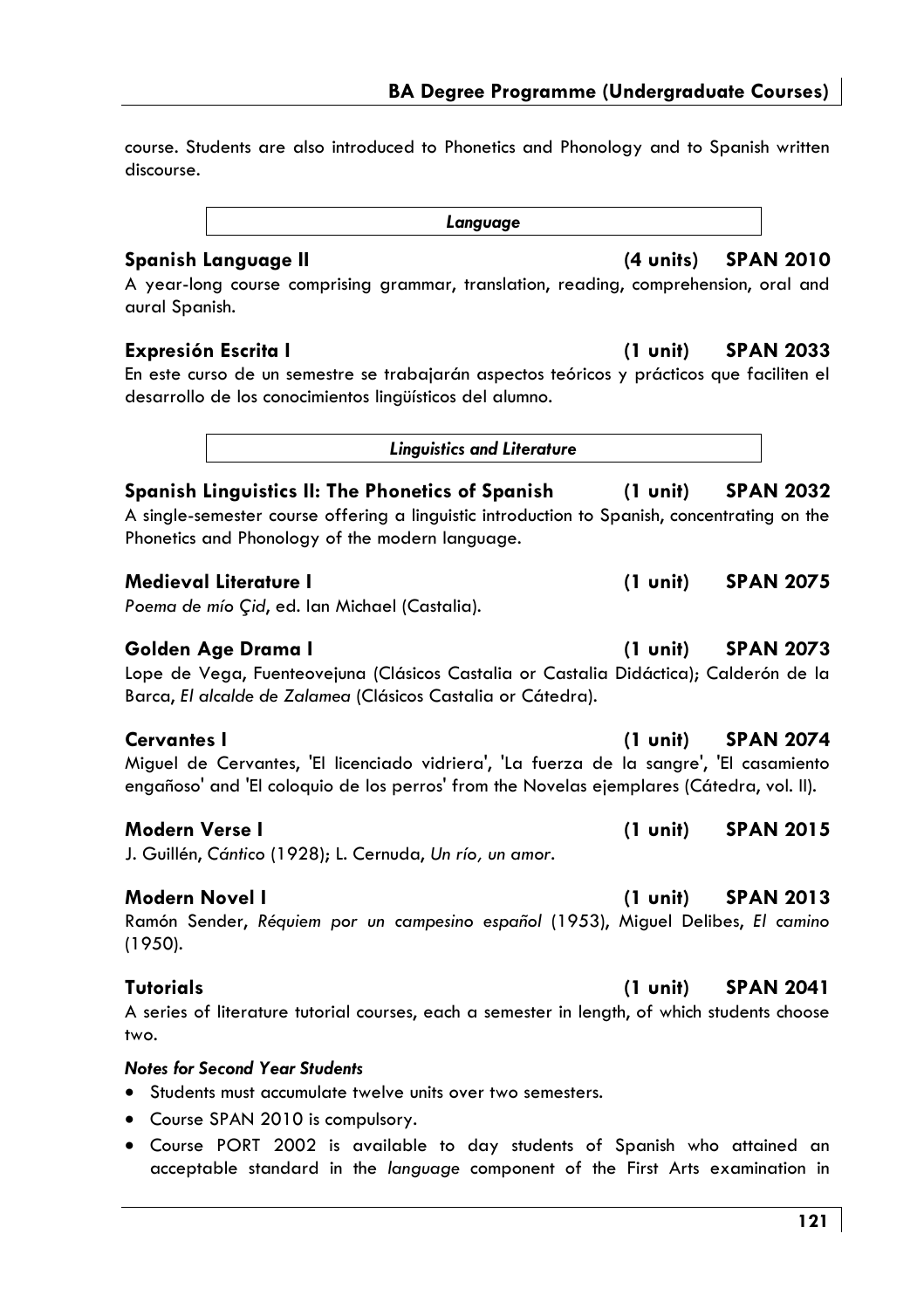Spanish. These students are exempt from certain literature courses as determined from year to year by the Department.

| Language                                                     |                     |                  |
|--------------------------------------------------------------|---------------------|------------------|
| Spanish Language III                                         | $(4 \text{ units})$ | <b>SPAN 3010</b> |
| Comprising grammar, translation, oral and practical Spanish. |                     |                  |
|                                                              |                     | <b>Options</b>   |
| <b>Language and Linguistics</b>                              |                     |                  |
| La Expresión Escrita II                                      | (2 units)           | <b>SPAN 3080</b> |

Un curso en el que se trabajará esta destreza desde un enfoque comunicativo.

# **Spanish Linguistics III: Historical Phonology (1 units) SPAN 3083**

An investigation of the evolution of the Spanish sound system out of Vulgar Latin.

*Medieval and Golden Age Spain* 

# **Medieval Literature II (2 units) SPAN 3084**

*Love and Death in the Late Fifteenth Century*: F. de Rojas, *La Celestina* (Cátedra); Jorge Manrique, *Coplas a la muerte de su padre* (Castalia Didáctica); further texts to be supplied.

Lope de Vega, *El caballero de Olmedo* (Castalia); *El castigo sin venganza* (Castalia or Cátedra); Tirso de Molina, *El burlador de Sevilla* (Clásicos Castellanos or NEW Austral); Ruiz de Alarcón, *La verdad sospechosa* (Clásicos Castellanos or NEW Austral); Calderón, *La vida es sueño* (Castalia Didáctica or Castalia); *El médico de su honra* (Castalia).

Elliott, *Imperial Spain 1496-1716* (Penguin).

*Nineteenth-Century Literature* 

# **Romantic Drama (1 unit) SPAN 3033**

Duque de Rivas, *Don Álvaro* (Cátedra); J.E. Hartzenbusch, *Los amantes de Teruel*  (Castalia); José Zorrilla*, Don Juan Tenorio* (Castalia).

# **Nineteenth-Century Realism (1 unit) SPAN 3041**

Emilia Pardo Bazán, *Los Pazos de Ulloa* (Alianza); Juan Valera, *Pepita Jiménez* (Castalia).

**Final Year (SPAN 3000)** 

# **Golden-Age Drama II (2 units) SPAN 3071**

## **Golden-Age History (1 unit) SPAN 3085**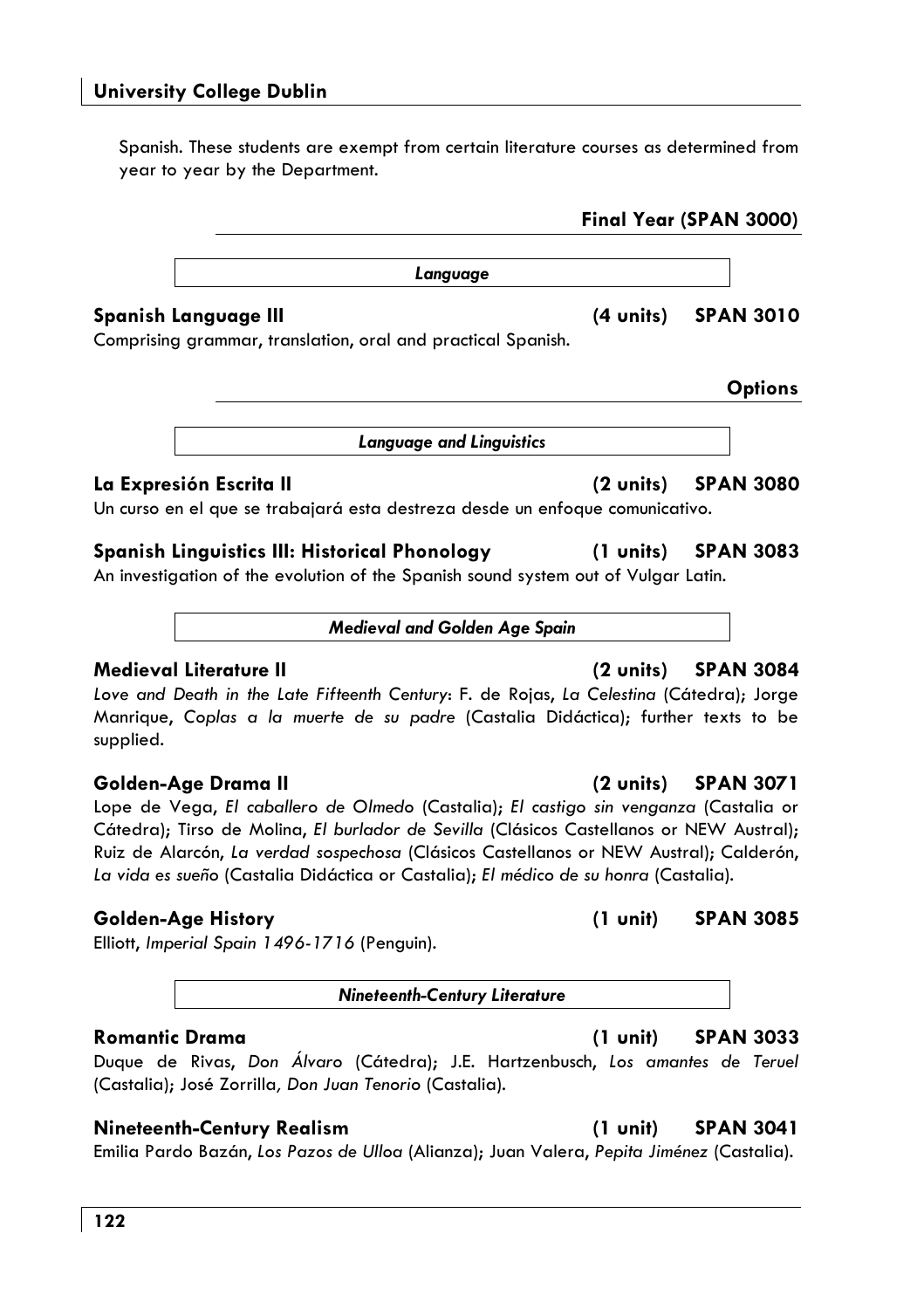| Twentieth-Century Spanish Literature                                                                                                                                                                                                                                           |                     |                  |
|--------------------------------------------------------------------------------------------------------------------------------------------------------------------------------------------------------------------------------------------------------------------------------|---------------------|------------------|
| Modern Verse II: Poetry of Antonio Machado<br>Machado, Poesías completas (Austral).                                                                                                                                                                                            | $(2 \text{ units})$ | <b>SPAN 3067</b> |
| Modern Verse III: Poet in New York:<br>Federico García Lorca<br>García Lorca, Poeta en Nueva York (Austral)                                                                                                                                                                    | $(1 \text{ unit})$  | <b>SPAN 3069</b> |
| Modern Novel II: Novel under Franco<br>$\mathcal{L}$ . If $\mathcal{P}$ it is a constant in the constant of the constant in the constant in the constant in the constant in the constant in the constant in the constant in the constant in the constant in the constant in th | (2 units)           | <b>SPAN 3022</b> |

Cela, *La familia de Pascual Duarte* (Destino); Matute, *Primera memoria* (Destino); Delibes, *Cinco horas con Mario* (Destino); Fernández Santos, *Los bravos* (Destino).

**Modern Novel IV: Carmen Martín Gaite (2 units) SPAN 3086** 

*Entre visillos, Retahílas, El cuarto de artrás, Nubosidad variable*.

*Twentieth-Century Latin-American Literature* 

### **Latin American Indigenous Novel (2 units) SPAN 3089**

José María Arguedas, *Todas las sangres*, Rosario Castellanos, *Balún Canán, Oficio de tinieblas*, other texts to be announced.

### **Mexican Feminist Writing (1 unit) SPAN 3087**

Rosario Castellanos, *El eterno femenino, Judith y Salomé: poemas dramáticos*.

### **Spanish-American Literature (2 units) SPAN 3063**

Vargas Llosa, *La ciudad y los perros* (Seix Barral); Fuentes, *La muerte de Artemio Cruz* (Cátedra); García Márquez, *Cien años de soledad* (Cátedra); Cortázar, *Todos los fuegos el fuego* (POCKET/EDHASA).

### *Notes for Final Year Students*

- Students must accumulate twelve units over two semesters.
- Course SPAN 3010 is compulsory.
- Choice and combination of non-language courses will be made after consultation with the Spanish Department.
- Course PORT 3002 (two units) is available to day students of Spanish who attained an acceptable standard in the language component in both Spanish and Portuguese in the Second Arts examination.
- Course SPAN 3091 is available only to students taking PORT 3002.
- The Spanish Department does not guarantee the availability of all courses in any given year.

# **Portuguese**

Portuguese is at present available only to students of Spanish as an option in Second and Final Year. To qualify for admission to Portuguese courses, students must have achieved an Honours standard in the *language* components of the First Arts Examination in Spanish.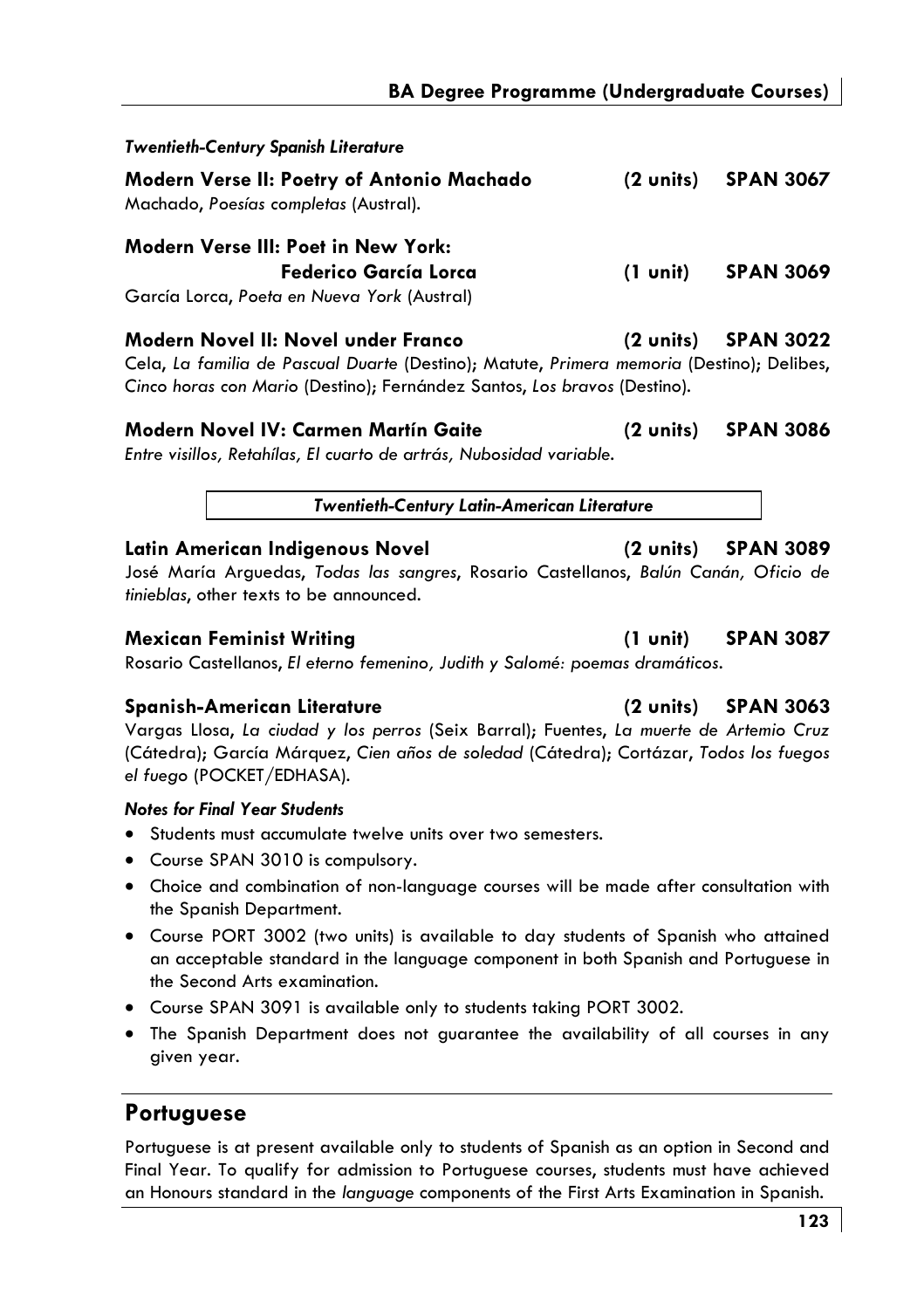A year-long course comprising grammar, translation, reading comprehension, oral and aural Portuguese. Portuguese may be studied in place of certain literature courses as stipulated by the Department.

### **Portuguese II (2 units) PORT 3002**

A continuation of PORT 2002. A year-long course comprising grammar, translation, reading comprehension, oral and aural Portuguese.

**Literature in the Portuguese-Speaking World (1 unit) SPAN 3091**  An optional literature course for those taking PORT 3002. Authors studied include Clarice Lispector, João Guimarães Rosa, Fernando Pessoa, Carlos Drummond de Andrade, and Pepetela.

# **Statistics**

# **Descriptive Statistics and Statistical Computing STAT 1001**

Types of Variables and Data. Stem-and-Leaf Displays. Frequency Distributions. Histograms. Samples and Populations. Transforming Data. Numerical Summary Measures. Summarising Bivariate Data. Introduction to Statistical Programming and MINITAB.

# **Introduction to Probability and Statistical Inference STAT 1002**

Probability concepts. Random variables and probability distributions. The binomial distribution. The normal distribution. Checking for normality. The distribution of a sample mean. Point and interval estimation using a single sample. Hypotheses and test procedures. Errors in hypothesis testing. Tests for population means and proportions using a single sample. P-values.

# **Statistical Inference and Goodness-of-Fit STAT 1003**

Tests and estimation procedures for a difference between two population means or proportions using two independent samples. Tests and estimation procedures for differences using paired data. Distribution free procedures. One- and two-way frequency tables. Hypothesis testing for proportions and independence. Testing the fit for a population model.

# **Linear Regression and Analysis of Variance STAT 1004**

The simple linear regression model. Inferences based on the estimated regression line. Inferences on the population correlation. Checking model adequacy. Single factor ANOVA. Multiple comparisons. Randomized block experiment. Two-factor ANOVA.

## **First Year (STAT 1000)**

**Final Year (PORT 3000)** 

### **Portuguese I (2 units) PORT 2002**

**Second Year (PORT 2000)**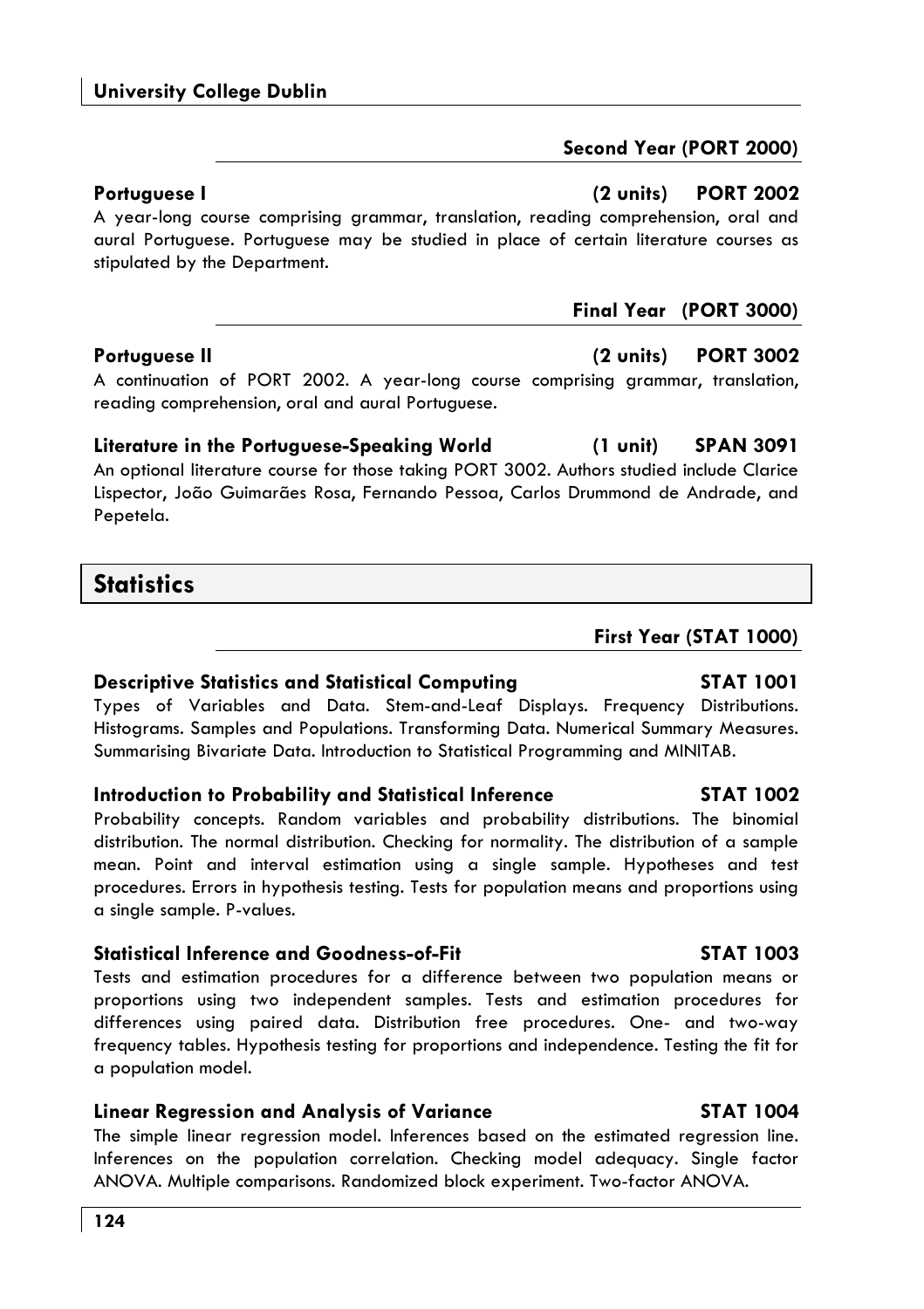### **Second Year (STAT 2000)**

### **Statistical Theory I: Probability (2 units) STAT 2005**

Probability theory. Combinatorics. Random variables: univariate, bivariate and multivariate. Moment generating functions. Functions of a random variable. Standard probability laws.

### **Statistical Theory II: Statistical Inference (2 units) STAT 2006**

(a) Estimation theory: Law of large numbers. Chebyshev Inequality. Central Limit theorem. Methods of moments and maximum likelihood.

Point estimation and interval estimation.

(b) Hypothesis testing: Neyman Pearson Lemma. Likelihood ratio tests.

### **Statistical Theory III: Bayesian Statistics and Stochastic Processes (2 units) STAT 2007**

Bayesian statistical inference. Stochastic processes. Poisson processes. Birth and death processes. Branching processes.

Simple linear regression. Hypothesis testing and inferences concerning the regression equation. Polynomial and multiple regression. Regression diagnostics and transformations. Selecting the best regression model.

### **Statistical Methods II (2 units) STAT 2009**

One- and two-way analysis of variance. Fixed, random and mixed effects models. Contrasts. Interaction. Multiple comparison procedures. Introduction to experimental design. Nonparametric statistics. Introduction to generalized linear models.

### **Data Analysis and Statistical Software (2 units) STAT 2010**

Data screening and cleaning. The SAS software package for data analysis.

# **Final Year (STAT 3000)**

### **Data Analysis I (2 units) STAT 3011**

### **Applied Statistics I (2 units) STAT 3012**

Design and Analysis of Experiments. Complete Block Designs (Randomized Block and Latin Square Designs). Incomplete Block Designs. Factorial Designs. Confounding and Fractional Factorial Designs. Statistical Software.

### **Applied Statistics II (2 units) STAT 3013**

Introduction to Sample Surveys. Contingency Table Analysis. Logistic Regression. Loglinear Models. Statistical Computing.

# **Statistical Methods I (2 units) STAT 2008**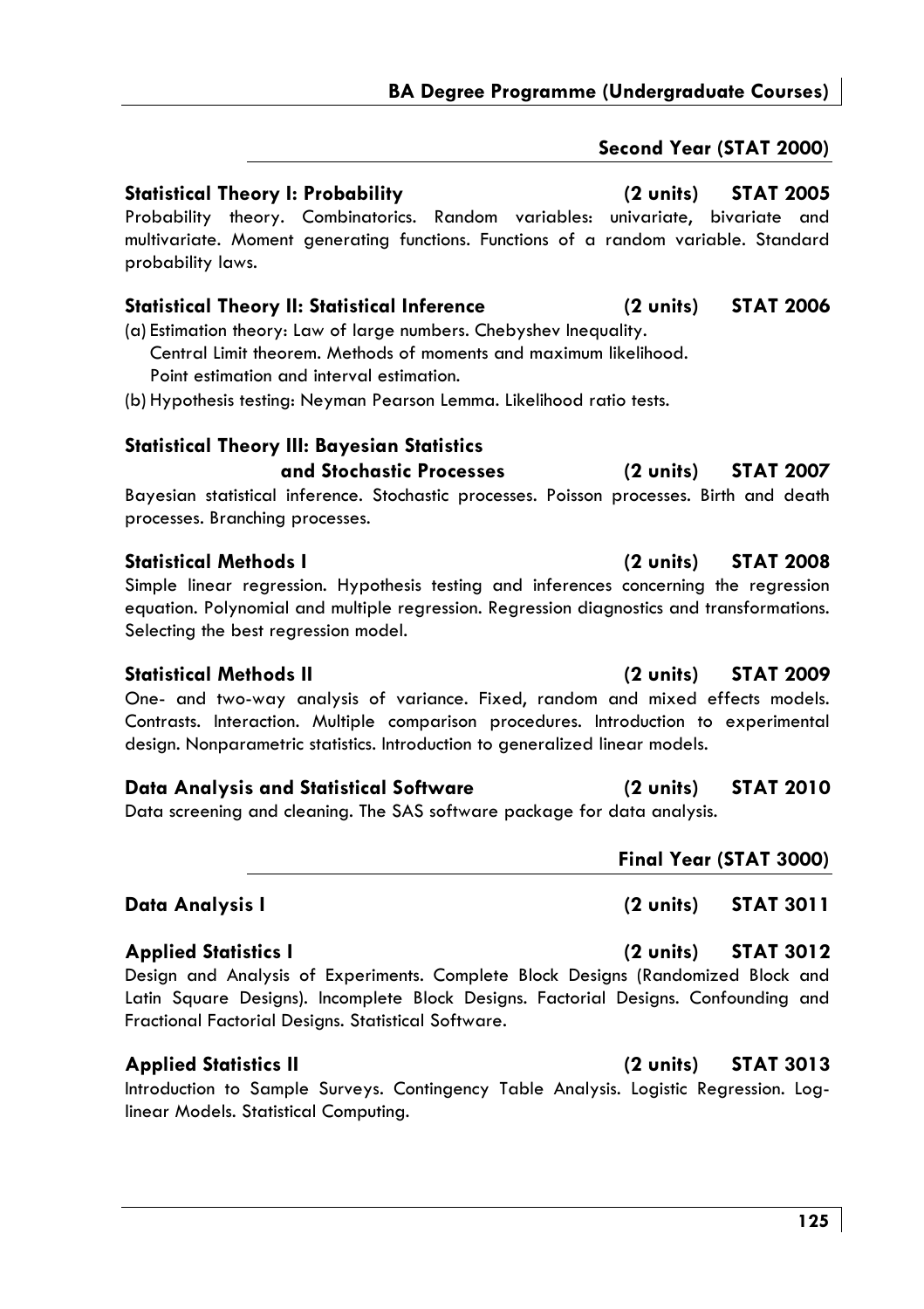### **Time Series Analysis (2 units) STAT 3014**  Characteristics of time series. Autocorrelation and cross-correlation function. Stationary time series. Autoregressive and moving average processes. Nonstationary time series. Model specification and estimation. Model diagnostics. Forecasting. Special topics.

Random vectors. Multivariate Normal Distribution, Correlation and Regression. Hotelling's T<sup>2</sup> Statistic. Discriminant Analysis. Canonical Correlation. Principal Components Analysis. Multivariate Analysis of Variance.

## **Actuarial Statistics I (2 units) STAT 3016**

Decision Theory. Loss Distributions. Risk Models. Run Off Triangles and Experience Rating Systems.

## **Actuarial Statistics II (2 units) STAT 3017**

Ruin Theory. Bayesian Statistics. Credibility Theory. Introduction to Generalised Linear Models.

Elements of the sampling problem. Simple random sampling. Stratified random sampling. Ratio estimation. Cluster sampling. Systematic sampling.

# **Quality Control and Reliability (2 units) STAT 3019**

Aims of quality control. Acceptance sampling. Operating characteristic curves. Sampling schemes. Sampling by Variables. Control and Cusum charts.

# **Stochastic Processes I (2 units) STAT 3022**

An introduction to the classification and simulation of stochastic processes. Discrete and continuous time models. Stochastic calculus.

Collection of official statistics including macro-economic, business, demographic and social statistics. Accessing official statistics and their applications. Estimation, imputation and seasonal adjustment.

# **Statistics and Visualization (2 units) STAT 3024**

Descriptive statistical and graphical methods for displaying data. From data to information. Visualization and presentation of data. Aspects of multivariate analysis. Simulation, S-plus software.

### **Linear Models with Complex Structure (2 units) STAT 3031**

Analysis of unbalanced data from surveys and experimental designs. Means model. Estimation of variance components in unbalanced mixed and random effect models. Methods for the analysis of repeated measures designs.

# **Multivariate Analysis (2 units) STAT 3015**

# **Survey Sampling (2 units) STAT 3018**

### **Official Statistics (2 units) STAT 3023**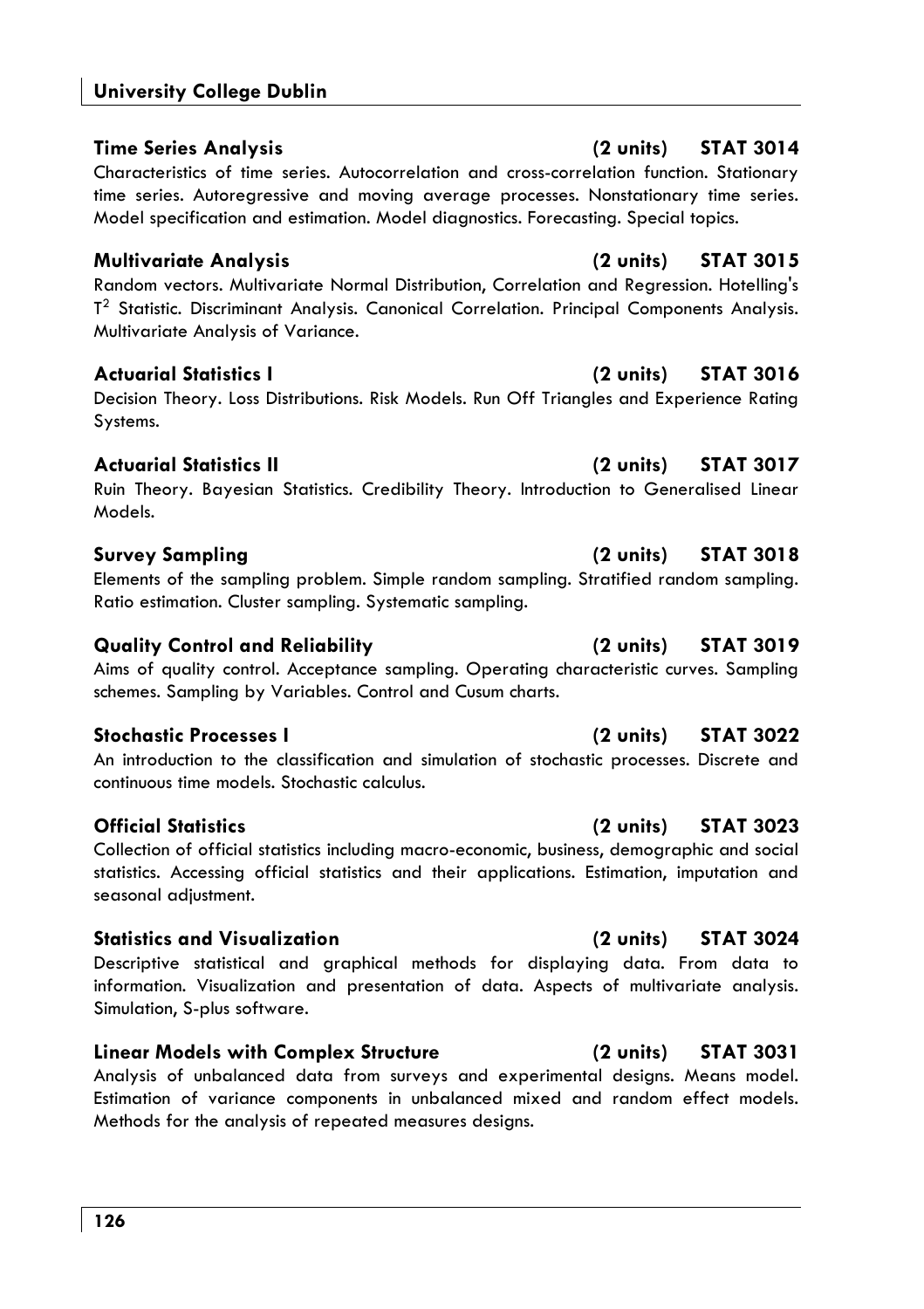### **Topics in Biostatistics (2 units) STAT 3032**

This course covers specialised applications of statistics in biology. Topics include the following: pharmaceutical statistics, ecological statistics, medical and epidemiological statistics.

### **Nonparametric Statistics (2 units) STAT 3033**

Distribution-free statistics; statistics utilising counting and ranking; Wilcoxon statistics; Kruskal-Wallis statistic. Friedman statistic; Spearman's statistics; Permutation procedures; Power functions and asymptotic distribution. Nonparametric regression.

### **Survival Analysis (2 units) STAT 3035**

Censoring. Life tables. Kaplan Meier estimate. Mantel-Haenzel statistics. Parametric methods. Cox's proportional hazards model. Goodness-of-fit.

Fixed point and floating point arithmetics. A review of programming style. Random number generators. Monte Carlo applications. A review of maximum likelihood. Unconstrainted nonlinear optimisations. Accessing Fortran libraries.

### *Notes for Final Year Students:*

- Students are required to take twelve units, and the selection of courses is subject to Departmental approval.
- All students must undertake a project in Data Analysis on Applied Statistics as prescribed by the Department of Statistics.

# **Welsh**

No previous knowledge of Welsh is required. Students are encouraged to use the facilities available in the language laboratory for developing ability in spoken Welsh. In the Second and Final Years, visits are arranged to the University College of North Wales, Bangor.

**First Year (WEL 1000)** 

| <b>WEL 1001</b> | The Structure of Modern Literary Welsh.                    |
|-----------------|------------------------------------------------------------|
| WEL 1002        | Elementary Composition and Translation.                    |
| WEL 1003        | Introduction to Modern Welsh Literature; selections from a |
|                 | representative sample of twentieth-century writers.        |

### **Statistical Computing (2 units) STAT 3036**

### **Data Mining (2 units) STAT 3040**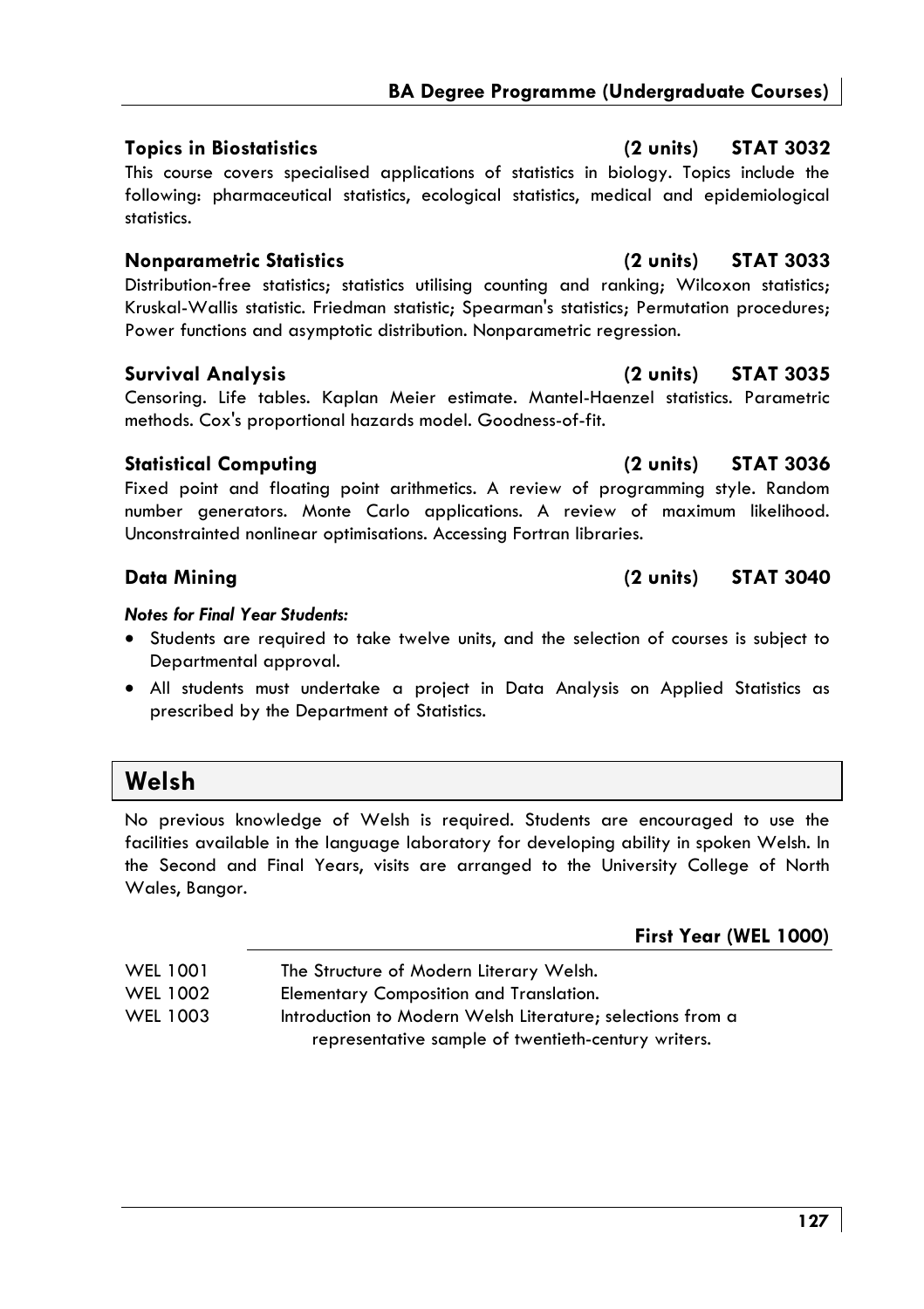| Second Year (WEL 2000)                                                                                                                                                                                                               |  |
|--------------------------------------------------------------------------------------------------------------------------------------------------------------------------------------------------------------------------------------|--|
| <b>First Semester</b>                                                                                                                                                                                                                |  |
| Composition, Translation and Spoken Welsh I (1)<br><b>WEL 2001</b><br>The course is designed to further the student's ability in literary Welsh and to introduce<br>the spoken language.                                             |  |
| <b>WEL 2002</b><br>Introduction to Medieval Welsh Prose I (1)<br>The study of an edited prose tale of the late medieval period.                                                                                                      |  |
| <b>WEL 2003</b><br>Early Welsh Poetry I (1)<br>Selection from various early poetic genres.                                                                                                                                           |  |
| Introduction to the Literature of the<br>Sixteenth to the Nineteenth Centuries (1)<br><b>WEL 2004</b><br>The course includes selections from early modern free verse and prose selections from<br>various translations of the Bible. |  |
| <b>WEL 2005</b><br>Modern Welsh Literature I (1)<br>Representative samples from the leading exponents of present-day Welsh literature.                                                                                               |  |
| <b>WEL 2006</b><br>Medieval Breton: Structure and Texts I (1)<br>The grammar of medieval Breton and selections from the prose and verse of the period.                                                                               |  |
| <b>WEL 2007</b><br>Welsh Linguistics I (1)<br>An introduction to phonological and grammatical structure.                                                                                                                             |  |
| <b>WEL 2008</b><br>An Approved Author or Topic I (1)<br>The guided study of an author or topic not on the syllabus, or a deeper study of a listed<br>topic. Students will submit an extended essay on the selected subject.          |  |
| The History of Welsh Literature and Literary Criticism I (1)<br><b>WEL 2009</b><br>This course includes an assessment of the influence of the National Eisteddfod and other<br>institutions on vernacular literature.                |  |
| <b>Second Semester</b>                                                                                                                                                                                                               |  |
| <b>WEL 2051</b><br><b>Composition, Translation and Spoken Welsh II (1)</b><br>Further exercises in the various registers.                                                                                                            |  |
| <b>WEL 2052</b><br>Medieval Prose II (1)<br>Continuing study of a selected text.                                                                                                                                                     |  |
| <b>WEL 2053</b><br><b>Early Welsh Poetry II (1)</b><br>A continuation of WEL 2003.                                                                                                                                                   |  |
| <b>WEL 2054</b><br><b>Welsh Metrics (1)</b><br>The rules and development of 'cynghanedd' in Welsh strict metre poetry.                                                                                                               |  |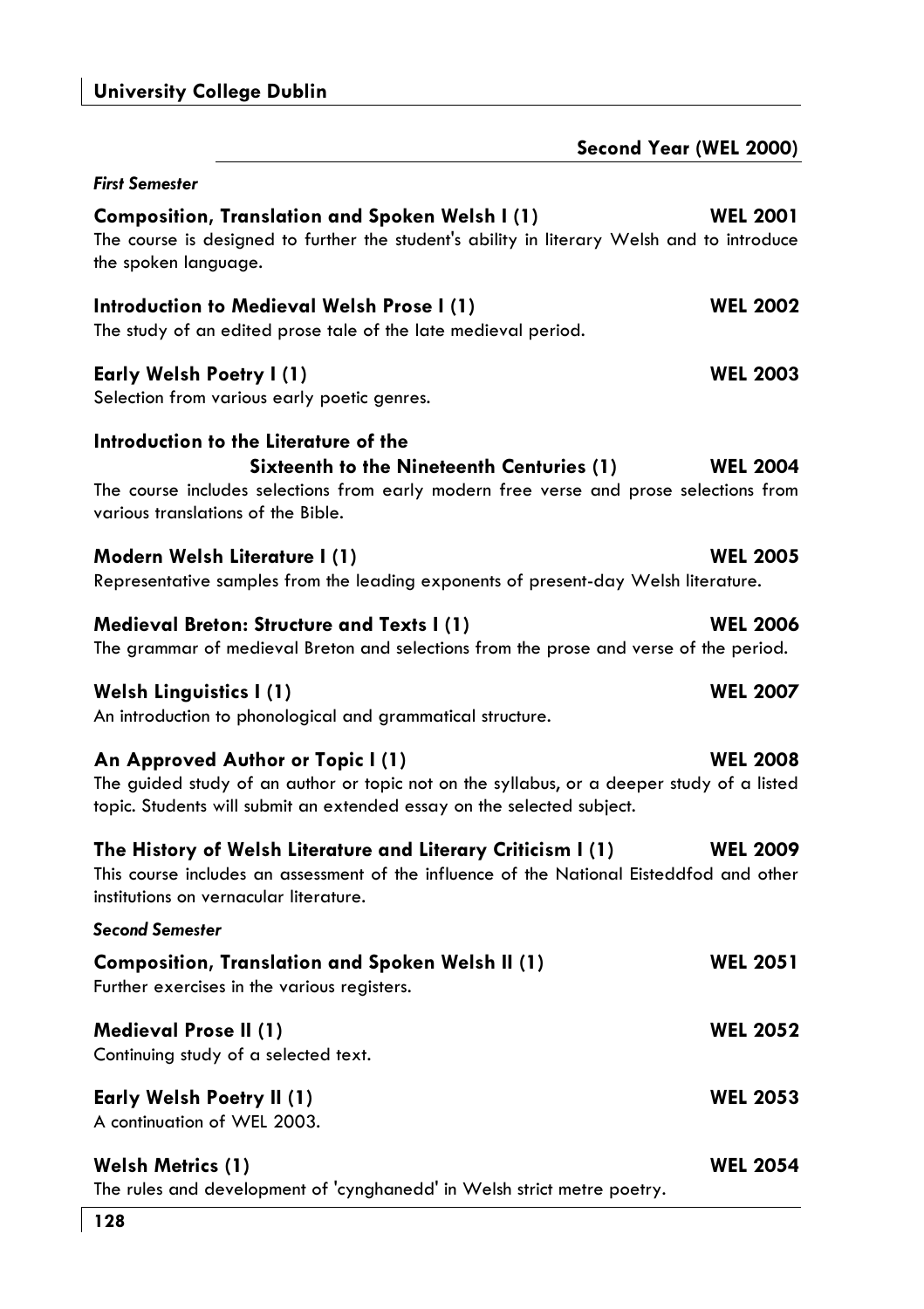| Selections from Modern Welsh Literature II (1)<br>A continuation of WEL 2005.                         | <b>WEL 2055</b> |
|-------------------------------------------------------------------------------------------------------|-----------------|
| <b>Medieval Breton II (1)</b><br>Further study of selections from the prose and poetry of the period. | <b>WEL 2056</b> |
| <b>Welsh Linguistics II (1)</b><br>A continuation of WEL 2007.                                        | <b>WEL 2057</b> |
| An Approved Author or Topic II (1)<br>A continuation of WEL 2008.                                     | <b>WEL 2058</b> |
| The History of Welsh Literature and Literary Criticism II (1)                                         | <b>WEL 2059</b> |

A continuation of WEL 2009.

# *Notes for Second Year Students:*

- All students must take WEL 2001-WEL 2005 (inclusive) and WEL 2051-WEL 2055 (inclusive). In addition to the courses listed above, one from each of courses WEL 2006-WEL 2009 and WEL 2056-WEL 2059 is required. (Selection will be made in consultation with the Head of Department and will depend on the availability of courses).
- Students selecting Welsh as a minor subject in Celtic Studies (Mode III) will choose three from each of courses WEL 2001-WEL 2009 and WEL 2051-WEL 2059. (Selection will be made in consultation with the Head of Department and will depend on subject combination).

### **Final Year (WEL 3000)**

### *First Semester*

### **Composition, Translation, Spoken Welsh I (1) WEL 3001**

The course is designed to further the student's ability to handle the literary and spoken language.

### **Medieval Prose I (1) WEL 3002**

The prose genres of the medieval period, including selections from original and translation material.

### **Medieval Poetry I (1) WEL 3003**

A survey of the development of the bardic order and its main metre, the cywydd deuair hirion in the fourteenth to sixteenth centuries. Textual work concentrates on the poems of Dafydd ap Gwilym.

### **Twentieth-Century Prose I (1)** NEL 3004

Representative samples from the compositions of modern prose writers and modern playwrights.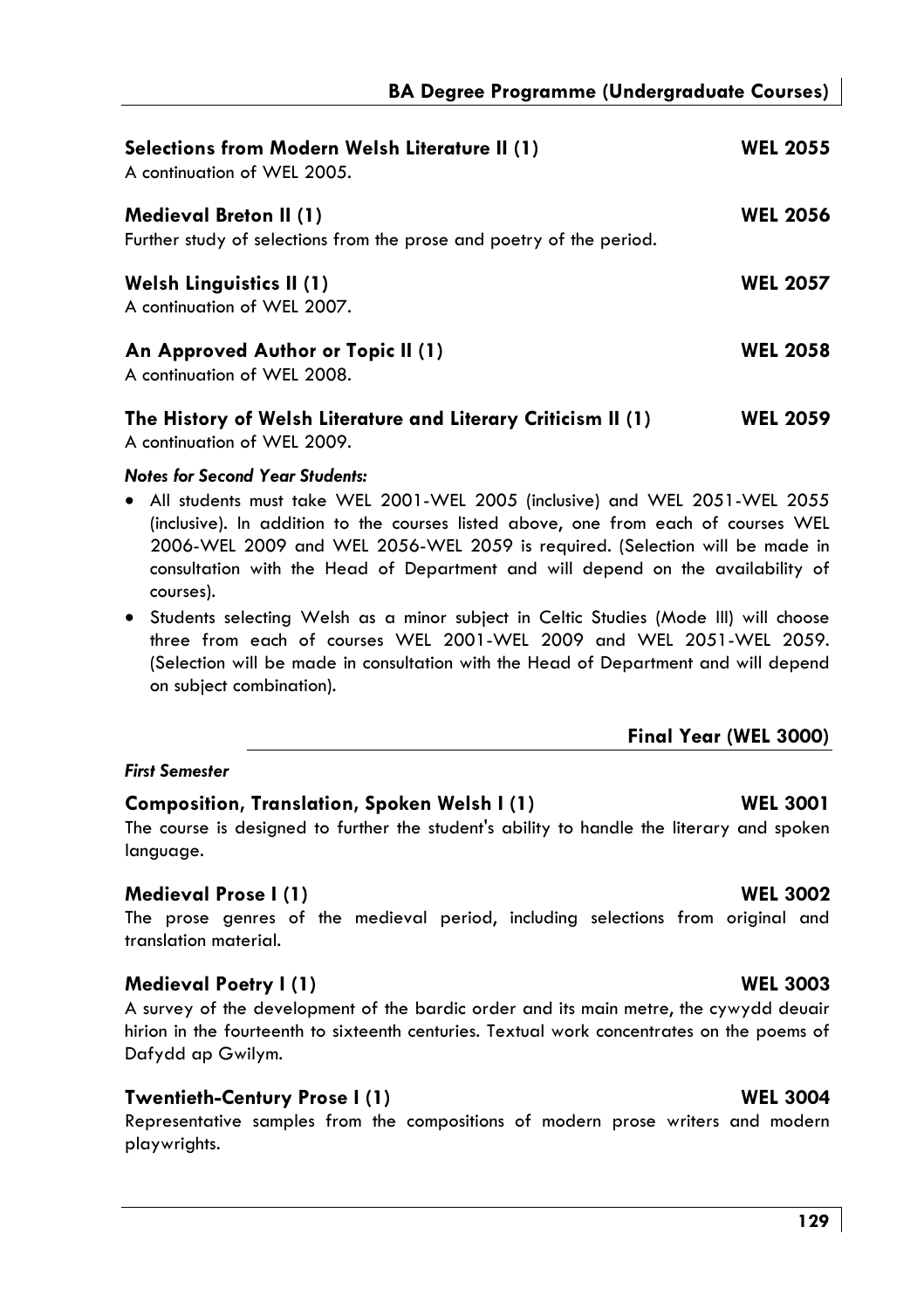## **Twentieth-Century Poetry I (1)** MEL 3005

Selections from the major poets and schools of twentieth-century modernism.

### **Modern Breton: Structure and Texts I (1)** Modern WEL 3006

The grammar of modern (KLT) literary Breton, including a detailed study of a published folk-tale.

### **Medieval Cornish: Structure and Texts I (1) WEL 3007**

The grammar of medieval Cornish, including the detailed study of the Cornish 'passion' poem.

### **Old Welsh (1) WEL 3008**

Prose texts of the ninth to eleventh centuries.

# **An Approved Author or Topic I (1) WEL 3009**

The guided study of an author or topic not on the syllabus, or a deeper study of a listed topic. Students will produce an extended essay on their chosen subject.

### *Second Semester*

| <b>Composition, Translation and Spoken Welsh II (2)</b><br>Advanced composition and translation exercises and a study of the various written and<br>spoken registers of Modern Welsh. | <b>WEL 3051</b> |
|---------------------------------------------------------------------------------------------------------------------------------------------------------------------------------------|-----------------|
| <b>Medieval Prose II (1)</b><br>A continuation of WEL 3002.                                                                                                                           | <b>WEL 3052</b> |
| <b>Medieval Poetry II (1)</b><br>A continuation of WEL 3003.                                                                                                                          | <b>WEL 3053</b> |
| <b>Twentieth-Century Prose II (1)</b><br>A continuation of WEL 3004.                                                                                                                  | <b>WEL 3054</b> |
| <b>Twentieth-Century Poetry II (1)</b><br>A continuation of WEL 3005.                                                                                                                 | <b>WEL 3055</b> |
| <b>Modern Breton Structure and Texts II (1)</b><br>Further study of the grammar of Modern Breton, including readings from present-day<br>prose compositions.                          | <b>WEL 3056</b> |
| <b>Medieval Cornish: Structure and Texts II (1)</b><br>A further study of medieval Cornish texts.                                                                                     | <b>WEL 3057</b> |
| History of the Welsh Language (1)<br>Change and development in orthography and grammatical structure during the medieval<br>and modern period.                                        | <b>WEL 3058</b> |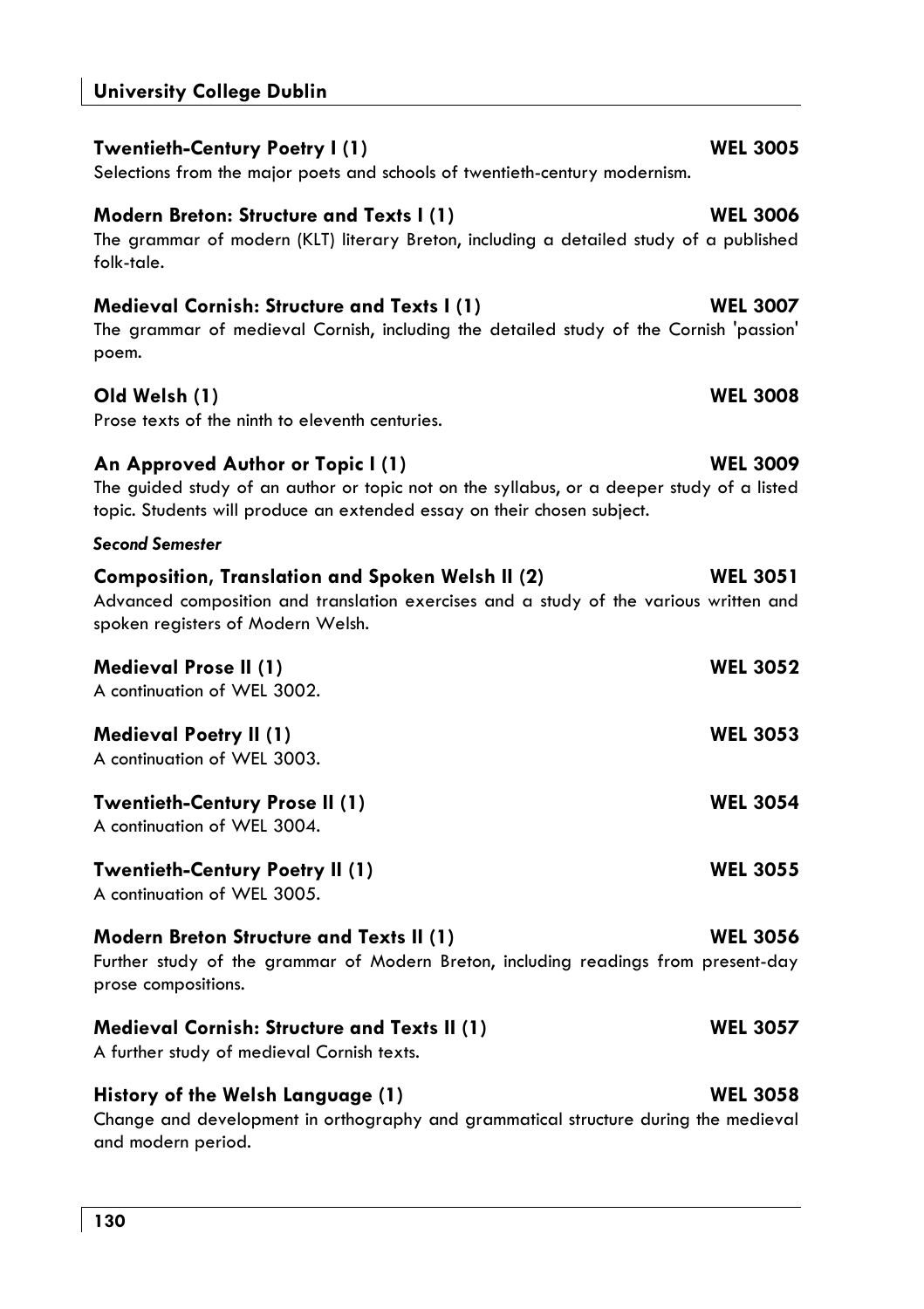### **An Approved Author or Topic II (1) WEL 3059**

A continuation of WEL 3009.

### *Notes for Final Year Students:*

- Students selecting Welsh as a major subject in Celtic Studies (Mode III) will take, in addition to the courses listed above, *one* from each of courses WEL 3006-WEL 3009 and WEL 3056-WEL 3059. (Selection will be made in consultation with the Head of Department and will depend on availability).
- Students selecting Welsh as a minor subject in Celtic Studies (Mode III) will choose three from each of courses WEL 3001-WEL 3009 and WEL 3051-WEL 3059. (Selection will be made in consultation with the Head of Department and will depend on subject combination).